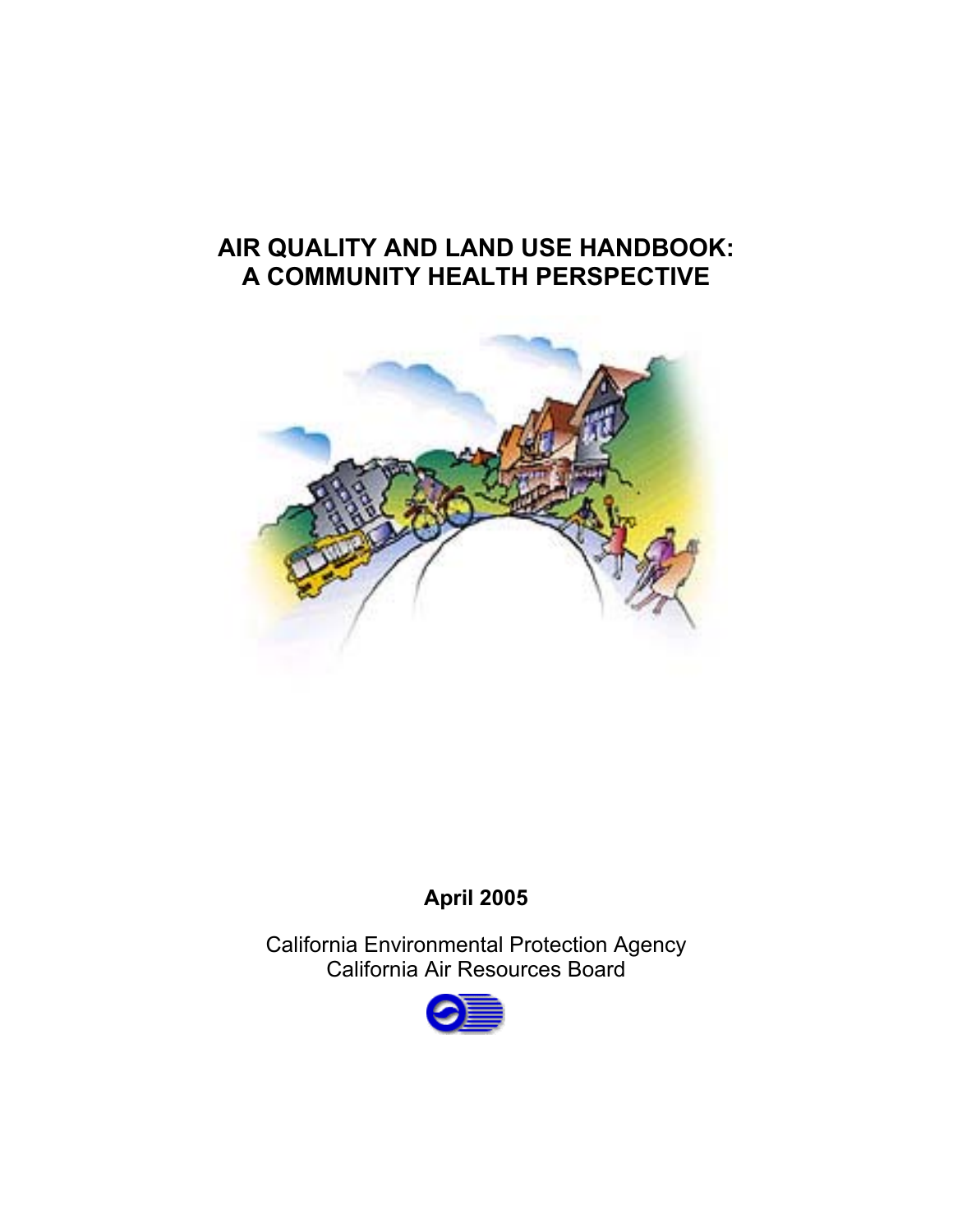#### *Federal-*

**U.S. EPA, Region 9**  Phone: (866)-EPA-WEST Website: [www.epa.gov/region09](http://www.epa.gov/region09)  Email: r9.info@epa.gov

#### *-State-*

Email: helpline@arb.ca.gov **California Air Resources Board**  Phone: (916) 322-2990 (public info) (800) 363-7664 (public info) (800) 952-5588 (complaints) (866)-397-5462 (env. justice) Website: [www.arb.ca.gov](http://www.arb.ca.gov/) U.S. EPA, Region of the Mail: Constrained Profiles and Unified APCD<br>
Phone (350): EPA, Mail: Constrained The Mail: Constrained The Mail: Constrained Creat Constrained Creat Constrained Creat Constrained Creat Creat Create

#### *-Local-*

**Amador County APCD**  Phone: (209) 257-0112 Website: [www.amadorapcd.org](http://www.amadorapcd.org/) E-Mail: [jharris@amadorapcd.org](mailto:jharris@amadorapcd.org) 

#### **Antelope Valley AQMD**  Phone: (661) 723-8070 Complaint Line: (888) 732-8070 Website: [www.avaqmd.ca.gov](http://www.avaqmd.ca.gov/) E-Mail: [bbanks@avaqmd.ca.gov](mailto:bbanks@avaqmd.ca.gov)

**Bay Area AQMD**  Phone: (415) 749-5000 Complaint Line: (800) 334-6367 Website: [www.baaqmd.gov](http://www.baaqmd.gov/) E-Mail: [webmaster@baaqmd.gov](mailto:webmaster@baaqmd.gov) 

**Butte County AQMD**  Phone: (530) 891-2882 Website: [www.bcaqmd.org](http://www.bcaqmd.org/) E-Mail: [air@bcaqmd.org](mailto:air@bcaqmd.org) 

#### **Calaveras County APCD**  Phone: (209) 754-6504 E-Mail: [lgrewal@co.calaveras.ca.us](mailto:lgrewal@co.calaveras.ca.us)

**Colusa County APCD**  Phone: (530) 458-0590 Website: [www.colusanet.com/apcd](http://www.colusanet.com/apcd) E-Mail: [ccair@colusanet.com](mailto:ccair@colusanet.com)

**El Dorado County AQMD**  Phone: (530) 621-6662 Website: [www.co.el-dorado.ca.us/emd/apcd](http://www.co.el-dorado.ca.us/emd/apcd)  E-Mail: [mcctaggart@co.el-dorado.ca.us](mailto:mcctaggart@co.el-dorado.ca.us) 

**Feather River AQMD**  Phone: (530) 634-7659 Website: [www.fraqmd.org](http://www.fraqmd.org/)  E-Mail: [fraqmd@fraqmd.org](mailto:fraqmd@fraqmd.org)

E-Mail: ktokunaga@countyofglenn.net **Glenn County APCD**  Phone: (530) 934-6500 http://www.countyofglenn.net/air\_pollution [control](http://www.countyofglenn.net/air_pollution_control)

Phone: (760) 872-8211 Website: www.gbuapcd.org E-Mail: [gb1@greatbasinapcd.org](mailto:gb1@greatbasinapcd.org) 

**Imperial County APCD**  Phone: (760) 482-4606 E-Mail: [reyesromero@imperialcounty.net](mailto:reyesromero@imperialcounty.net) 

**Kern County APCD**  Phone: (661) 862-5250 Website: [www.kernair.org](http://www.kernair.org/)  E-Mail: kcapcd@co.kern.ca.us

E-Mail: [bobr@pacific.net](mailto:bobr@pacific.net) **Lake County AQMD**  Phone: (707) 263-7000 Website: www.lcaqmd.net

**Lassen County APCD**  Phone: (530) 251-8110 E-Mail: [lassenag@psln.com](mailto:lassenag@psln.com)

**Mariposa County APCD**  Phone: (209) 966-2220 E-Mail: [air@mariposacounty.org](mailto:air@mariposacounty.org) 

**Mendocino County AQMD**  Phone: (707) 463-4354 Website: [www.co.mendocino.ca.us/aqmd](http://www.co.mendocino.ca.us/aqmd) E-Mail: [mcaqmd@co.mendocino.ca.us](mailto:mcaqmd@co.mendocino.ca.us) 

**Modoc County APCD**  Phone: (530) 233-6419 E-Mail: [modapcd@hdo.net](mailto:modapcd@hdo.net) 

**Mojave Desert AQMD**  Phone: (760) 245-1661 (800) 635-4617 Website: [www.mdaqmd.ca.gov](http://www.mdaqmd.ca.gov/)

**Monterey Bay Unified APCD**  Phone: (831) 647-9411 (800) 253-6028 (Complaints) Website: [www.mbuapcd.org](http://www.mbuapcd.org/) E-Mail: [dquetin@mbuapcd.org](mailto:dquetin@mbuapcd.org) 

**North Coast Unified AQMD**  Phone: (707) 443-3093 Website: [www.ncuaqmd.org](http://www.ncuaqmd.org/) E-Mail: [lawrence@ncuaqmd.org](mailto:lawrence@ncuaqmd.org) 

**Northern Sierra AQMD**  Phone: (530) 274-9360 Website: [www.myairdistrict.com](http://www.myairdistrict.com/) E-Mail: [office@myairdistrict.com](mailto:office@myairdistrict.com)

**Northern Sonoma County APCD**  Phone: (707) 433-5911 E-Mail: nsc@sonic.net

**Placer County APCD**  Phone: (530) 889-7130 Website: [http://www.placer.ca.gov/airpolluti](http://www.placer.ca.gov/airpollution/airpolut.htm)  [on/airpolut.htm](http://www.placer.ca.gov/airpollution/airpolut.htm)  E-Mail: [pcapcd@placer.ca.gov](mailto:pcapcd@placer.ca.gov)

E-Mail: **kshearer@airquality.org Sacramento Metro AQMD**  Phone: (916) 874-4800 Website: www.airquality.org

**San Diego County APCD**  Phone: (858) 650-4700 Website: [www.sdapcd.org](http://www.sdapcd.org/)

E-Mail: sivapcd@valleyair.org **San Joaquin Valley APCD**  Phone: (559) 230-6000 (General) (800) 281-7003 (San Joaquin, Stanislaus, Merced) (800) 870-1037 (Madera, Fresno, Kings) (800) 926-5550 (Tulare and Valley portion of Kern) Website: www.valleyair.org

**San Luis Obispo County APCD**  Phone: (805) 781-5912 Website: www.slocleanair.org E-Mail: *info@slocleanair.org* 

**Santa Barbara County APCD**  Phone (805) 961-8800 Website: [www.sbcapcd.org](http://www.sbcapcd.org/)<br>Email us: [apcd@sbcapcd.org](mailto:apcd@sbcapcd.org)

**Shasta County AQMD**  Phone: (530) 225-5789 Website: [www.co.shasta.ca.us/Departments/R](http://www.co.shasta.ca.us/Departments/Resourcemgmt/drm/aqmain.htm) [esourcemgmt/drm/aqmain.htm](http://www.co.shasta.ca.us/Departments/Resourcemgmt/drm/aqmain.htm)  E-Mail: [scdrm@snowcrest.net](mailto:scdrm@snowcrest.net)

**Siskiyou County APCD**  Phone: (530) 841-4029 E-Mail: [ebeck@siskiyou.ca.us](mailto:ebeck@siskiyou.ca.us) 

Website: www.aqmd.gov **South Coast AQMD**  Phone: (909) 396-2000 Complaint Line: 1-800-CUT-SMOG Email:[bwallerstein@aqmd.gov](mailto:bwallerstein@aqmd.gov)

Website: <u>[www.tehcoapcd.net](http://www.tehcoapcd.net/)</u><br>Email: <u>general@tehcoapcd.net</u> **Tehama County APCD**  Phone: (530) 527-3717

**Tuolumne County APCD**  Phone: (209) 533-5693 E-Mail: [bsandman@co.tuolumne.ca.us](mailto:bsandman@co.tuolumne.ca.us) 

**Ventura County APCD**  Phone: (805) 645-1400

Complaint Line: (805) 654-2797 Website: www.vcapcd.org E-Mail: [info@vcapcd.org](mailto:info@vcapcd.org)

**Yolo-Solano AQMD**  Phone: (530) 757-3650 Website: [www.ysaqmd.org](http://www.ysaqmd.org/) Email: administration@ysaqmd.org

#### **Air Agency Contacts**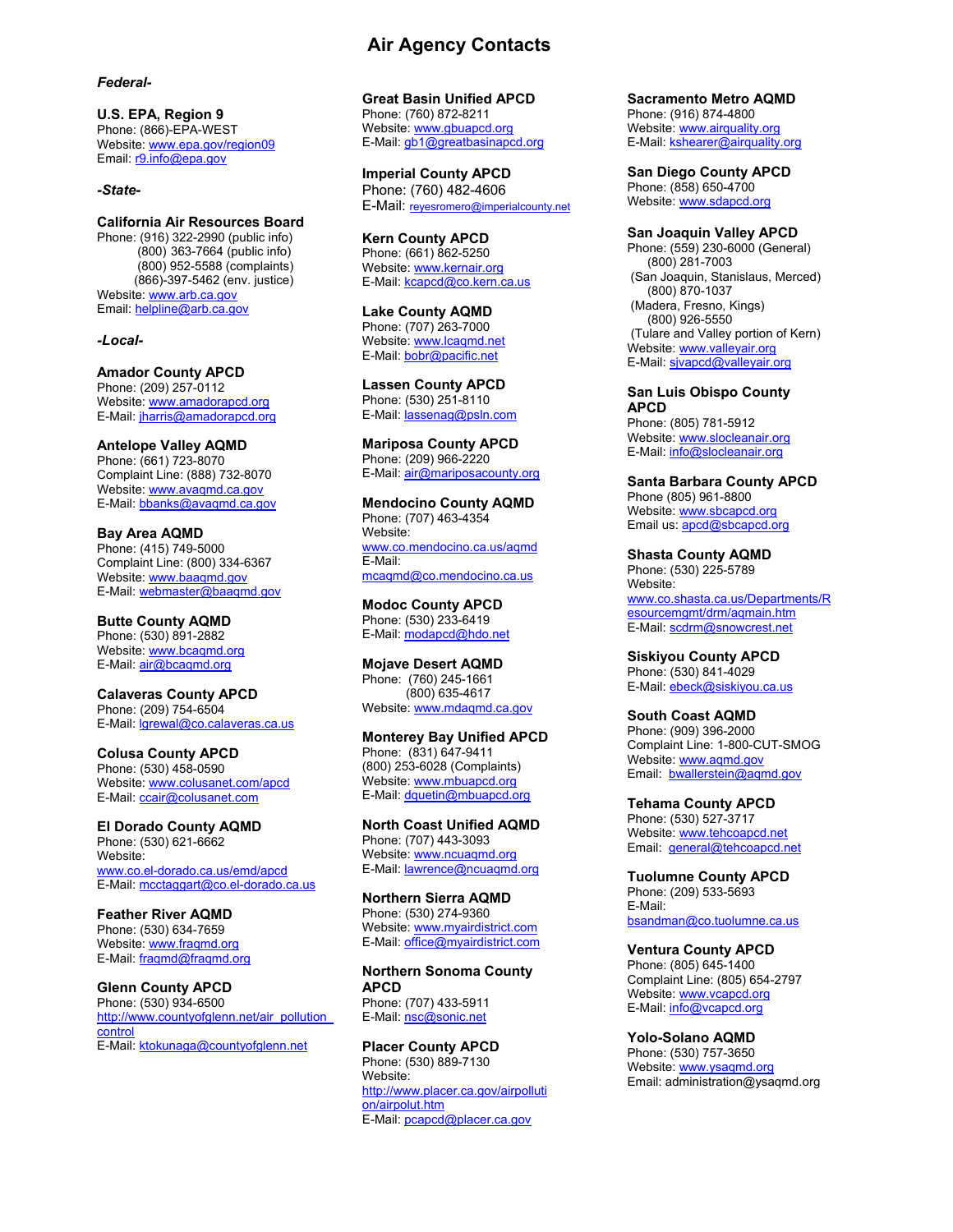# To My Local Government Colleagues.... **To My Local Government Colleagues ....**

I am pleased to introduce this informational guide to air quality and land use I am pleased to introduce this informational guide to air quality and land use issues focused on community health. As a former county supervisor, I know it. from experience the complexity of local land use decisions. There are multiple from experience the complexity of local land use decisions. There are multiple factors to consider and balance. This document provides important public health factors to consider and balance. This document provides important public health information that we hope will be considered along with housing needs, economic information that we hope will be considered along with housing needs, economic development priorities, and other quality of life issues. development priorities, and other quality of life issues.

An important focus of this document is prevention. We hope the air quality An important focus of this document is prevention. We hope the air quality information provided will help inform decision-makers about the benefits of avoiding certain siting situations. The overarching goal is to avoid placing people avoiding certain siting situations. The overarching goal is to avoid placing people in harm's way. Recent studies have shown that public exposure lo air pollution in harm's way. Recent studies have shown that public exposure to air pollution can be substantially elevated near freeways and certain other facilities. What is can be substantially elevated near freeways and certain other facilities. encouraging is that the health risk is greatly reduced with distance. For that reason, we have provided some general recommendations aimed at keeping reason, we have provided some general recommendations aimed at keeping appropriate distances between sources of air pollution and land uses such as appropriate distances between sources **of** air pollution and land uses such as residences. residences. information provided will help inform decision-makers about the benefrts of encouraging is that the health risk is greatly reduced with distance. For that

Land use decisions are a local government responsibility. The Air Resources Land use decisions are a local government responsibility. The Air Resources Board's role is advisory and these recommendations do not establish regulatory Board's role is advisory and these recommendations do not establish regulatory standards of any kind. However, we hope that the information in this document will be seriously considered by local elected officials and land use agencies. We also hope that this document will promote enhanced communication between also hope that this document will promote enhanced communication between land use agencies and local air pollution control agencies. We developed this land use agencies and local air pollution control agencies. We developed this document in close coordination with the California Air Pollution Control Officers document in close coordination with the California Air Pollution Control Officers Association with that goal in mind. Association with that goal in mind.

I hope you find this document both informative and useful. I hope you find this document both informative and useful.

*Muliara Fierdau*<br>Mrs. Barbara Riordian

Interim Chairman Interim Chairman California Air Resources Board California Air Resources Board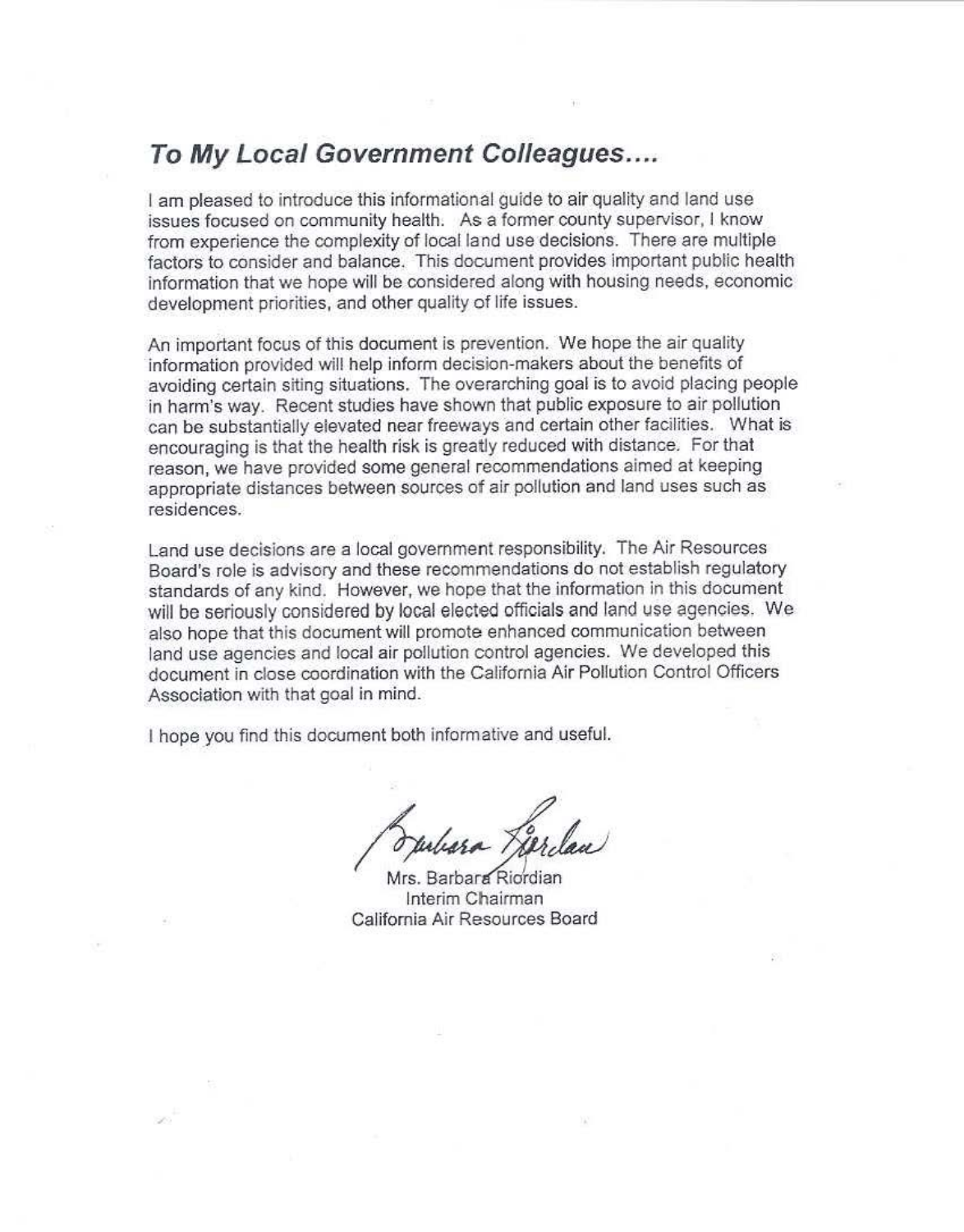### **TABLE OF CONTENTS**

| 2.             |                                                                     |  |  |
|----------------|---------------------------------------------------------------------|--|--|
| 3 <sub>1</sub> | KEY COMMUNITY FOCUSED ISSUES LAND USE AGENCIES SHOULD CONSIDER 38   |  |  |
|                |                                                                     |  |  |
|                |                                                                     |  |  |
| 4.             | MECHANISMS FOR INTEGRATING LOCALIZED AIR QUALITY CONCERNS INTO LAND |  |  |
|                |                                                                     |  |  |
|                |                                                                     |  |  |
|                |                                                                     |  |  |
|                |                                                                     |  |  |
| 5.             | AVAILABLE TOOLS TO EVALUATE CUMULATIVE AIR POLLUTION EMISSIONS AND  |  |  |
|                |                                                                     |  |  |
| 7.             |                                                                     |  |  |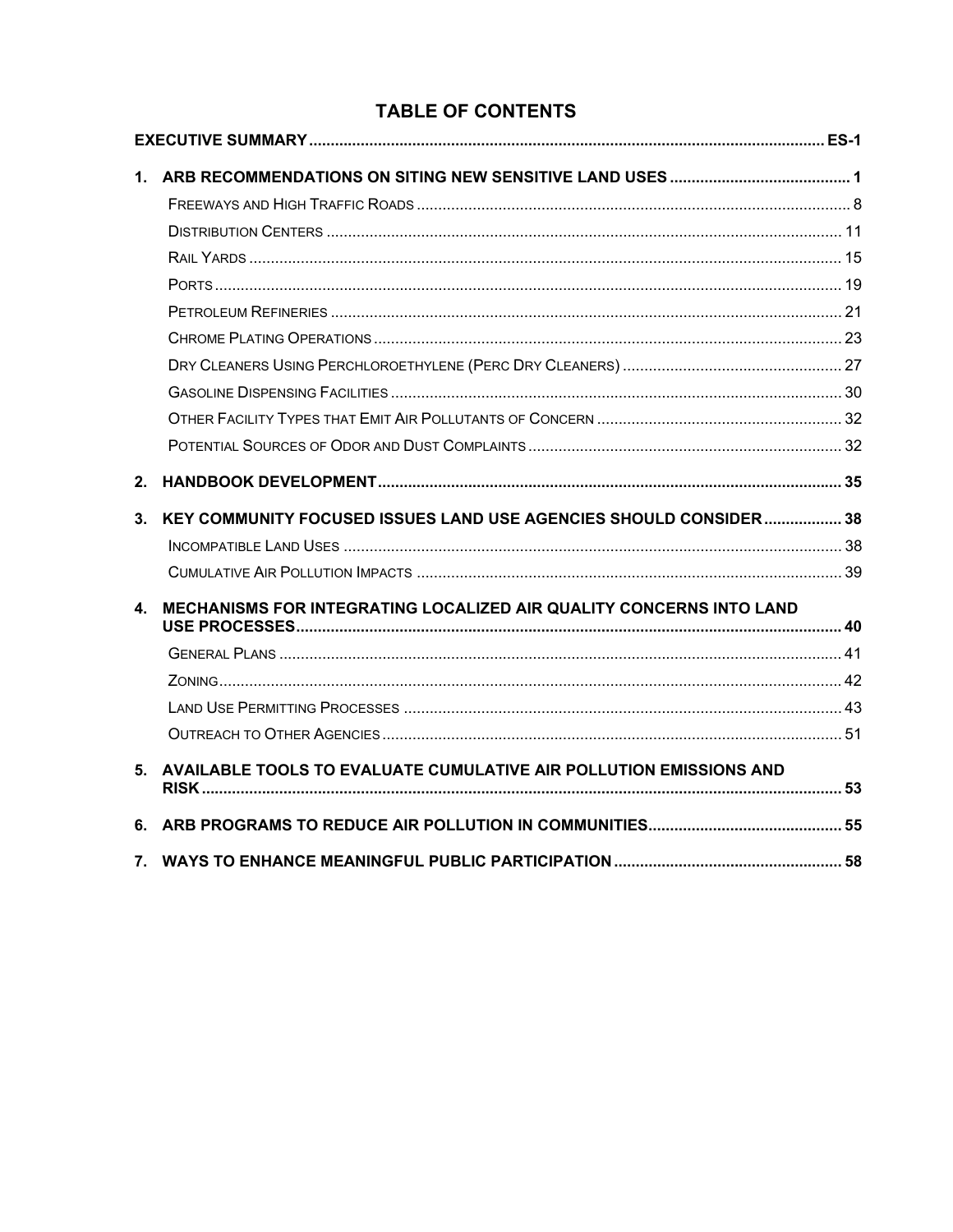#### **APPENDICES**

| <b>Appendix A</b> | Land Use Classifications And Associated Facility Categories That<br><b>Could Emit Air Pollutants</b>   |
|-------------------|--------------------------------------------------------------------------------------------------------|
| <b>Appendix B</b> | Land Use-Based Reference Tools To Evaluate New Projects For<br><b>Potential Air Pollution Impacts</b>  |
| <b>Appendix C</b> | ARB And Local Air District Information And Tools Concerning<br><b>Cumulative Air Pollution Impacts</b> |
| <b>Appendix D</b> | Land Use And Air Quality Agency Roles In The Land Use Process                                          |
| <b>Appendix E</b> | Special Processes That Apply To School Siting                                                          |
| <b>Appendix F</b> | General Processes Used By Land Use Agencies To Address Air<br><b>Pollution Impacts</b>                 |
| <b>Appendix G</b> | Glossary Of Key Air Pollution Terms                                                                    |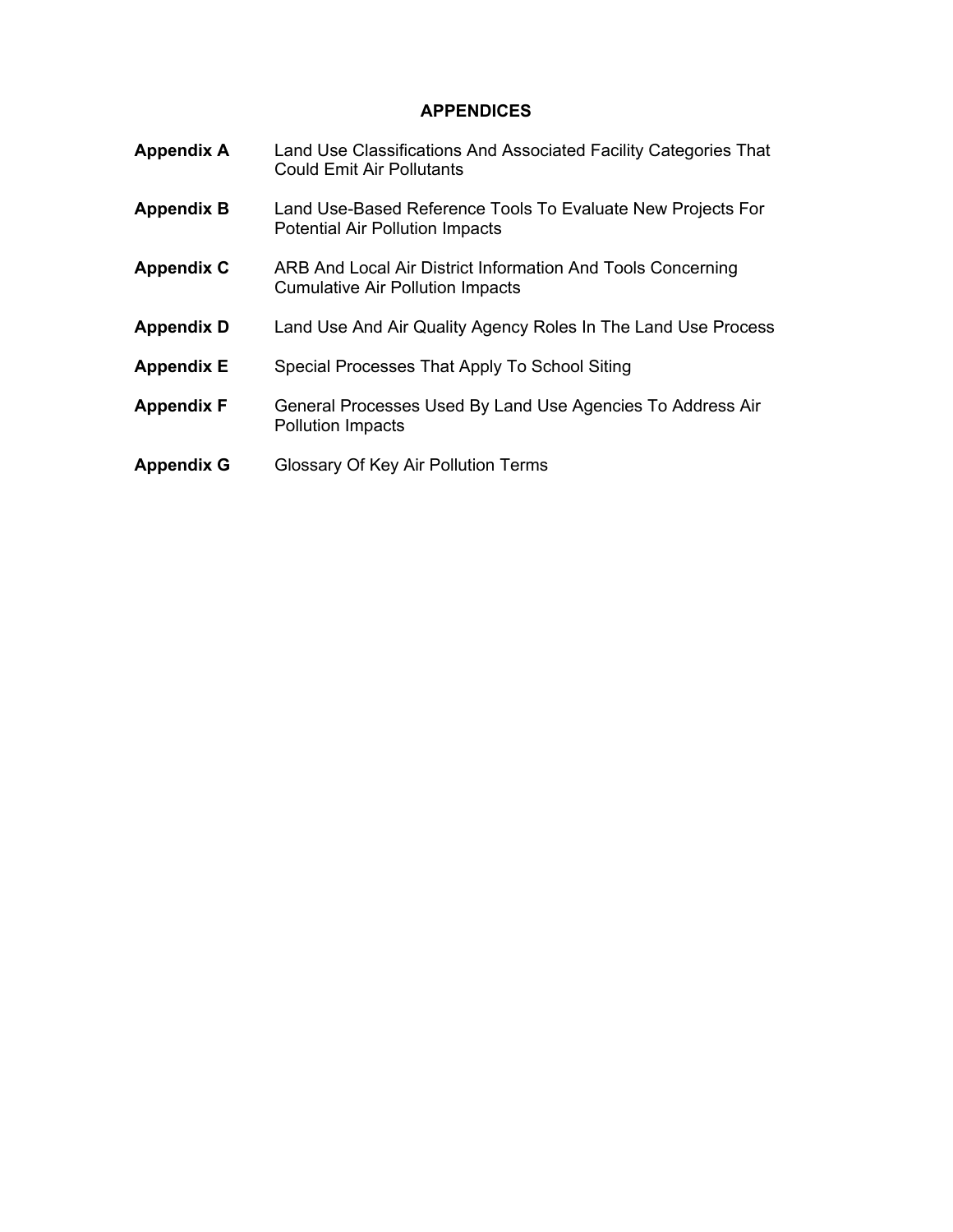#### **Acknowledgments**

The ARB staff would like to acknowledge the exceptional contributions made to this document by members of the ARB Environmental Justice Stakeholders Group. Since 2001, ARB staff has consistently relied on this group to provide critical and constructive input on implementing the specifics of ARB's environmental justice policies and actions. The Stakeholders Group is convened by the ARB, and comprised of representatives from local land use and air agencies, community interest groups, environmental justice organizations, academia, and business. Their assistance and suggestions throughout the development of this Handbook have been invaluable.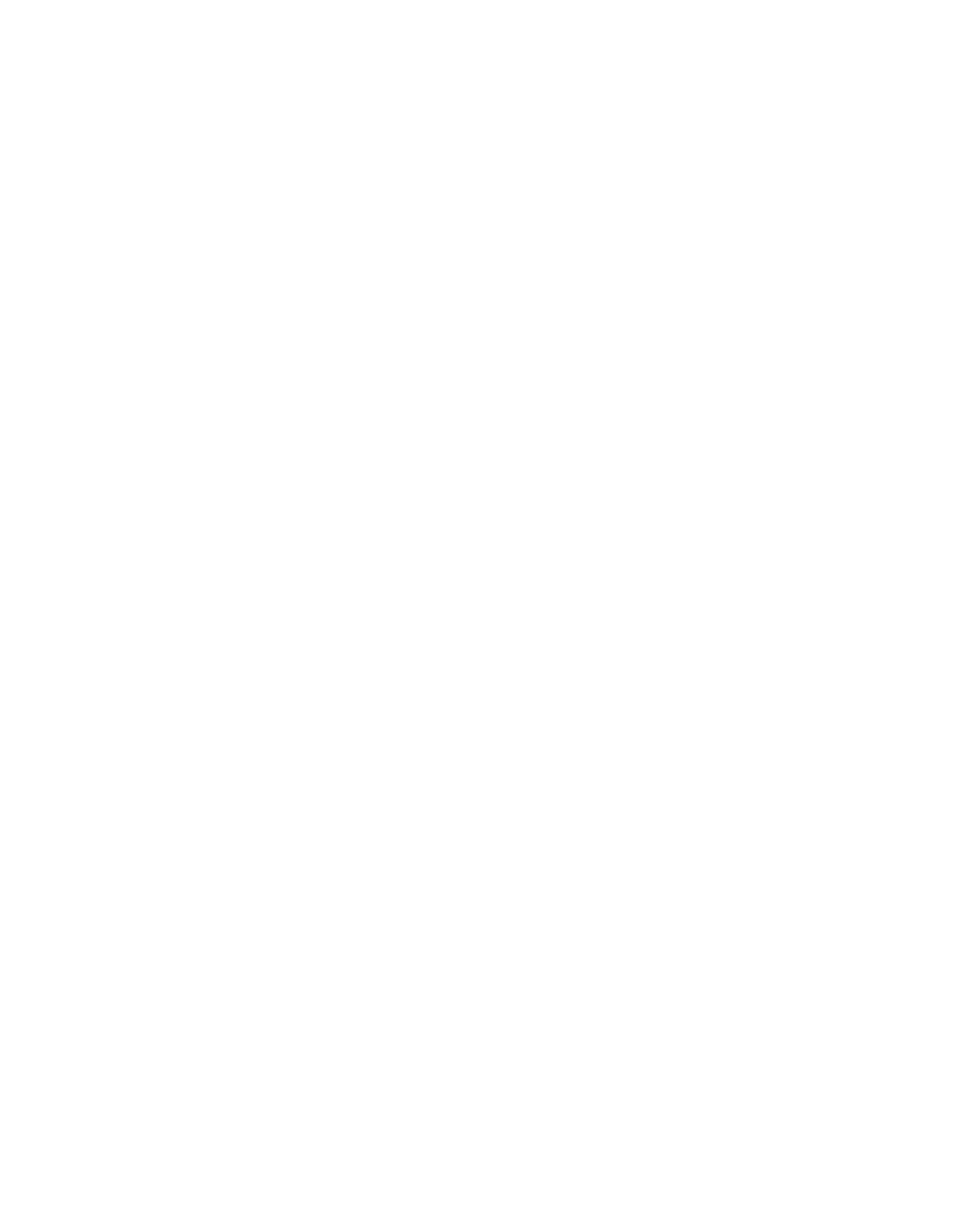#### **Executive Summary**

<span id="page-7-0"></span>The Air Resources Board's (ARB) primary goal in developing this document is to provide information that will help keep California's children and other vulnerable populations out of harm's way with respect to nearby sources of air pollution. Recent air pollution studies have shown an association between respiratory and other non-cancer health effects and proximity to high traffic roadways. Other studies have shown that diesel exhaust and other cancer-causing chemicals emitted from cars and trucks are responsible for much of the overall cancer risk from airborne toxics in California. Also, ARB community health risk assessments and regulatory programs have produced important air quality information about certain types of facilities that should be considered when siting new residences, schools, day care centers, playgrounds, and medical facilities (i.e., sensitive land uses). Sensitive land uses deserve special attention because children, pregnant women, the elderly, and those with existing health problems are especially vulnerable to the non-cancer effects of air pollution. There is also substantial evidence that children are more sensitive to cancer-causing chemicals.

Focusing attention on these siting situations is an important preventative action. ARB and local air districts have comprehensive efforts underway to address new and existing air pollution sources under their respective jurisdictions. The issue of siting is a local government function. As more data on the connection between proximity and health risk from air pollution become available, it is essential that air agencies share what we know with land use agencies. We hope this document will serve that purpose.

The first section provides ARB recommendations regarding the siting of new sensitive land uses near freeways, distribution centers, rail yards, ports, refineries, chrome plating facilities, dry cleaners, and gasoline dispensing facilities. This list consists of the air pollution sources that we have evaluated from the standpoint of the proximity issue. It is based on available information and reflects ARB's primary areas of jurisdiction – mobile sources and toxic air contaminants. A key air pollutant common to many of these sources is particulate matter from diesel engines. Diesel particulate matter (diesel PM) is a carcinogen identified by ARB as a toxic air contaminant and contributes to particulate pollution statewide.

Reducing diesel particulate emissions is one of ARB's highest public health priorities and the focus of a comprehensive statewide control program that is reducing diesel PM emissions each year. ARB's long-term goal is to reduce diesel PM emissions 85% by 2020. However, cleaning up diesel engines will take time as new engine standards phase in and programs to accelerate fleet turnover or retrofit existing engines are implemented. Also, these efforts are reducing diesel particulate emissions on a statewide basis, but do not yet capture every site where diesel vehicles and engines may congregate. Because living or going to school too close to such air pollution sources may increase both cancer and non-cancer health risks, we are recommending that proximity be considered in the siting of new sensitive land uses.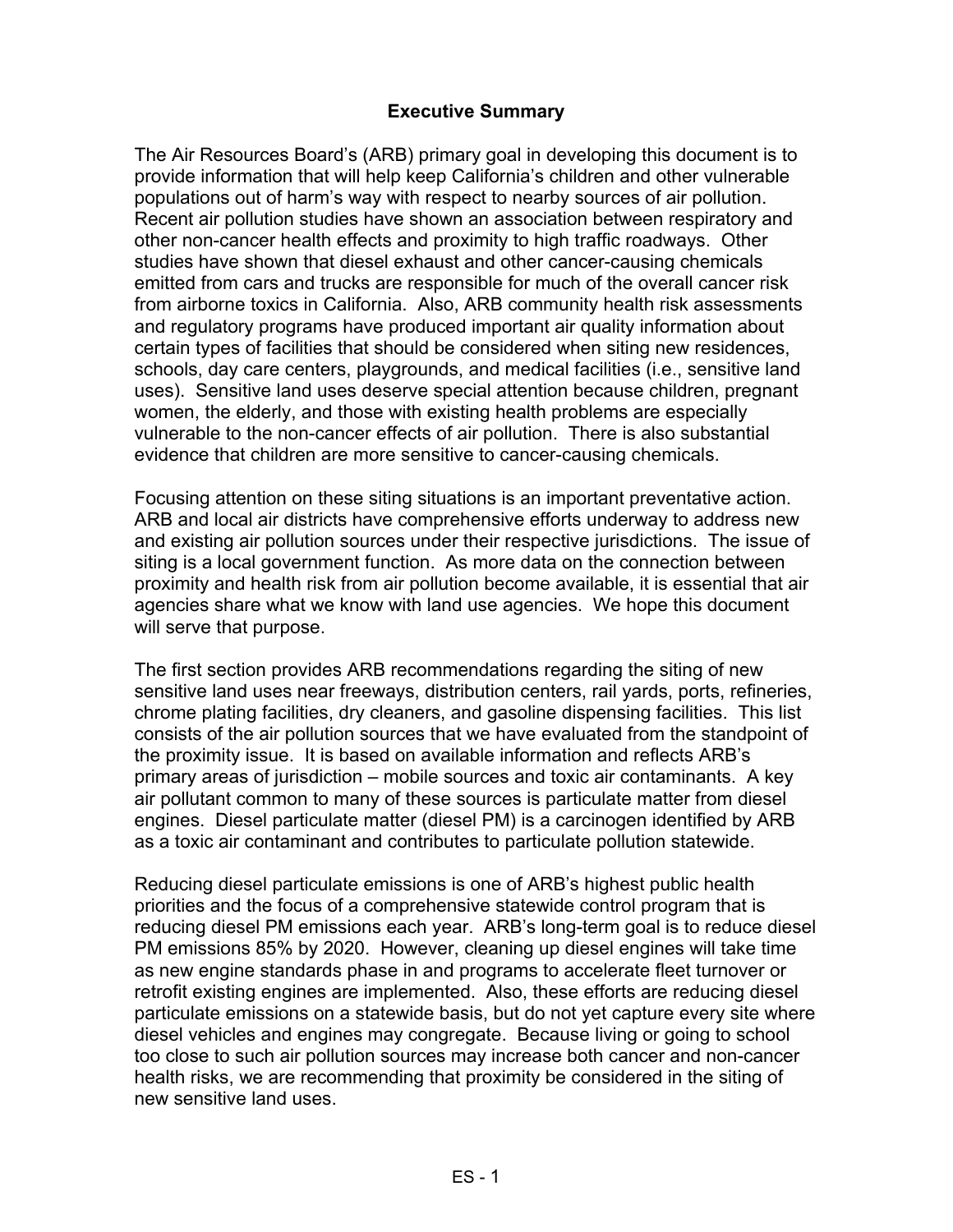There are also other key toxic air contaminants associated with specific types of facilities. Most of these are subject to stringent state and local air district regulations. However, what we know today indicates that keeping new homes and other sensitive land uses from siting too close to such facilities would provide additional health protection. Chrome platers are a prime example of facilities that should not be located near vulnerable communities because of the cancer health risks from exposure to the toxic material used during their operations.

In addition to source specific recommendations, we also encourage land use agencies to use their planning processes to ensure the appropriate separation of industrial facilities and sensitive land uses. While we provide some suggestions, how to best achieve that goal is a local issue. In the development of these guidelines, we received valuable input from local government about the spectrum of issues that must be considered in the land use planning process. This includes addressing housing and transportation needs, the benefits of urban infill, community economic development priorities, and other quality of life issues. All of these factors are important considerations. The recommendations in the Handbook need to be balanced with other State and local policies.

Our purpose with this document is to highlight the potential health impacts associated with proximity to air pollution sources so planners explicitly consider this issue in planning processes. We believe that with careful evaluation, infill development, mixed use, higher density, transit-oriented development, and other concepts that benefit regional air quality can be compatible with protecting the health of individuals at the neighborhood level. One suggestion for achieving this goal is more communication between air agencies and land use planners. Local air districts are an important resource that should be consulted regarding sources of air pollution in their jurisdictions. ARB staff will also continue to provide updated technical information as it becomes available.

Our recommendations are as specific as possible given the nature of the available data. In some cases, like refineries, we suggest that the siting of new sensitive land uses should be avoided immediately downwind. However, we leave definition of the size of this area to local agencies based on facility specific considerations. Also, project design that would reduce air pollution exposure may be part of the picture and we encourage consultation with air agencies on this subject.

In developing the recommendations, our first consideration was the adequacy of the data available for an air pollution source category. Using that data, we assessed whether we could reasonably characterize the relative exposure and health risk from a proximity standpoint. That screening provided the list of air pollution sources that we were able to address with specific recommendations. We also considered the practical implications of making hard and fast recommendations where the potential impact area is large, emissions will be reduced with time, and air agencies are in the process of looking at options for additional emission control. In the end, we tailored our recommendations to minimize the highest exposures for each source category independently. Due to the large variability in relative risk in the source categories, we chose not to apply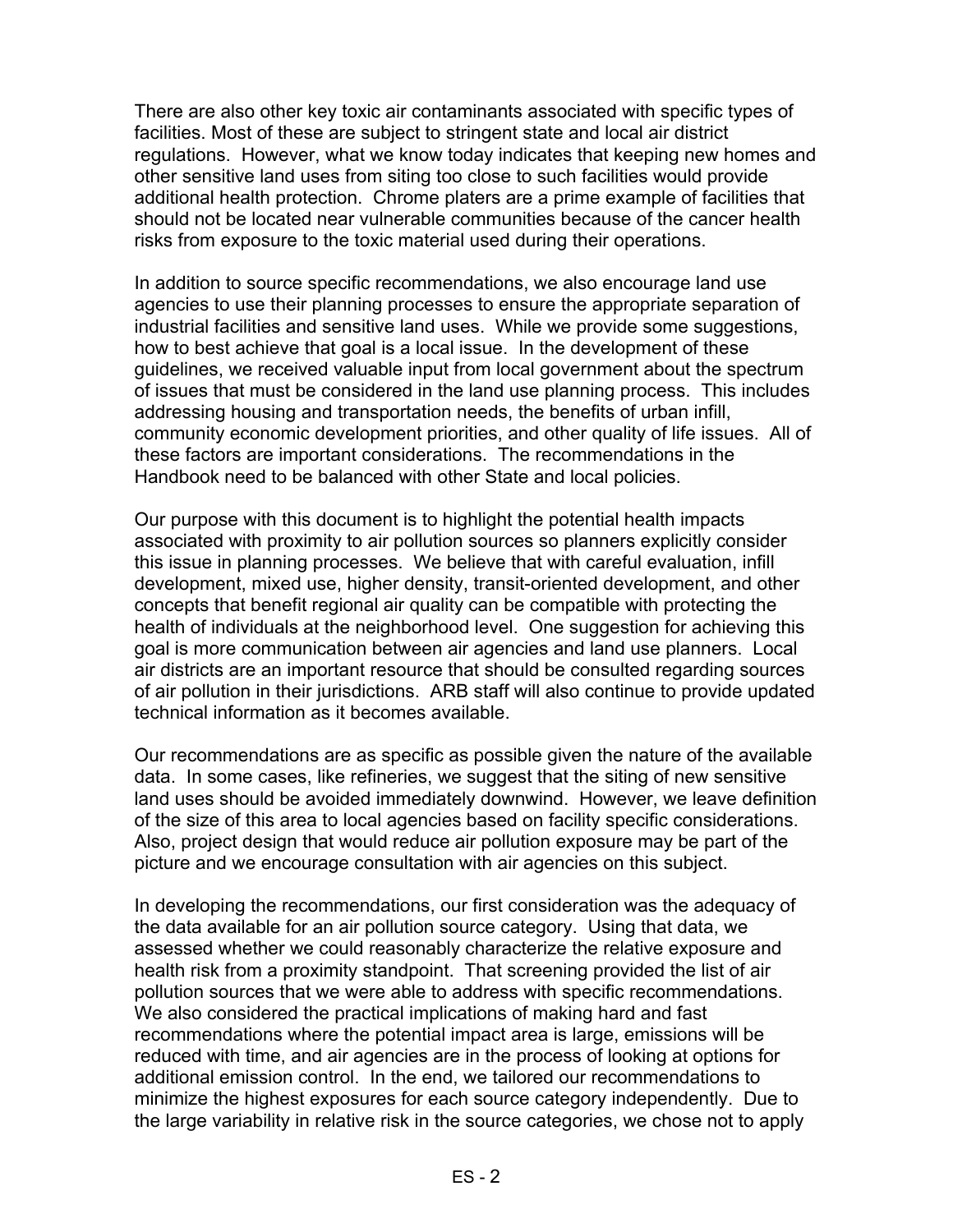a uniform, quantified risk threshold as is typically done in air quality permitting programs. Instead, because these guidelines are not regulatory or binding on local agencies, we took a more qualitative approach in developing the distancebased recommendations.

Where possible, we recommend a minimum separation between a new sensitive land use and known air pollution risks. In other cases, we acknowledge that the existing health risk is too high in a relatively large area, that air agencies are working to reduce that risk, and that in the meantime, we recommend keeping new sensitive land uses out of the highest exposure areas. However, it is critical to note that our implied identification of the high exposure areas for these sources does not mean that the risk in the remaining impact area is insignificant. Rather, we hope this document will bring further attention to the potential health risk throughout the impact area and help garner support for our ongoing efforts to reduce health risk associated with air pollution sources. Areas downwind of major ports, rail yards, and other inter-modal transportation facilities are prime examples.

We developed these recommendations as a means to share important public health information. The underlying data are publicly available and referenced in this document. We also describe our rationale and the factors considered in developing each recommendation, including data limitations and uncertainties. These recommendations are advisory and should not be interpreted as defined "buffer zones." We recognize the opportunity for more detailed site-specific analyses always exists, and that there is no "one size fits all" solution to land use planning.

As California continues to grow, we collectively have the opportunity to use all the information at hand to avoid siting scenarios that may pose a health risk. As part of ARB's focus on communities and children's health, we encourage land use agencies to apply these recommendations and work more closely with air agencies. We also hope that this document will help educate a wider audience about the value of preventative action to reduce environmental exposures to air pollution.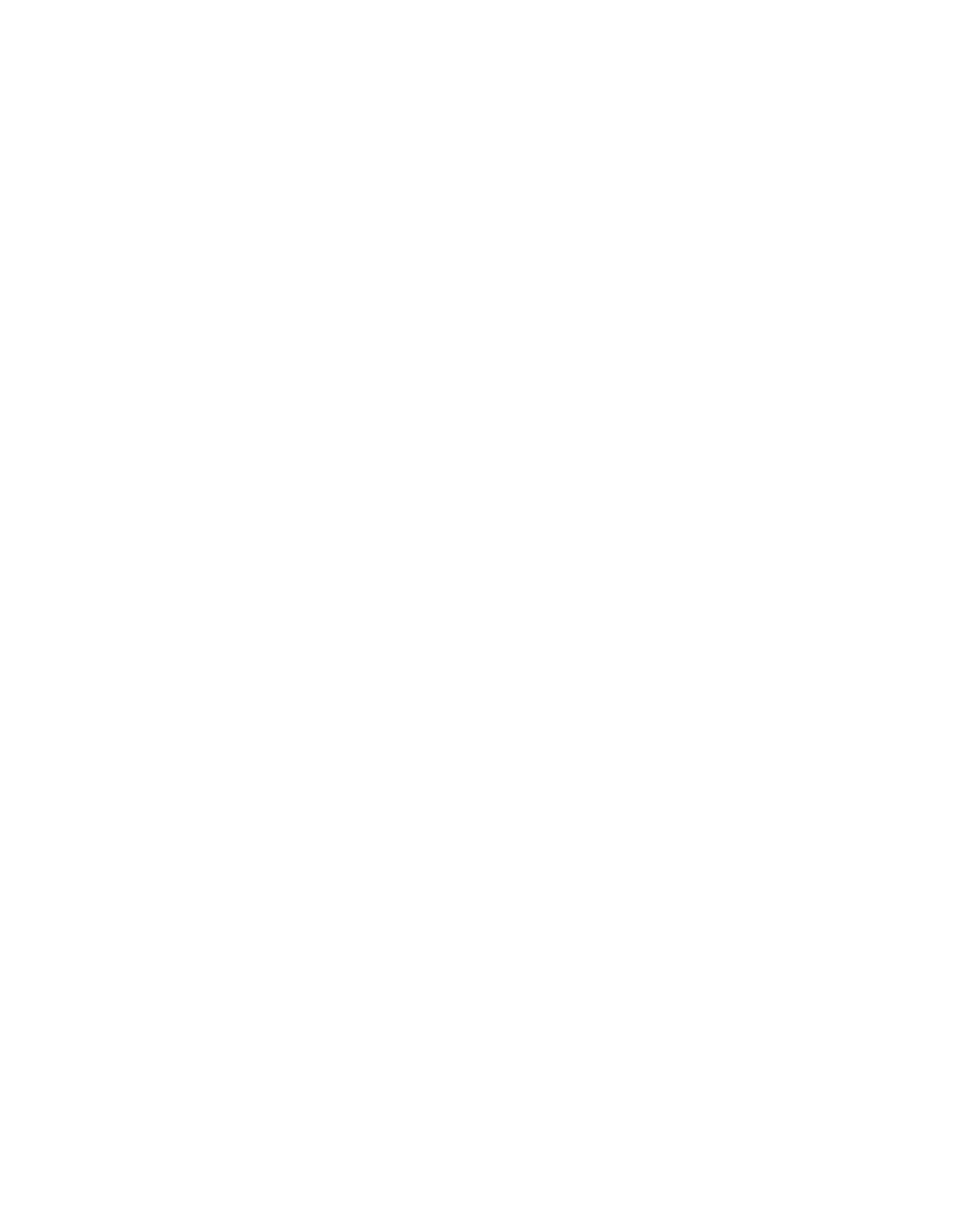#### <span id="page-11-0"></span>**1. ARB Recommendations on Siting New Sensitive Land Uses**

Protecting California's communities and our children from the health effects of air pollution is one of the most fundamental goals of state and local air pollution control programs. Our focus on children reflects their special vulnerability to the health impacts of air pollution. Other vulnerable populations include the elderly, pregnant women, and those with serious health problems affected by air pollution. With this document, we hope to more effectively engage local land use agencies as partners in our efforts to reduce health risk from air pollution in all California communities.

Later sections emphasize the need to strengthen the connection between air quality and land use in both planning and permitting processes. Because the siting process for many, but not all air pollution sources involves permitting by local air districts, there is an opportunity for interagency coordination where the proposed location might pose a problem. To enhance the evaluation process from a land use perspective, section 4 includes recommended project related questions to help screen for potential proximity related issues.

Unlike industrial and other stationary sources of air pollution, the siting of new homes or day care centers does not require an air quality permit. Because these situations fall outside the air quality permitting process, it is especially important that land use agencies be aware of potential air pollution impacts.

The following recommendations address the issue of siting "sensitive land uses" near specific sources of air pollution; namely:

- High traffic freeways and roads
- Distribution centers
- Rail yards
- Ports
- Refineries
- Chrome plating facilities
- Dry cleaners
- Large gas dispensing facilities

The recommendations for each category include a summary of key information and guidance on what to avoid from a public health perspective.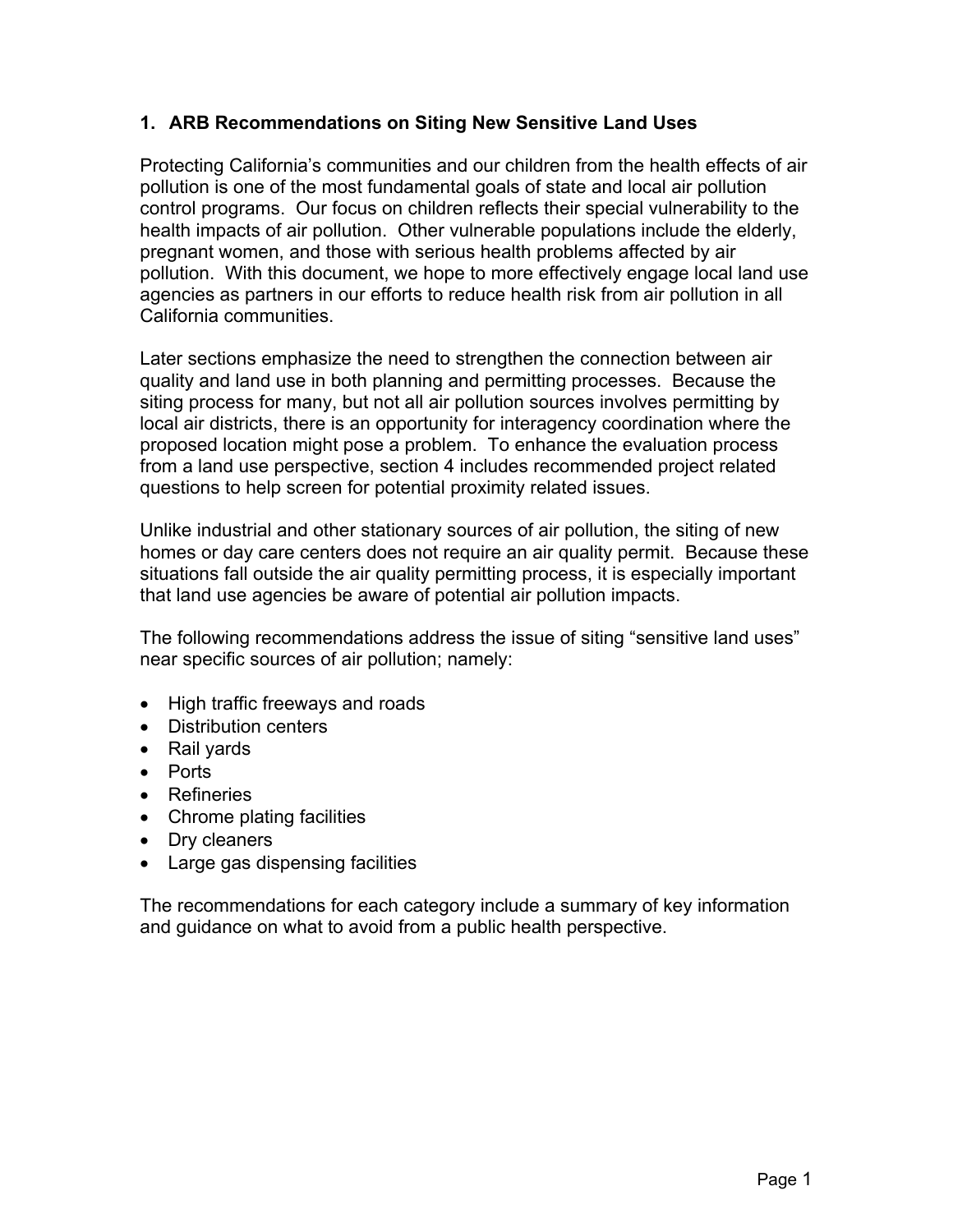*Sensitive individuals refer to those segments of the population most susceptible to poor air quality (i.e., children, the elderly, and those with pre-existing serious health problems affected by air quality). Land uses where sensitive individuals are most likely to spend time include schools and schoolyards, parks and playgrounds, daycare centers, nursing homes, hospitals, and residential communities (sensitive sites or sensitive land uses).* 

We are characterizing sensitive land uses as simply as we can by using the example of residences, schools, day care centers, playgrounds, and medical facilities. However, a variety of facilities are encompassed. For example, residences can include houses, apartments, and senior living complexes. Medical facilities can include hospitals, convalescent homes, and health clinics. Playgrounds could be play areas associated with parks or community centers.

In developing these recommendations, ARB first considered the adequacy of the data available for each air pollution source category. We assessed whether we could generally characterize the relative exposure and health risk from a proximity standpoint. The documented non-cancer health risks include triggering of asthma attacks, heart attacks, and increases in daily mortality and hospitalization for heart and respiratory diseases. These health impacts are well documented in epidemiological studies, but less easy to quantify from a particular air pollution source. Therefore, the cancer health impacts are used in this document to provide a picture of relative risk. This screening process provided the list of source categories we were able to address with specific recommendations. In evaluating the available information, we also considered the practical implications of making hard and fast recommendations where the potential impact area is large, emissions will be reduced with time, and air agencies are in the process of looking at options for additional emission control. Due to the large variability in relative risk between the source categories, we chose not to apply a uniform, quantified risk threshold as is typically done in regulatory programs. Therefore, in the end, we tailored our recommendations to minimize the highest exposures for each source category independently. Additionally, because this guidance is not regulatory or binding on local agencies, we took a more qualitative approach to developing distance based recommendations.

Where possible, we recommend a minimum separation between new sensitive land uses and existing sources. However, this is not always possible, particularly where there is an elevated health risk over large geographical areas. Areas downwind of ports and rail yards are prime examples. In such cases, we recommend doing everything possible to avoid locating sensitive receptors within the highest risk zones. Concurrently, air agencies and others will be working to reduce the overall risk through controls and measures within their scope of authority.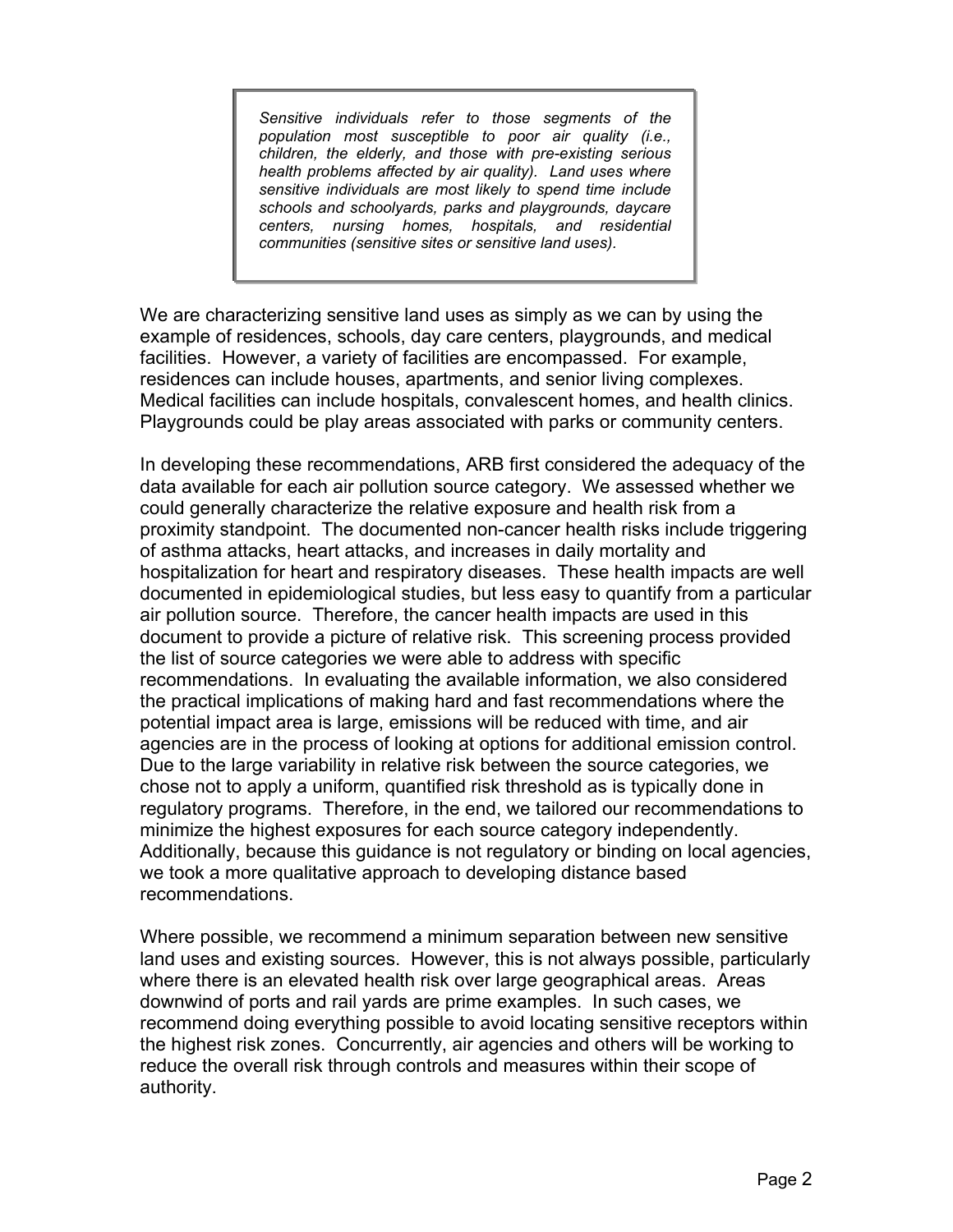The recommendations were developed from the standpoint of siting new sensitive land uses. Project-specific data for new and existing air pollution sources are available as part of the air quality permitting process. Where such information is available, it should be used. Our recommendations are designed to fill a gap where information about existing facilities may not be readily available. These recommendations are only guidelines and are not designed to substitute for more specific information if it exists.

A summary of our recommendations is shown in Table 1-1. The basis and references<sup>1</sup>supporting each of these recommendations, including health studies, air quality modeling and monitoring studies is discussed below beginning with freeways and summarized in Table 1-2. As new information becomes available, it will be included on ARB's community health web page.

 $\overline{a}$ 

<span id="page-13-0"></span><sup>&</sup>lt;sup>1</sup>Detailed information on these references are available on ARB's website at: [http://www.ARB.ca.gov/ch/landuse.htm](http://www.arb.ca.gov/ch/landuse.htm).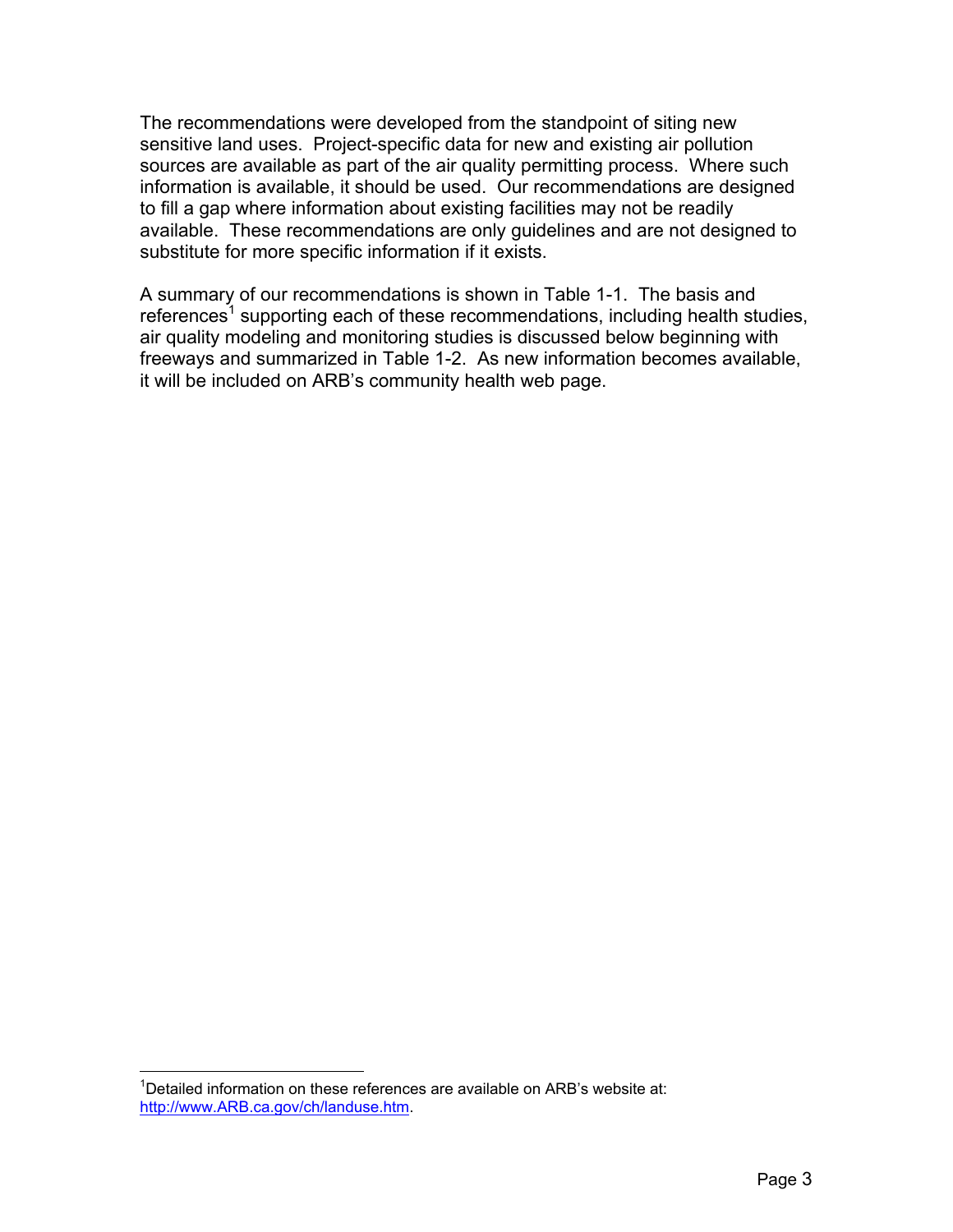#### **Table 1-1**

#### **Recommendations on Siting New Sensitive Land Uses Such As Residences, Schools, Daycare Centers, Playgrounds, or Medical Facilities**\*

| <b>Source</b><br>Category                       | <b>Advisory Recommendations</b>                                                                                                                                                                                                                                                                                                                                                                                                                                                            |
|-------------------------------------------------|--------------------------------------------------------------------------------------------------------------------------------------------------------------------------------------------------------------------------------------------------------------------------------------------------------------------------------------------------------------------------------------------------------------------------------------------------------------------------------------------|
|                                                 |                                                                                                                                                                                                                                                                                                                                                                                                                                                                                            |
| Freeways and<br>High-Traffic<br>Roads           | Avoid siting new sensitive land uses within 500 feet of a freeway,<br>$\bullet$<br>urban roads with 100,000 vehicles/day, or rural roads with 50,000<br>vehicles/day.                                                                                                                                                                                                                                                                                                                      |
| <b>Distribution</b><br>Centers                  | Avoid siting new sensitive land uses within 1,000 feet of a<br>$\bullet$<br>distribution center (that accommodates more than 100 trucks per<br>day, more than 40 trucks with operating transport refrigeration<br>units (TRUs) per day, or where TRU unit operations exceed 300<br>hours per week).<br>Take into account the configuration of existing distribution centers<br>$\bullet$<br>and avoid locating residences and other new sensitive land uses<br>near entry and exit points. |
| <b>Rail Yards</b>                               | Avoid siting new sensitive land uses within 1,000 feet of a major<br>$\bullet$<br>service and maintenance rail yard.<br>Within one mile of a rail yard, consider possible siting limitations<br>$\bullet$<br>and mitigation approaches.                                                                                                                                                                                                                                                    |
| Ports                                           | Avoid siting of new sensitive land uses immediately downwind of<br>$\bullet$<br>ports in the most heavily impacted zones. Consult local air districts<br>or the ARB on the status of pending analyses of health risks.                                                                                                                                                                                                                                                                     |
| <b>Refineries</b>                               | Avoid siting new sensitive land uses immediately downwind of<br>$\bullet$<br>petroleum refineries. Consult with local air districts and other local<br>agencies to determine an appropriate separation.                                                                                                                                                                                                                                                                                    |
| <b>Chrome Platers</b>                           | Avoid siting new sensitive land uses within 1,000 feet of a chrome<br>$\bullet$<br>plater.                                                                                                                                                                                                                                                                                                                                                                                                 |
| Dry Cleaners<br>Using<br>Perchloro-<br>ethylene | Avoid siting new sensitive land uses within 300 feet of any dry<br>$\bullet$<br>cleaning operation. For operations with two or more machines,<br>provide 500 feet. For operations with 3 or more machines, consult<br>with the local air district.<br>Do not site new sensitive land uses in the same building with perc<br>$\bullet$<br>dry cleaning operations.                                                                                                                          |
| Gasoline<br>Dispensing<br><b>Facilities</b>     | Avoid siting new sensitive land uses within 300 feet of a large gas<br>$\bullet$<br>station (defined as a facility with a throughput of 3.6 million gallons<br>per year or greater). A 50 foot separation is recommended for<br>typical gas dispensing facilities.                                                                                                                                                                                                                         |

\*Notes:

• These recommendations are advisory. Land use agencies have to balance other considerations, including housing and transportation needs, economic development priorities, and other quality of life issues.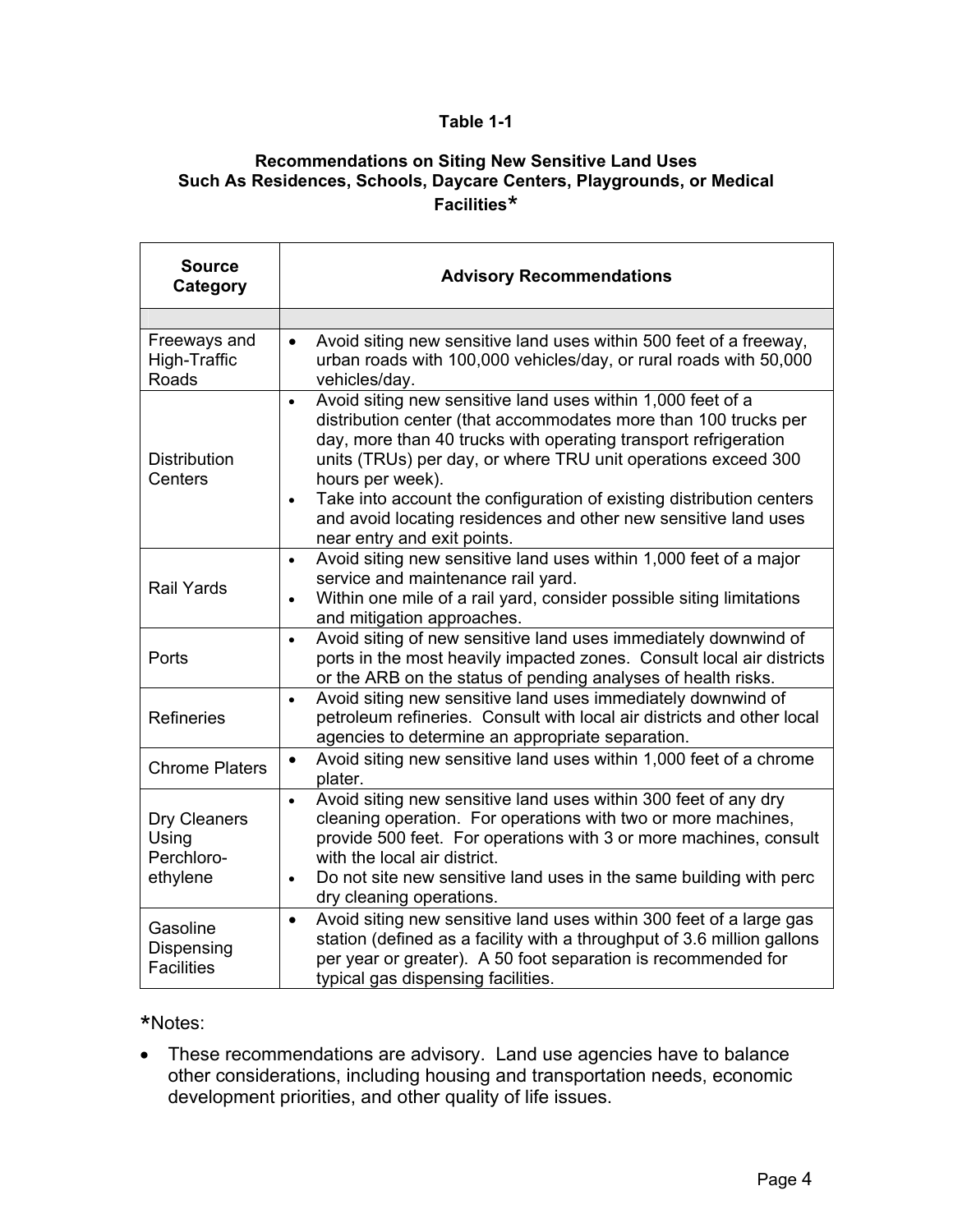- Recommendations are based primarily on data showing that the air pollution exposures addressed here (i.e., localized) can be reduced as much as 80% with the recommended separation.
- The relative risk for these categories varies greatly (see Table 1-2). To determine the actual risk near a particular facility, a site-specific analysis would be required. Risk from diesel PM will decrease over time as cleaner technology phases in.
- These recommendations are designed to fill a gap where information about existing facilities may not be readily available and are not designed to substitute for more specific information if it exists. The recommended distances take into account other factors in addition to available health risk data (see individual category descriptions).
- Site-specific project design improvements may help reduce air pollution exposures and should also be considered when siting new sensitive land uses.
- This table does not imply that mixed residential and commercial development in general is incompatible. Rather it focuses on known problems like dry cleaners using perchloroethylene that can be addressed with reasonable preventative actions.
- A summary of the basis for the distance recommendations can be found in Table 1-2.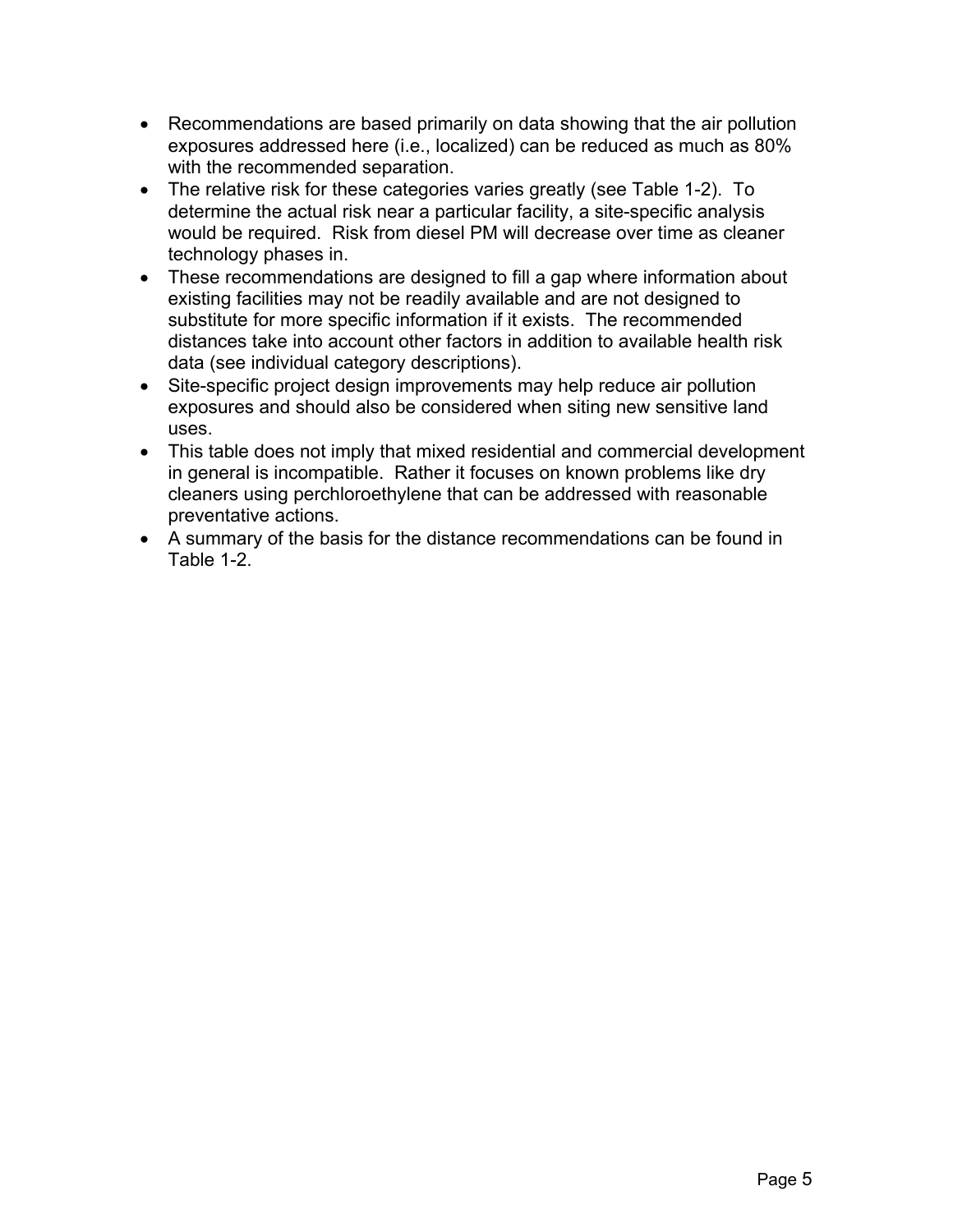#### **Table 1-2**

#### **Summary of Basis for Advisory Recommendations**

| <b>Source</b><br>Category                                    | Range of<br><b>Relative</b><br>Cancer<br>$Risk^{1,2}$ | <b>Summary of Basis for Advisory Recommendations</b>                                                                                                                                                                                                                                                                                                                                                                                                                                               |
|--------------------------------------------------------------|-------------------------------------------------------|----------------------------------------------------------------------------------------------------------------------------------------------------------------------------------------------------------------------------------------------------------------------------------------------------------------------------------------------------------------------------------------------------------------------------------------------------------------------------------------------------|
|                                                              |                                                       |                                                                                                                                                                                                                                                                                                                                                                                                                                                                                                    |
| Freeways<br>and High-<br>Traffic<br>Roads                    | $300 -$<br>1,700                                      | In traffic-related studies, the additional non-cancer health risk<br>$\bullet$<br>attributable to proximity was seen within 1,000 feet and was<br>strongest within 300 feet. California freeway studies show about<br>a 70% drop off in particulate pollution levels at 500 feet.                                                                                                                                                                                                                  |
| <b>Distribution</b>                                          | Up to<br>500                                          | Because ARB regulations will restrict truck idling at distribution<br>$\bullet$<br>centers, transport refrigeration unit (TRU) operations are the<br>largest onsite diesel PM emission source followed by truck travel<br>in and out of distribution centers.                                                                                                                                                                                                                                      |
| Centers <sup>3</sup>                                         |                                                       | Based on ARB and South Coast District emissions and modeling<br>$\bullet$<br>analyses, we estimate an 80 percent drop-off in pollutant<br>concentrations at approximately 1,000 feet from a distribution<br>center.                                                                                                                                                                                                                                                                                |
| Rail Yards                                                   | Up to<br>500                                          | The air quality modeling conducted for the Roseville Rail Yard<br>$\bullet$<br>Study predicted the highest impact is within 1,000 feet of the<br>Yard, and is associated with service and maintenance activities.<br>The next highest impact is between a half to one mile of the Yard,<br>depending on wind direction and intensity.                                                                                                                                                              |
| Ports                                                        | <b>Studies</b><br>underway                            | ARB will evaluate the impacts of ports and develop a new<br>comprehensive plan that will describe the steps needed to reduce<br>public health impacts from port and rail activities in California. In<br>the interim, a general advisory is appropriate based on the<br>magnitude of diesel PM emissions associated with ports.                                                                                                                                                                    |
|                                                              | Under 10                                              | Risk assessments conducted at California refineries show risks<br>$\bullet$<br>from air toxics to be under 10 chances of cancer per million. <sup>4</sup>                                                                                                                                                                                                                                                                                                                                          |
| <b>Refineries</b>                                            |                                                       | Distance recommendations were based on the amount and<br>$\bullet$<br>potentially hazardous nature of many of the pollutants released<br>as part of the refinery process, particularly during non-routine<br>emissions releases.                                                                                                                                                                                                                                                                   |
| Chrome<br><b>Platers</b>                                     | 10-100                                                | ARB modeling and monitoring studies show localized risk of<br>$\bullet$<br>hexavalent chromium diminishing significantly at 300 feet. There<br>are data limitations in both the modeling and monitoring studies.<br>These include variability of plating activities and uncertainty of<br>emissions such as fugitive dust. Hexavalent chromium is one of<br>the most potent toxic air contaminants. Considering these<br>factors, a distance of 1,000 feet was used as a precautionary<br>measure. |
| Dry<br>Cleaners<br>Using<br>Perchloro-<br>ethylene<br>(perc) | 15-150                                                | Local air district studies indicate that individual cancer risk can be<br>$\bullet$<br>reduced by as much as 75 percent by establishing a 300 foot<br>separation between a sensitive land use and a one-machine perc<br>dry cleaning operation. For larger operations (2 machines or<br>more), a separation of 500 feet can reduce risk by over 85<br>percent.                                                                                                                                     |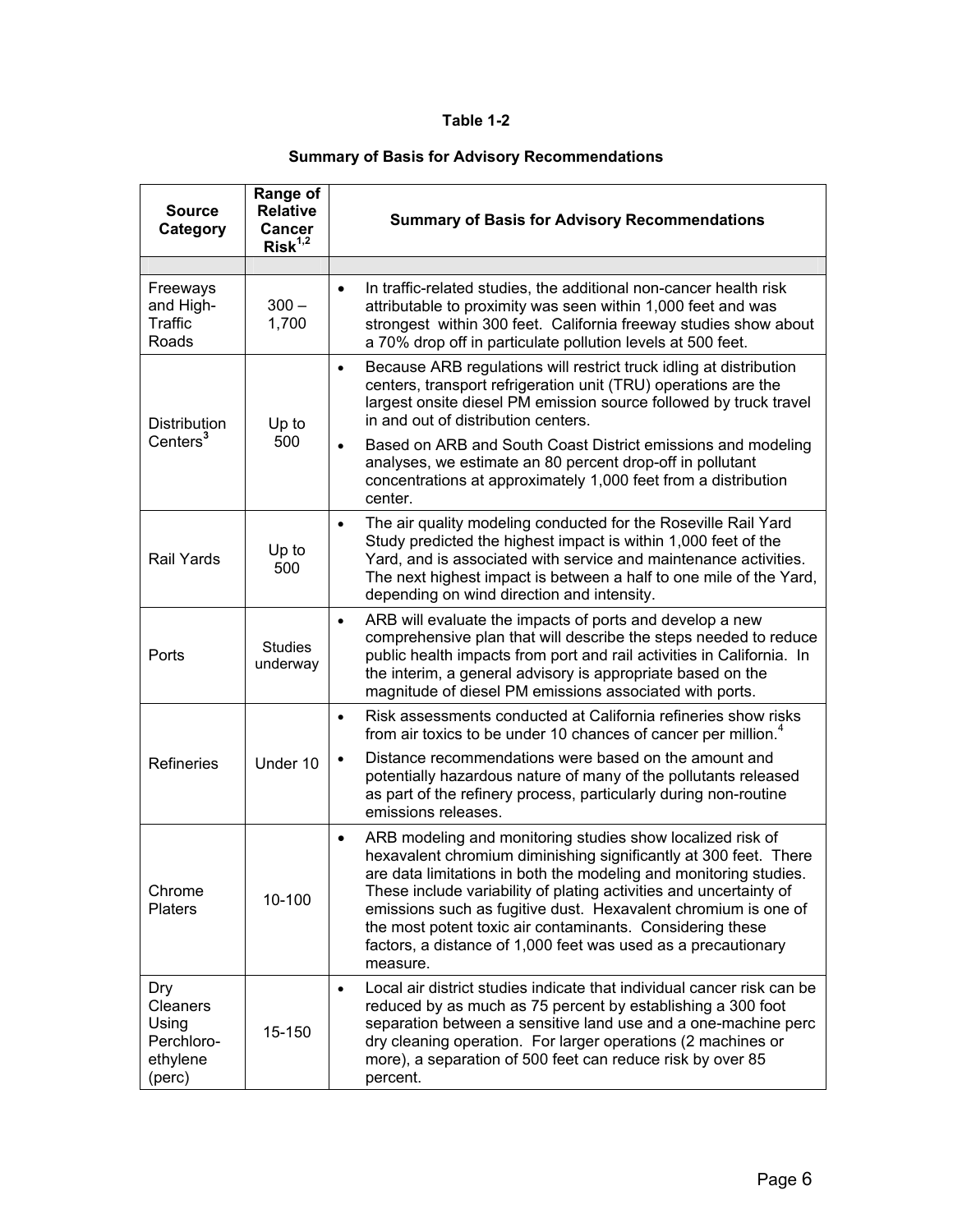| <b>Source</b><br>Category                                | Range of<br><b>Relative</b><br>Cancer<br>$Risk^{1,2}$                                                      | <b>Summary of Basis for Advisory Recommendations</b>                                                                                                                                                                                                                                                                                                                                                                                                                                                        |
|----------------------------------------------------------|------------------------------------------------------------------------------------------------------------|-------------------------------------------------------------------------------------------------------------------------------------------------------------------------------------------------------------------------------------------------------------------------------------------------------------------------------------------------------------------------------------------------------------------------------------------------------------------------------------------------------------|
| Gasoline<br>Dispensing<br><b>Facilities</b><br>$(GDF)^5$ | <b>Typical</b><br>GDF:<br>Less<br>than 10<br>Large<br>GDF:<br><b>Between</b><br>Less<br>than 10<br>and 120 | Based on the CAPCOA Gasoline Service Station Industry-wide<br>Risk Assessment Guidelines, most typical GDFs (less than<br>3.6 million gallons per year) have a risk of less than 10 at 50 feet<br>under urban air dispersion conditions. Over the last few years,<br>there has been a growing number of extremely large GDFs with<br>sales over 3.6 and as high as 19 million gallons per year. Under<br>rural air dispersion conditions, these large GDFs can pose a<br>larger risk at a greater distance. |

 ${}^{1}$ For cancer health effects, risk is expressed as an estimate of the increased chances of getting cancer due to facility emissions over a 70-year lifetime. This increase in risk is expressed as chances in a million (e.g., 10 chances in a million).

 $2$ The estimated cancer risks are a function of the proximity to the specific category and were calculated independent of the regional health risk from air pollution. For example, the estimated regional cancer risk from air toxics in the Los Angeles region (South Coast Air Basin) is approximately 1,000 in a million.

<sup>3</sup>Analysis based on refrigerator trucks.

<sup>4</sup>Although risk assessments performed by refineries indicate they represent a low cancer risk, there is limited data on non-cancer effects of pollutants that are emitted from these facilities. Refineries are also a source of non-routine emissions and odors.

 $5$ A typical GDF in California dispenses under 3.6 million gallons of gasoline per year. The cancer risk for this size facility is likely to be less than 10 in a million at the fence line under urban air dispersion conditions.

A large GDF has fuel throughputs that can range from 3.6 to 19 million gallons of gasoline per year. The upper end of the risk range (i.e., 120 in a million) represents a hypothetical worst case scenario for an extremely large GDF under rural air dispersion conditions.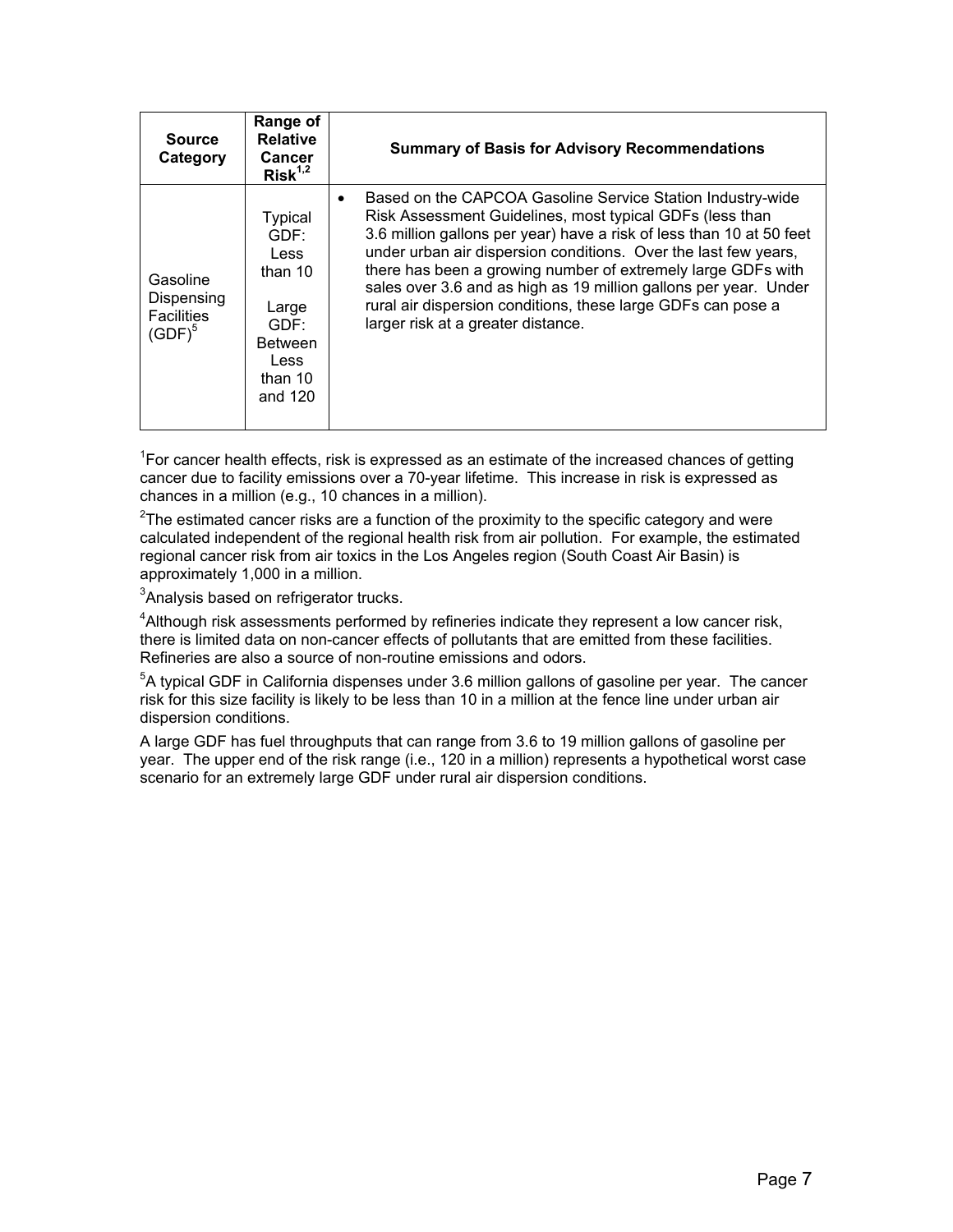### <span id="page-18-0"></span>**Freeways and High Traffic Roads**

Air pollution studies indicate that living close to high traffic and the associated emissions may lead to adverse health effects beyond those associated with regional air pollution in urban areas. Many of these epidemiological studies have focused on children. A number of studies identify an association between adverse non-cancer health effects and living or attending school near heavily traveled roadways (see findings below). These studies have reported associations between residential proximity to high traffic roadways and a variety of respiratory symptoms, asthma exacerbations, and decreases in lung function in children.

One such study that found an association between traffic and respiratory symptoms in children was conducted in the San Francisco Bay Area. Measurements of traffic-related pollutants showed concentrations within 300 meters (approximately 1,000 feet) downwind of freeways were higher than regional values. Most other studies have assessed exposure based on proximity factors such as distance to freeways or traffic density.

These studies linking traffic emissions with health impacts build on a wealth of data on the adverse health effects of ambient air pollution. The data on the effects of proximity to traffic-related emissions provides additional information that can be used in land use siting and regulatory actions by air agencies. The key observation in these studies is that close proximity increases both exposure and the potential for adverse health effects. Other effects associated with traffic emissions include premature death in elderly individuals with heart disease.

#### Key Health Findings

- Reduced lung function in children was associated with traffic density, especially trucks, within 1,000 feet and the association was strongest within 300 feet. (Brunekreef, 1997)
- Increased asthma hospitalizations were associated with living within 650 feet of heavy traffic and heavy truck volume. (Lin, 2000)
- Asthma symptoms increased with proximity to roadways and the risk was greatest within 300 feet. (Venn, 2001)
- Asthma and bronchitis symptoms in children were associated with proximity to high traffic in a San Francisco Bay Area community with good overall regional air quality. (Kim, 2004)
- A San Diego study found increased medical visits in children living within 550 feet of heavy traffic. (English, 1999)

In these and other proximity studies, the distance from the roadway and truck traffic densities were key factors affecting the strength of the association with adverse health effects. In the above health studies, the association of trafficrelated emissions with adverse health effects was seen within 1,000 feet and was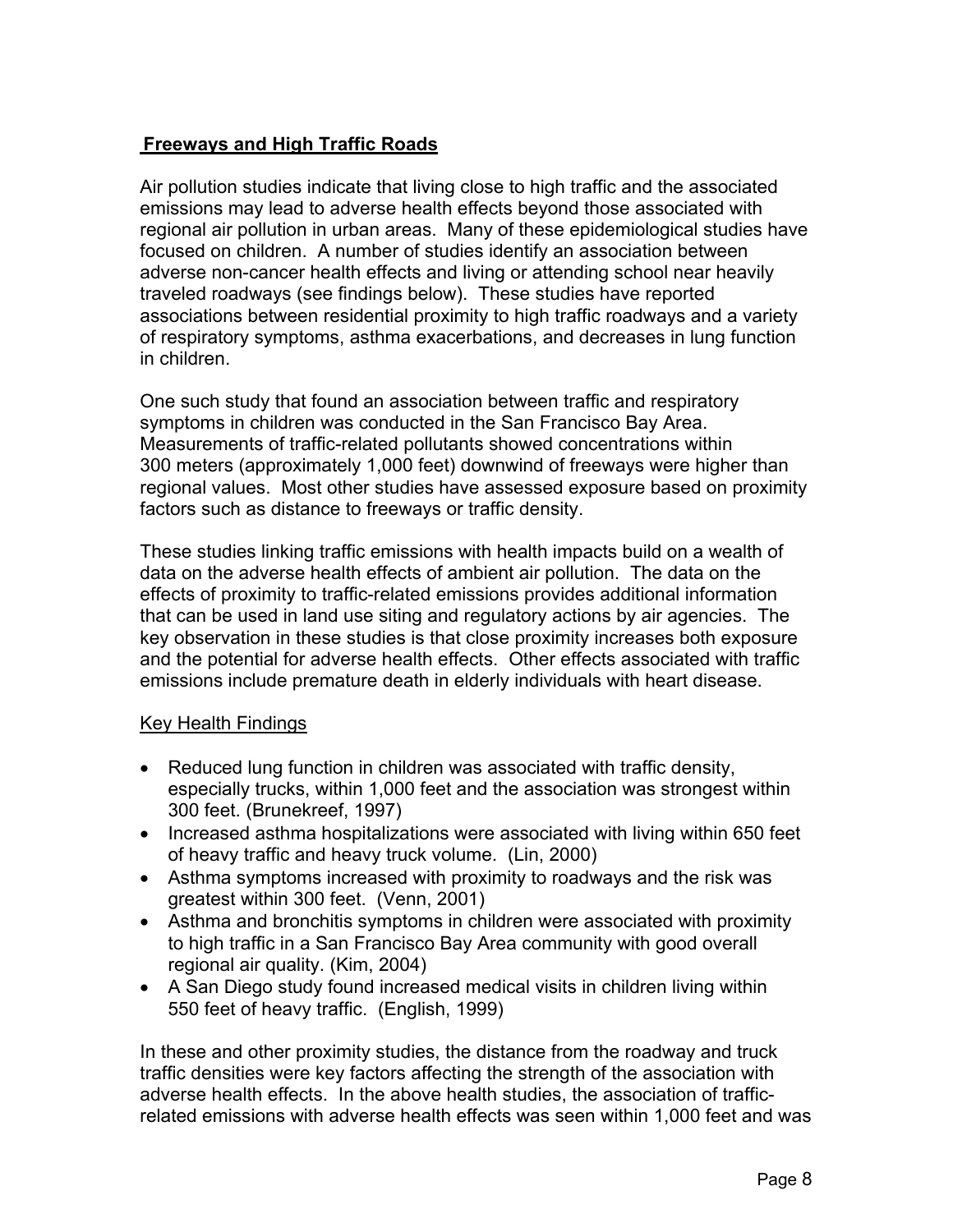strongest within 300 feet. This demonstrates that the adverse effects diminished with distance.

In addition to the respiratory health effects in children, proximity to freeways increases potential cancer risk and contributes to total particulate matter exposure. There are three carcinogenic toxic air contaminants that constitute the majority of the known health risk from motor vehicle traffic – diesel particulate matter (diesel PM) from trucks, and benzene and 1,3-butadiene from passenger vehicles. On a typical urban freeway (truck traffic of 10,000-20,000/day), diesel PM represents about 70 percent of the potential cancer risk from the vehicle traffic. Diesel particulate emissions are also of special concern because health studies show an association between particulate matter and premature mortality in those with existing cardiovascular disease.

#### Distance Related Findings

A southern California study (Zhu, 2002) showed measured concentrations of vehicle-related pollutants, including ultra-fine particles, decreased dramatically within approximately 300 feet of the 710 and 405 freeways. Another study looked at the validity of using distance from a roadway as a measure of exposure





to traffic related air pollution (Knape, 1999). This study showed that concentrations of traffic related pollutants declined with distance from the road, primarily in the first 500 feet.

These findings are consistent with air quality modeling and risk analyses done by ARB staff that show an estimated range of potential cancer risk that decreases with distance from freeways. The estimated risk varies with the local meteorology, including wind pattern. As an example, at 300 feet downwind from a freeway (Interstate 80) with truck traffic of 10,000 trucks per day, the potential cancer risk was as high as 100 in one million (ARB Roseville Rail Yard Study). The cancer health risk at 300 feet on the upwind side of the freeway was much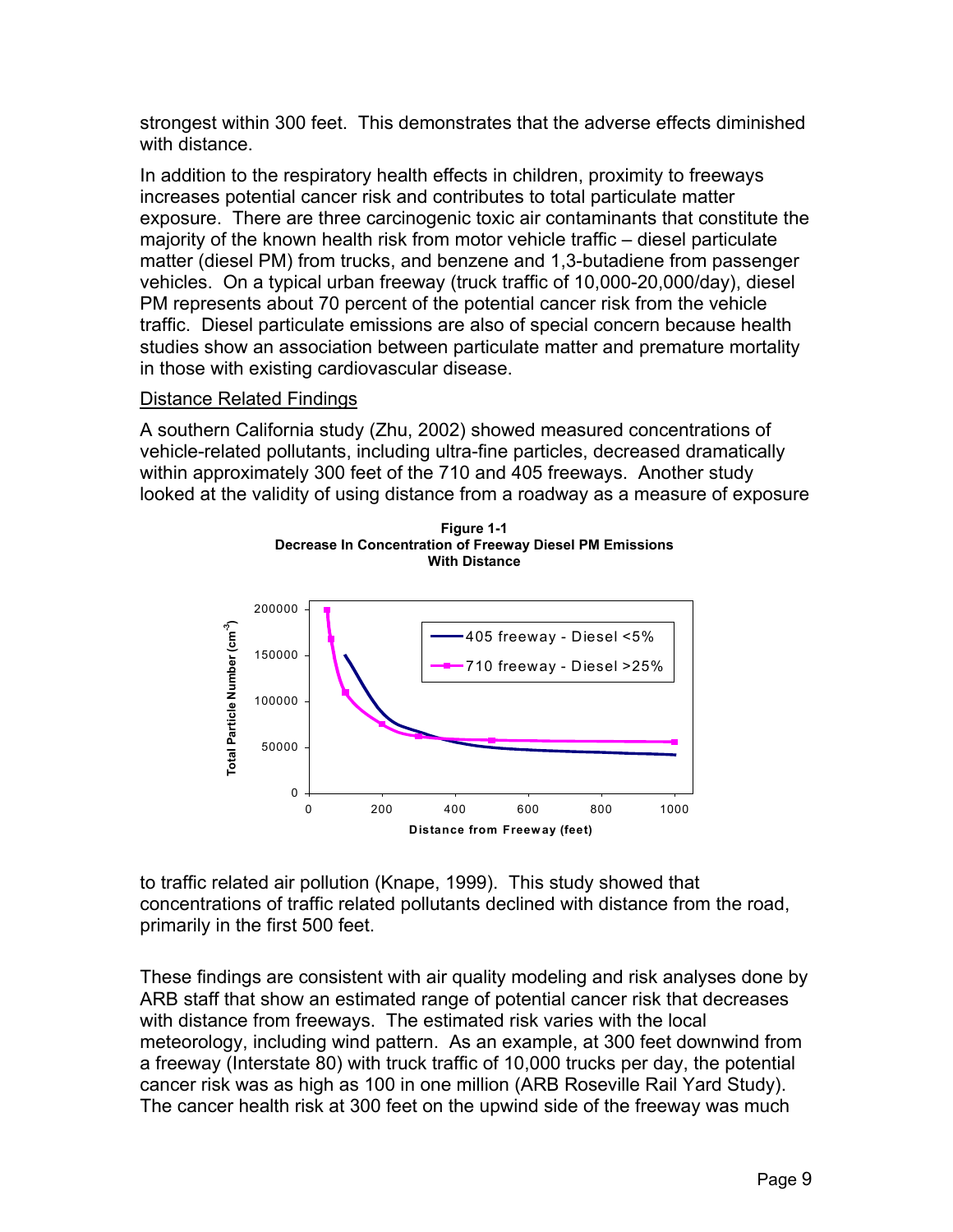less. The risk at that distance for other freeways will vary based on local conditions – it may be higher or lower. However, in all these analyses the relative exposure and health risk dropped substantially within the first 300 feet. This phenomenon is illustrated in Figure 1-1.

State law restricts the siting of new schools within 500 feet of a freeway, urban roadways with 100,000 vehicles/day, or rural roadways with 50,000 vehicles with some exceptions.<sup>[2](#page-20-0)</sup> However, no such requirements apply to the siting of residences, day care centers, playgrounds, or medical facilities. The available data show that exposure is greatly reduced at approximately 300 feet. In the traffic-related studies the additional health risk attributable to the proximity effect was strongest within 1,000 feet.

The combination of the children's health studies and the distance related findings suggests that it is important to avoid exposing children to elevated air pollution levels immediately downwind of freeways and high traffic roadways. These studies suggest a substantial benefit to a 500-foot separation.

The impact of traffic emissions is on a gradient that at some point becomes indistinguishable from the regional air pollution problem. As air agencies work to reduce the underlying regional health risk from diesel PM and other pollutants, the impact of proximity will also be reduced. In the meantime, as a preventative measure, we hope to avoid exposing more children and other vulnerable individuals to the highest concentrations of traffic-related emissions.

#### Recommendation

• Avoid siting new sensitive land uses within 500 feet of a freeway, urban roads with 100,000 vehicles/day, or rural roads with 50,000 vehicles/day.

#### References

- Brunekreef, B. et al. *"Air pollution from truck traffic and lung function in children living near motorways."* Epidemiology*.* 1997; 8:298-303
- *state route traffic."* Environ Res. 2002;88:73-81 • Lin, S. et al. *"Childhood asthma hospitalization and residential exposure to*
- *children."* American Journal of Respiratory and Critical Care Medicine. 2001; • Venn. et al. *"Living near a main road and the risk of wheezing illness in*  Vol.164, pp. 2177-2180
- Kim, J. et al. *"Traffic-related air pollution and respiratory health: East Bay Children's Respiratory Health Study."* American Journal of Respiratory and Critical Care Medicine 2004; Vol. 170. pp. 520-526

<span id="page-20-0"></span> $\overline{a}$  $2$  Section 17213 of the California Education Code and section 21151.8 of the California Public Resources Code. See also Appendix E for a description of special processes that apply to school siting.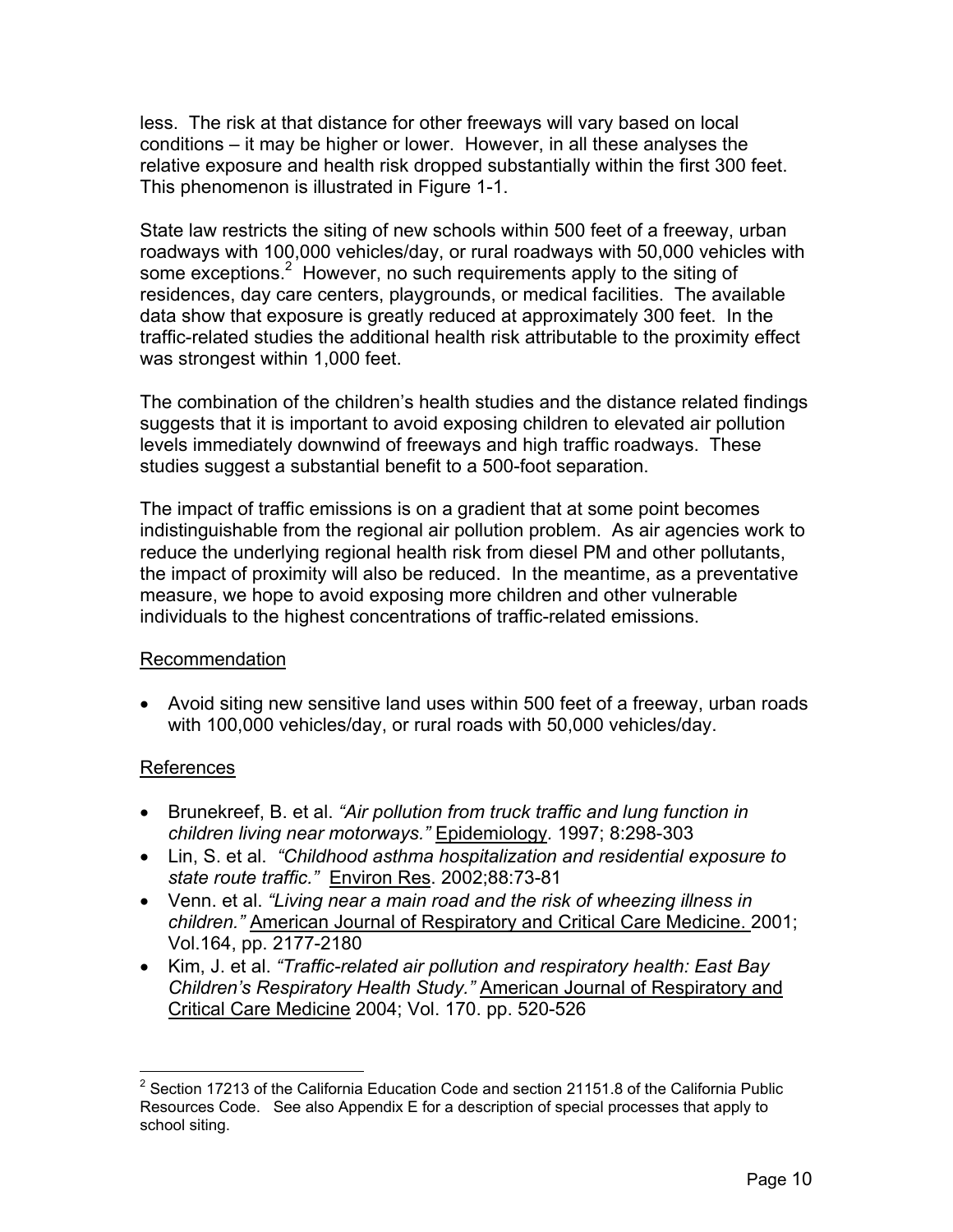- <span id="page-21-0"></span>• Zhu, Y et al. *"Study of Ultra-Fine Particles Near A Major Highway With Heavy-Duty Diesel Traffic."* Atmospheric Environment. 2002 ; 36:4323-4335
- Knape, M. *"Traffic related air pollution in city districts near motorways."* The Science of the Total Environment. 1999; 235:339-341
- *Roseville Rail Yard Study.* ARB (October 2004)
- *ARB Diesel Risk Reduction Plan.* (2000)
- Delfino RJ *"Epidemiologic Evidence for Asthma and Exposure to Air Toxics: Linkages Between Occupational, Indoor, and Community Air Pollution Research."* Environmental Health Perspectives. (2002) 110 (supplement 4): 573-589
- *Geographic Information System*." (1999) Environmental Health Perspectives • English P., Neutra R., Scalf R. Sullivan M. Waller L. Zhu L. *"Examining Associations Between Childhood Asthma and Traffic Flow Using a*  107(9): 761-767

### **Distribution Centers**

Distribution centers or warehouses are facilities that serve as a distribution point for the transfer of goods. Such facilities include cold storage warehouses, goods transfer facilities, and inter-modal facilities such as ports. These operations involve trucks, trailers, shipping containers, and other equipment with diesel engines. A distribution center can be comprised of multiple centers or warehouses within an area. The size can range from several to hundreds of acres, involving a number of different transfer operations and long waiting periods. A distribution center can accommodate hundreds of diesel trucks a day that deliver, load, and/or unload goods up to seven days a week. To the extent that these trucks are transporting perishable goods, they are equipped with diesel-powered transport refrigeration units (TRUs) or TRU generator sets.

The activities associated with delivering, storing, and loading freight produces diesel PM emissions. Although TRUs have relatively small diesel-powered engines, in the normal course of business, their emissions can pose a significant health risk to those nearby. In addition to onsite emissions, truck travel in and out of distribution centers contributes to the local pollution impact.

ARB is working to reduce diesel PM emissions through regulations, financial incentives, and enforcement programs. In 2004, ARB adopted two airborne toxic control measures that will reduce diesel PM emissions associated with distribution centers. The first will limit nonessential (or unnecessary) idling of diesel-fueled commercial vehicles, including those entering from other states or countries. This statewide measure, effective in 2005, prohibits idling of a vehicle more than five minutes at any one location. $3$  The elimination of unnecessary idling will reduce the localized impacts caused by diesel PM and other air toxics

<span id="page-21-1"></span>**EXECUTE:**<br><sup>3</sup> For further information on the Anti-Idling ATCM, please click on: <http://www.arb.ca.gov/toxics/idling/outreach/factsheet.pdf>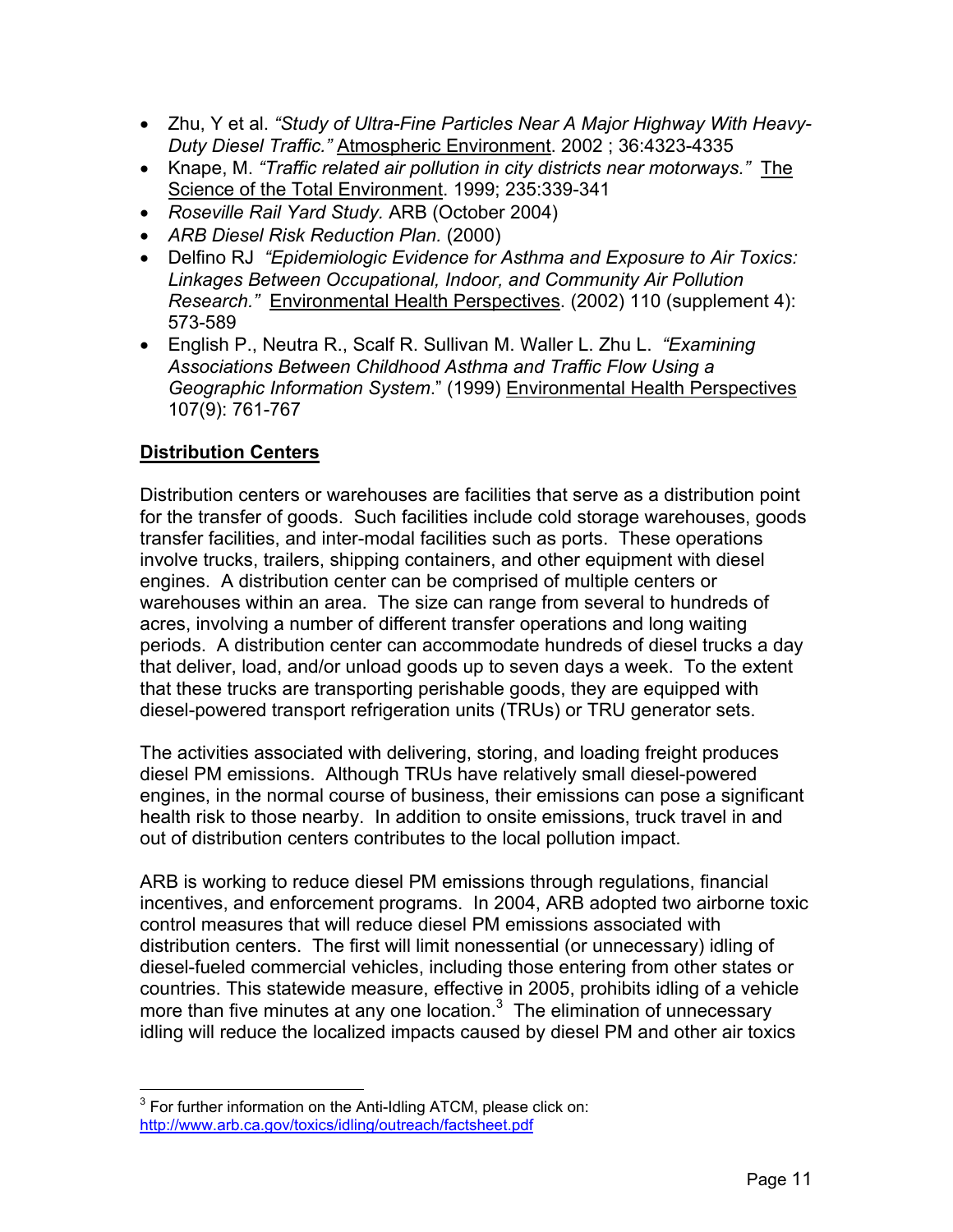in diesel vehicle exhaust. This should be a very effective new strategy for reducing diesel PM emissions at distribution centers as well as other locations.

requirements are phased-in beginning in 2008, and extend to 2019.<sup>4</sup> The second measure requires that TRUs operating in California become cleaner over time. The measure establishes in-use performance standards for existing TRU engines that operate in California, including out-of-state TRUs. The

ARB also operates a smoke inspection program for heavy-duty diesel trucks that focuses on reducing truck emissions in California communities. Areas with large numbers of distribution centers are a high priority.

#### Key Health Findings

Diesel PM has been identified by ARB as a toxic air contaminant and represents 70 percent of the known potential cancer risk from air toxics in California. Diesel PM is an important contributor to particulate matter air pollution. Particulate matter exposure is associated with premature mortality and health effects such as asthma exacerbation and hospitalization due to aggravating heart and lung disease.

#### Distance Related Findings

Although distribution centers are located throughout the state, they are usually clustered near transportation corridors, and are often located in or near population centers. Diesel PM emissions from associated delivery truck traffic and TRUs at these facilities may result in elevated diesel PM concentrations in neighborhoods surrounding those sites. Because ARB regulations will restrict truck idling at distribution centers, the largest continuing onsite diesel PM emission source is the operation of TRUs. Truck travel in and out of distribution centers also contributes to localized exposures, but specific travel patterns and truck volumes would be needed to identify the exact locations of the highest concentrations.

As part of the development of ARB's regulation for TRUs, ARB staff performed air quality modeling to estimate exposure and the associated potential cancer risk of onsite TRUs for a typical distribution center. For an individual person, cancer risk estimates for air pollution are commonly expressed as a probability of developing cancer from a lifetime (i.e., 70 years) of exposure. These risks were calculated independent of regional risk. For example, the estimated regional cancer risk from air toxics in the Los Angeles region (South Coast Air Basin) is approximately 1,000 additional cancer cases per one million population.

<span id="page-22-0"></span> $\overline{a}$  $4$  For further information on the Transport Refrigeration Unit ATCM, please click on: <http://www.arb.ca.gov/diesel/documents/trufaq.pdf>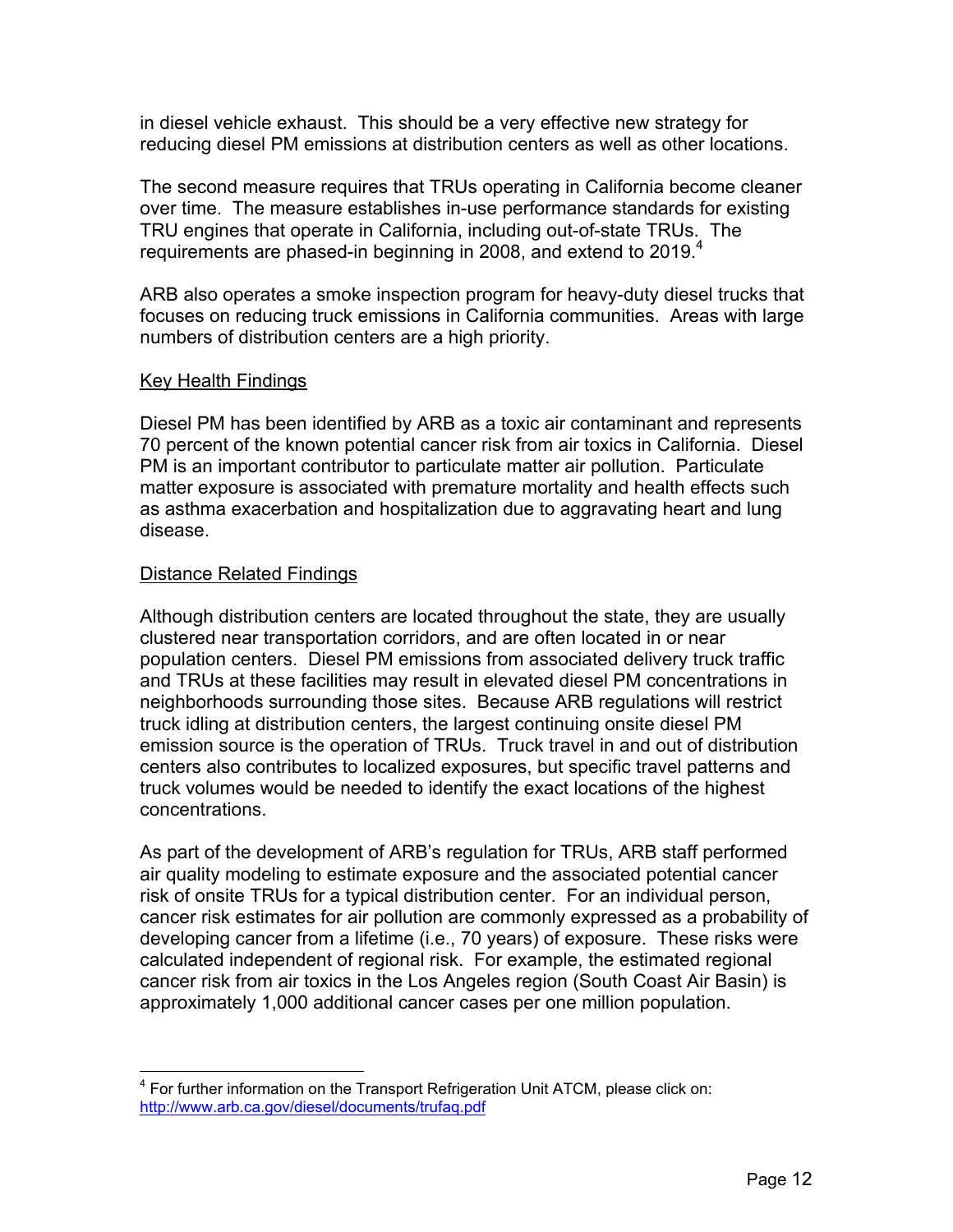The diesel PM emissions from a facility are dependent on the size (horsepower), age, and number of engines, emission rates, the number of hours the truck engines and/or TRUs operate, distance, and meteorological conditions at the site. This assessment assumes a total on-site operating time for all TRUs of 300 hours per week. This would be the equivalent of 40 TRU-equipped trucks a day, each loading or unloading on-site for one hour, 12 hours a day and seven days a week.

As shown in Figure 1-2 below, at this estimated level of activity and assuming a current fleet diesel PM emission rate, the potential cancer risk would be over 100 in a million at 800 feet from the center of the TRU activity. The estimated potential cancer risk would be in the 10 to 100 per million range between 800 to 3,300 feet and fall off to less than 10 per million at approximately 3,600 feet. However with the implementation of ARB's regulation on TRUs, the risk will be significantly reduced.<sup>[5](#page-23-0)</sup> We have not conducted a risk assessment for distribution centers based on truck traffic alone, but on an emissions basis, we would expect similar risks for a facility with truck volumes in the range of 100 per day.



**Figure 1-2** 

The estimated potential cancer risk level in Figure 1-2 is based on a number of assumptions that may not reflect actual conditions for a specific site. For example, increasing or decreasing the hours of diesel engine operations would change the potential risk levels. Meteorological and other facility specific parameters can also impact the results. Therefore, the results presented here are not directly applicable to any particular facility or operation. Rather, this information is intended to provide an indication as to the potential relative levels of risk that may be observed from operations at distribution centers. As shown in Figure 1-2, the estimated risk levels will decrease over time as lower-emitting diesel engines are used.

 $\overline{a}$ 

<span id="page-23-0"></span> $<sup>5</sup>$  These risk values assume an exposure duration of 70 years for a nearby resident and uses the</sup> methodology specified in the 2003 OEHHA health risk assessment guidelines.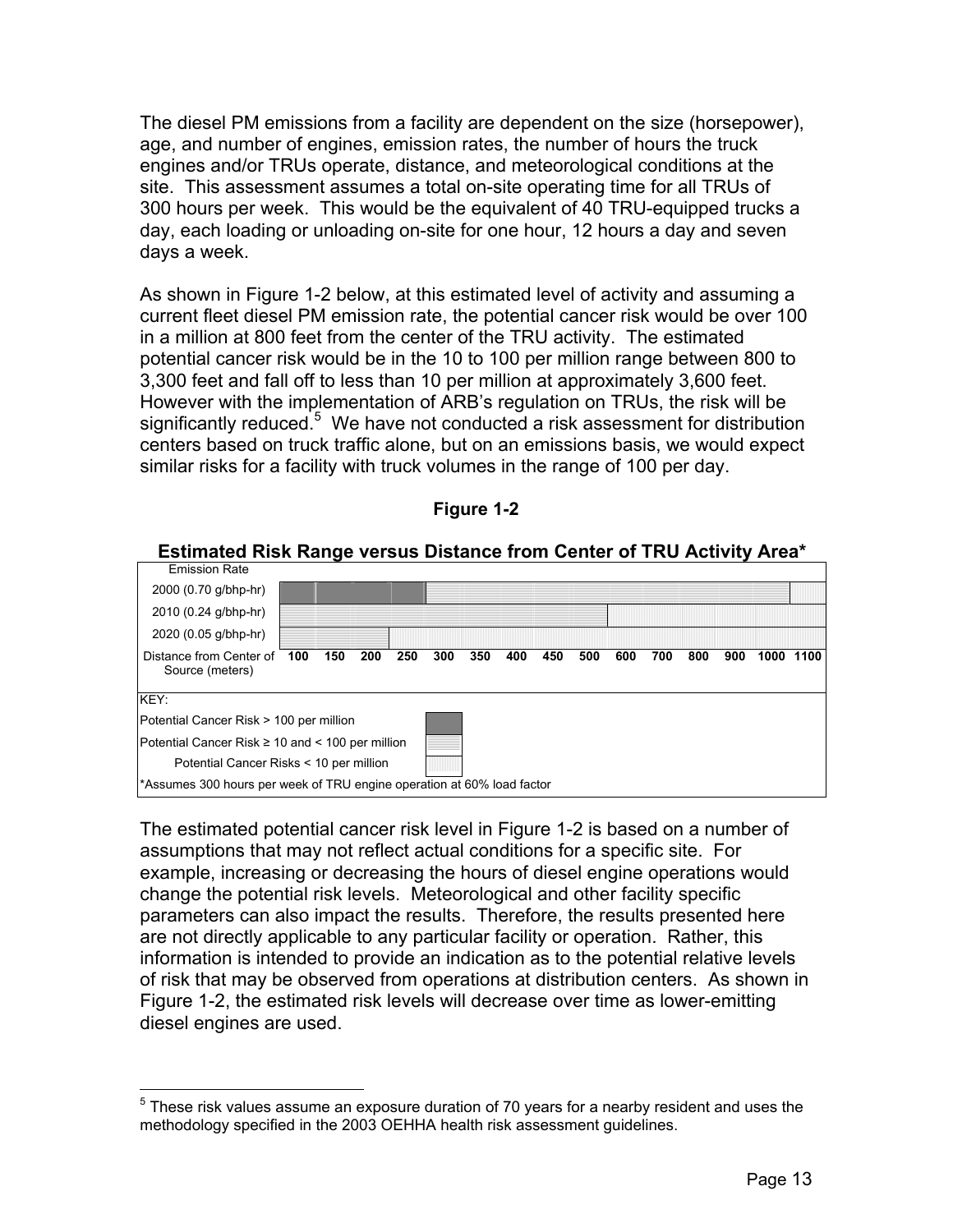Another air modeling analysis, performed by the South Coast Air Quality Management District (South Coast AQMD), evaluated the impact of diesel PM emissions from distribution center operations in the community of Mira Loma in southern California. Based on dispersion of diesel PM emissions from a large distribution center, Figure 1-3 shows the relative pollution concentrations at varying distances downwind. As Figure 1-3 shows, there is about an 80 percent drop off in concentration at approximately 1,000 feet.





Both the ARB and the South Coast AQMD analyses indicate that providing a separation of 1,000 feet would substantially reduce diesel PM concentrations and public exposure downwind of a distribution center. While these analyses do not provide specific risk estimates for distribution centers, they provide an indication of the range of risk and the benefits of providing a separation. ARB recommends a separation of 1,000 feet based on the combination of risk analysis done for TRUs and the decrease in exposure predicted with the South Coast AQMD modeling. However, ARB staff plans to provide further information on distribution centers as we collect more data and implement the TRU control measure.

Taking into account the configuration of distribution centers can also reduce population exposure and risk. For example, locating new sensitive land uses away from the main entry and exit points helps to reduce cancer risk and other health impacts.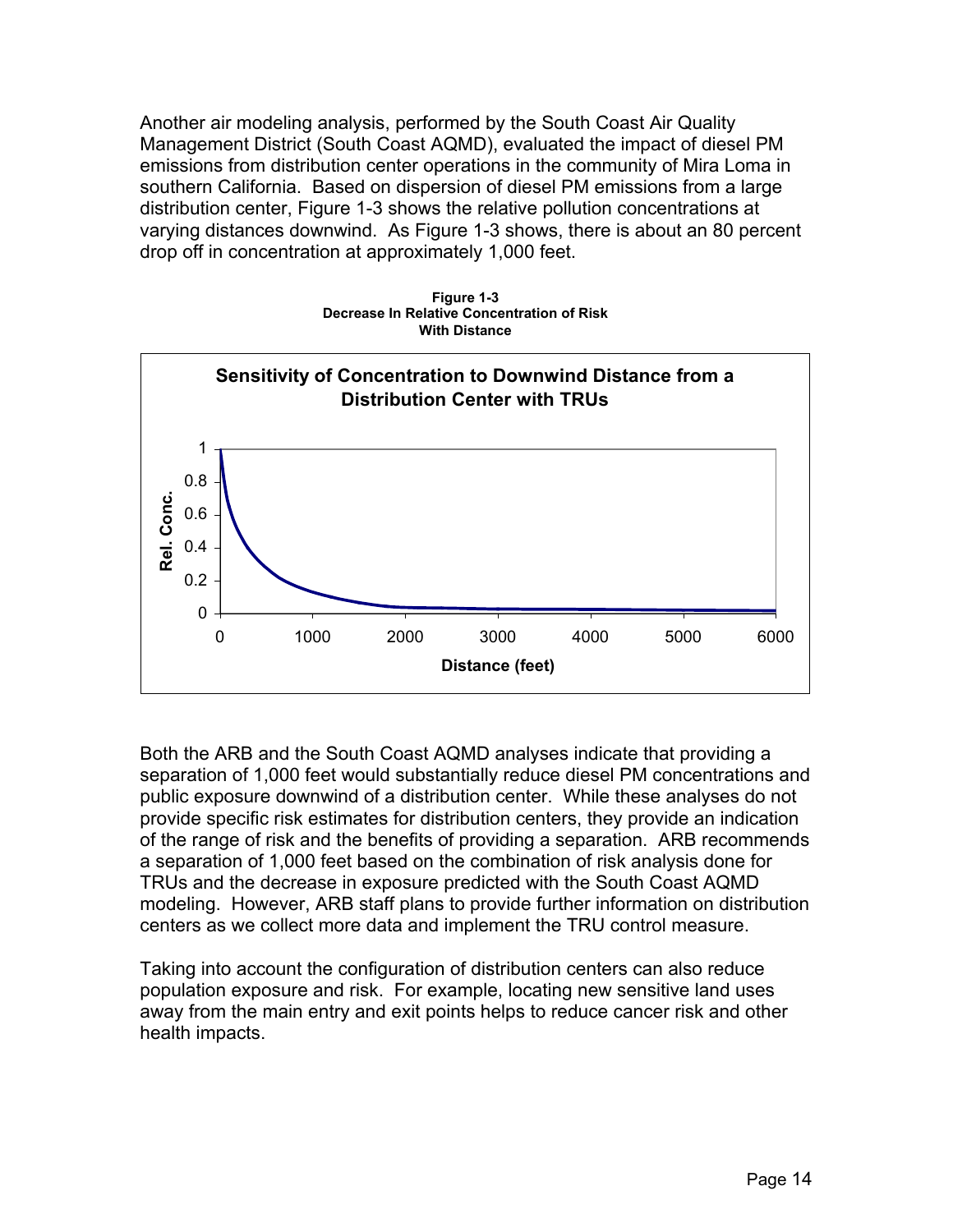#### <span id="page-25-0"></span>Recommendations

- Avoid siting new sensitive land uses within 1,000 feet of a distribution center (that accommodates more than 100 trucks per day, more than 40 trucks with operating TRUs per day, or where TRU unit operations exceed 300 hours per week).
- Take into account the configuration of existing distribution centers and avoid locating residences and other new sensitive land uses near entry and exit points.

#### References

- *Airborne Toxic Control Measure To Limit Diesel-Fueled Commercial Motor Vehicle Idling.* ARB (August 20, 2004). Rule effectiveness date awaiting submittal of regulation to the Office of Administration Law. <http://www.arb.ca.gov/regact/idling/idling.htm>
- *Revised Staff Report: Initial Statement of Reasons for Proposed Rulemaking. Airborne Toxic Control Measure for In-Use Diesel-Fueled Transport Refrigeration Units (TRU) and TRU Generator Sets, and Facilities Where TRUs Operate.* ARB (October 28, 2003)*.*  <http://www.arb.ca.gov/regact/trude03/revisor.doc>
- *Health Risk Assessment Guidance for Analyzing Cancer Risks from Mobile Source Diesel Idling Emissions for CEQA Air Quality Analysis.* SCAQMD (August 2003) [http://www.aqmd.gov/ceqa/handbook/diesel\\_analysis.doc](http://www.aqmd.gov/ceqa/handbook/diesel_analysis.doc)
- *"Mira Loma Study: Analysis of the Impact of Diesel Particulate Emissions from Warehouse/Distribution Center Operations",* PowerPoint presentation. SCAQMD (July 31, 2002)

### **Rail Yards**

Rail yards are a major source of diesel particulate air pollution. They are usually located near inter-modal facilities, which attract heavy truck traffic, and are often sited in mixed industrial and residential areas. ARB, working with the Placer County air district and Union Pacific Railroad, recently completed a study $6$  of the Roseville Rail Yard (Yard) in northern California that focused on the health risk from diesel particulate. A comprehensive emissions analysis and air quality modeling were conducted to characterize the estimated potential cancer risk associated with the facility.

<span id="page-25-1"></span> 6 To review the study, please click on: <http://www.arb.ca.gov/diesel/documents/rrstudy.htm>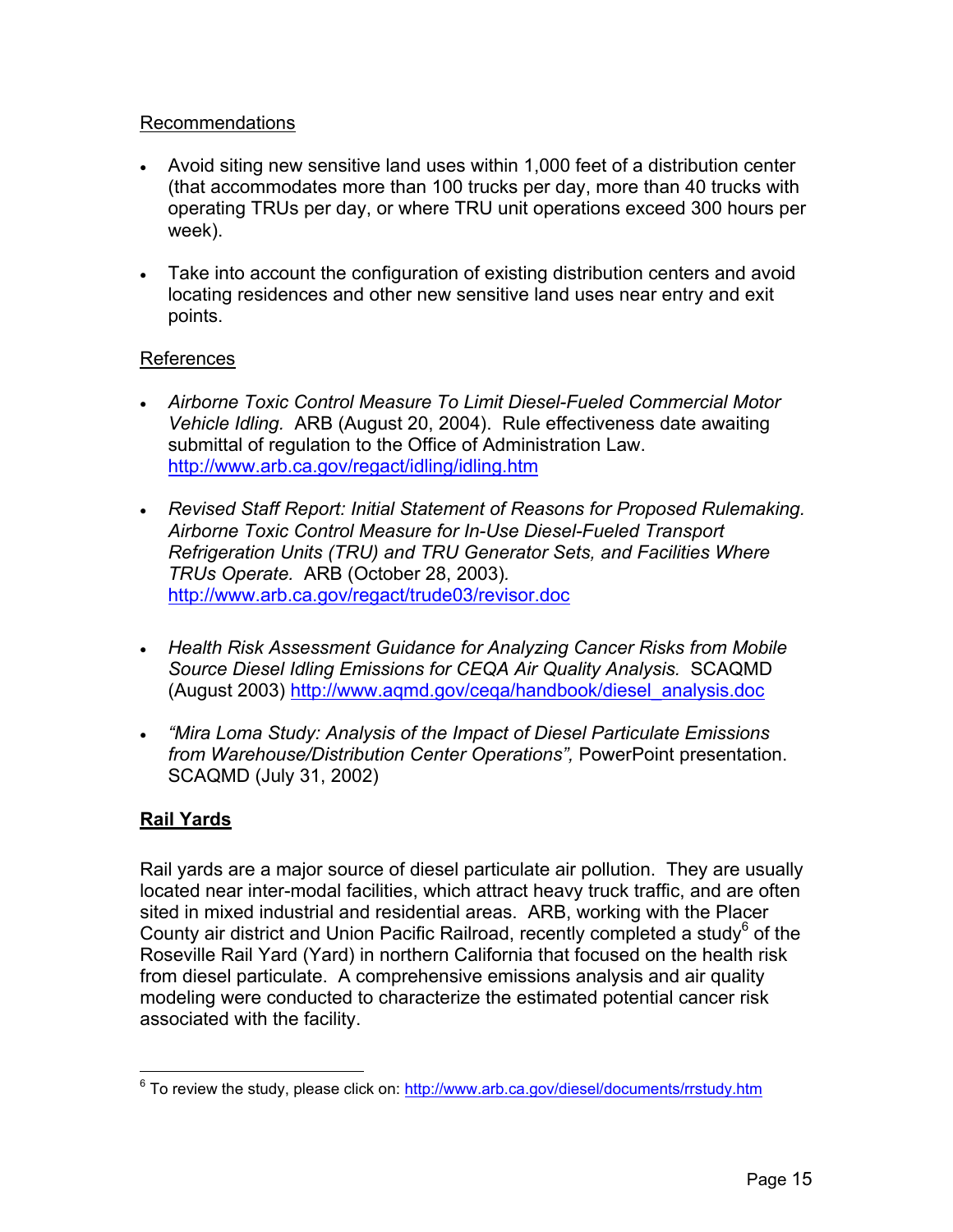The Yard encompasses about 950 acres on a one-quarter mile wide by four-mile long strip of land that parallels Interstate 80. It is surrounded by commercial, industrial, and residential properties. The Yard is one of the largest service and maintenance rail yards in the West with over 30,000 locomotives visiting annually.

Using data provided by Union Pacific Railroad, the ARB determined the number and type of locomotives visiting the Yard annually and what those locomotives were doing - moving, idling, or undergoing maintenance testing. Union Pacific provided the annual, monthly, daily, and hourly locomotive activity in the yard including locomotive movements; routes for arrival, departure, and through trains; and locomotive service and testing. This information was used to estimate the emissions of particulate matter from the locomotives, which was then used to model the potential impacts on the surrounding community.

The key findings of the study are:

- Diesel PM emissions in 2000 from locomotive operations at the Roseville Yard were estimated at about 25 tons per year.
- Of the total diesel PM in the Yard, moving locomotives accounted for about 50 percent, idling locomotives about 45 percent, and locomotive testing about five percent.
- Air quality modeling predicts potential cancer risks greater than 500 in a million (based on 70 years of exposure) in a 10-40 acre area immediately adjacent to the Yard's maintenance operations.
- The risk assessment also showed elevated cancer risk impacting a larger area covering about a 10 by 10 mile area around the Yard.

The elevated concentrations of diesel PM found in the study contribute to an increased risk of cancer and premature death due to cardiovascular disease, and non-cancer health effects such as asthma and other respiratory illnesses. The magnitude of the risk, the general location, and the size of the impacted area depended on the meteorological data used to characterize conditions at the Yard, the dispersion characteristics, and exposure assumptions. In addition to these variables, the nature of locomotive activity will influence a risk characterization at a particular rail yard. For these reasons, the quantified risk estimates in the Roseville Rail Yard Study cannot be directly applied to other rail yards. However, the study does indicate the health risk due to diesel PM from rail yards needs to be addressed. ARB, in conjunction with the U.S. Environmental Protection Agency (U.S. EPA), and local air districts, is working with the rail industry to identify and implement short term, mid-term and long-term mitigation strategies. ARB also intends to conduct a second rail study in southern California to increase its understanding of rail yard operations and the associated public health impacts.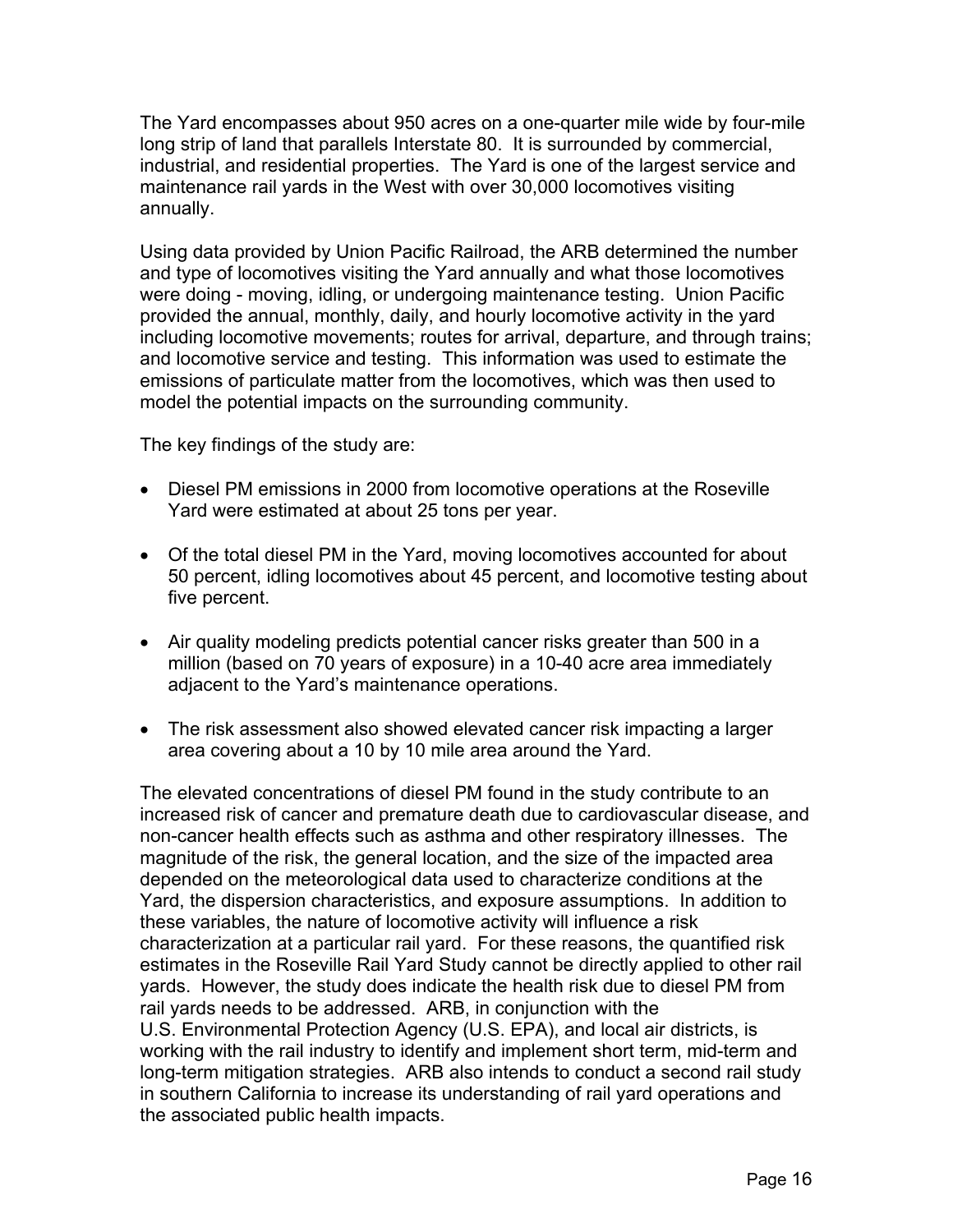#### Key Health Findings

Diesel PM has been identified by ARB as a toxic air contaminant and represents 70 percent of the known potential cancer risk from air toxics in California. Diesel PM is an important contributor to particulate matter air pollution. Particulate matter exposure is associated with premature mortality and health effects such as asthma exacerbation and hospitalization due to aggravating heart and lung disease.

#### Distance Related Findings

Two sets of meteorological data were used in the Roseville study because of technical limitations in the data. The size of the impact area was highly dependent on the meteorological data set used. The predicted highest impact area ranged from 10 - 40 acres with the two different meteorological data sets. This area, with risks estimated above 500 in a million, is adjacent to an area that includes a maintenance shop (see Figure 1-4). The high concentration of diesel PM emissions is due to the number of locomotives and nature of activities in this area, particularly idling locomotives.

The area of highest impact is within 1,000 feet of the Yard. The next highest impact zone as defined in the report had a predicted risk between 500 and 100 in one million and extends out between a half to one mile in some spots, depending on which meteorological conditions were assumed. The impact areas are irregular in shape making it difficult to generalize about the impact of distance at a particular location. However, the Roseville Rail Yard Study clearly indicates that the localized health risk is high, the impact area is large, and mitigation of the locomotive diesel PM emissions is needed.

For facilities like rail yards and ports, the potential impact area is so large that the real solution is to substantially reduce facility emissions. However, land use planners can avoid encroaching upon existing rail facilities and those scheduled for expansion. We also recommend that while air agencies tackle this problem, land use planners try not to add new sensitive individuals into the highest exposure areas. Finally, we recommend that land use agencies consider the potential health impacts of rail yards in their planning and permitting processes. Additional limitations and mitigation may be feasible to further reduce exposure on a site-specific basis.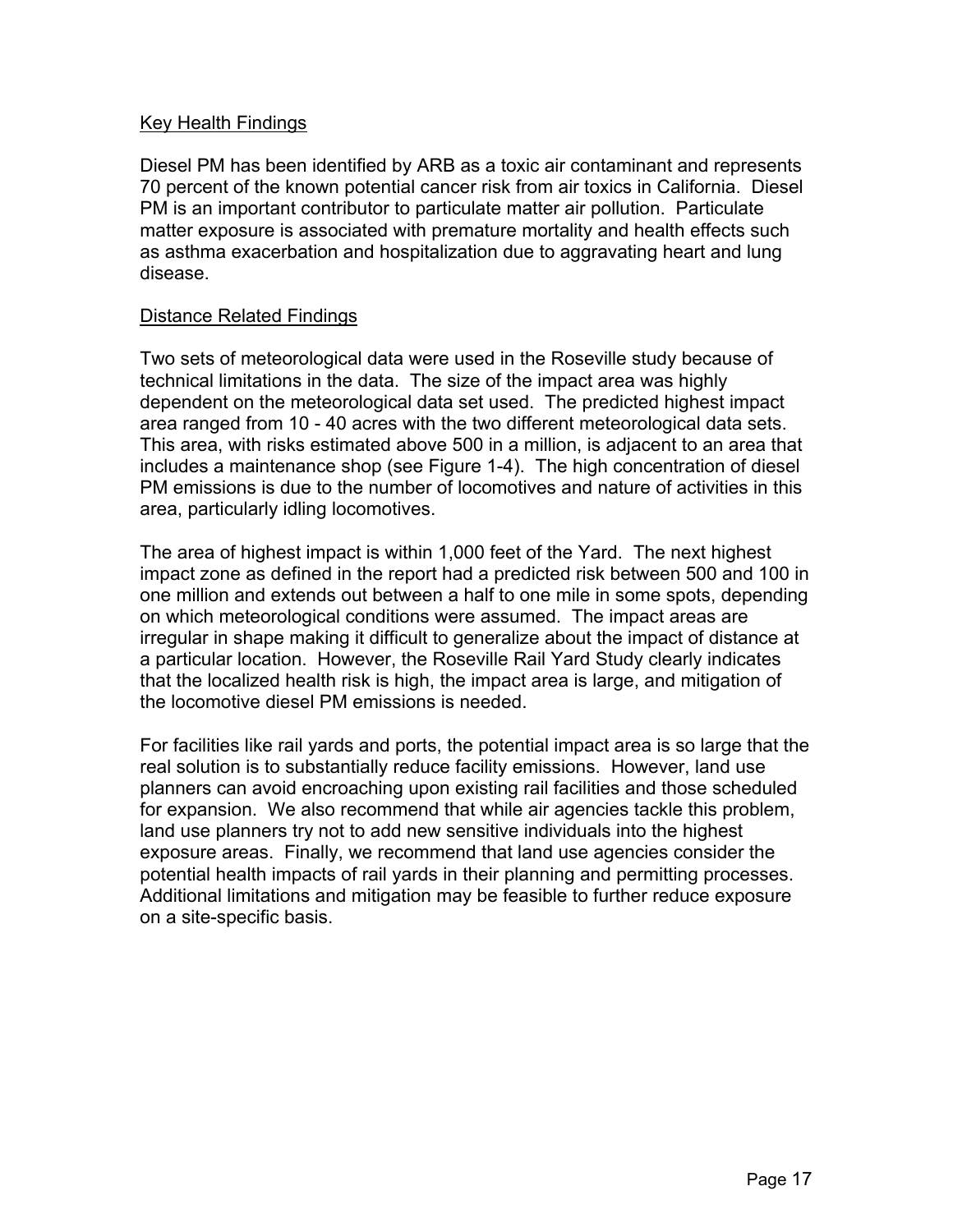#### **Figure 1-4**



#### Estimated Cancer Risk from the Yard Estimated Cancer Risk from the Yard (100 and 500 in a million risk isopleths) (100 and 500 in a million risk isopleths)

#### Recommendation

- Avoid siting new sensitive land uses within 1,000 feet of a major service and maintenance rail yard<sup>[7](#page-28-0)</sup>.
- Within one mile of a rail yard, consider possible siting limitations and mitigation approaches.

#### **References**

• *Roseville Rail Yard Study.* ARB (2004)

Notes: 100/Million Contours: Solid Line – Roseville Met Data; Dashed Line-McO Data, Urban Dispersion Coefficients, 80" Percentile Breathing Rate, All Locomotives' Activities (23 TPY), 70-Year Exposure Activities (23 TPY). 70-Year Exposure Notes: 100/Million Contours: Solid Line - Roseville Met Data; Dashed Line-McClellan Met<br>Data, Urban Dispersion Coefficients, 80<sup>th</sup> Percentile Breathing Rate, All Locomotives'

<span id="page-28-0"></span> $^7$  The rail yard risk analysis was conducted for the Union Pacific rail yard in Roseville, California. This rail yard is one of the largest in the state. There are other rail yards in California with comparable levels of activity that should be considered "major" for purposes of this Handbook.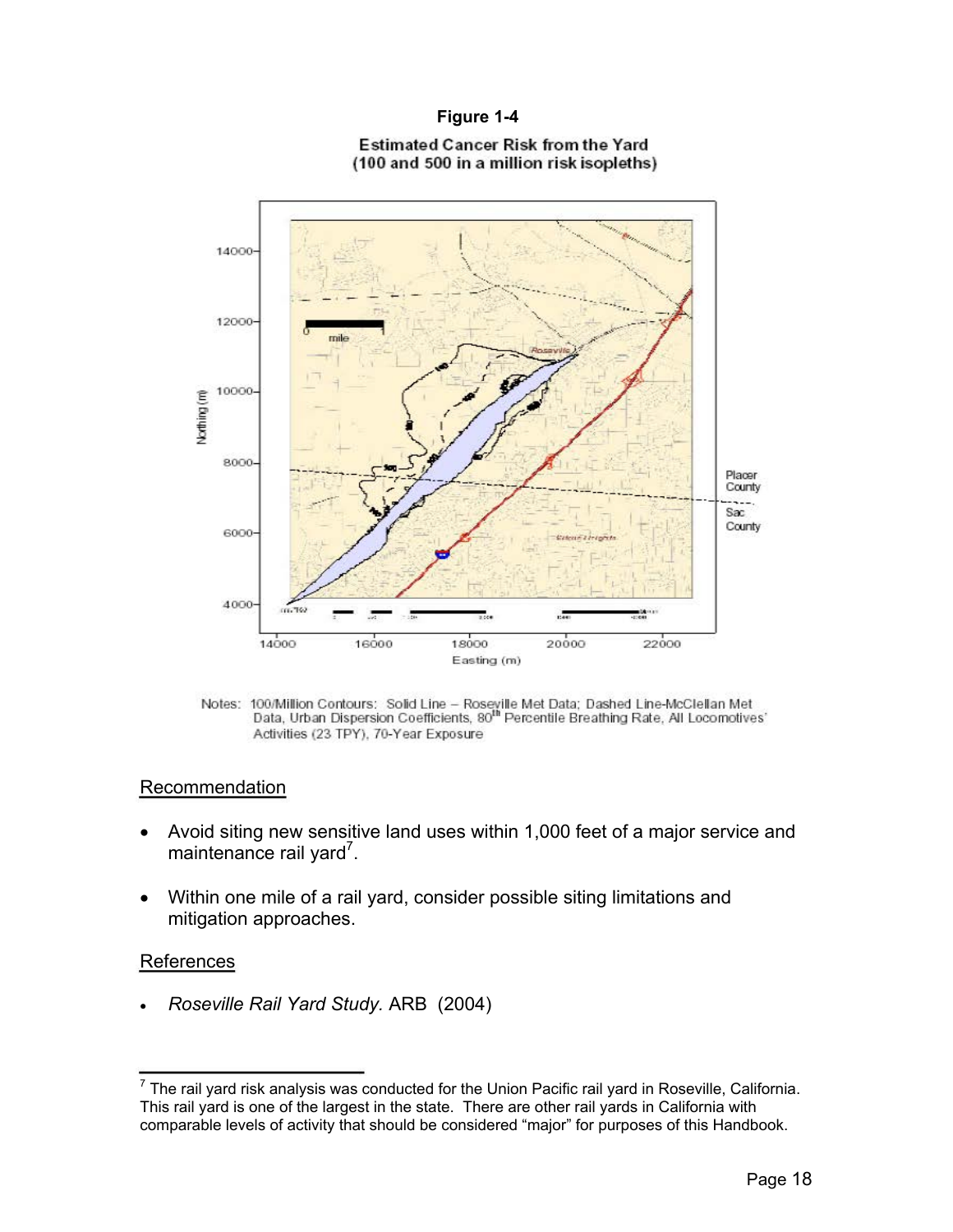### <span id="page-29-0"></span>**Ports**

Air pollution from maritime port activities is a growing concern for regional air quality as well as air quality in nearby communities. The primary air pollutant associated with port operations is directly emitted diesel particulate. Port-related activities also result in emissions that form ozone and secondary particulate in the atmosphere. The emission sources associated with ports include diesel engine-powered ocean-going ships, harbor craft, cargo handling equipment, trucks, and locomotives. The size and concentration of these diesel engines makes ports one of the biggest sources of diesel PM in the state. For that reason, ARB has made it a top priority to reduce diesel PM emissions at the ports, in surrounding communities, and throughout California.

International, national, state, and local government collaboration is critical to reducing port emissions based on both legal and practical considerations. For example, the International Maritime Organization (IMO) and the U.S. EPA establish emission standards for ocean-going vessels and U.S.-flagged harbor craft, respectively. ARB is pursuing further federal actions to tighten these standards. In addition, ARB and local air districts are reducing emissions from ports through a variety of approaches. These include: incentive programs to fund cleaner engines, enhanced enforcement of smoke emissions from ships and trucks, use of dockside electricity instead of diesel engines, cleaner fuels for ships, harbor craft, locomotives, and reduced engine idling. The two ATCMs that limit truck idling and reduce emissions from TRUs (discussed under "Distribution Centers") also apply to ports.

ARB is also developing several other regulations that will reduce port-related emissions. One rule would require ocean-going ships to use a cleaner marine diesel fuel to power auxiliary engines while in California coastal waters and at dock. Ships that frequently visit California ports would also be required to further reduce their emissions. ARB has adopted a rule that would require harbor craft to use the same cleaner diesel fuel used by on-road trucks in California. In 2005, ARB will consider a rule that would require additional controls for in-use harbor craft, such as the use of add-on emission controls and accelerated turnover of older engines.

#### Key Health Findings

Port activities are a major source of diesel PM. Diesel PM has been identified by ARB as a toxic air contaminant and represents 70 percent of the known potential cancer risk from air toxics in California. Diesel PM is an important contributor to particulate matter air pollution. Particulate matter exposure is associated with premature mortality and health effects such as asthma exacerbation and hospitalization due to aggravating heart and lung disease.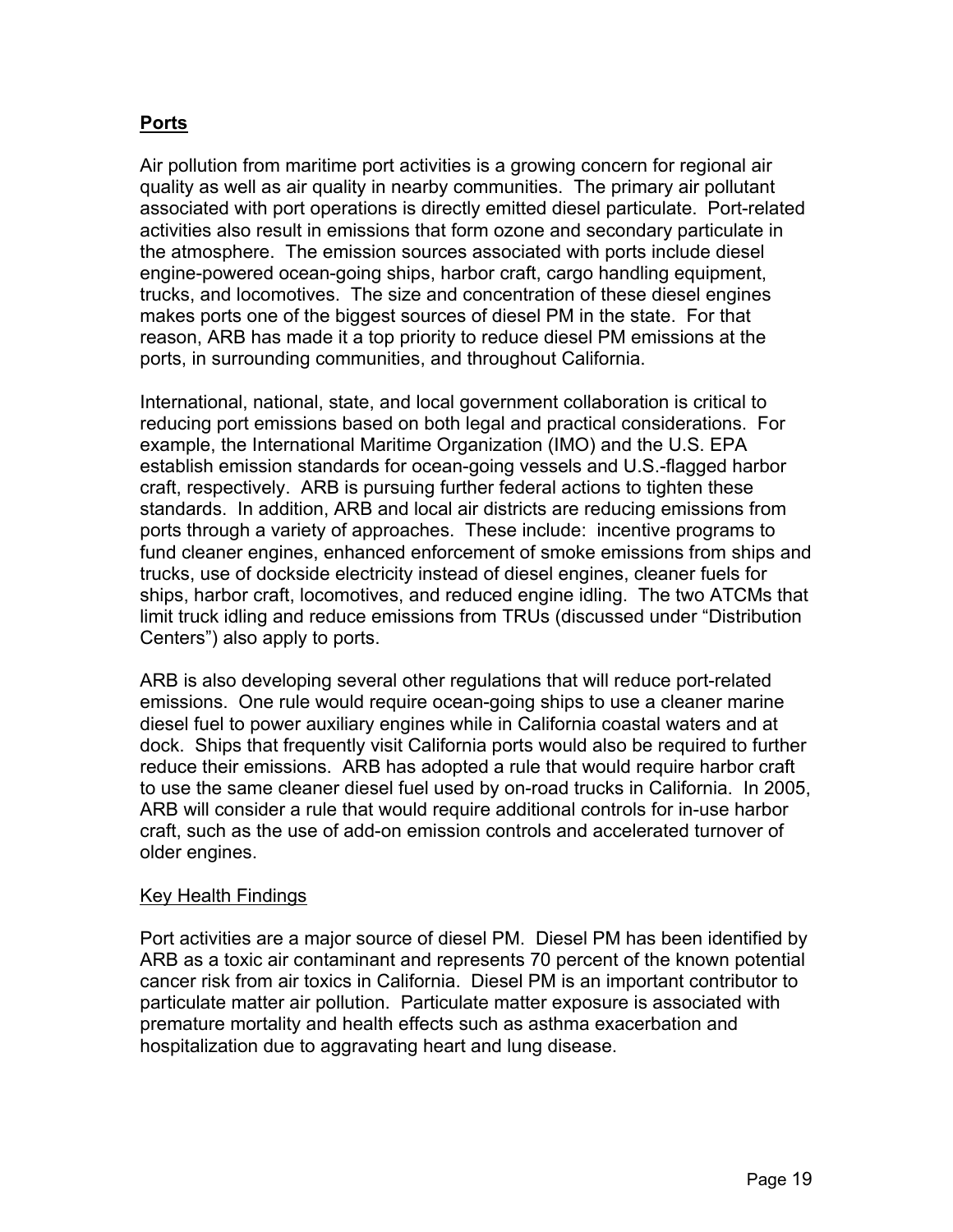#### Distance Related Findings

The Ports of Los Angeles and Long Beach provide an example of the emissions impact of port operations. A comprehensive emissions inventory was completed in June 2004. These ports combined are one of the world's largest and busiest seaports. Located in San Pedro Bay, about 20 miles south of downtown Los Angeles, the port complex occupies approximately 16 square miles of land and water. Port activities include five source categories that produce diesel emissions. These are ocean-going vessels, harbor craft, cargo handling equipment, railroad locomotives, and heavy-duty trucks.

The baseline emission inventory provides emission estimates for all major air pollutants. This analysis focuses on diesel PM from in-port activity because these emissions have the most potential health impact on the areas adjacent to the port. Ocean vessels are the largest overall source of diesel PM related to the ports, but these emissions occur primarily outside of the port in coastal waters, making the impact more regional in nature.

The overall in-port emission inventory for diesel particulate for the ports of Los Angeles and Long Beach is estimated to be 550 tons per year. The emissions fall in the following major categories: ocean-going vessels (17%), harbor craft (25%), cargo handling (47%), railroad locomotive (3%), and heavy duty vehicles (8%). In addition to in-port emissions, ship, rail, and trucking activities also contribute to regional emissions and increase emissions in nearby neighborhoods. Off-port emissions associated with related ship, rail, and trucking activities contribute an additional 680 tons per year of diesel particulate at the Port of Los Angeles alone.

To put this in perspective, the diesel PM emissions estimated for the Roseville Yard in ARB's 2004 study are 25 tons per year. The potential cancer risk associated with these emissions is 100 in one million at a distance of one mile, or one half mile, depending on the data set used. This rail yard covers one and a half square miles. The Los Angeles and Long Beach ports have combined diesel PM emissions of 550 tons per year emitted from a facility that covers a much larger area - 16 miles. The ports have about twice the emission density of the rail yard - 34 tons per year per square mile compared to 16 tons per year per square mile. However, while this general comparison is illustrative of the overall size of the complex, a detailed air quality modeling analysis would be needed to assess the potential health impact on specific downwind areas near the ports.

ARB is in the process of evaluating the various port-related emission sources from the standpoint of existing emissions, growth forecasts, new control options, regional air quality impacts, and localized health risk. A number of public processes - both state and local - are underway to address various aspects of these issues. Until more of these analyses are complete, there is little basis for recommending a specific separation between new sensitive land uses and ports.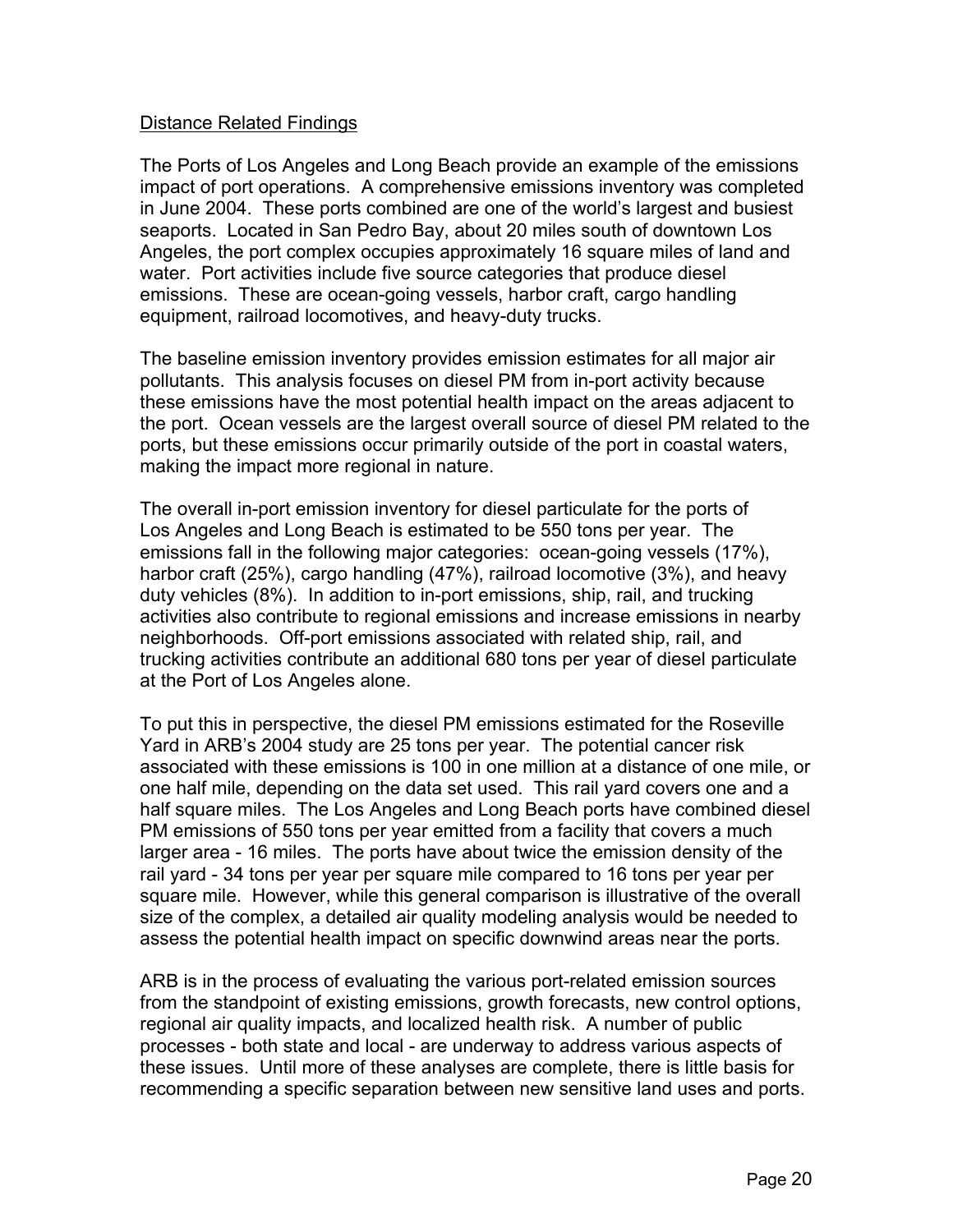<span id="page-31-0"></span>pollutant concentrations and distance from freeways is not yet available. For example, the type of data we have showing the relationship between air

Also, the complexity of the port facilities makes a site-specific analysis critical. Ports are a concentration of multiple emission sources with differing dispersion and other characteristics. In the case of the Roseville rail yard, we found a high, very localized impact associated with a particular activity, service and maintenance. By contrast, the location, size, and nature of impact areas can be expected to vary substantially for different port activities. For instance, ground level emissions from dockside activities would behave differently from ship stack level emissions.

Nonetheless, on an emissions basis alone, we expect locations downwind of ports to be substantially impacted. For that reason, we recommend that land use agencies track the current assessment efforts, and consider limitations on the siting of new sensitive land uses in areas immediately downwind of ports.

#### Recommendations

Avoid siting new sensitive land uses immediately downwind of ports in the most heavily impacted zones. Consult local air districts or the ARB on the status of pending analyses of health risks.

#### References

- *Roseville Rail Yard Study.* ARB (2004)
- Final Draft, "*Port-Wide Baseline Air Emissions Inventory."* Port of Los Angeles (June 2004)
- Final Draft, "*2002 Baseline Air Emissions Inventory."* Port of Long Beach (February 2004)

#### **Petroleum Refineries**

A petroleum refinery is a complex facility where crude oil is converted into petroleum products (primarily gasoline, diesel fuel, and jet fuel), which are then transported through a system of pipelines and storage tanks for final distribution by delivery truck to fueling facilities throughout the state. In California, most crude oil is delivered either by ship from Alaska or foreign sources, or is delivered via pipeline from oil production fields within the state. The crude oil then undergoes many complex chemical and physical reactions, which include distillation, catalytic cracking, reforming, and finishing. These refining processes have the potential to emit air contaminants, and are subject to extensive emission controls by district regulations.

As a result of these regulations covering the production, marketing, and use of gasoline and other oil by-products, California has seen significant regional air quality benefits both in terms of cleaner fuels and cleaner operating facilities. In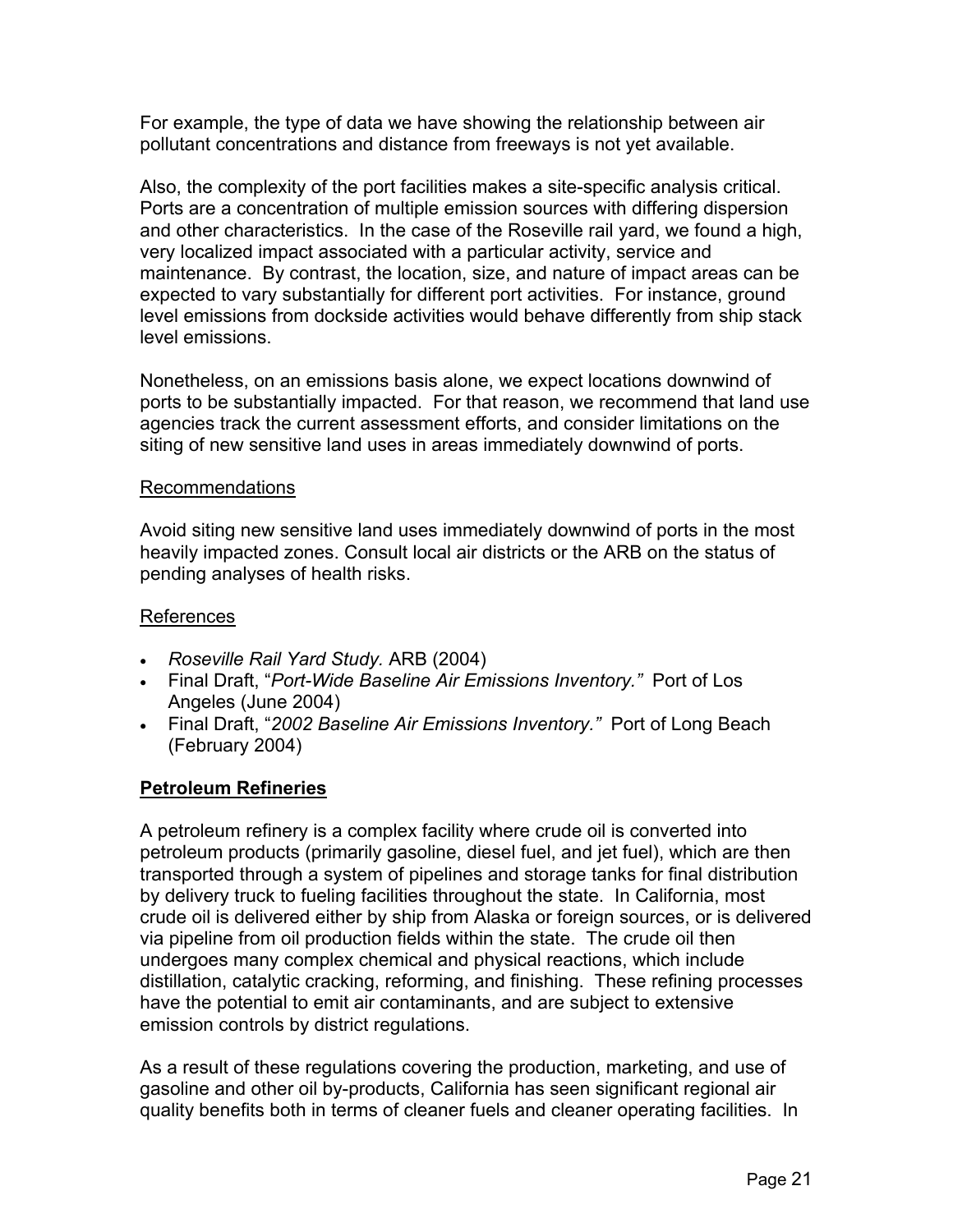the 1990s, California refineries underwent significant modifications and modernization to produce cleaner fuels in response to changes in state law. Nevertheless, while residual emissions are small when compared to the total emissions controlled from these major sources, refineries are so large that even small amounts of fugitive, uncontrollable emissions and associated odors from the operations, can be significant. This is particularly the case for communities that may be directly downwind of the refinery. Odors can cause health symptoms such as nausea and headache. Also, because of the size, complexity, and vast numbers of refinery processes onsite, the occasional refinery upset or malfunction can potentially result in acute or short-term health effects to exposed individuals.

#### Key Health Findings

Petroleum refineries are large single sources of emissions. For volatile organic compounds (VOCs), eight of the ten largest stationary sources in California are petroleum refineries. For oxides of nitrogen (NOx), four of the ten largest stationary sources in California are petroleum refineries. Both of these compounds react in the presence of sunlight to form ozone. Ozone impacts lung function by irritating and damaging the respiratory system. Petroleum refineries are also large stationary sources of both particulate matter under 10 microns in size (PM<sub>10</sub>) and particulate matter under 2.5 microns in size (PM<sub>2.5</sub>). Exposure to particulate matter aggravates a number of respiratory illnesses, including asthma, and is associated with premature mortality in people with existing cardiac and respiratory disease. Both long-term and short-term exposure can have adverse health impacts. Finer particles pose an increased health risk because they can deposit deep in the lung and contain substances that are particularly harmful to human health. NOx are also significant contributors to the secondary formation of  $PM<sub>2.5</sub>$ .

Petroleum refineries also emit a variety of toxic air pollutants. These air toxics vary by facility and process operation but may include: acetaldehyde, arsenic, antimony, benzene, beryllium, 1,3-butadiene, cadmium compounds, carbonyl sulfide, carbon disulfide, chlorine, dibenzofurans, diesel particulate matter, formaldehyde, hexane, hydrogen chloride, lead compounds, mercury compounds, nickel compounds, phenol, 2,3,7,8 tetrachlorodibenzo-p-dioxin, toluene, and xylenes (mixed) among others. The potential health effects associated with these air toxics can include cancer, respiratory irritation, and damage to the central nervous system, depending on exposure levels.

#### Distance Related Findings

Health risk assessments for petroleum refineries have shown risks from toxic air pollutants that have quantifiable health risk values to be around 10 potential cancer cases per million. Routine air monitoring and several air monitoring studies conducted in the San Francisco Bay Area (Crockett) and the South Coast Air Basin (Wilmington) have not identified significant health risks specifically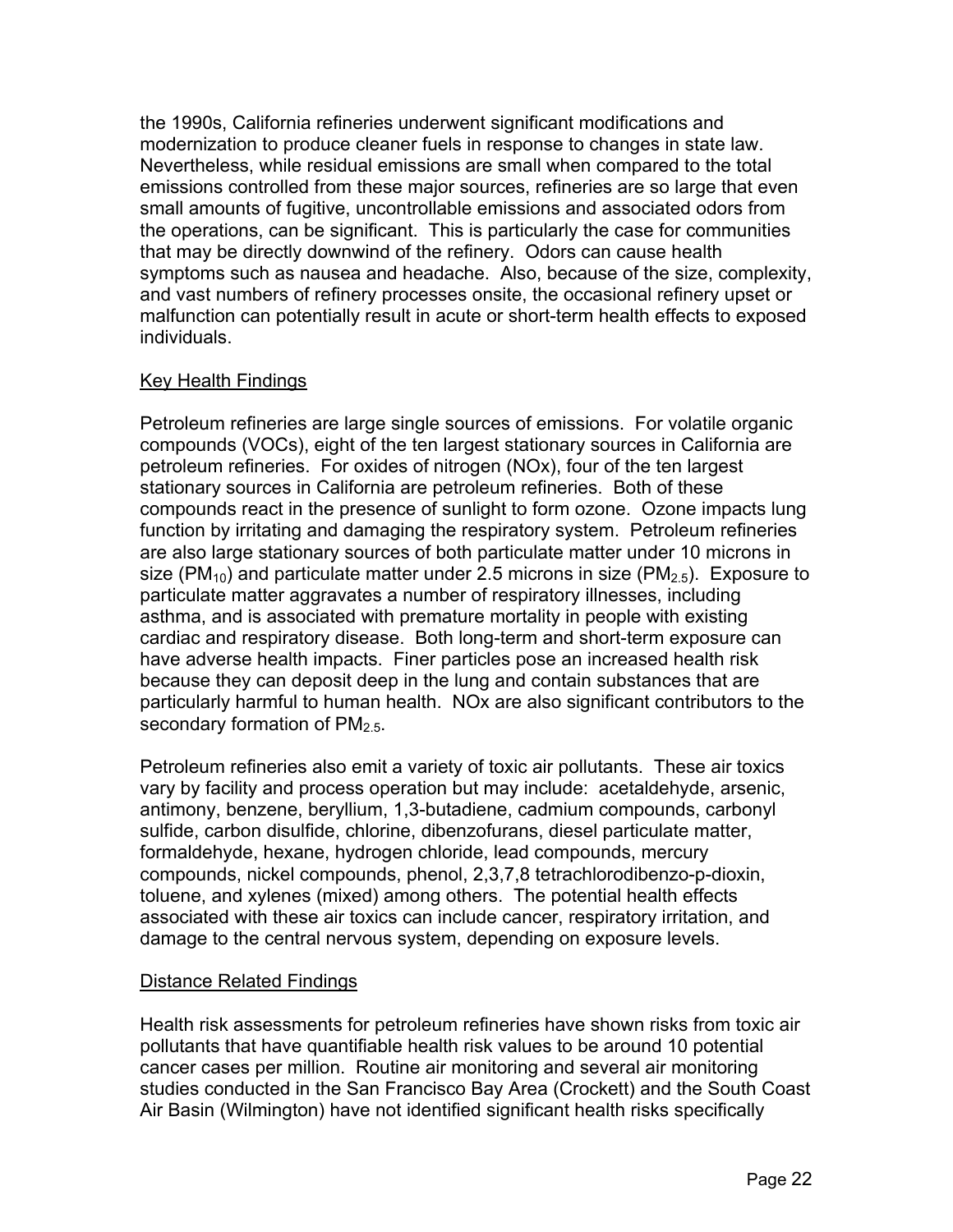<span id="page-33-0"></span>associated with refineries. However, these studies did not measure diesel PM as no accepted method currently exists, and there are many toxic air pollutants that do not have quantifiable health risk values.

In 2002, ARB published a report on the results of the state and local air district air monitoring done near oil refineries. The purpose of this evaluation was to try to determine how refinery-related emissions might impact nearby communities. This inventory of air monitoring activities included 10 ambient air monitoring stations located near refineries in Crockett and four stations near refineries in Wilmington. These monitoring results did not identify significant increased health risks associated with the petroleum refineries. In 2002-2003, ARB conducted additional monitoring studies in communities downwind of refineries in Crockett and Wilmington. These monitoring results also did not indicate significant increased health risks from the petroleum refineries.

Consequently, there are no air quality modeling or air monitoring data that provides a quantifiable basis for recommending a specific separation between refineries and new sensitive land uses. However, in view of the amount and potentially hazardous nature of many of the pollutants released as part of the refinery process, we believe the siting of new sensitive land uses immediately downwind should be avoided. Land use agencies should consult with the local air district when considering how to define an appropriate separation for refineries within their jurisdiction.

#### Recommendations

• Avoid siting new sensitive land uses immediately downwind of petroleum refineries. Consult with local air districts and other local agencies to commendations<br>Avoid siting new sensitive land uses i<br>refineries. Consult with local air distri<br>determine an appropriate separation.

#### References

- *Review of Current Ambient Air Monitoring Activities Related to California Bay Area and South Coast Refineries. ARB (March 2002)*  <http://www.arb.ca.gov/aaqm/qmosqual/special/mldrefinery.pdf>
- *Community Air Quality Monitoring: Special Studies Crockett. ARB (September 2004)*

```
http://www.arb.ca.gov/ch/communities/studies/crockett/crockett.htm
```
• *Wilmington Study - Air Monitoring Results. ARB (2003)*  <http://www.arb.ca.gov/ch/communities/studies/wilmington/wilmington.htm>

#### **Chrome Plating Operations**

Chrome plating operations rely on the use of the toxic metal hexavalent chromium, and have been subject to ARB and local air district control programs for many years. Regulation of chrome plating operations has reduced statewide emissions substantially. However, due to the nature of chrome plating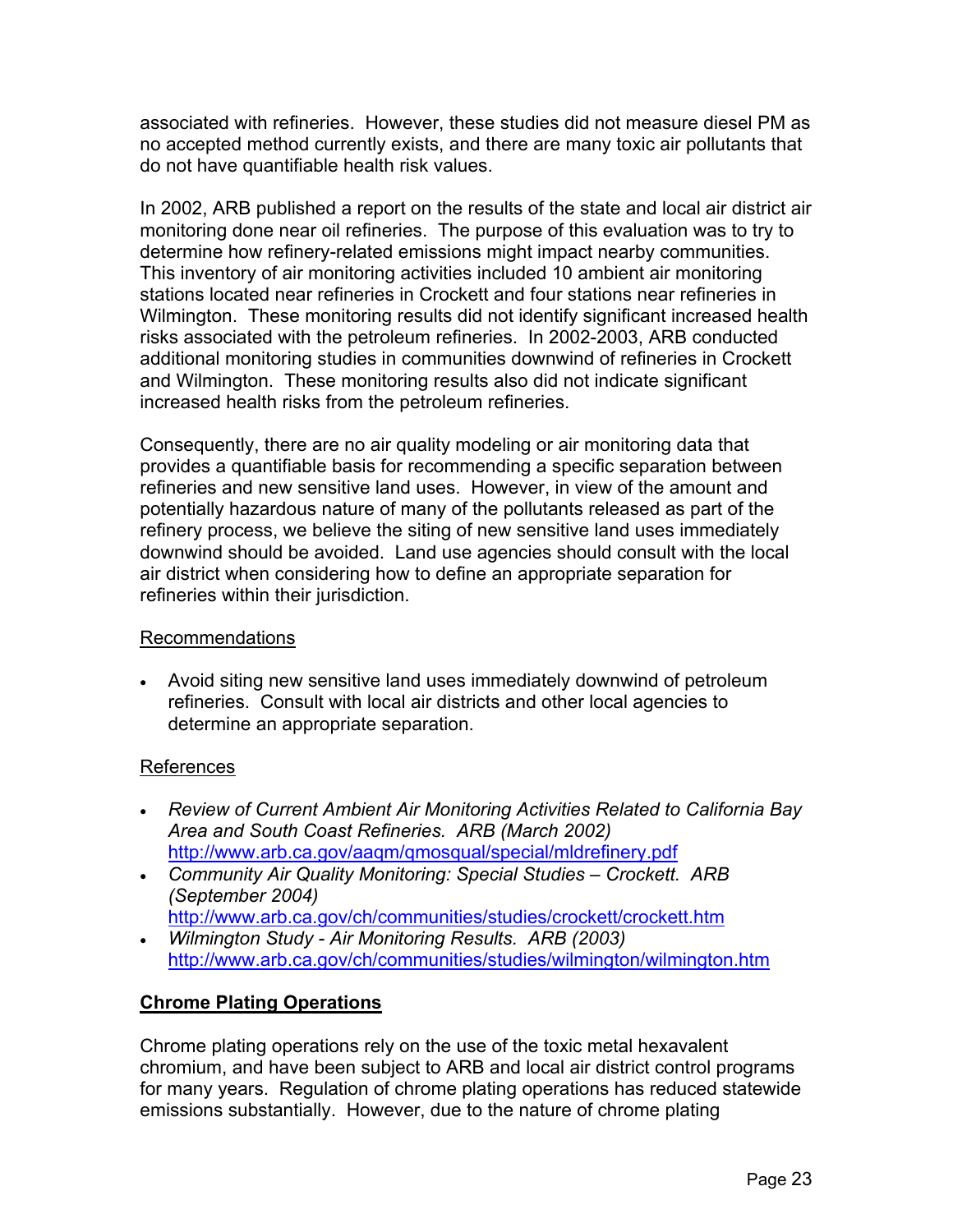operations and the highly toxic nature of hexavalent chromium, the remaining health risk to nearby residents is a continuing concern.

Chrome plating operations convert hexavalent chromium in solution to a chromium metal layer by electroplating, and are categorized based upon the thickness of the chromium metal layer applied. In "decorative plating", a layer of nickel is first plated over a metal substrate. Following this step, a thin layer of chromium is deposited over the nickel layer to provide a decorative and protective finish, for example, on faucets and automotive wheels. "Hard chrome plating" is a process in which a thicker layer of chromium metal is deposited directly on metal substrates such as engine parts, industrial machinery, and tools to provide greater protection against corrosion and wear.

Hexavalent chromium is emitted into the air when an electric current is applied to the plating bath. Emissions are dependent upon the amount of electroplating done per year and the control requirements. A unit of production referred to as an ampere-hour represents the amount of electroplating produced. Small facilities have an annual production rate of 100,000 – 500,000 ampere-hours, while medium-size facilities may have a production rate of 500,000 to about 3 million ampere-hours. The remaining larger facilities have a range of production rates that can be as high as 80 million ampere-hours.

The control requirements, which reduce emissions from the plating tanks, vary according to the size and type of the operation. Facilities either install add-on pollution control equipment, such as filters and scrubbers, or in-tank controls, such as fume suppressants and polyballs. With this combination of controls, the overall hexavalent chromium emissions have been reduced by over 90 percent. Larger facilities typically have better controls that can achieve efficiencies greater than 99 percent. However, even with stringent controls, the lack of maintenance and good housekeeping practices can lead to problems. And, since the material itself is inherently dangerous, any lapse in compliance poses a significant risk to nearby residents.

A 2002 ARB study in the San Diego community of Barrio Logan measured unexpectedly high concentrations of hexavalent chromium near chrome platers. The facilities were located in a mixed-use area with residences nearby. The study found that fugitive dust laden with hexavalent chromium was an important source of emissions that likely contributed to the elevated cancer risk. Largely as a result of this study, ARB is in the process of updating the current requirements to further reduce the emissions from these facilities.

In December 2004, the ARB adopted an ATCM to reduce emissions of hexavalent chromium and nickel from thermal spraying operations through the installation of best available control technology. The ATCM requires all existing facilities to comply with its requirements by January 1, 2006. New and modified thermal spraying operations must comply upon initial startup. An existing thermal spraying facility may be exempt from the minimum control efficiency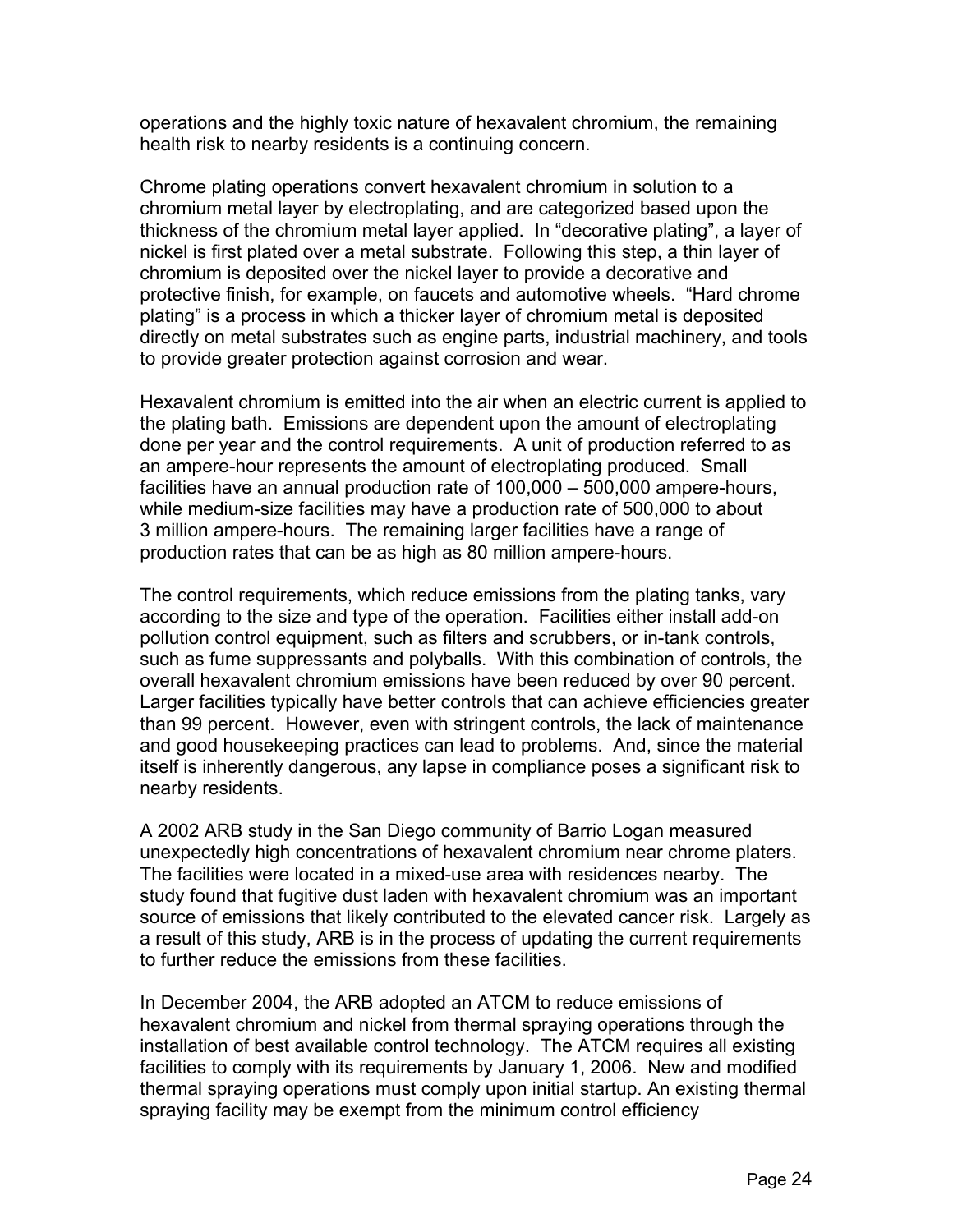requirements of the ATCM if it is located at least 1,640 feet from the nearest sensitive receptor and emits no more than 0.5 pound per year of hexavalent chromium.[8](#page-35-0) 

#### Key Health Findings

Hexavalent chromium is one of the most toxic air pollutants regulated by the State of California. Hexavalent chromium is a carcinogen and has been identified in worker health studies as causing lung cancer. Exposure to even very low levels of hexavalent chromium should be avoided.

The California Office of Environmental Health Hazard Assessment has found that: 1) many epidemiological studies show a strong association between hexavalent chromium exposure in the work place and respiratory cancer; and 2) all short-term assays reported show that hexavalent chromium compounds can cause damage to human DNA.

Hexavalent chromium when inhaled over a period of many years can cause a variety of non-cancer health effects. These health effects include damage to the nose, blood disorders, lung disease, and kidney damage. The non-cancer health impacts occur with exposures considerably higher than exposures causing significant cancer risks. It is less likely that the public would be exposed to hexavalent chromium at levels high enough to cause these non-cancer health effects. Non-cancer health effects, unlike cancer health effects, have a threshold or exposure level below which non-cancer health effects would not be expected.

#### Distance Related Findings

 $\overline{a}$ 

ARB's 2002 Barrio Logan Study measured concentrations of hexavalent chromium in the air near two chrome plating facilities. The study was conducted from December 2001 to May 2002. There were two chrome platers on the street - one decorative and one hard plater. The purpose of the study was to better understand the near source impact of hexavalent chromium emissions. Air monitors were placed at residences next to the platers and at varying distances down the street. The monitors were moved periodically to look at the spatial distribution of the impact. Source testing and facility inspections identified one of the facilities as the likely source.

The first two weeks of monitoring results showed unexpectedly high levels of hexavalent chromium at a number of the monitoring sites. The high concentrations were intermittent. The concentrations ranged from 1 to 22 ng/m3 compared to the statewide average of 0.1 ng/m3. If these levels were to continue for 70 years, the potential cancer risk would be 150 in one million. The highest value was found at an air monitor behind a house adjacent to one of the

<span id="page-35-0"></span> $8$  For further information on the ATCM, please refer to: <http://www.arb.ca.gov/regact/thermspr/thermalspr.htm>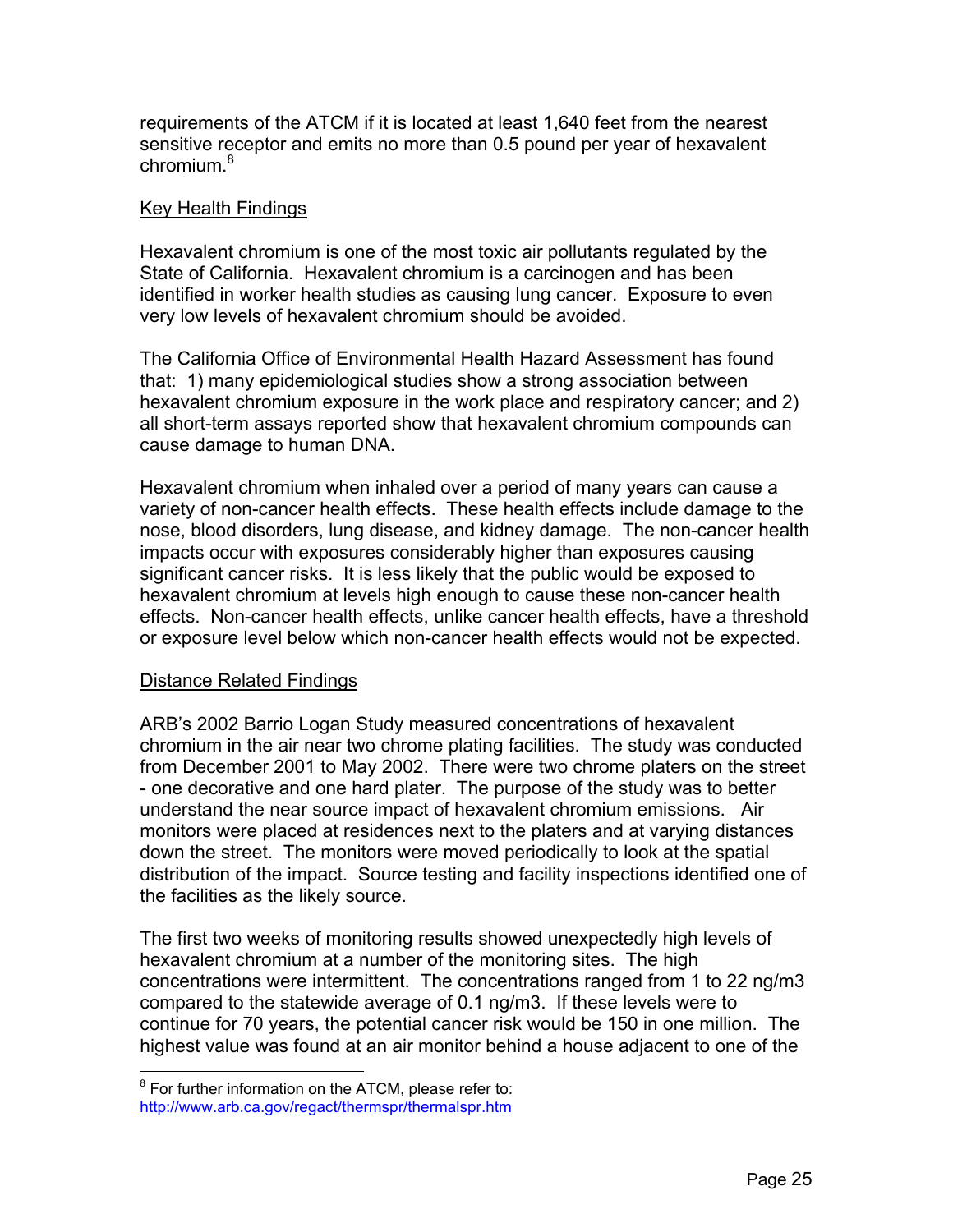plating facilities–approximately 30 feet from the back entrance. Lower, but significant concentrations were found at an ambient air monitor 250 feet away.

The monitoring covered a period when the facility was not operating its plating tank. During this period, one of the highest concentrations was measured at an adjacent house. It appears that chromium-laden dust was responsible for high concentrations at this location since there was no plating activity at the time. Dust samples from the facility were tested and found to contain high levels of hexavalent chromium. On the day the highest concentration was measured at the house next door, a monitor 350 feet away from the plater's entrance showed very little impact. Similar proximity effects are shown in ARB modeling studies.

Figure 1-5 shows how the relative health risk varies as a function of distance from a chrome plater. This analysis is based on a medium-sized chrome plater with an annual production rate of 3 million ampere-hours. As shown in Figure 1- 5, the potential health risk drops off rapidly, with over 90 percent reduction in risk within 300 feet. This modeling was done in 2003 as part of a review of ARB's current air toxic control measure for chrome platers and is based on data from a recent ARB survey of chrome platers in California. The emission



**Figure 1-5 Risk vs. Distance From Chrome Plater (Based on plating tank emissions)** 

rates are only for plating operations. Because there are insufficient data available to directly quantify the impacts, the analysis does not include fugitive emissions, which the Barrio Logan analysis indicated could be significant.

Both the ARB Barrio Logan monitoring results and ARB's 2003 modeling analysis suggests that the localized emissions impact of a chrome plater diminishes significantly at 300 feet. However, in developing our recommendation, we also considered the following factors: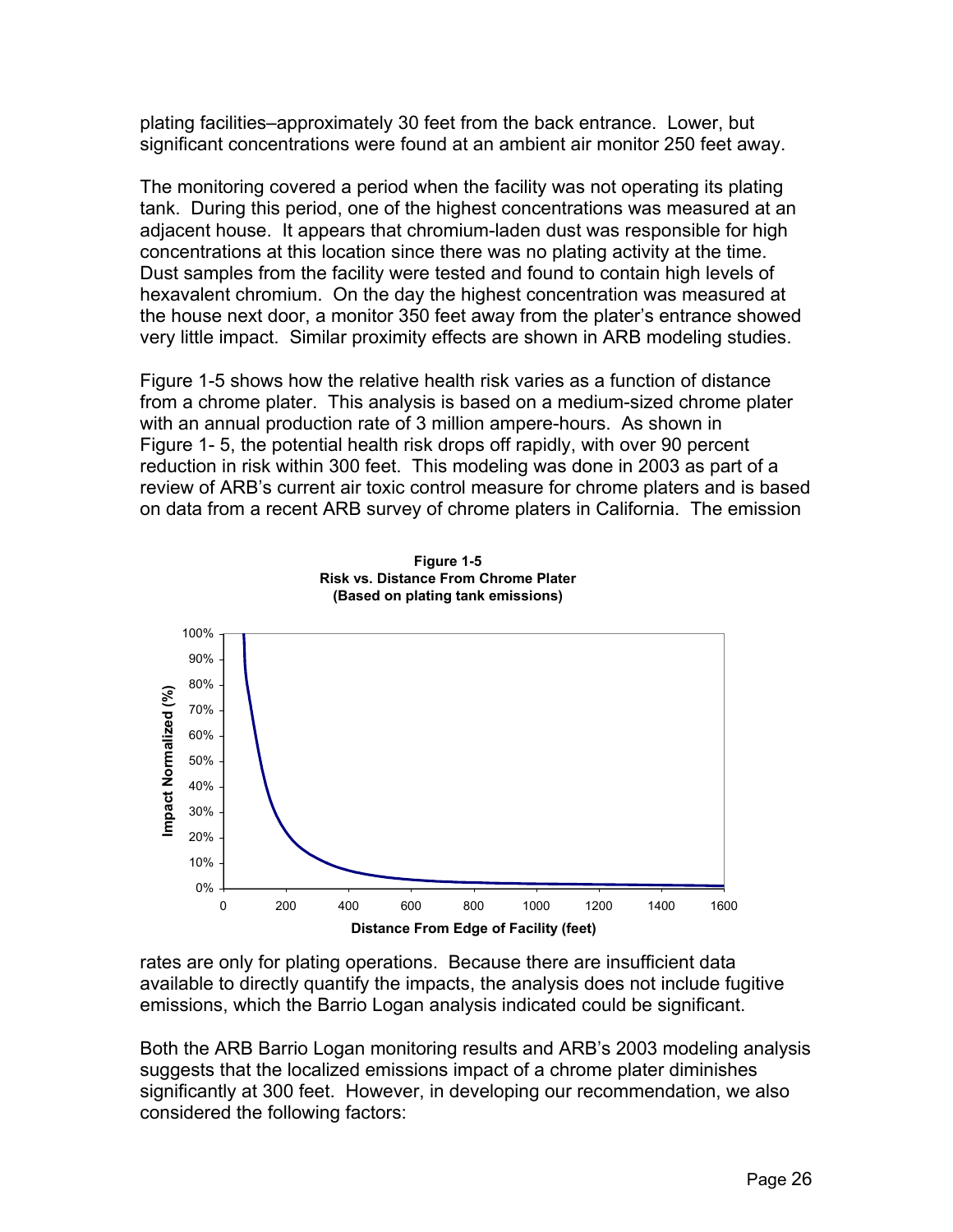- some chrome platers will have higher volumes of plating activity,
- potential dust impacts were not modeled,
- we have only one monitoring study looking at the impact of distance, and,
- hexavalent chromium is one of the most potent toxic air contaminants ARB has identified.

Given these limitations in the analysis, we recommend a separation of 1,000 feet as a precautionary measure. For large chrome platers, site specific information should be obtained from the local air district.

#### Recommendation

• Avoid siting new sensitive land uses within 1,000 feet of a chrome plater.

#### References

- *Ambient Air Monitoring for Hexavalent Chromium and Metals in Barrio Logan: May 2001 through May 2002.* ARB, Monitoring and Laboratory Division (October 14, 2003)
- *Draft Barrio Logan Report.* ARB, Planning and Technical Support Division (November 2004)
- *Proposed Amendments to the Hexavalent Chromium Control Measure for Decorative and Hard Chrome Plating and Chromic Acid Anodizing Facilities.*  ARB (April 1998)
- Murchison, Linda; Suer, Carolyn; Cook, Jeff. *"Neighborhood Scale Monitoring in Barrio Logan," (*AWMA Annual Conference Proceedings, June 2003)

### **Dry Cleaners Using Perchloroethylene (Perc Dry Cleaners)**

Perchloroethylene (perc) is the solvent most commonly used by the dry cleaning industry to clean clothes or other materials. The ARB and other public health agencies have identified perc as a potential cancer-causing compound. Perc persists in the atmosphere long enough to contribute to both regional air pollution and localized exposures. Perc dry cleaners are the major source of perc emissions in California.

Since 1990, the statewide concentrations and health risk from exposure to perc has dropped over 70 percent. This is due to a number of regulatory requirements on perc dry cleaners and other sources, including degreasing operations, brake cleaners, and adhesives. ARB adopted an Airborne Toxic Control Measure (ATCM) for Perc Emissions from Dry Cleaning Operations in 1993. ARB has also prohibited the use of perc in aerosol adhesives and automotive brake cleaners.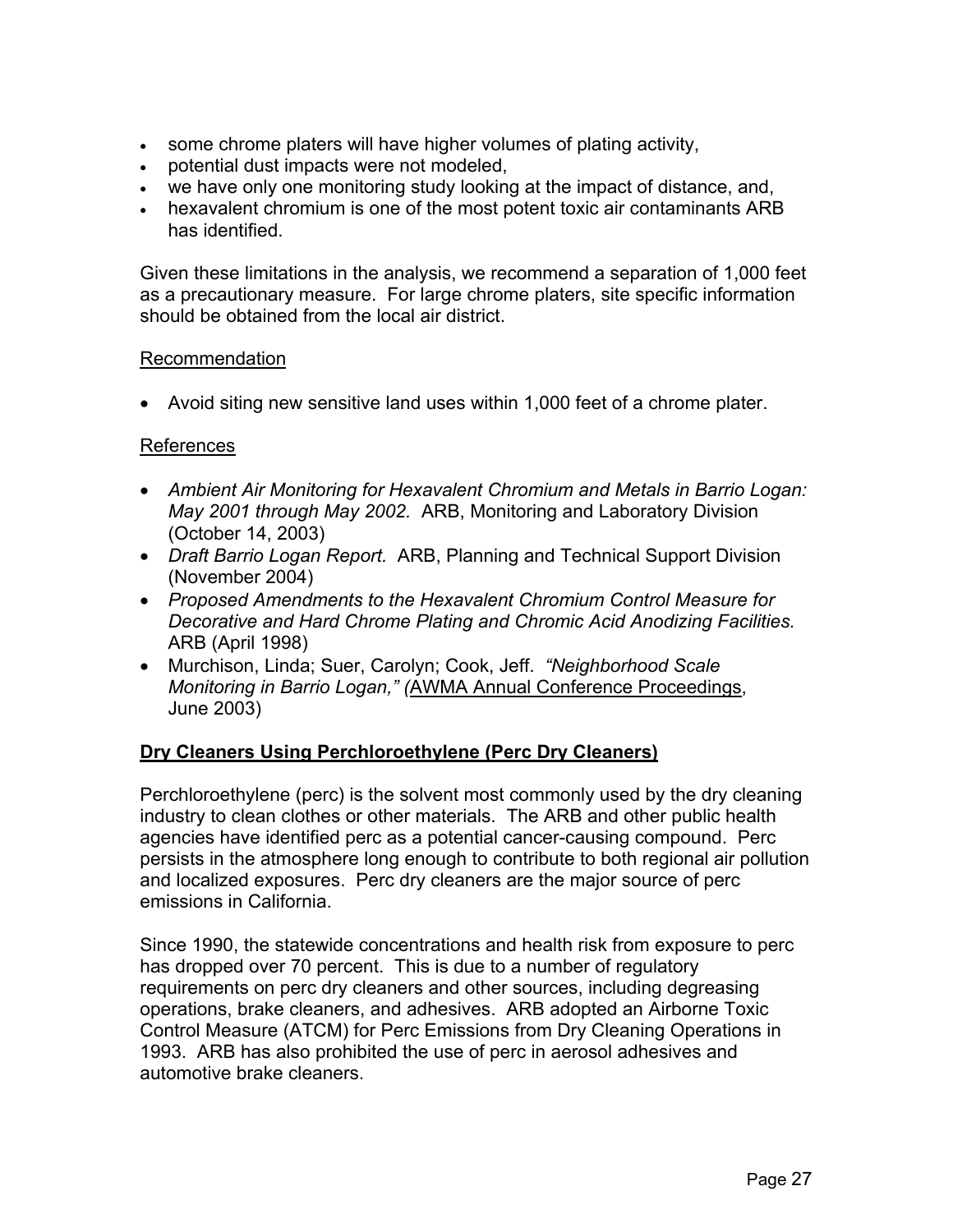Perc dry cleaners statewide are required to comply with ARB and local air district regulations to reduce emissions. However, even with these controls, some emissions continue to occur. Air quality studies indicate that there is still the potential for significant risks even near well-controlled dry cleaners. The South Coast AQMD has adopted a rule requiring that all new dry cleaners use alternatives to perc and that existing dry cleaners phase out the use of perc by December 2020. Over time, transition to non-toxic alternatives should occur. However, while perc continues to be used, a preventative approach should be taken to siting of new sensitive land uses.

#### Key Health Findings

Inhalation of perc may result in both cancer and non-cancer health effects. An assessment by California's Office of Environmental Health Hazard Assessment (OEHHA) concluded that perc is a potential human carcinogen and can cause non-cancer health effects. In addition to the potential cancer risk, the effects of long-term exposure include dizziness, impaired judgment and perception, and damage to the liver and kidneys. Workers have shown signs of liver toxicity following chronic exposure to perc, as well as kidney dysfunction and neurological effects. Non-cancer health effects occur with higher exposure levels than those associated with significant cancer risks. The public is more likely to be exposed to perchloroethylene at levels causing significant cancer risks than to levels causing non-cancer health effects. Non-cancer health effects, unlike cancer health effects, have a threshold or exposure level below which noncancer health effects would not be expected. The ARB formally identified perc as a toxic air contaminant in October 1991.

One study has determined that inhalation of perc is the predominant route of exposure to infants living in apartments co-located in the same building with a business operating perc dry cleaning equipment. Results of air sampling within co-residential buildings indicate that dry cleaners can cause a wide range of exposures depending on the type and maintenance of the equipment. For example, a well-maintained state-of-the-art system may have risks in the range of 10 in one million, whereas a badly maintained machine with major leaks can have potential cancer risks of thousands in one million.

The California Air Pollution Control Officers Association (CAPCOA) is developing Industry-wide Risk Assessment Guidelines for Perchloroethylene Dry Cleaners which, when published, will provide detailed information on public health risk from exposure to emissions from this source.

#### Distance Related Findings

Risk created by perc dry cleaning is dependent on the amount of perc emissions, the type of dry cleaning equipment, proximity to the source, and how the emissions are released and dispersed (e.g., type of ventilation system, stack parameters, and local meteorology). Dry cleaners are often located near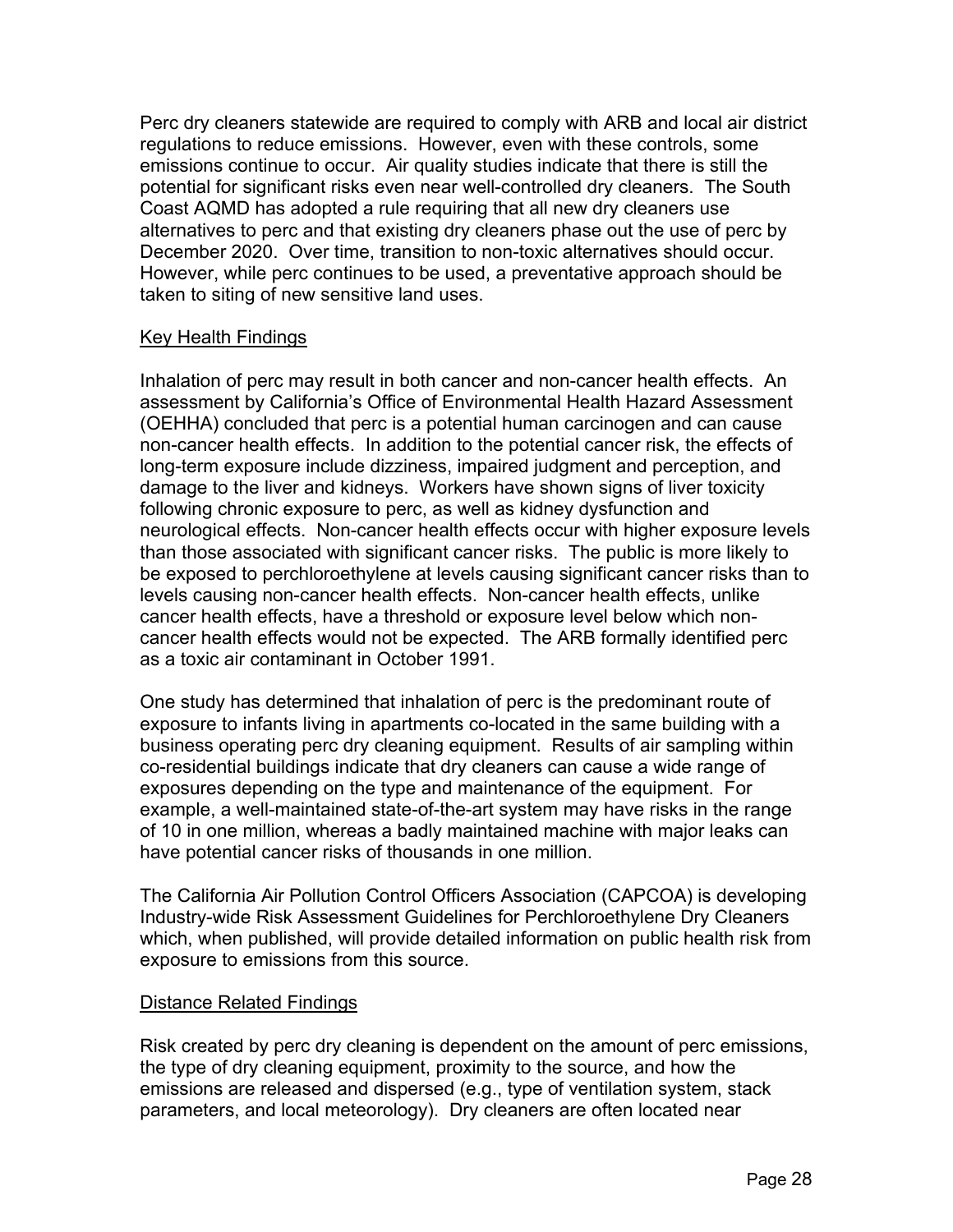residential areas, and near shopping centers, schools, day-care centers, and restaurants.

The vast majority of dry cleaners in California have one dry cleaning machine per facility. The South Coast AQMD estimates that an average well-controlled dry cleaner uses about 30 to 160 gallons of cleaning solvent per year, with an average of about 100 gallons. Based on these estimates, the South Coast AQMD estimates a potential cancer risk between 25 to 140 in one million at residential locations 75 feet or less from the dry cleaner, with an average of about 80 in one million. The estimate could be as high as 270 in one million for older machines.

CAPCOA's draft industry-wide risk assessment of perc dry cleaning operations indicates that the potential cancer risk for many dry cleaners may be in excess of potential cancer risk levels adopted by the local air districts. The draft document also indicates that, in general, the public's exposure can be reduced by at least 75 percent, by providing a separation distance of about 300 feet from the operation. This assessment is based on a single machine with perc use of about 100 gallons per year. At these distances, the potential cancer risk would be less than 10 potential cases per million for most scenarios.

The risk would be proportionately higher for large, industrial size, dry cleaners. These facilities typically have two or more machines and use 200 gallons or more per year of perc. Therefore, separation distances need to be greater for large dry cleaners. At a distance of 500 feet, the remaining risk for a large plant can be reduced by over 85 percent.

In California, a small number of dry cleaners that are co-located (sharing a common wall, floor, or ceiling) with a residence have the potential to expose the inhabitants of the residence to high levels of perc. However, while special requirements have been imposed on these existing facilities, the potential for exposure still exists. Avoiding these siting situations in the future is an important preventative measure.

Local air districts are a source of information regarding specific dry cleaning operations—particularly for large industrial operations with multiple machines. The 300 foot separation recommended below reflects the most common situation – a dry cleaner with only one machine. While we recommend 500 feet when there are two or more machines, site specific information should be obtained from the local air district for some very large industrial operations. Factors that can impact the risk include the number and type of machines, controls used, source configuration, building dimensions, terrain, and meteorological data.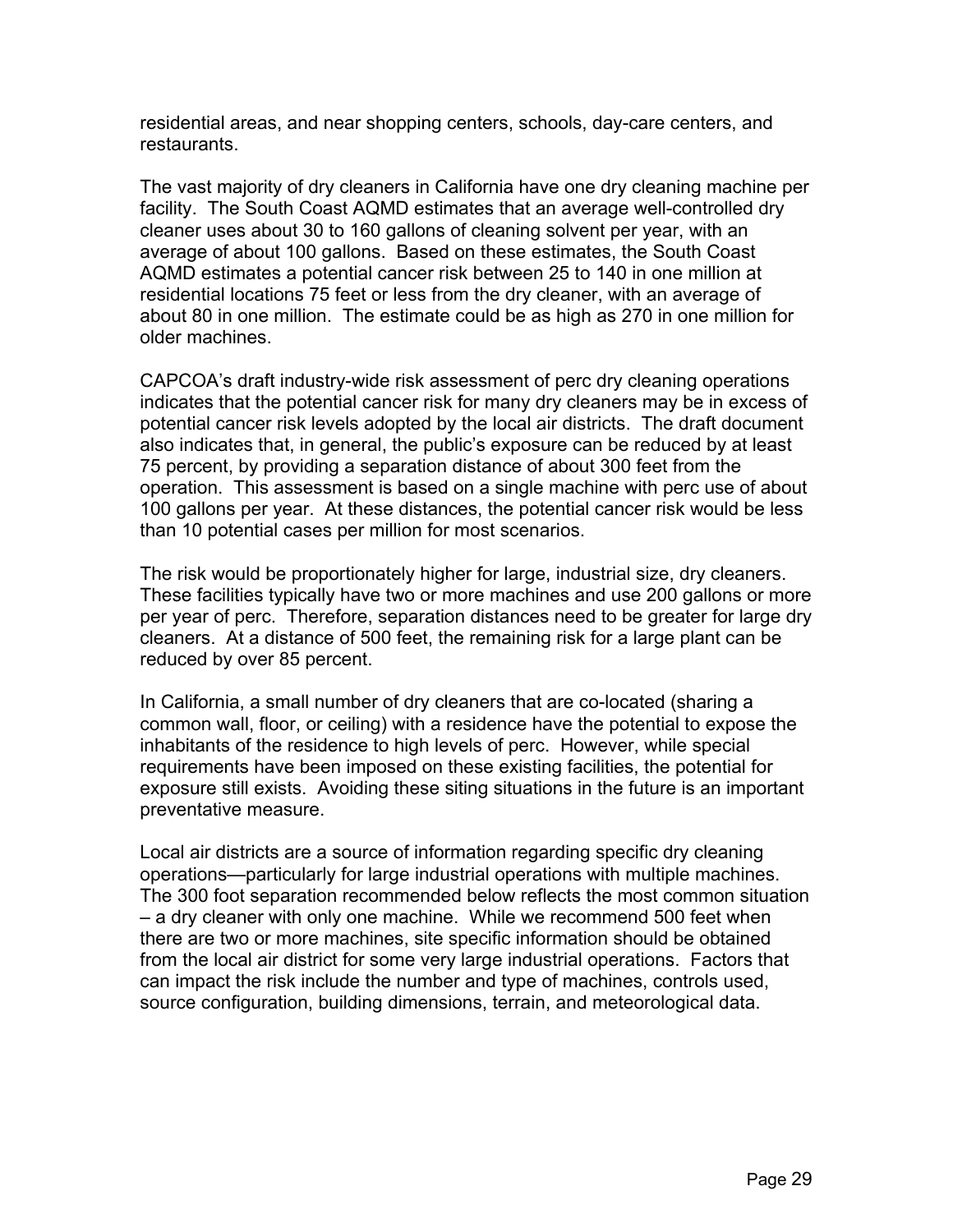### Recommendation

- Avoid siting new sensitive land uses within 300 feet of any dry cleaning operation. For operations with two or more machines provide 500 feet. For operations with 3 or more machines, consult with the local air district.
- Do not site new sensitive land uses in the same building with perc dry cleaning operations.

## References

- *Proposed Amended Rule 1421 Control of Perchloroethylene Emissions from Dry Cleaning Systems,* Final Staff Report. South Coast AQMD. (October 2002)
- *Air Toxic Control Measure for Emissions of Perchloroethylene from Dry Cleaning Operations.* ARB (1994) ([http://www.arb.ca.gov/toxics/atcm/percatcm.htm\)](http://www.arb.ca.gov/toxics/atcm/percatcm.htm)
- Substance Assessment, Journal of Exposure Analysis and Environmental • *"An Assessment of Tetrachloroethylene in Human Breast Milk"*, Judith Schreiber, New York State Department of Health – Bureau of Toxic Epidemiology, Vol.2, Suppl.2, pp. 15-26, 1992.
- Draft *Air Toxics "Hot Spots" Program Perchloroethylene Dry Cleaner Industrywide Risk Assessment Guidelines.* (CAPCOA (November 2002)
- *Final Environmental Assessment for Proposed Amended Rule 1421 Control of Perchloroethylene Emissions from Dry Cleaning Systems.* South Coast AQMD. (October 18, 2002)

## **Gasoline Dispensing Facilities**

Refueling at gasoline dispensing facilities releases benzene into the air. Benzene is a potent carcinogen and is one of the highest risk air pollutants regulated by ARB. Motor vehicles and motor vehicle-related activity account for over 90 percent of benzene emissions in California. While gasoline-dispensing facilities account for a small part of total benzene emissions, near source exposures for large facilities can be significant.

Since 1990, benzene in the air has been reduced by over 75 percent statewide, primarily due to the implementation of emissions controls on motor vehicle vapor recovery equipment at gas stations, and a reduction in benzene levels in gasoline. However, benzene levels are still significant. In urban areas, average benzene exposure is equivalent to about 50 in one million.

Gasoline dispensing facilities tend to be located in areas close to residential and shopping areas. Benzene emissions from the largest gas stations may result in near source health risk beyond the regional background and district health risk thresholds. The emergence of very high gasoline throughput at large retail or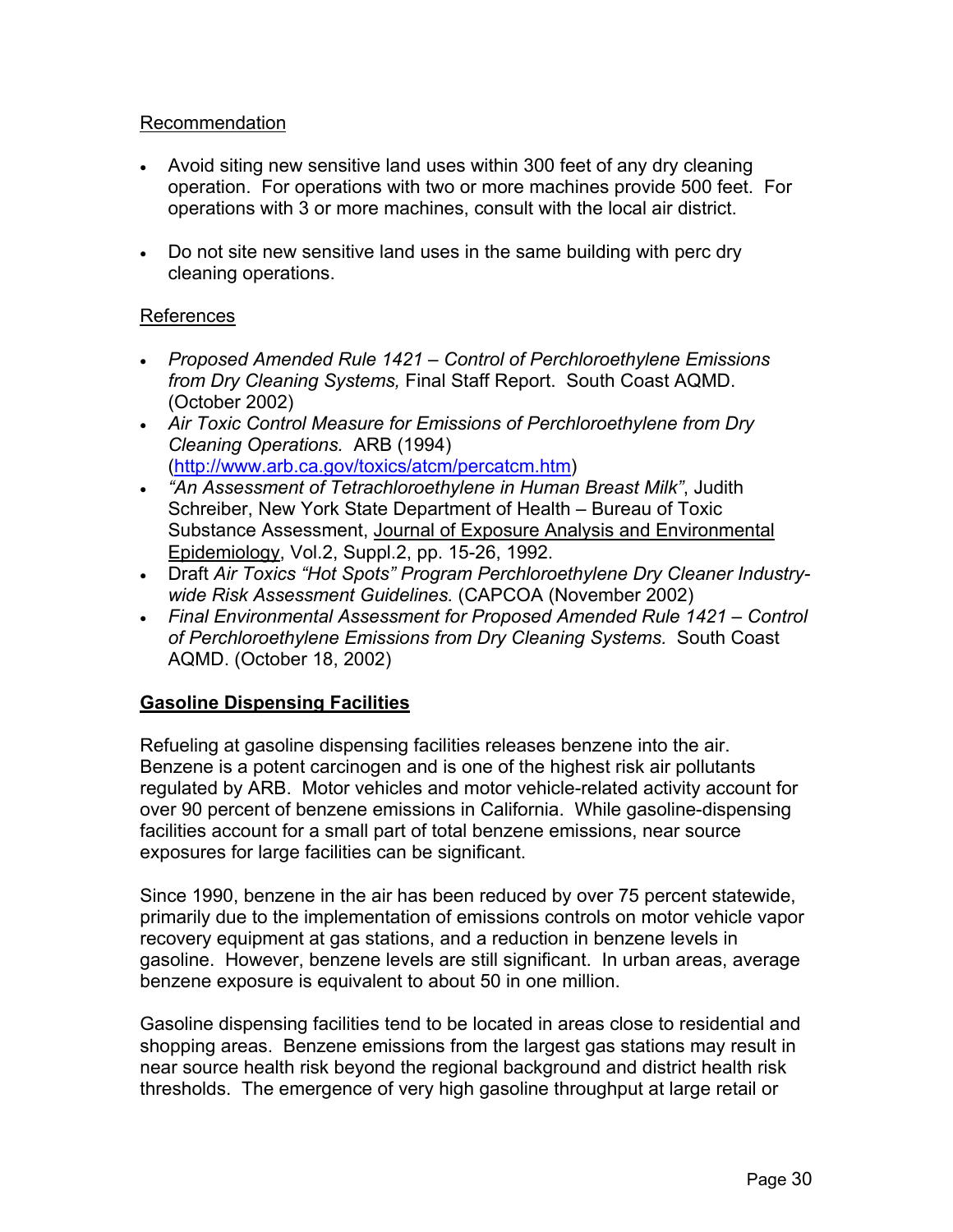wholesale outlets makes this a concern as these types of outlets are projected to account for an increasing market share in the next few years.

### Key Health Findings

Benzene is a human carcinogen identified by ARB as a toxic air contaminant. Benzene also can cause non-cancer health effects above a certain level of exposure. Brief inhalation exposure to high concentrations can cause central nervous system depression. Acute effects include central nervous system symptoms of nausea, tremors, drowsiness, dizziness, headache, intoxication, and unconsciousness. It is unlikely that the public would be exposed to levels of benzene from gasoline dispensing facilities high enough to cause these noncancer health effects.

## Distance Related Findings

A well-maintained vapor recovery system can decrease emissions of benzene by more than 90% compared with an uncontrolled facility. Almost all facilities have emission control systems. Air quality modeling of the health risks from gasoline dispensing facilities indicate that the impact from the facilities decreases rapidly as the distance from the facility increases.

Statistics reported in the ARB's staff reports on Enhanced Vapor Recovery released in 2000 and 2002, indicated that almost 96 percent of the gasoline dispensing facilities had a throughput less than 2.4 million gallons per year. The remaining four percent, or approximately 450 facilities, had throughputs exceeding 2.4 million gallons per year. For these stations, the average gasoline throughput was 3.6 million gallons per year.



As shown in Figure 1-6, the risk levels for a gasoline dispensing facility with a throughput of 3.6 million gallons per year is about 10 in one million at a distance of 50 feet from the fenceline. However, as the throughput increases, the potential risk increases.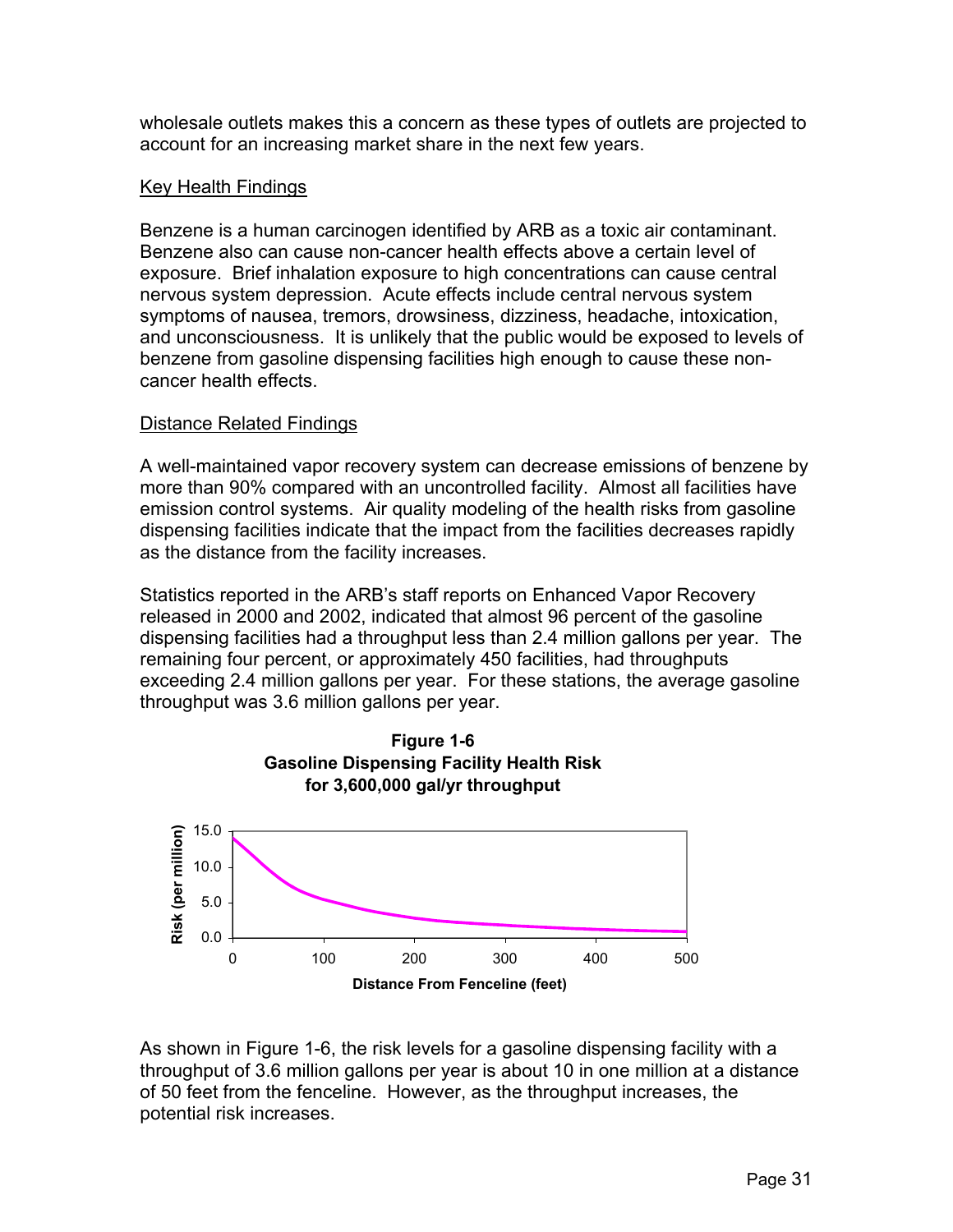As mentioned above, air pollution levels in the immediate vicinity of large gasoline dispensing facilities may be higher than the surrounding area (although tailpipe emissions from motor vehicles dominates the health impacts). Very large gasoline dispensing facilities located at large wholesale and discount centers may dispense nine million gallons of gasoline per year or more. At nine million gallons, the potential risk could be around 25 in one million at 50 feet, dropping to about five in one million at 300 feet. Some facilities have throughputs as high as 19 million gallons.

### Recommendation

• Avoid siting new sensitive land uses within 300 feet of a large gasoline dispensing facility (defined as a facility with a throughput of 3.6 million gallons per year or greater). A 50 foot separation is recommended for typical gas dispensing facilities.

### References

- *Gasoline Service Station Industry-wide Risk Assessment Guidelines.*  California Air Pollution Control Officers Association (December 1997 and revised November 1, 2001)
- *Staff Report on Enhanced Vapor Recovery.* ARB (February 4, 2000)
- *The California Almanac of Emissions and Air Quality.* ARB (2004)
- *Staff Report on Enhanced Vapor Recovery Technology Review.* ARB (October 2002)

## **Other Facility Types that Emit Air Pollutants of Concern**

In addition to source specific recommendations, Table 1-3 includes a list of other industrial sources that could pose a significant health risk to nearby sensitive individuals depending on a number of factors. These factors include the amount of pollutant emitted and its toxicity, the distance to nearby individuals, and the type of emission controls in place. Since these types of facilities are subject to air permits from local air districts, facility specific information should be obtained where there are questions about siting a sensitive land use close to an industrial facility.

### **Potential Sources of Odor and Dust Complaints**

Odors and dust from commercial activities are the most common sources of air pollution complaints and concerns from the public. Land use planning and permitting processes should consider the potential impacts of odor and dust on surrounding land uses, and provide for adequate separation between odor and dust sources. As with other types of air pollution, a number of factors need to be considered when determining an adequate distance or mitigation to avoid odor or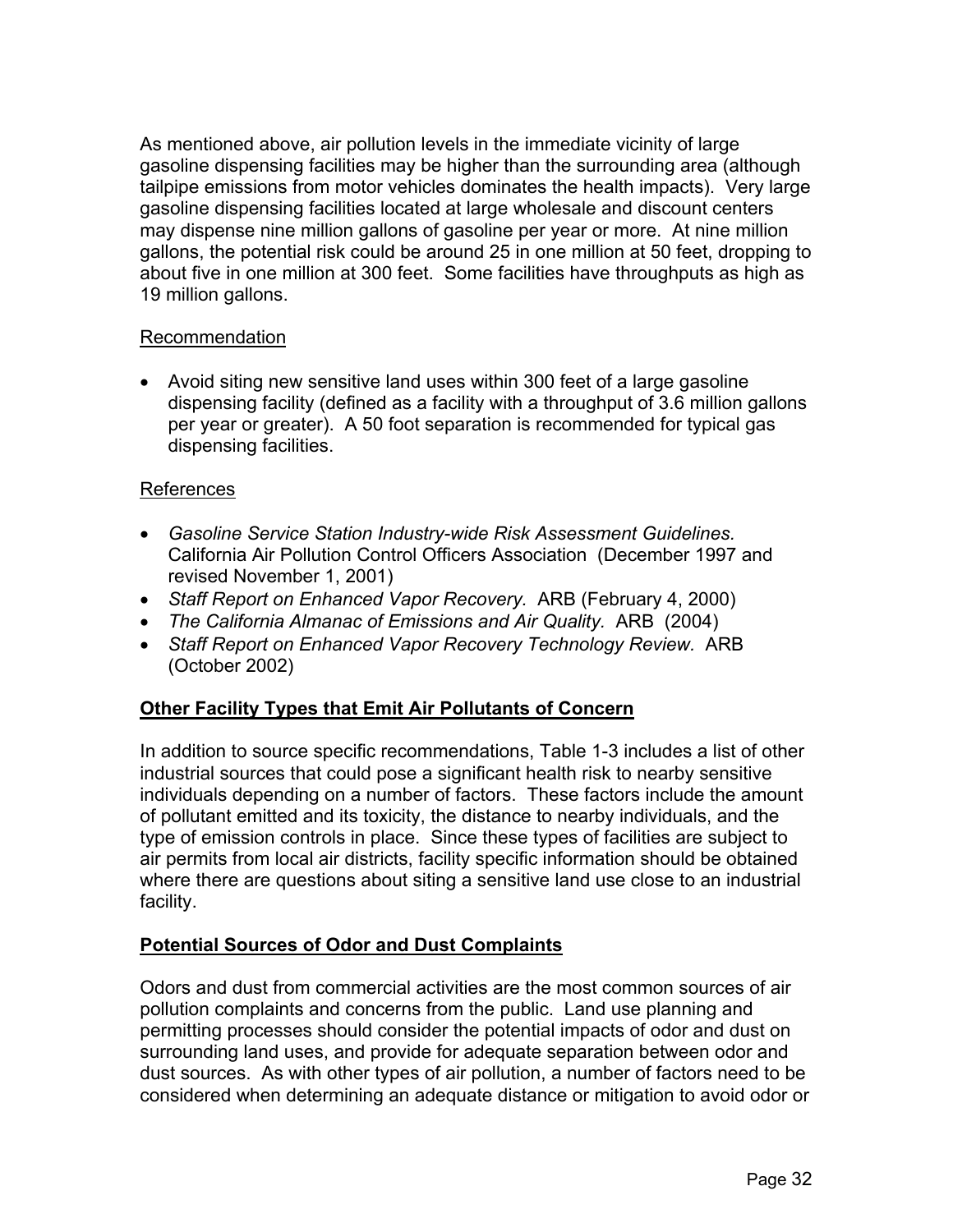| <b>Categories</b><br>Commercial | <b>Facility Type</b>                                                                                                                                                                                                                                                                                         | <b>Air Pollutants of Concern</b>                                                                                                                                                                                                                                             |
|---------------------------------|--------------------------------------------------------------------------------------------------------------------------------------------------------------------------------------------------------------------------------------------------------------------------------------------------------------|------------------------------------------------------------------------------------------------------------------------------------------------------------------------------------------------------------------------------------------------------------------------------|
|                                 | <b>Autobody Shops</b><br>Furniture Repair<br><b>Film Processing Services</b><br><b>Distribution Centers</b><br><b>Printing Shops</b><br><b>Diesel Engines</b>                                                                                                                                                | Metals, Solvents<br>Solvents <sup>2</sup> Methylene Chloride<br>Solvents, Perchloroethylene<br><b>Diesel Particulate Matter</b><br>Solvents<br><b>Diesel Particulate Matter</b>                                                                                              |
| Industrial                      |                                                                                                                                                                                                                                                                                                              |                                                                                                                                                                                                                                                                              |
|                                 | Construction<br>Manufacturers<br>Metal Platers, Welders, Metal<br>Spray (flame spray) Operations<br><b>Chemical Producers</b><br><b>Furniture Manufacturers</b><br>Shipbuilding and Repair<br><b>Rock Quarries and Cement</b><br><b>Manufacturers</b><br>Hazardous Waste Incinerators<br><b>Power Plants</b> | Particulate Matter, Asbestos<br>Solvents, Metals<br>Hexavalent Chromium, Nickel,<br><b>Metals</b><br>Solvents, Metals<br>Solvents<br>Hexavalent chromium and other<br>metals, Solvents<br>Particulate Matter, Asbestos<br>Dioxin, Solvents, Metals<br>Benzene, Formaldehyde, |
|                                 | Research and Development<br><b>Facilities</b>                                                                                                                                                                                                                                                                | <b>Particulate Matter</b><br>Solvents, Metals, etc.                                                                                                                                                                                                                          |
| Public                          |                                                                                                                                                                                                                                                                                                              |                                                                                                                                                                                                                                                                              |
|                                 | Landfills                                                                                                                                                                                                                                                                                                    | Benzene, Vinyl Chloride, Diesel<br><b>Particulate Matter</b>                                                                                                                                                                                                                 |
|                                 | <b>Waste Water Treatment Plants</b><br><b>Medical Waste Incinerators</b>                                                                                                                                                                                                                                     | Hydrogen Sulfide<br>Dioxin, Benzene, PAH, PCBs,<br>1,3-Butadiene                                                                                                                                                                                                             |
|                                 | Recycling, Garbage Transfer<br><b>Stations</b>                                                                                                                                                                                                                                                               | <b>Diesel Particulate Matter</b>                                                                                                                                                                                                                                             |
|                                 | Municipal Incinerators                                                                                                                                                                                                                                                                                       | Dioxin, Benzene, PAH, PCBs,<br>1,3-Butadiene                                                                                                                                                                                                                                 |
| Transportation                  |                                                                                                                                                                                                                                                                                                              |                                                                                                                                                                                                                                                                              |
|                                 | <b>Truck Stops</b>                                                                                                                                                                                                                                                                                           | <b>Diesel Particulate Matter</b>                                                                                                                                                                                                                                             |
| Agricultural<br>Operations      |                                                                                                                                                                                                                                                                                                              |                                                                                                                                                                                                                                                                              |
|                                 | <b>Farming Operations</b>                                                                                                                                                                                                                                                                                    | Diesel Particulate Matter, VOCs,<br>NOx, PM10, CO, SOx, Pesticides                                                                                                                                                                                                           |
|                                 | Livestock and Dairy Operations                                                                                                                                                                                                                                                                               | Ammonia, VOCs, PM10                                                                                                                                                                                                                                                          |
|                                 |                                                                                                                                                                                                                                                                                                              | Not all facilities will emit pollutants of concern due to process changes or chemical substitution. Consult                                                                                                                                                                  |

Table 1-3 – Examples of Other Facility Types That Emit<sup>1</sup> Air Pollutants of Concern

the local air district regarding specific facilities.<br><sup>2</sup>Some solvents may emit toxic air pollutants, but not all solvents are toxic air contaminants.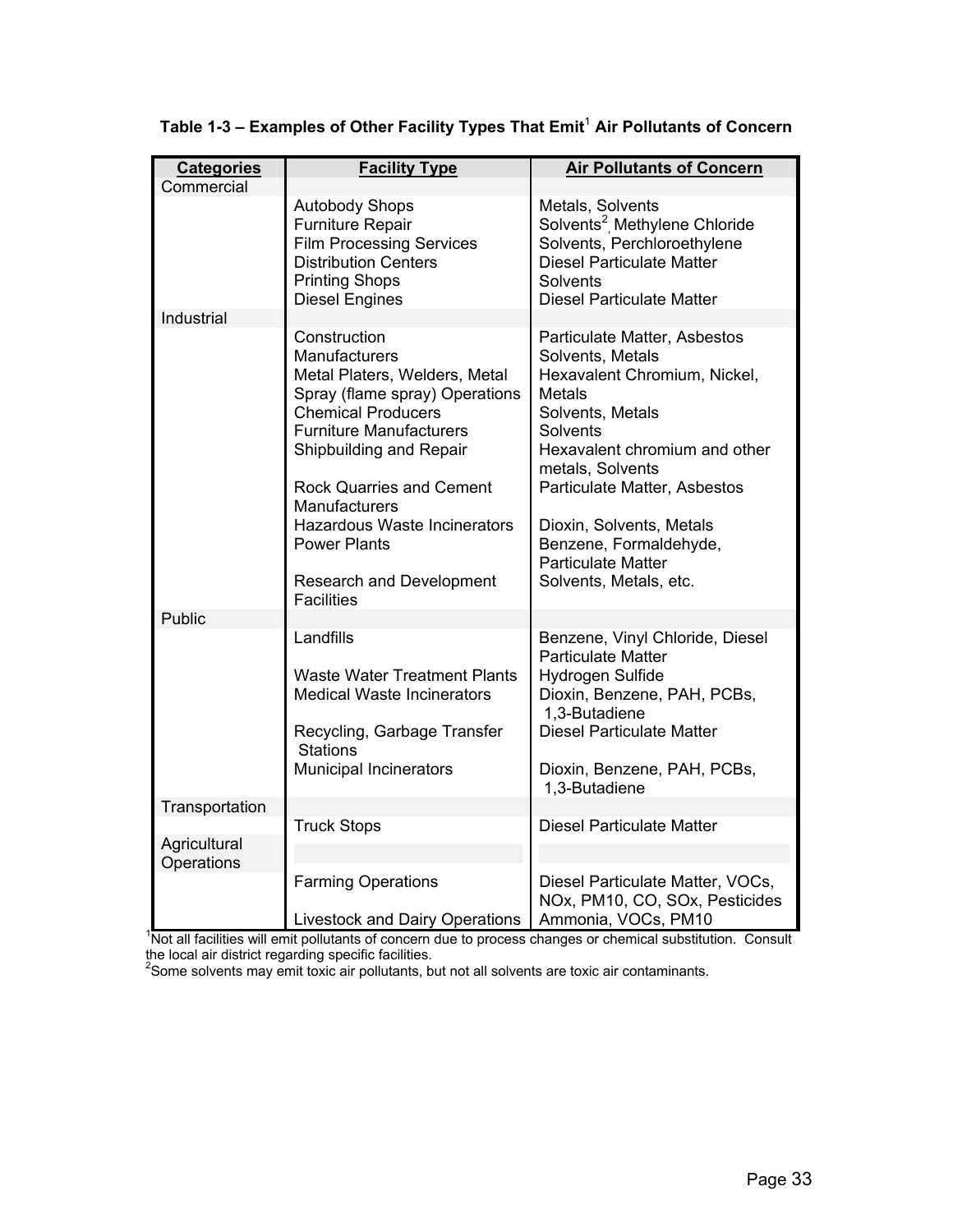dust complaints in a specific situation. Local air districts should be consulted for advice when these siting situations arise.

Table 1-4 lists some of the most common sources of odor complaints **Table 1-4**  received by local air districts. **Sources of Odor Complaints**  Complaints about odors are the responsibility of local air districts and **Fig. 3** Sewage Treatment Plants Landfills are covered under state law. The types of facilities that can cause odor<br>complaints are varied and can range<br>from small commercial facilities to large<br>industrial facilities, and may include<br>waste disposal and recycling operations. Odors can cause health Fiberglass Manufacturing symptoms such as nausea and  $\|\cdot\|$  Foundries headache. Facilities with odors may **Rendering Plants**<br>also be sources of toxic air pollutants **Relatives** Livestock Operations also be sources of toxic air pollutants (See Table 1-3). Some common sources of odors emitted by facilities



are sulfur compounds, organic solvents, and the decomposition/digestion of biological materials. Because of the subjective nature of an individual's sensitivity to a particular type of odor, there is no specific rule for assigning appropriate separations from odor sources. Under the right meteorological conditions, some odors may still be offensive several miles from the source.

Sources of dust are also common sources of air pollution-related complaints. Operations that can result in dust problems are rock crushing, gravel production, stone quarrying, and mining operations. A common source of complaints is the dust and noise associated with blasting that may be part of these operations. Besides the health impacts of dust as particulate matter, thick dust also impairs visibility, aesthetic values, and can soil homes and automobiles. Local air districts typically have rules for regulating dust sources in their jurisdictions, but dust sources can still be a concern. Therefore, separation of these facilities from residential and other new sensitive land uses should be considered.

In some areas of California, asbestos occurs naturally in stone deposits. Asbestos is a potent carcinogenic substance when inhaled. Asbestos-containing dust may be a public health concern in areas where asbestos-containing rock is mined, crushed, processed, or used. Situations where asbestos-containing gravel has been used in road paving materials are also a source of asbestos exposure to the general public. Planners are advised to consult with local air pollution agencies in areas where asbestos-containing gravel or stone products are produced or used.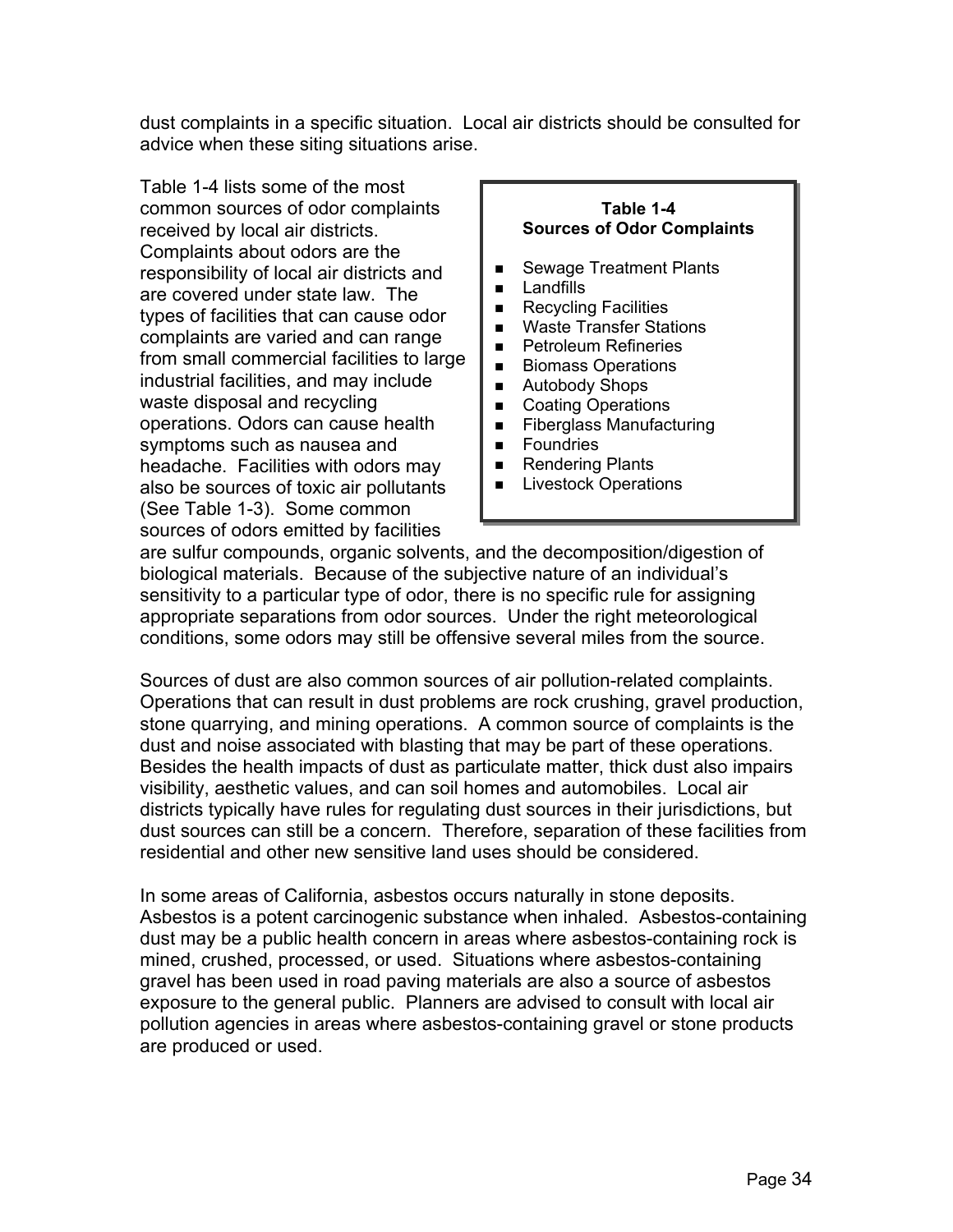## **2. Handbook Development**

ARB and local air districts share responsibility for improving statewide air quality. As a result of California's air pollution control programs, air quality has improved and health risk has been reduced statewide. However, state and federal air quality standards are still exceeded in many areas of California and the statewide health risk posed by toxic air contaminants (air toxics) remains too high. Also, some communities experience higher pollution exposures than others - making localized impacts, as well regional or statewide impacts, an important consideration. It is for this reason that this Handbook has been produced - to promote better, more informed decision-making by local land use agencies that will improve air quality and public health in their communities.

Land use policies and practices, including planning, zoning, and siting activities, can play a critical role in air quality and public health at the local level. For instance, even with the best available control technology, some projects that are sited very close to homes, schools, and other public places can result in elevated air pollution exposures. The reverse is also true – siting a new school or home too close to an existing source of air pollution can pose a public health risk. The ARB recommendations in section 1 address this issue.

> *This Handbook is an informational document that we hope will strengthen the relationship between air quality and land use agencies. It highlights the need for land use agencies to address the potential for new projects to result in localized health risk or contribute to cumulative impacts where air pollution sources are concentrated.*

Avoiding these incompatible land uses is a key to reducing localized air pollution exposures that can result in adverse health impacts, especially to sensitive individuals.

Individual siting decisions that result in incompatible land uses are often the result of locating "sensitive" land uses next to polluting sources. These decisions can be of even greater concern when existing air pollution exposures in a community are considered. In general terms, this is often referred to as the issue of "cumulative impacts." ARB is working with local air districts to better define these situations and to make information about existing air pollution levels (e.g., from local businesses, motor vehicles, and other areawide sources) more readily available to land use agencies.

In December 2001, the ARB adopted "Policies and Actions for Environmental Justice" (Policies). These Policies were developed in coordination with a group of stakeholders, representing local government agencies, community interest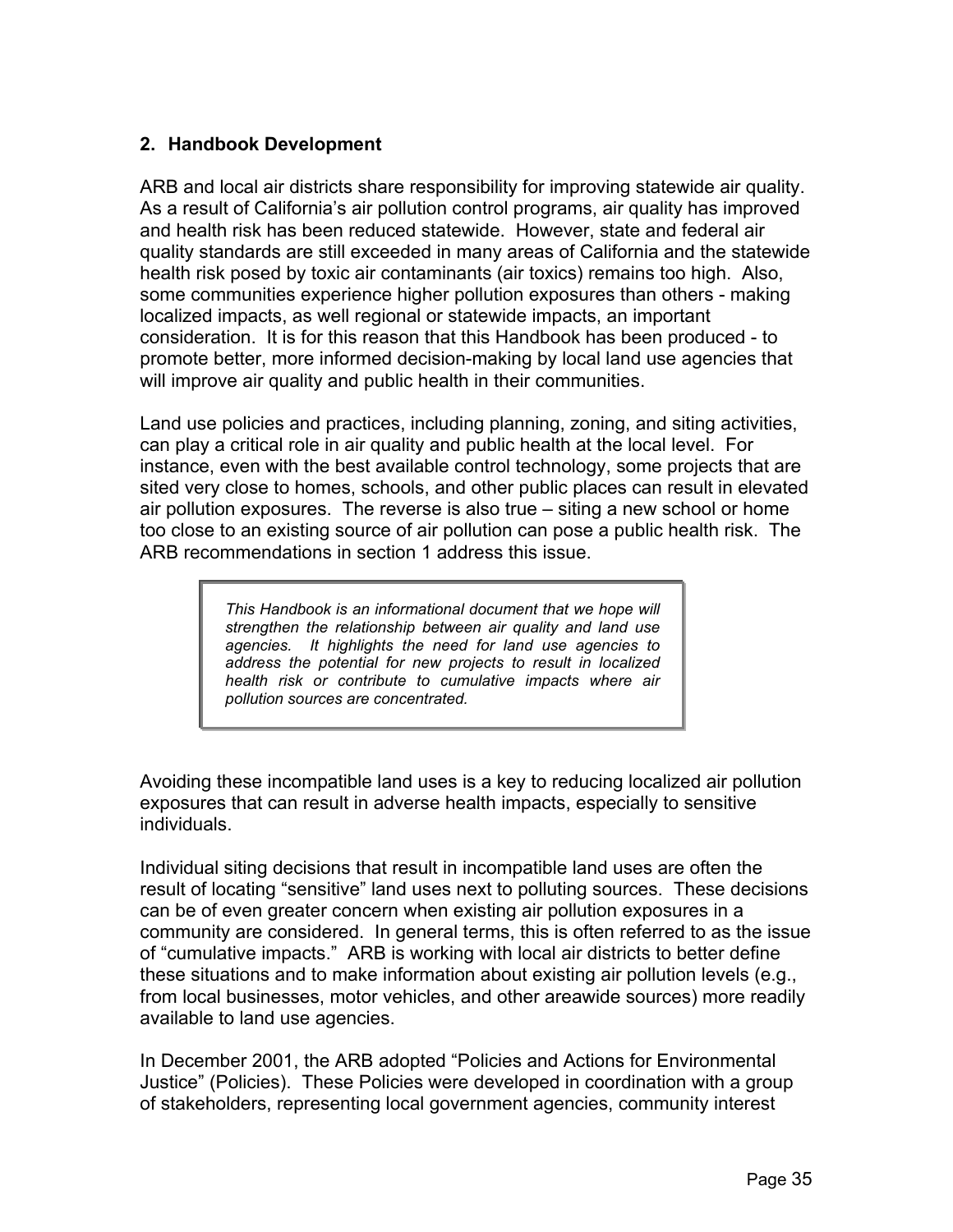groups, environmental justice organizations, academia, and business (Environmental Justice Stakeholders Group).

The Policies included a commitment to work with land use planners, transportation agencies, and local air districts to develop ways to identify, consider, and reduce cumulative air pollution emissions, exposure, and health risks associated with land use planning and decision-making. Developed under the auspices of the ARB's Environmental Justice Stakeholders Group, this Handbook is a first step in meeting that commitment.

ARB has produced this Handbook to help achieve several objectives:

- **Provide recommendations on situations to avoid when siting new** residences, schools, day care centers, playgrounds, and medical-related facilities (sensitive sites or sensitive land uses);
- **If all identify approaches that land use agencies can use to prevent or reduce** potential air pollution impacts associated with general plan policies, new land use development, siting, and permitting decisions;
- **IMPROVE and facilitate access to air quality data and evaluation tools for** use in the land use decision-making process;
- **Encourage stronger collaboration between land use agencies and local air** districts to reduce community exposure to source-specific and cumulative air pollution impacts; and
- **Emphasize community outreach approaches that promote active public** involvement in the air quality/land use decision-making process.

This Handbook builds upon California's 2003 General Plan Guidelines. These Guidelines, developed by the Governor's Office of Planning and Research (OPR), explain the land use planning process and applicable legal requirements. This Handbook also builds upon a 1997 ARB report, "The Land Use-Air Quality Linkage" ("Linkage Report").<sup>[9](#page-46-0)</sup> The Linkage Report was an outgrowth of the California Clean Air Act which, among other things, called upon local air districts to focus particular attention on reducing emissions from sources that indirectly cause air pollution by attracting vehicle trips. Such indirect sources include, but are not limited to, shopping centers, schools and universities, employment centers, warehousing, airport hubs, medical offices, and sports arenas. The Linkage Report summarizes data as of 1997 on the relationships between land use, transportation, and air quality, and highlights strategies that can help to reduce the use of single occupancy automobile use. Such strategies

<span id="page-46-0"></span> 9 To access this report, please refer to ARB's website or click on: <http://www.arb.ca.gov/ch/programs/link97.pdf>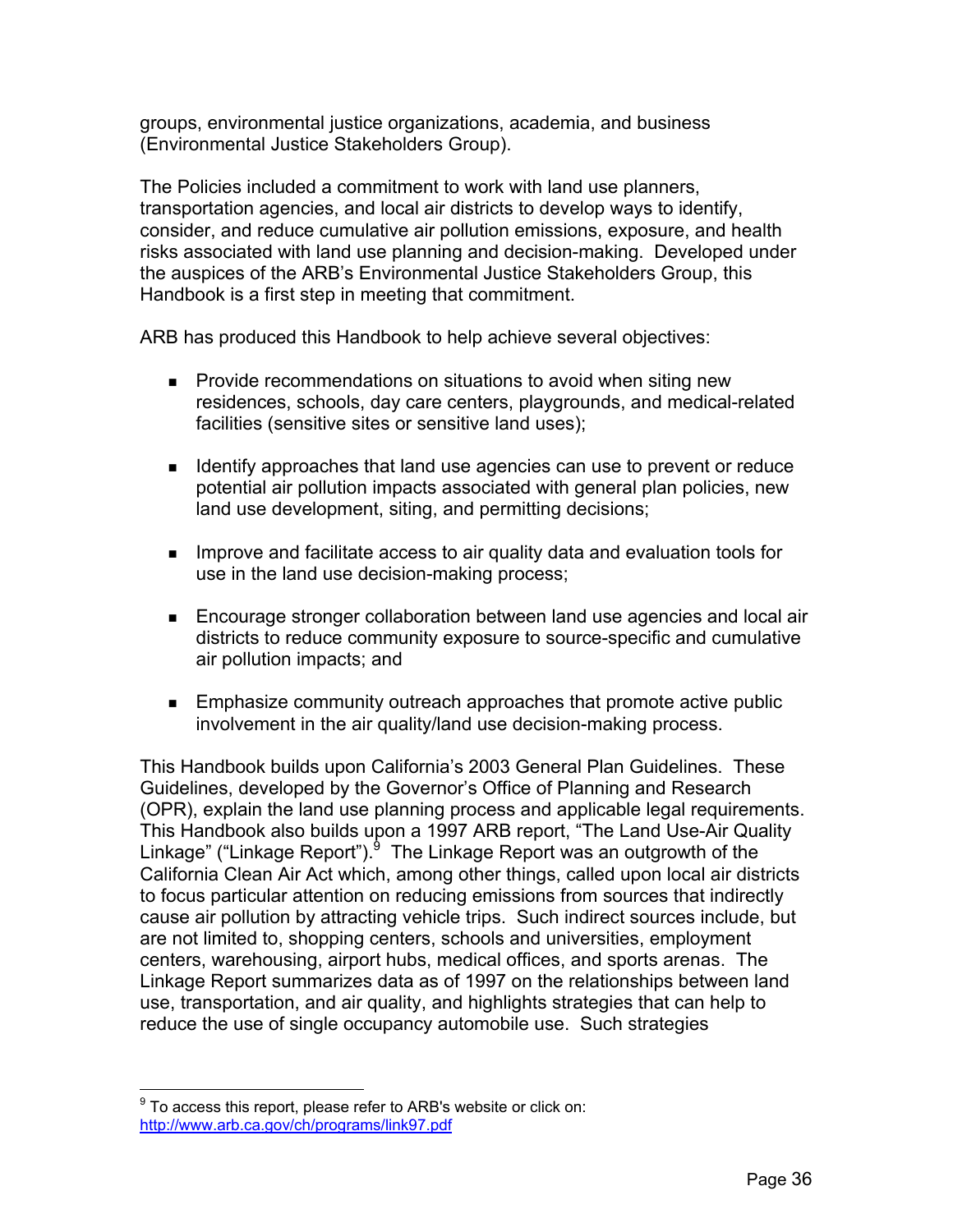complement ARB regulatory programs that continue to reduce motor vehicle emissions.

In this Handbook, we identify types of air quality-related information that we recommend land use agencies consider in the land use decision-making processes such as the development of regional, general, and community plans; zoning ordinances; environmental reviews; project siting; and permit issuance. The Handbook provides recommendations on the siting of new sensitive land uses based on current analyses. It also contains information on approaches and methodologies for evaluating new projects from an air pollution perspective.

The Handbook looks at air quality issues associated with emissions from industrial, commercial, and mobile sources of air pollution. Mobile sources continue to be the largest overall contributors to the state's air pollution problems, representing the greatest air pollution health risk to most Californians. Based on current health risk information for air toxics, the most serious pollutants on a statewide basis are diesel PM, benzene, and 1,3-butadiene, all of which are primarily emitted by motor vehicles. From a state perspective, ARB continues to pursue new strategies to further reduce motor vehicle-related emissions in order to meet air quality standards and reduce air toxics risk.

While mobile sources are the largest overall contributors to the state's air pollution problems, industrial and commercial sources can also pose a health risk, particularly to people near the source. For this reason, the issue of incompatible land uses is an important focus of this document.

### **Handbook Audience**

Even though the primary users of the Handbook will likely be agencies responsible for air quality and land use planning, we hope the ideas and technical issues presented in this Handbook will also be useful for:

- **public and community organizations and community residents;**
- federal, state and regional agencies that fund, review, regulate, oversee, or otherwise influence environmental policies and programs affected by land use policies; and
- **private developers.**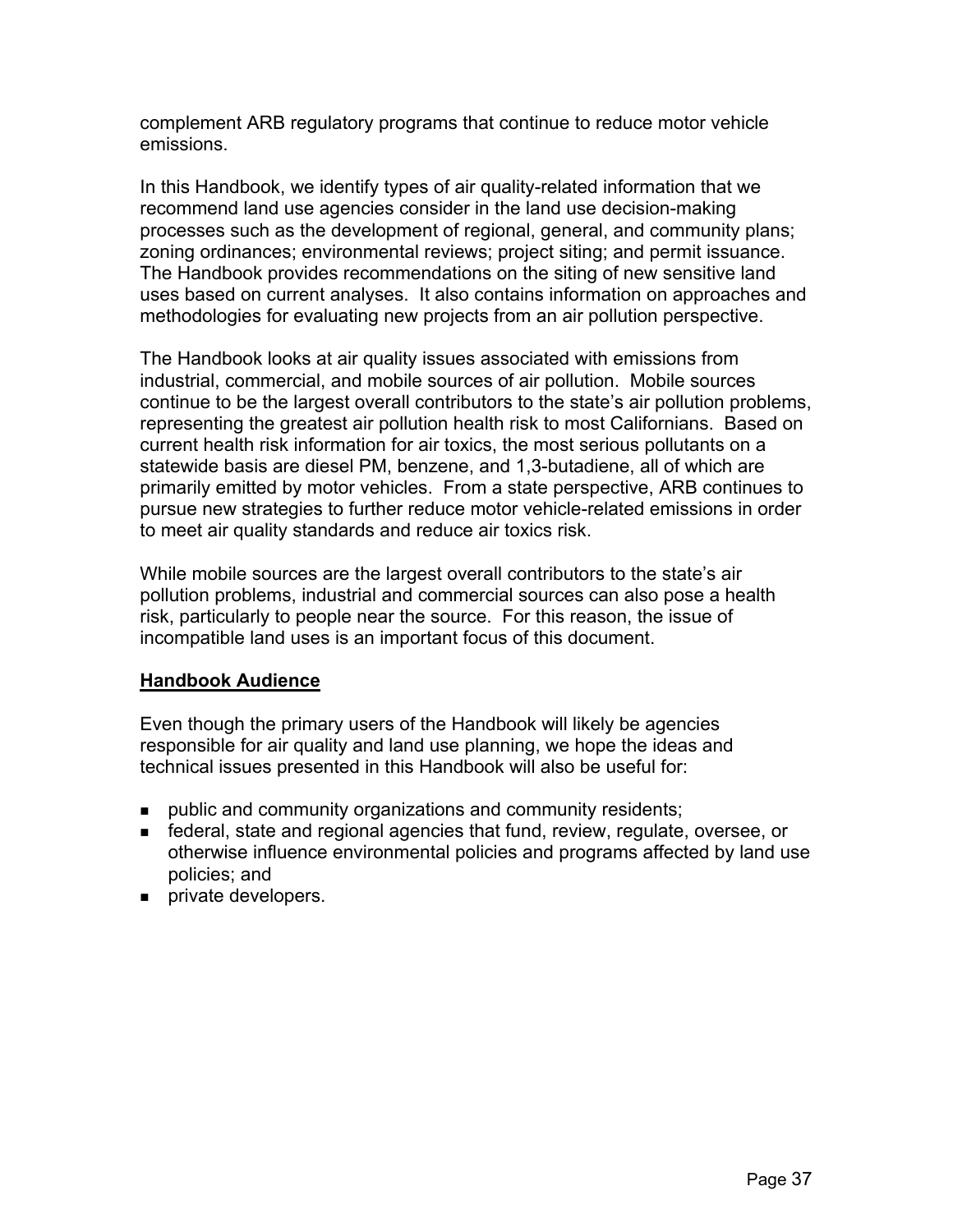## **3. Key Community Focused Issues Land Use Agencies Should Consider**

Two key air quality issues that land use agencies should consider in their planning, zoning, and permitting processes are:

- **1) Incompatible Land Uses.** Localized air pollution impacts from incompatible land use can occur when polluting sources, such as a heavily trafficked roadway, warehousing facilities, or industrial or commercial facilities, are located near a land use where sensitive individuals are found such as a school, hospital, or homes.
- **2) Cumulative Impacts.** Cumulative air pollution impacts can occur from a concentration of multiple sources that individually comply with air pollution control requirements or fall below risk thresholds, but in the aggregate may pose a public health risk to exposed individuals. These sources can be heavy or light-industrial operations, commercial facilities such as autobody shops, large gas dispensing facilities, dry cleaners, and chrome platers, and freeways or other nearby busy transportation corridors.

#### **Incompatible Land Uses**

 $\overline{a}$ 

higher costs for public health and pollution control.<sup>10</sup> Land use policies and practices can worsen air pollution exposure and adversely affect public health by mixing incompatible land uses. Examples include locating new sensitive land uses, such as housing or schools, next to small metal plating facilities that use a highly toxic form of chromium, or very near large industrial facilities or freeways. Based on recent monitoring and health-based studies, we now know that air quality impacts from incompatible land uses can contribute to increased risk of illness, missed work and school, a lower quality of life, and

Avoiding incompatible land uses can be a challenge in the context of mixed-use industrial and residential zoning. For a variety of reasons, government agencies and housing advocates have encouraged the proximity of affordable housing to employment centers, shopping areas, and transportation corridors, partially as a means to reduce vehicle trips and their associated emissions. Generally speaking, typical distances in mixed-use communities between businesses and industries and other land uses such as homes and schools, should be adequate to avoid health risks. However, generalizations do not always hold as we addressed in section 1 of this Handbook.

In terms of siting air pollution sources, the proposed location of a project is a major factor in determining whether it will result in localized air quality impacts. Often, the problem can be avoided by providing an adequate distance or setback

<span id="page-48-0"></span> $10$  For more information, the reader should refer to ARB's website on community health: <http://www.arb.ca.gov/ch/ch.htm>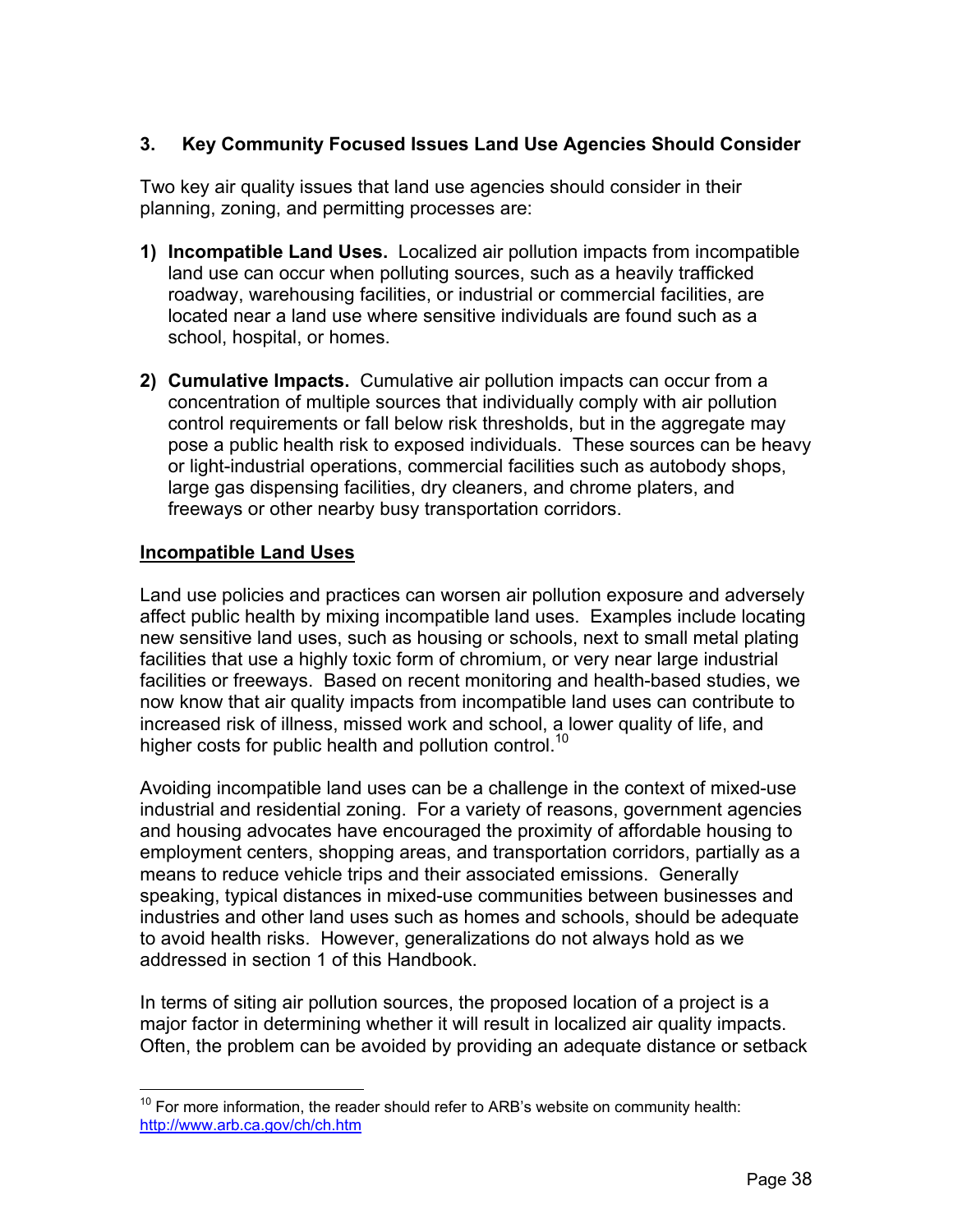between a source of emissions and nearby sensitive land uses. Sometimes, suggesting project design changes or mitigation measures in the project review phase can also reduce or avoid potential impacts. This underscores the importance of addressing potential incompatible land uses as early as possible in the project review process, ideally in the general plan itself.

#### **Cumulative Air Pollution Impacts**

The broad concept of cumulative air pollution impacts reflects the combination of regional air pollution levels and any localized impacts. Many factors contribute to air pollution levels experienced in any location. These include urban background air pollution, historic land use patterns, the prevalence of freeways and other transportation corridors, the concentration of industrial and commercial businesses, and local meteorology and terrain.

When considering the potential air quality impacts of polluting sources on individuals, project location and the concentration of emissions from air pollution sources need to be considered in the land use decision-making process. In section 4, the Handbook offers a series of questions that helps land use agencies determine if a project should undergo a more careful analysis. This holds true regardless of whether the project being sited is a polluting source or a sensitive land use project.

Large industrial areas are not the only land uses that may result in public health concerns in mixed-use communities. Cumulative air pollution impacts can also occur if land uses do not adequately provide setbacks or otherwise protect sensitive individuals from potential air pollution impacts associated with nearby light industrial sources. This can occur with activities such as truck idling and traffic congestion, or from indirect sources such as warehousing facilities that are located in a community or neighborhood.

In October 2004, Cal/EPA published its Environmental Justice Action Plan. In February 2005, the Cal/EPA Interagency Working Group approved a working definition of "cumulative impacts" for purposes of initially guiding the pilot projects that are being conducted pursuant to that plan. Cal/EPA is now in the process of developing a Cumulative Impacts Assessment Guidance document. Cal/EPA will revisit the working definition of "cumulative impacts" as the Agency develops that guidance. The following is the working definition:

*"Cumulative impacts means exposures, public health or environmental effects from the combined emissions and discharges, in a geographic area, including environmental pollution from all sources, whether single or multi-media, routinely, accidentally, or otherwise released. Impacts will take into account sensitive populations and socio-economic factors, where applicable, and to the extent data are available."*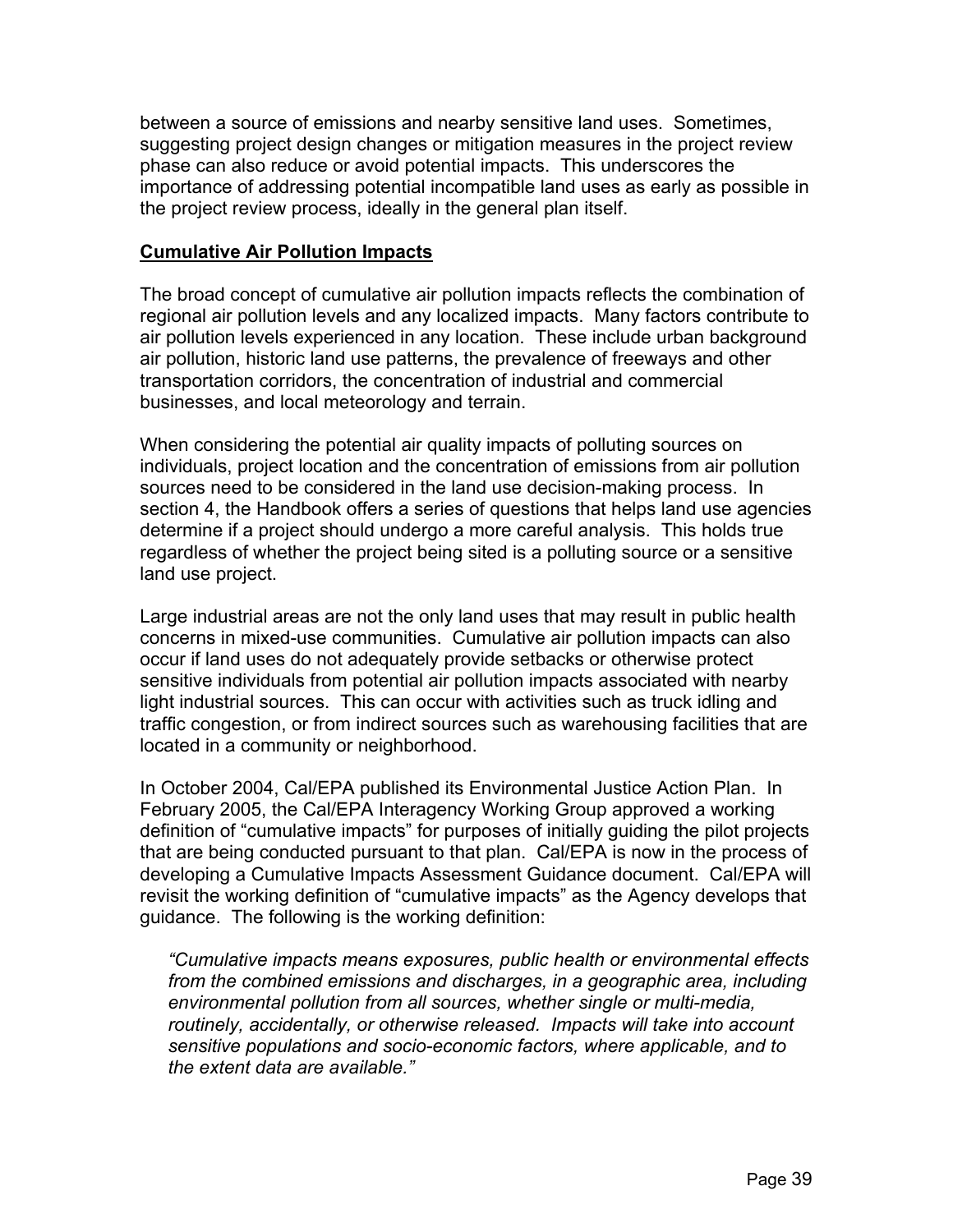## **4. Mechanisms for Integrating Localized Air Quality Concerns Into Land Use Processes**

Land use agencies should use each of their existing planning, zoning, and permitting authorities to address the potential health risk associated with new projects. Land use-specific mechanisms can go a long way toward addressing both localized and cumulative impacts from new air pollution sources that are not otherwise addressed by environmental regulations. Likewise, close collaboration and communication between land use agencies and local air districts in both the planning and project approval stages can further reduce these impacts. Local agency partnerships can also result in early identification of potential impacts from proposed activities that might otherwise escape environmental review. When this happens, pollution problems can be prevented or reduced before projects are approved, when it is less complex and expensive to mitigate.

The land use entitlement process requires a series of planning decisions. At the highest level, the General Plan sets the policies and direction for the jurisdiction, and includes a number of mandatory elements dealing with issues such as housing, circulation, and health hazards. Zoning is the primary tool for implementing land use policies. Specific or community plans created in conjunction with a specific project also perform many of the same functions as a zoning ordinance. Zoning can be modified by means of variances and conditional use permits. The latter are frequently used to insure compatibility between otherwise conflicting land uses. Finally, new development usually requires the approval of a parcel or tract map before grading and building permits can be issued. These parcel or tract maps must be consistent with the applicable General Plan, zoning and other standards.

Land use agencies can use their planning authority to separate industrial and residential land uses, or to require mitigation where separation is not feasible. By separating incompatible land uses, land use agencies can prevent or reduce both localized and cumulative air pollution impacts without denying what might otherwise be a desirable project.<sup>[11](#page-50-0)</sup> For instance:

- a dry cleaner could open a storefront operation in a community with actual cleaning operations performed at a remote location away from residential areas;
- gas dispensing facilities with lower fuel throughput could be sited in mixeduse areas;
- enhanced building ventilation or filtering systems in schools or senior care centers can reduce ambient air from nearby busy arterials; or
- landscaping and regular watering can be used to reduce fugitive dust at a building construction site near a school yard.

<span id="page-50-0"></span> $\overline{a}$  $11$  It should be noted that such actions should also be considered as part of the General Plan or Plan element process.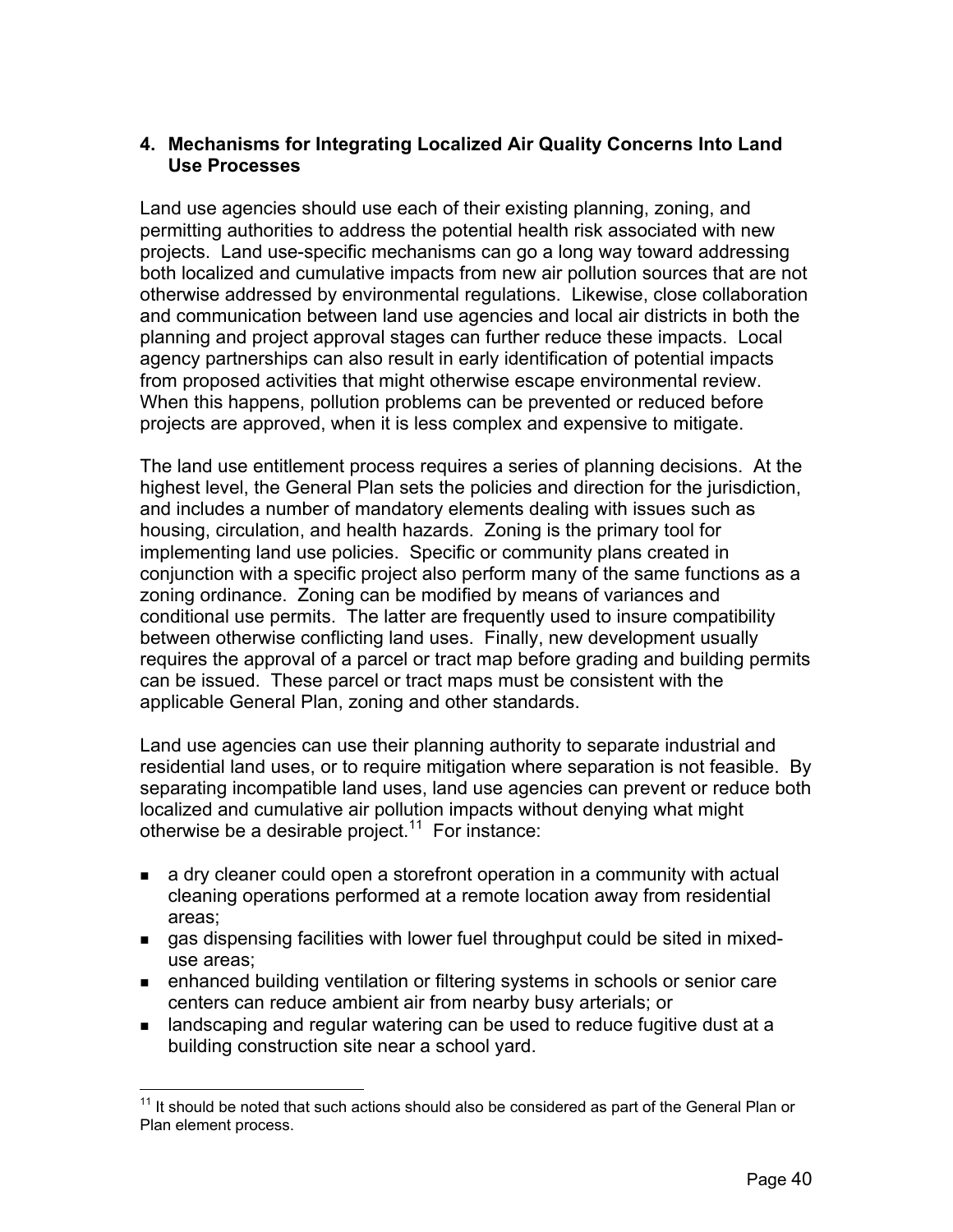potential adverse air pollution impacts that projects may have on public health. The following general and specific land use approaches can help to reduce

## **General Plans**

The primary purpose of planning, and the source of government authority to engage in planning, is to protect public health, safety, and welfare. In its most basic sense, a local government General Plan expresses the community's development goals and embodies public policy relative to the distribution of future land uses, forming the basis for most land use decisions. Therefore, the most effective mechanism for dealing with the central land use concept of compatibility and its relationship to cumulative air pollution impacts is the General Plan. Well before projects are proposed within a jurisdiction, the General Plan sets the stage for where projects can be sited, and their compatibility with comprehensive community goals, objectives, and policies.

In 2003, OPR revised its General Plan Guidelines, highlighting the importance of incorporating sustainable development and environmental justice policies in the planning process. The OPR General Plan Guidelines provides an effective and long-term approach to reduce cumulative air pollution impacts at the earliest planning stages. In light of these important additions to the Guidelines, land use agencies should consider updating their General Plans or Plan elements to address these revisions.

The General Plan and related Plan elements can be used to avoid incompatible land uses by incorporating air quality considerations into these documents. For instance, a General Plan safety element with an air quality component could be used to incorporate policies or objectives that are intended to protect the public from the potential for facility breakdowns that may result in a dangerous release of air toxics. Likewise, an air quality component to the transportation circulation element of the General Plan could include policies or standards to prevent or reduce local exposure to diesel exhaust from trucks and other vehicles. For instance, the transportation circulation element could encourage the construction of alternative routes away from residential areas for heavy-duty diesel trucks. By considering the relationship between air quality and transportation, the circulation element could also include air quality policies to prevent or reduce trips and travel, and thus vehicle emissions. Policies in the land use element of the General Plan could identify areas appropriate for future industrial, commercial, and residential uses. Such policies could also introduce design and distance parameters that reduce emissions, exposure, and risk from industrial and some commercial land uses (e.g., dry cleaners) that are in close proximity to residential areas or schools.

Land use agencies should also consider updating or creating an air quality element in the jurisdiction's General Plan. In the air quality element, local decision-makers could develop long-term, effective plans and policies to address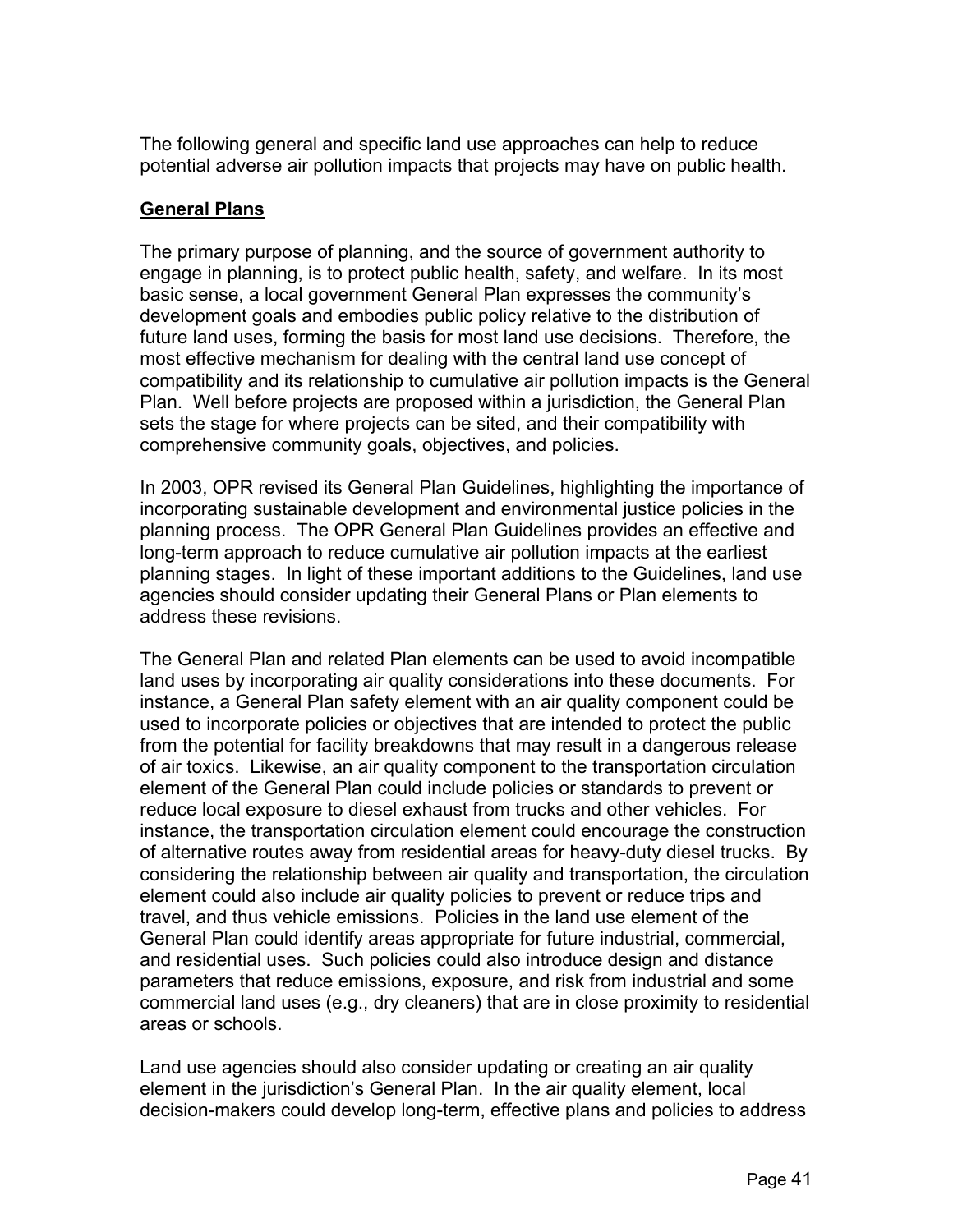air quality issues, including cumulative impacts. The air quality element can also provide a general reference guide that informs local land use planners about regional and community level air quality, regulatory air pollution control requirements and guidelines, and references emissions and pollution source data bases and assessment and modeling tools. As is further described in Appendix C of the Handbook, new assessment tools that ARB is developing can be included into the air quality element by reference. For instance, ARB's statewide risk maps could be referenced in the air quality element as a resource that could be consulted by developers or land use agencies

# **Zoning**

The purpose of "zoning" is to separate different land uses. Zoning ordinances establish development controls to ensure that private development takes place within a given area in a manner in which:

- All uses are compatible (e.g., an industrial plant is not permitted in a residential area);
- **Common development standards are used (e.g., all homes in a given area** are set back the same minimum distance from the street); and,
- **Each development does not unreasonably impose a burden upon its** neighbors (e.g., parking is required on site so as not to create neighborhood parking problems).

To do this, use districts called "zones" are established and standards are developed for these zones. The four basic zones are residential, commercial, industrial and institutional.

Land use agencies may wish to consider how zoning ordinances, particularly those for mixed-use areas, can be used to avoid exacerbating poor land use practices of the past or contributing to localized and cumulative air pollution impacts in the community.

Sometimes, especially in mixed-use zones, there is a potential for certain categories of existing businesses or industrial operations to result in cumulative air pollution impacts to new development projects. For example:

- An assisted living project is proposed for a mixed-use zone adjacent to an existing chrome plating facility, or several dry cleaners;
- **Multiple industrial sources regulated by a local air district are located directly** upwind of a new apartment complex;
- A new housing development is sited in a mixed-use zone that is downwind or adjacent to a distribution center that attracts diesel-fueled delivery trucks and TRUs; or
- A new housing development or sensitive land use is sited without adequate setbacks from an existing major transportation corridor or rail yard.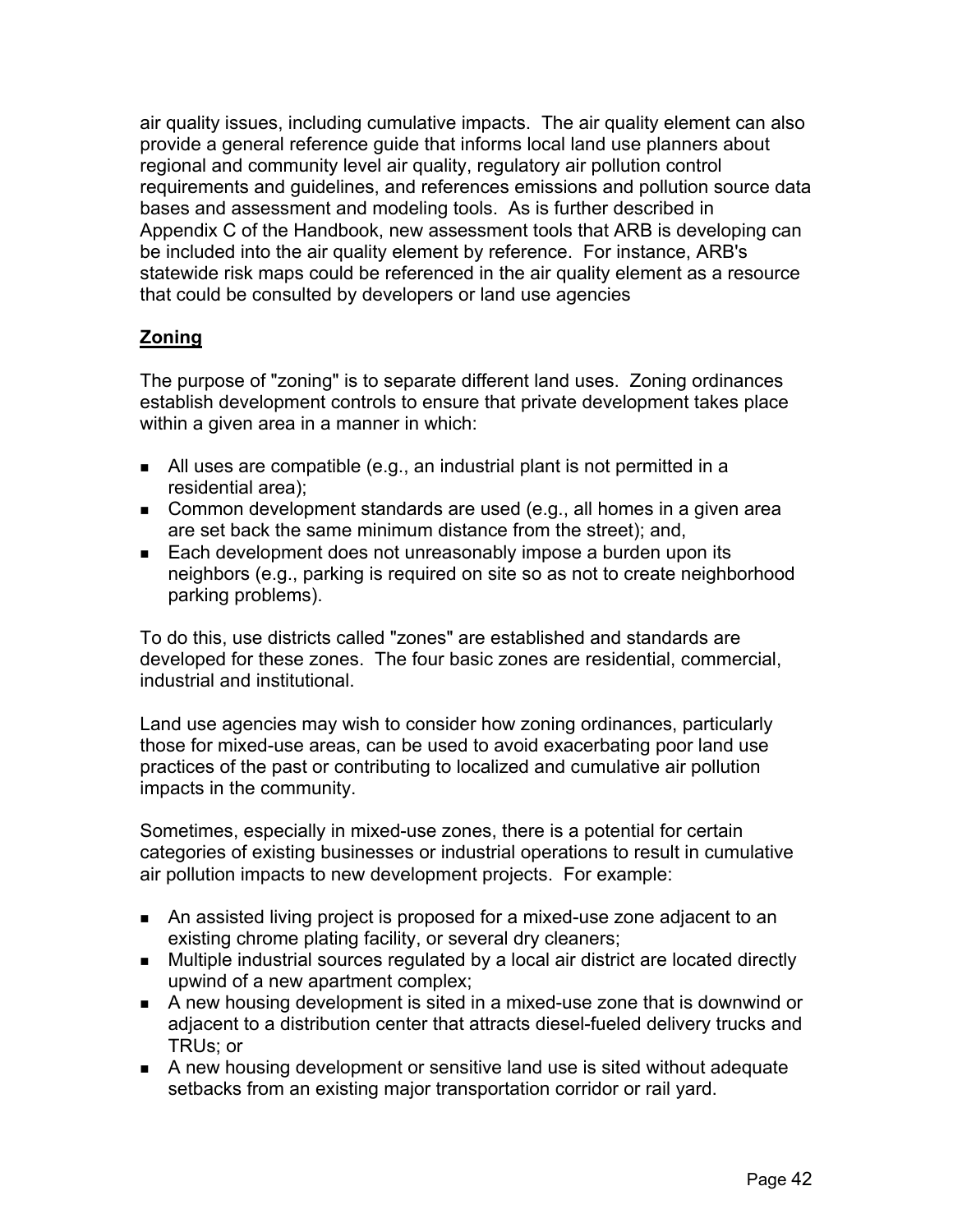As part of the public process for making zoning changes, local land use agencies could work with community planning groups, local businesses, and community residents to determine how best to address existing incompatible land uses.

## **Land Use Permitting Processes**

### **Questions to Consider When Reviewing New Projects**

Very often, just knowing what questions to ask can yield critical information about the potential air pollution impacts of proposed projects – both from the perspective of a specific project as well as in the nature of existing air pollution sources in the same impact area. Available land use information can reveal the proximity of air pollution sources to sensitive individuals, the potential for incompatible land uses, and the location and nature of nearby air pollution sources. Air quality data, available from the ARB and local air districts, can provide information about the types and amounts of air pollution emitted in an area, regional air quality concentrations, and health risk estimates for specific sources.

General Plans and zoning maps are an excellent starting point in reviewing project proposals for their potential air pollution impacts. These documents contain information about existing or proposed land uses for a specific location as well as the surrounding area. Often, just looking at a map of the proposed location for a facility and its surrounding area will help to identify a potential adjacent incompatible land use.

The following pages are a "pull-out" list of questions to consider along with crossreferences to pertinent information in the Handbook. These questions are intended to assist land use agencies in evaluating potential air quality-related concerns associated with new project proposals.

The first group of questions contains project-related queries designed to help identify the potential for localized project impacts, particularly associated with incompatible land uses. The second group of questions focuses on the issue of potential cumulative impacts by including questions about existing emissions and air quality in the community, and community feedback. Depending on the answers to these questions, a land use agency may decide a more detailed review of the proposal is warranted.

The California Department of Education has already developed a detailed process for school siting which is outlined in Appendix E. However, school districts may also find this section helpful when evaluating the most appropriate site for new schools in their area. At a minimum, using these questions may encourage school districts to engage throughout their siting process with land use agencies and local air districts. The combined expertise of these entities can be useful in devising relevant design standards and mitigation measures that can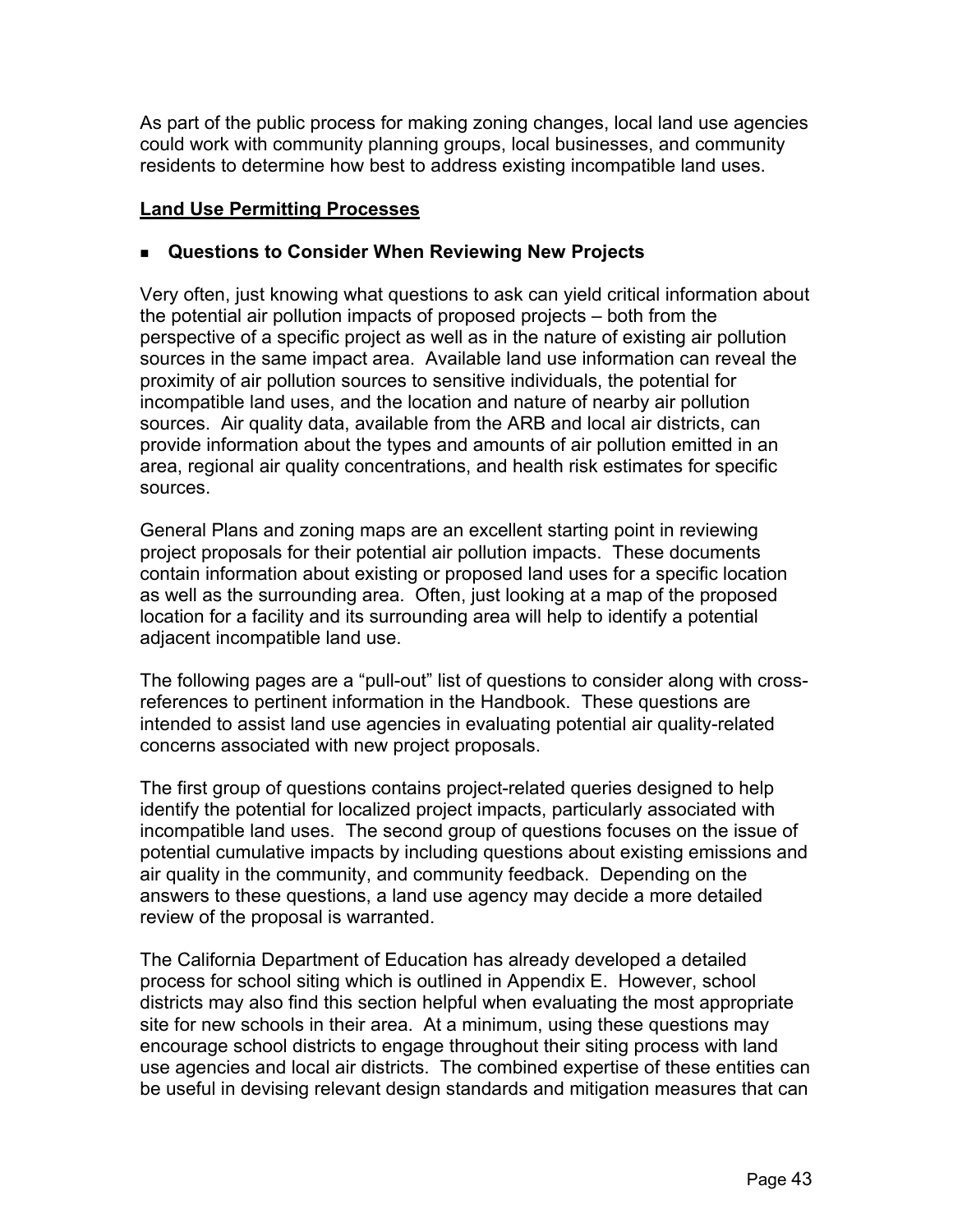reduce exposure to cumulative emissions, exposure, and health risk to students and school workers.

As indicated throughout the Handbook, we strongly encourage land use agencies to consult early and often with local air districts. Local air districts have the expertise, many of the analytical tools, and a working knowledge of the sources they regulate. It is also critical to fully involve the public and businesses that could be affected by the siting decision. The questions provided in the chart below do not imply any particular action should be taken by land use agencies. Rather the questions are intended to improve the assessment process and facilitate informed decision-making.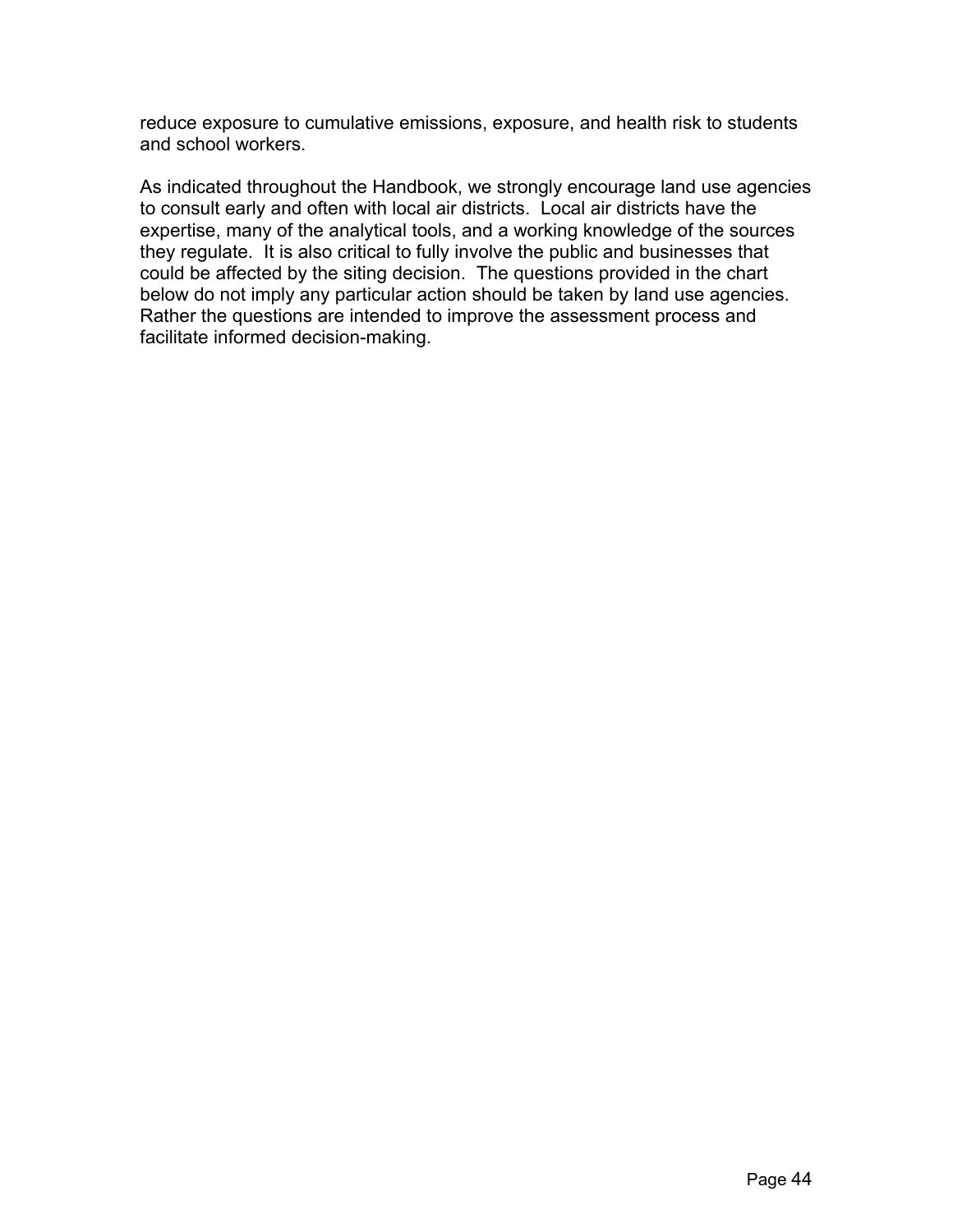## **Project-Related Questions**

This section includes project-related questions that, in conjunction with the questions in the next section, can be used to tailor the project evaluation. These questions are designed to help identify the potential for incompatible land uses from localized project impacts.

| <b>Project-Related Questions</b> |                                                                                                                                                                                                                                                                                                                                                                                                                                                                          | <b>Cross-Reference to Relevant</b><br><b>Handbook Sections</b>                                                                                                                                                                                                      |  |
|----------------------------------|--------------------------------------------------------------------------------------------------------------------------------------------------------------------------------------------------------------------------------------------------------------------------------------------------------------------------------------------------------------------------------------------------------------------------------------------------------------------------|---------------------------------------------------------------------------------------------------------------------------------------------------------------------------------------------------------------------------------------------------------------------|--|
| 1.                               | Is the proposed project:<br>A business or commercial license renewal<br>A new or modified commercial project<br>▲<br>A new or modified industrial project<br>▲<br>A new or modified public facility project<br>▲<br>A new or modified transportation project<br>▲<br>A housing or other development in which<br>$\blacktriangle$<br>sensitive individuals may live or play                                                                                               | See Appendix A for typical land use<br>classifications and associated project<br>categories that could emit air<br>pollutants.                                                                                                                                      |  |
| 2.                               | Does the proposed project:<br>Conform to the zoning designation?<br>▲<br>Require a variance to the zoning<br>▲<br>designation?<br>Include plans to expand operations over<br>▲<br>the life of the business such that additional<br>emissions may increase the pollution<br>burden in the community (e.g., from<br>additional truck operations, new industrial<br>operations or process lines, increased<br>hours of operation, build-out to the property<br>line, etc.)? | See Appendix F for a general<br>explanation of land use processes.<br>In addition, Section 3 contains a<br>discussion of how land use planning,<br>zoning, and permitting practices can<br>result in incompatible land uses or<br>cumulative air pollution impacts. |  |
| 3.                               | Has the local air district provided comments or<br>information to assist in the analysis?                                                                                                                                                                                                                                                                                                                                                                                | See Section 5 and Appendix C for a<br>description of air quality-related tools<br>that the ARB and local air districts use<br>to provide information on potential air<br>pollution impacts.                                                                         |  |
| 4.                               | Have public meetings been scheduled with the<br>affected community to solicit their involvement in<br>the decision-making process for the proposed<br>project?                                                                                                                                                                                                                                                                                                           | See Section 7 for a discussion of<br>public participation, information and<br>outreach tools.                                                                                                                                                                       |  |
| 5.                               | If the proposed project will be subject to local air<br>district regulations:<br>Has the project received a permit from the<br>▲<br>local air district?<br>Would it comply with applicable local air<br>▲<br>district requirements?<br>Is the local air district contemplating new<br>▲<br>regulations that would reduce emissions<br>from the source over time?<br>Will potential emissions from the project                                                            | See Appendix C for a description of<br>local air district programs.                                                                                                                                                                                                 |  |

## **Questions to Consider When Reviewing New Projects**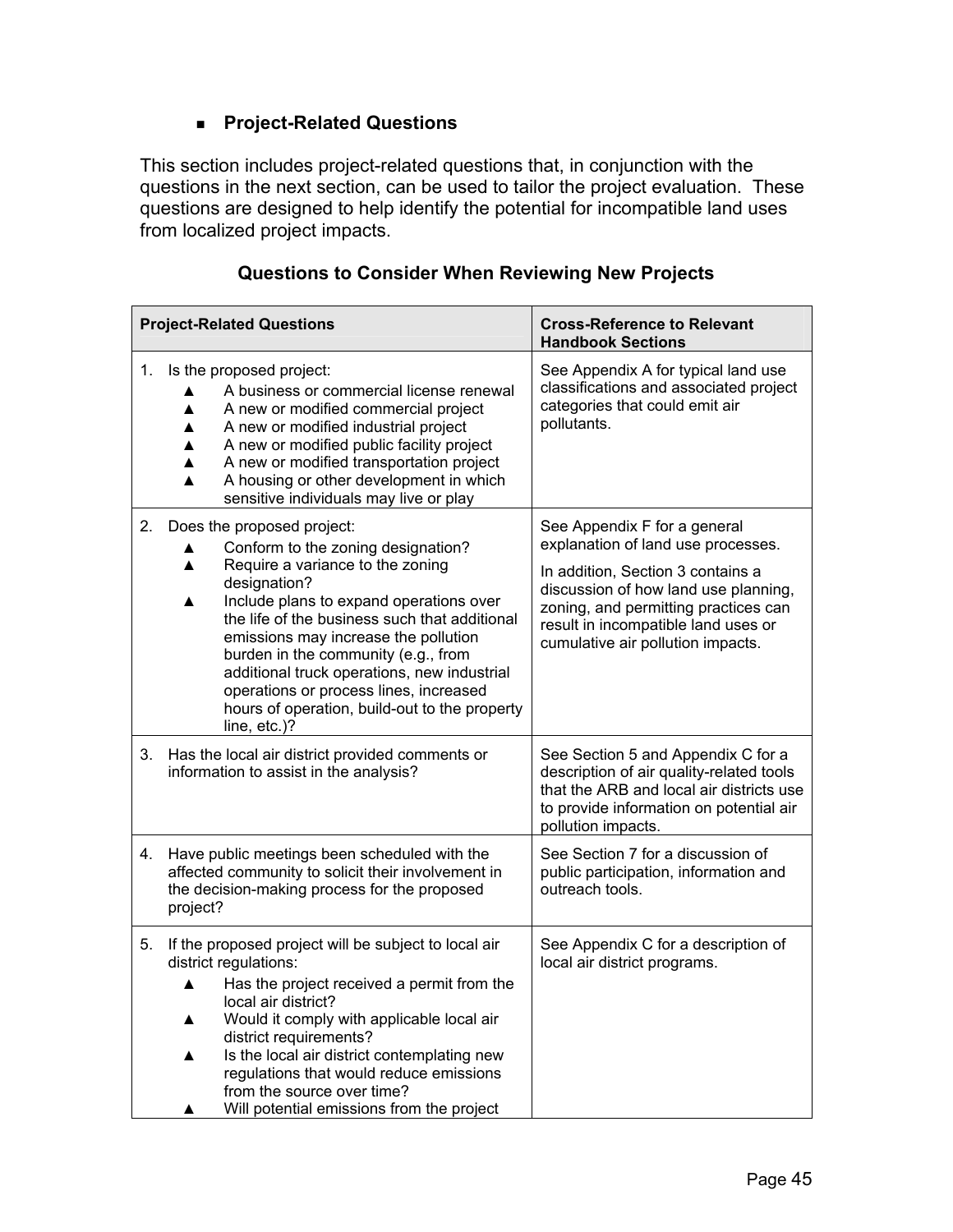| <b>Project-Related Questions</b>                                                                                                                                                                                                                                                                                                                                                                                                                                                                                                                                                                                                                                                                                                                                                                                                                                                                                                                                                                                                                                                                                                                                                                                                                                                                                                                                                                                                                                                                                              | <b>Cross-Reference to Relevant</b><br><b>Handbook Sections</b>                                                                                         |
|-------------------------------------------------------------------------------------------------------------------------------------------------------------------------------------------------------------------------------------------------------------------------------------------------------------------------------------------------------------------------------------------------------------------------------------------------------------------------------------------------------------------------------------------------------------------------------------------------------------------------------------------------------------------------------------------------------------------------------------------------------------------------------------------------------------------------------------------------------------------------------------------------------------------------------------------------------------------------------------------------------------------------------------------------------------------------------------------------------------------------------------------------------------------------------------------------------------------------------------------------------------------------------------------------------------------------------------------------------------------------------------------------------------------------------------------------------------------------------------------------------------------------------|--------------------------------------------------------------------------------------------------------------------------------------------------------|
| trigger the local air district's new source<br>review for criteria pollutants or air toxics<br>emissions?<br>Is the local air district expected to ask the<br>▲<br>proposed project to perform a risk<br>assessment?<br>Is there sufficient new information or public<br>▲<br>concern to call for a more thorough<br>environmental analysis of the proposed<br>project?<br>Are there plans to expand operations over<br>▲<br>time?<br>Are there land-use based air quality<br>▲<br>significance thresholds or design standards<br>that could be applied to this project in<br>addition to applicable air district<br>requirements?                                                                                                                                                                                                                                                                                                                                                                                                                                                                                                                                                                                                                                                                                                                                                                                                                                                                                            |                                                                                                                                                        |
| If the proposed project will release air pollution<br>6.<br>emissions, either directly or indirectly, but is not<br>regulated by the local air district:<br>Is the local air district informed of the<br>$\blacktriangle$<br>project?<br>Does the local air district believe that there<br>▲<br>could be potential air pollution impacts<br>associated with this project category<br>because of the proximity of the project to<br>sensitive individuals?<br>If the project is one in which individuals live<br>▲<br>or play (e.g., a home, playground,<br>convalescent home, etc.), does the local air<br>district believe that the project's proximity<br>to nearby sources could pose potential air<br>pollution impacts?<br>Are there indirect emissions that could be<br>associated with the project (e.g., truck<br>traffic or idling, transport refrigeration unit<br>operations, stationary diesel engine<br>operations, etc.) that will be in close<br>proximity to sensitive individuals?<br>Will the proposed project increase or serve<br>▲<br>as a magnet for diesel traffic?<br>Are there land-use based air quality<br>significance thresholds or design standards<br>that could be applied to this<br>project in addition to applicable air district<br>requirements?<br>Is there sufficient new information or public<br>concern to call for a more thorough<br>environmental analysis of the proposed<br>project?<br>Should the site approval process include<br>identification and mitigation of potential | See Section 1 for recommendations<br>on situations to avoid when siting<br>projects where sensitive individuals<br>would be located (sensitive sites). |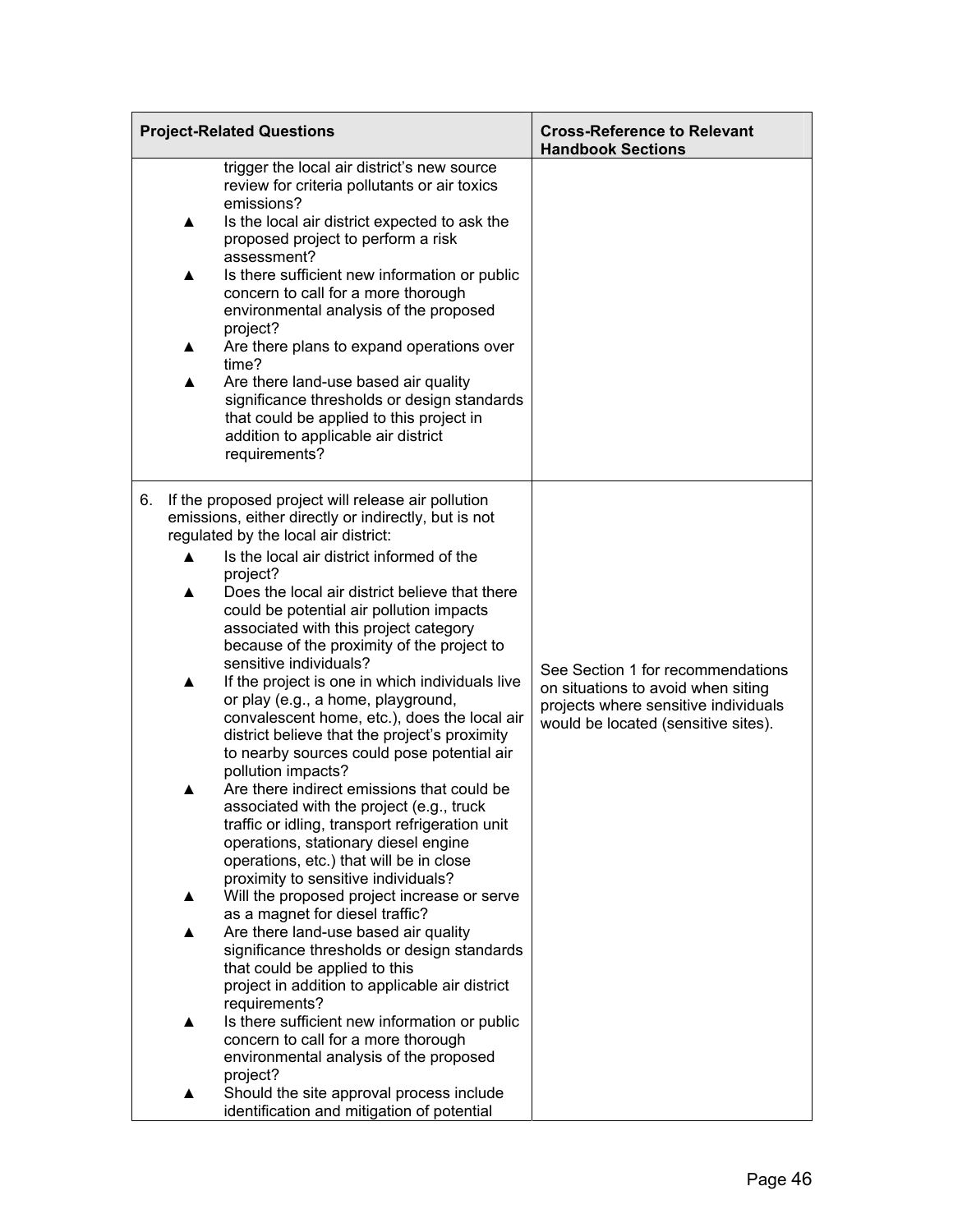| <b>Project-Related Questions</b>                                       |                                                                                                                                                                                                                                                                                                                                                                                                                                                                                                                                                                                                                        | <b>Cross-Reference to Relevant</b><br><b>Handbook Sections</b>                                                                                                                                                                                                                                                                                                                                                                                   |  |
|------------------------------------------------------------------------|------------------------------------------------------------------------------------------------------------------------------------------------------------------------------------------------------------------------------------------------------------------------------------------------------------------------------------------------------------------------------------------------------------------------------------------------------------------------------------------------------------------------------------------------------------------------------------------------------------------------|--------------------------------------------------------------------------------------------------------------------------------------------------------------------------------------------------------------------------------------------------------------------------------------------------------------------------------------------------------------------------------------------------------------------------------------------------|--|
| direct or indirect emissions associated with<br>the potential project? |                                                                                                                                                                                                                                                                                                                                                                                                                                                                                                                                                                                                                        |                                                                                                                                                                                                                                                                                                                                                                                                                                                  |  |
| 7.                                                                     | Does the local air district or land use agency have<br>pertinent information on the source, such as:<br>Available permit and enforcement data,                                                                                                                                                                                                                                                                                                                                                                                                                                                                         | See Appendix C for a description of<br>local air district programs.                                                                                                                                                                                                                                                                                                                                                                              |  |
|                                                                        | including for the owner or operator of the<br>proposed source that may have other<br>sources in the State.<br>Proximity of the proposed project to<br>$\blacktriangle$<br>sensitive individuals.<br>Number of potentially exposed individuals<br>▲                                                                                                                                                                                                                                                                                                                                                                     | See Appendix B for a listing of useful<br>information that land use agencies<br>should have on hand or have<br>accessible when reviewing proposed<br>projects for potential air pollution<br>impacts.                                                                                                                                                                                                                                            |  |
|                                                                        | from the proposed project.<br>Potential for the proposed project to<br>▲<br>expose sensitive individuals to odor or<br>other air pollution nuisances.                                                                                                                                                                                                                                                                                                                                                                                                                                                                  | Also, do not hesitate to contact your<br>local air district regarding answers to<br>any of these questions that might not<br>be available at the land use agency.                                                                                                                                                                                                                                                                                |  |
|                                                                        | Meteorology or the prevailing wind patterns<br>▲<br>between the proposed project and the<br>nearest receptor, or between the proposed<br>sensitive receptor project and sources that<br>could pose a localized or cumulative air<br>pollution impact.                                                                                                                                                                                                                                                                                                                                                                  | See Section 1 for recommendations<br>on situations to avoid when siting<br>projects where sensitive individuals<br>would be located (sensitive sites).                                                                                                                                                                                                                                                                                           |  |
| 8.                                                                     | Based upon the project application, its location, and<br>the nature of the source, could the proposed<br>project:<br>Be a polluting source that is located in<br>▲<br>proximity to, or otherwise upwind, of a<br>location where sensitive individuals live or<br>play?<br>Attract sensitive individuals and be located<br>▲<br>in proximity to or otherwise downwind, of a<br>source or multiple sources of pollution,<br>including polluting facilities or<br>transportation-related sources that<br>contribute emissions either directly or<br>indirectly?<br>Result in health risk to the surrounding<br>community? | See Section 3 for a discussion of<br>what is an incompatible land use and<br>the potential cumulative air pollution<br>impacts.<br>See Section 1 for recommendations<br>on situations to avoid when siting<br>projects where sensitive individuals<br>would be located (sensitive sites).                                                                                                                                                        |  |
| 9.                                                                     | If a CEQA categorical exemption is proposed, were<br>the following questions considered:<br>Is the project site environmentally sensitive<br>$\blacktriangle$<br>as defined by the project's location? (A<br>project that is ordinarily insignificant in its<br>impact on the environment may in a<br>particularly sensitive environment be<br>significant.)<br>Would the project and successive future<br>▲<br>projects of the same type in the<br>approximate location potentially result in<br>cumulative impacts?<br>Are there "unusual circumstances" creating<br>the possibility of significant effects?         | See CEQA Guidelines section 15300,<br>and Public Resources Code, section<br>21084.<br>See Section 1 for recommendations<br>on situations to avoid when siting<br>projects where sensitive individuals<br>would be located (sensitive sites).<br>See also Section 5 and Appendix C<br>for a description of air quality-related<br>tools that the ARB and local air<br>districts use to provide information on<br>potential air pollution impacts. |  |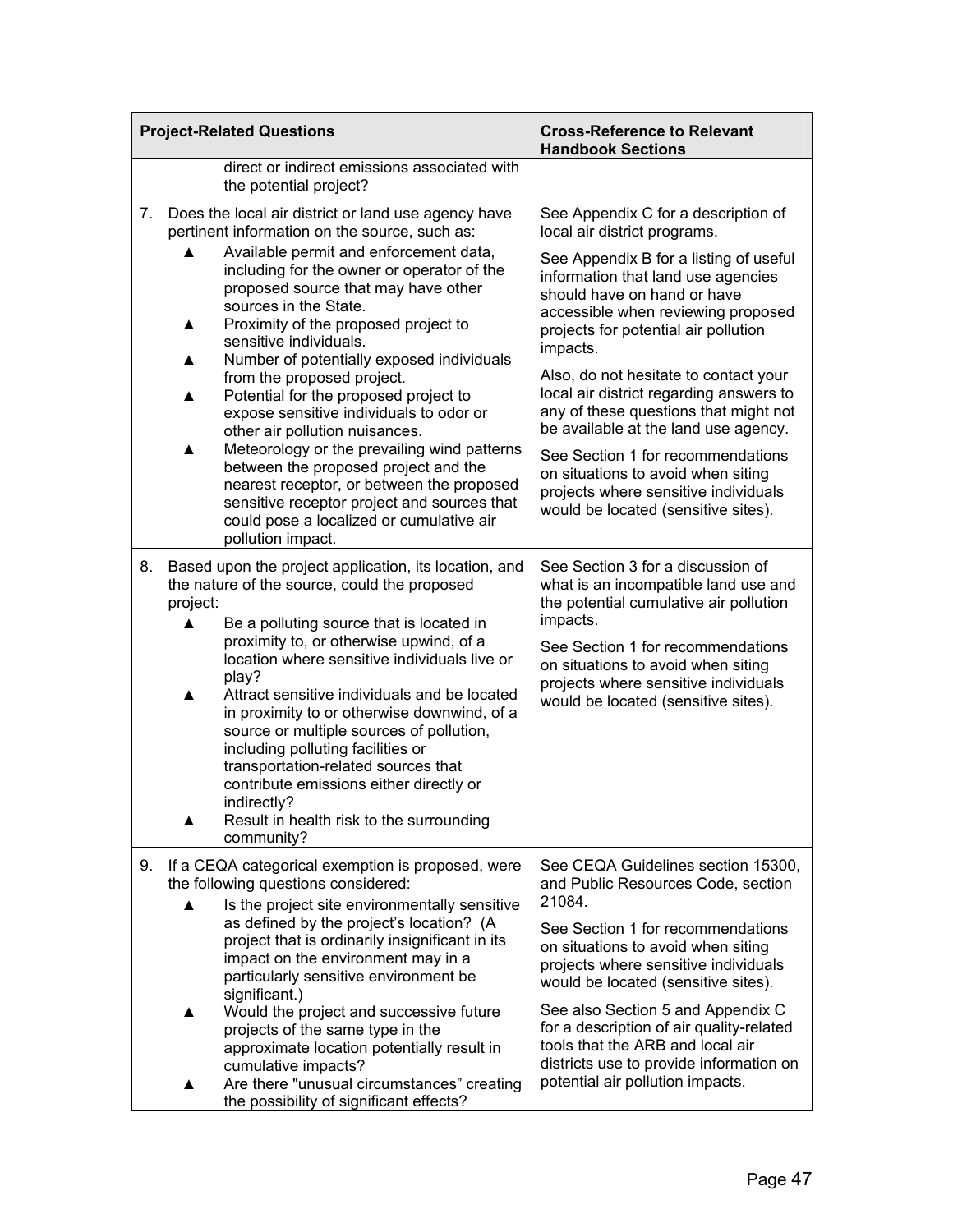## **Questions Related to Cumulative Impact Assessment**

The following questions can be used to provide the decision-maker with a better understanding of the potential for cumulative air pollution impacts to an affected community. Answers to these questions will help to determine if new projects or activities warrant a more detailed review. It may also help to see potential environmental concerns from the perspective of the affected community. Additionally, responses can provide local decision-makers with information with which to assess the best policy options for addressing neighborhood-scale air pollution concerns.

The questions below can be used to identify whether existing tools and procedures are adequate to address land use-related air pollution issues. This process can also be used to pinpoint project characteristics that may have the greatest impact on community-level emissions, exposure, and risk. Such elements can include: the compliance record of existing sources including those owned or operated by the project proponent; the concentration of emissions from polluting sources within the approximate area of sensitive sites; transportation circulation in proximity to the proposed project; compatibility with the General Plan and General Plan elements; etc.

The local air district can provide useful assistance in the collection and evaluation of air quality-related information for some of the questions and should be consulted early in the process.

| <b>Technical Questions</b><br><b>Cross-Reference to Relevant</b><br><b>Handbook Sections</b><br>Is the community home to industrial facilities?<br>See Appendix A for typical land use<br>1.<br>classifications and associated project<br>Do one or more major freeways or high-traffic volume<br>2.<br>surface streets cut through the community?<br>of your general plan. See also<br>Appendix B for useful information that<br>or have accessible when reviewing<br>proposed projects for potential air<br>pollution impacts.<br>where sensitive individuals would be<br>located (sensitive sites).<br>3.<br>Is the area classified for mixed-use zoning?<br>See your general plan and zoning<br>ordinances.<br>Is there an available list of air pollution sources in the<br>Contact your local air district.<br>4. |            |                                                                                  |
|-------------------------------------------------------------------------------------------------------------------------------------------------------------------------------------------------------------------------------------------------------------------------------------------------------------------------------------------------------------------------------------------------------------------------------------------------------------------------------------------------------------------------------------------------------------------------------------------------------------------------------------------------------------------------------------------------------------------------------------------------------------------------------------------------------------------------|------------|----------------------------------------------------------------------------------|
|                                                                                                                                                                                                                                                                                                                                                                                                                                                                                                                                                                                                                                                                                                                                                                                                                         |            |                                                                                  |
|                                                                                                                                                                                                                                                                                                                                                                                                                                                                                                                                                                                                                                                                                                                                                                                                                         |            | categories that could emit air pollutants.                                       |
|                                                                                                                                                                                                                                                                                                                                                                                                                                                                                                                                                                                                                                                                                                                                                                                                                         |            | See transportation circulation element<br>land use agencies should have on hand  |
|                                                                                                                                                                                                                                                                                                                                                                                                                                                                                                                                                                                                                                                                                                                                                                                                                         |            | See Section 1 for recommendations on<br>situations to avoid when siting projects |
|                                                                                                                                                                                                                                                                                                                                                                                                                                                                                                                                                                                                                                                                                                                                                                                                                         |            |                                                                                  |
|                                                                                                                                                                                                                                                                                                                                                                                                                                                                                                                                                                                                                                                                                                                                                                                                                         | community? |                                                                                  |
| Has a walk-through of the community been conducted<br>See Appendix B for a listing of useful<br>5.<br>information that land use agencies<br>to gather the following information:                                                                                                                                                                                                                                                                                                                                                                                                                                                                                                                                                                                                                                        |            |                                                                                  |

## **Questions Related to Cumulative Impact Assessment**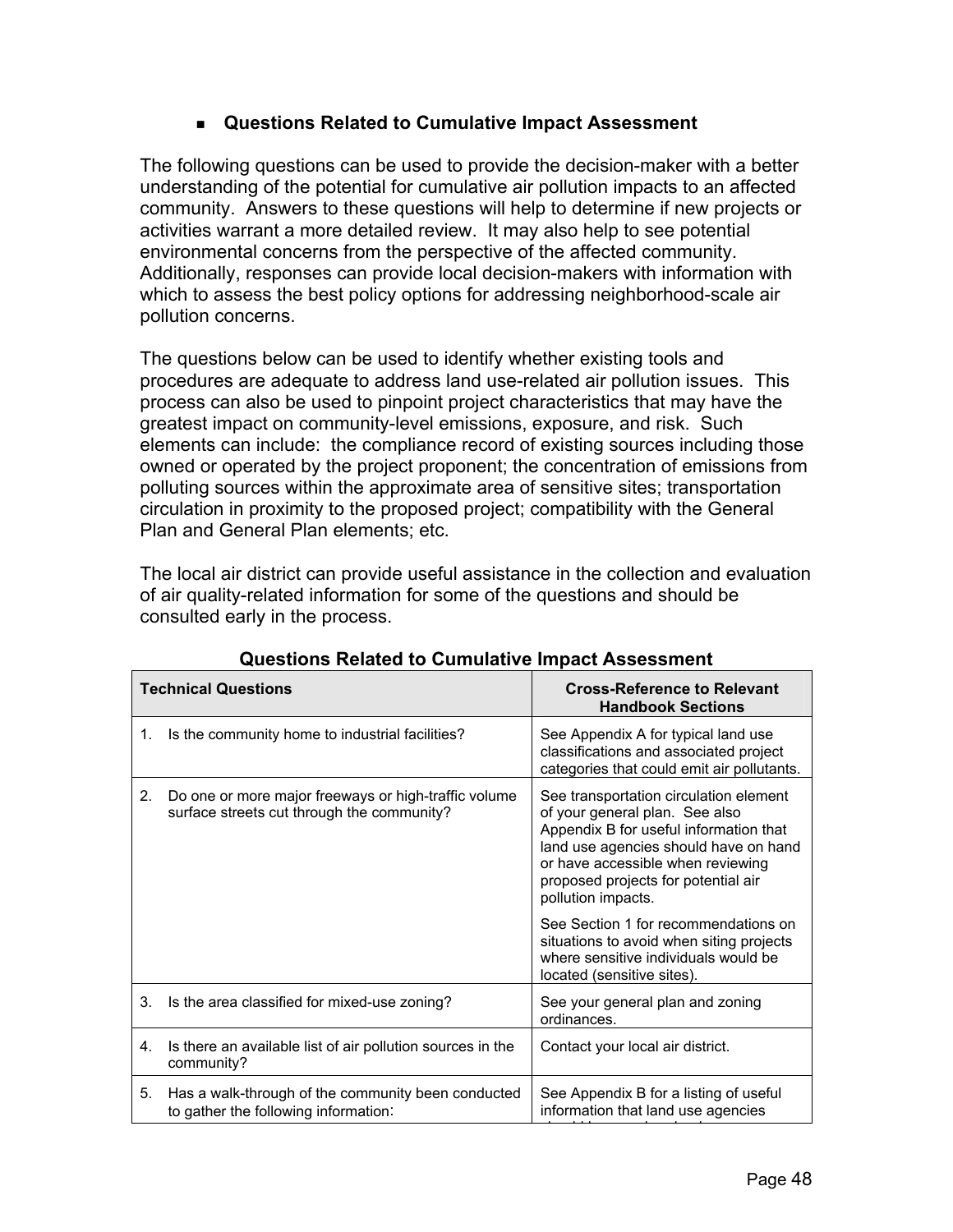| <b>Technical Questions</b> |                                                                                                                                                                                                                                                                                                                                                                                                                                                    | <b>Cross-Reference to Relevant</b><br><b>Handbook Sections</b>                                                                                                                                                                                                                                                                |  |
|----------------------------|----------------------------------------------------------------------------------------------------------------------------------------------------------------------------------------------------------------------------------------------------------------------------------------------------------------------------------------------------------------------------------------------------------------------------------------------------|-------------------------------------------------------------------------------------------------------------------------------------------------------------------------------------------------------------------------------------------------------------------------------------------------------------------------------|--|
|                            | Corroborate available information on land use<br>▲<br>activities in the area (e.g., businesses,<br>housing developments, sensitive individuals,<br>$etc.$ )?<br>Determine the proximity of existing and<br>▲<br>anticipated future projects to residential areas<br>or sensitive individuals?<br>Determine the concentration of emission<br>▲<br>sources (including anticipated future projects)<br>to residential areas or sensitive individuals? | should have on hand or have<br>accessible when reviewing proposed<br>projects for potential air pollution<br>impacts. Also contact your local air<br>district.                                                                                                                                                                |  |
| 6.                         | Has the local air district been contacted to obtain<br>information on sources in the community?                                                                                                                                                                                                                                                                                                                                                    | See Section 7 for a discussion of<br>public participation, information and<br>outreach tools.                                                                                                                                                                                                                                 |  |
| 7.                         | What categories of commercial establishments are<br>currently located in the area and does the local air<br>district have these sources on file as being<br>regulated or permitted?                                                                                                                                                                                                                                                                | See Appendix A for typical land use<br>classifications and associated project<br>categories that could emit air<br>pollutants. Also contact your local air<br>district.                                                                                                                                                       |  |
| 8.                         | What categories of indirect sources such as<br>distribution centers or warehouses are currently<br>located in the area?                                                                                                                                                                                                                                                                                                                            | See Appendix A for typical land use<br>classifications and associated project<br>categories that emit air pollutants.                                                                                                                                                                                                         |  |
| 9.                         | What air quality monitoring data are available?                                                                                                                                                                                                                                                                                                                                                                                                    | Contact your local air district.                                                                                                                                                                                                                                                                                              |  |
|                            | 10. Have any risk assessments been performed on<br>emission sources in the area?                                                                                                                                                                                                                                                                                                                                                                   | Contact your local air district.                                                                                                                                                                                                                                                                                              |  |
|                            | 11. Does the land use agency have the capability of<br>applying a GIS spatial mapping tool that can<br>overlay zoning, sub-development information, and<br>other neighborhood characteristics, with air<br>pollution and transportation data?                                                                                                                                                                                                      | See Appendix B for a listing of useful<br>information that land use agencies<br>should have on hand or have<br>accessible when reviewing proposed<br>projects for potential air pollution<br>impacts. Also contact your local air<br>district for tools that can be used to<br>supplement available land use<br>agency tools. |  |
|                            | 12. Based on available information, is it possible to<br>determine if the affected community or<br>neighborhood experiences elevated health risk due<br>to a concentration of air pollution sources in close<br>proximity, and if not, can the necessary information<br>be obtained?                                                                                                                                                               | Contact your local air district. Also<br>see Section 1 for recommendations<br>on situations to avoid when siting<br>projects where sensitive individuals<br>would be located (sensitive sites).                                                                                                                               |  |
|                            | 13. Does the community have a history of chronic<br>complaints about air quality?                                                                                                                                                                                                                                                                                                                                                                  | See Section 7 for a discussion of public<br>participation, information and outreach<br>tools. Also contact your local air district.                                                                                                                                                                                           |  |
|                            | 14. Is the affected community included in the public<br>participation process for the agency's decision?                                                                                                                                                                                                                                                                                                                                           | See Section 7 for a discussion of public<br>participation, information and outreach<br>tools.                                                                                                                                                                                                                                 |  |
|                            | 15. Have community leaders or groups been contacted<br>about any pre-existing or chronic community air<br>quality concerns?                                                                                                                                                                                                                                                                                                                        | See Section 7 for a discussion of public<br>participation, information and outreach<br>tools. Also contact your local air district.                                                                                                                                                                                           |  |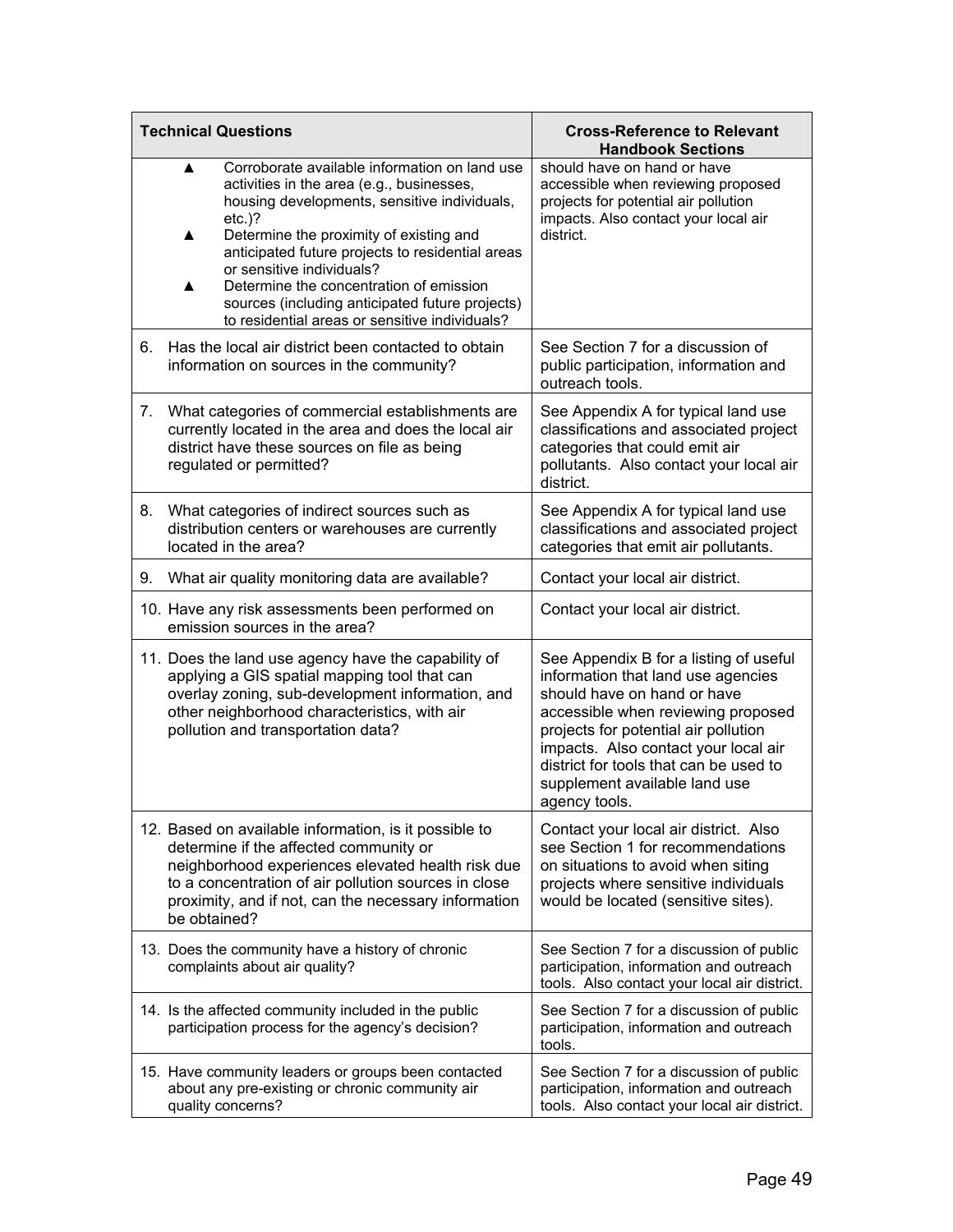## **Mitigation Approaches**

 $\overline{a}$ 

the available resources and authority of implementing agencies to enforce.<sup>12</sup> In addition to considering the suitability of the project location, opportunities for mitigation of air pollution impacts should be considered. Sometimes, a land use agency may find that selection of a different project location to avoid a health risk is not feasible. When that happens, land use agencies should consider design improvements or other strategies that would reduce the risk. Such strategies could include performance or design standards, consultation with local air districts and other agencies on appropriate actions that these agencies should, or plan to, undertake, and consultation and outreach in the affected community. Potential mitigation measures should be feasible, cost-effective solutions within

## **Conditional Use Permits and Performance Standards**

Some types of land uses are only allowed upon approval of a conditional use permit (also called a CUP or special use permit). A conditional use permit does not re-zone the land but specifies conditions under which a particular land use will be permitted. Such land uses could be those with potentially significant environmental impacts. Local zoning ordinances specify the uses for which a conditional use permit is required, the zones they may be allowed in, and public hearing procedures. The conditional use permit imposes special requirements to ensure that the use will not be detrimental to its surroundings.

In the context of land use planning, performance standards are requirements imposed on projects or project categories through conditional use permits to ensure compliance with general plan policies and local ordinances. These standards could apply to such project categories as distribution centers, very large gas dispensing facilities, autobody shops, dry cleaners, and metal platers. Land use agencies may wish to consider adding land use-based performance standards to zoning ordinances in existing mixed-use communities for certain air pollution project categories. Such standards would provide certainty and equitable treatment to all projects of a similar nature, and reserve the more resource intensive conditional or special use permits to projects that require a more detailed analysis. In developing project design or performance standards, land use agencies should consult with the local air district. Early and regular consultation can avoid duplication or inconsistency with local air district control requirements when considering the site-specific design and operation of a project.

<span id="page-60-0"></span> $12$  A land use agency has the authority to condition or deny a project based upon information collected and evaluated through the land use decision-making process. However, any denial would need to be based upon identifiable, generally applicable, articulated standards set forth in the local government's General Plan and zoning codes. One way of averting this is to conduct early and regular outreach to the community and the local air district so that community and environmental concerns can be addressed and accommodated into the project proposal.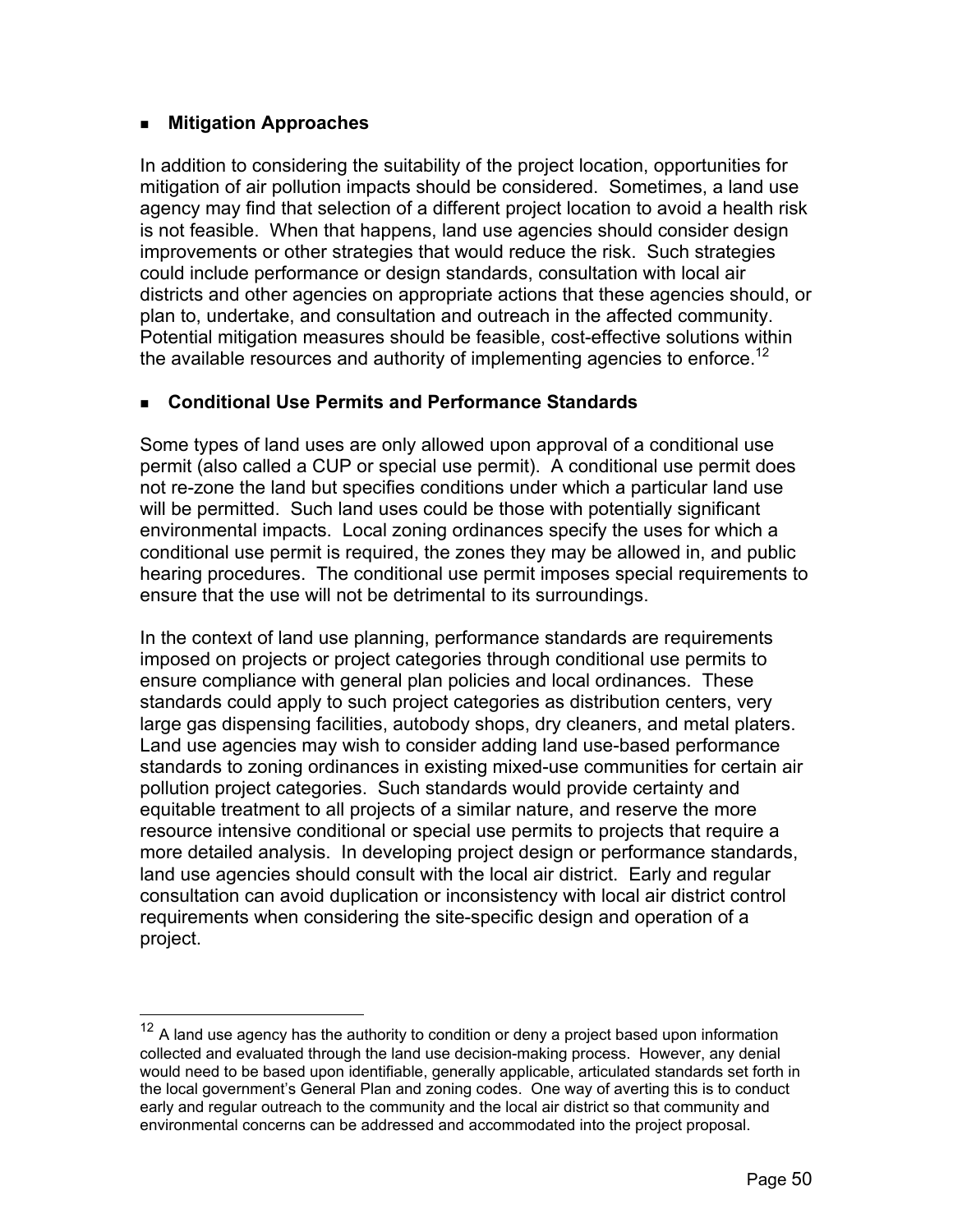Examples of land use-based air quality-specific performance standards include the following:

- Placing a process vent away from the direction of the local playground that is nearby or increasing the stack height so that emissions are dispersed to reduce the emissions impact on surrounding homes or schools.
- **Setbacks between the project fence line and the population center.**
- **EXECT** Limiting the hours of operation of a facility to avoid excess emissions exposure or foul odors to nearby individuals.
- An ordinance that requires fleet operators to use cleaner vehicles before project approval (if a new business), or when expanding the fleet (if an existing business); and
- **Providing alternate routes for truck operations that discourage detours into** residential neighborhoods.

## **Outreach to Other Agencies**

When questions arise regarding the air quality impacts of projects, including potential cumulative impacts, land use agencies should consult the local air district. Land use agencies should also consider the following suggestions to avoid creating new incompatible land uses:

- **Consult with the local air district to help determine if emissions from a** particular project will adversely impact sensitive individuals in the area, if existing or future effective regulations or permit requirements will affect the proposed project or other sources in the vicinity of the proposed project, or if additional inspections should be required.
- **EXECO EXECO FOR THE CHECK** with ARB for new information and modeling tools that can help evaluate projects seeking to site within your jurisdiction.
- Become familiar with ARB's Land Use-Air Quality Linkage Report to determine whether approaches and evaluation tools contained in the Report can be used to reduce transportation-related impacts on communities.
- Contact and collaborate with other state agencies that play a role in the land use decision-making process, e.g., the State Department of Education, the California Energy Commission, and Caltrans. These agencies have information on mitigation measures and mapping tools that could be useful in addressing local problems.

## **Information Clearinghouse**

 $\overline{a}$ 

using to address comparable issues or sources. $^{13}$ **EXECT** Land use agencies can refer to the ARB statewide electronic information clearinghouse for information on what measures other jurisdictions are

<span id="page-61-0"></span> $13$  This information can be accessed from ARB's website by going to: <http://www.arb.ca.gov/ch/clearinghouse.htm>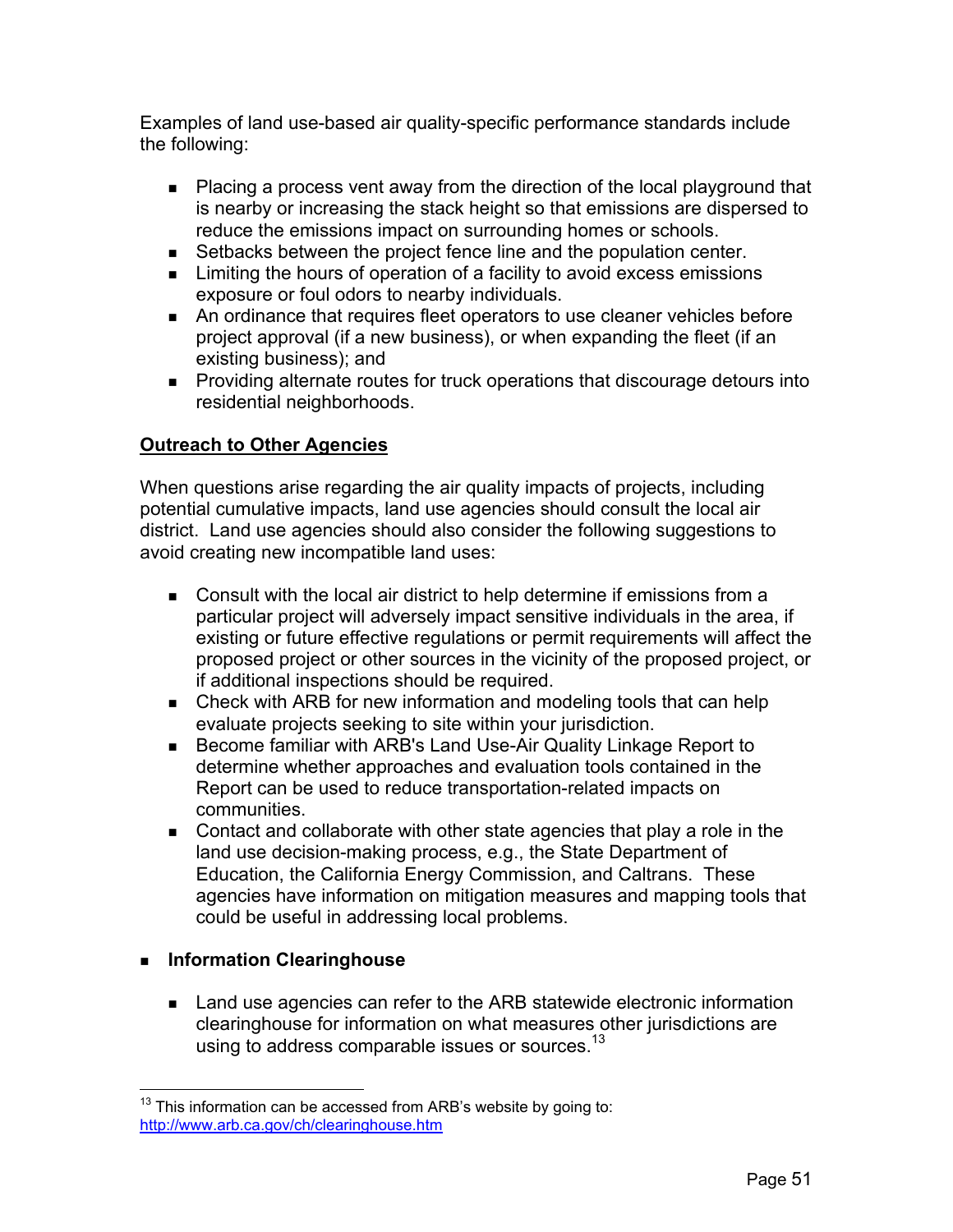The next section addresses available air quality assessment tools that land use agencies can use to evaluate the potential for localized or cumulative impacts in their communities.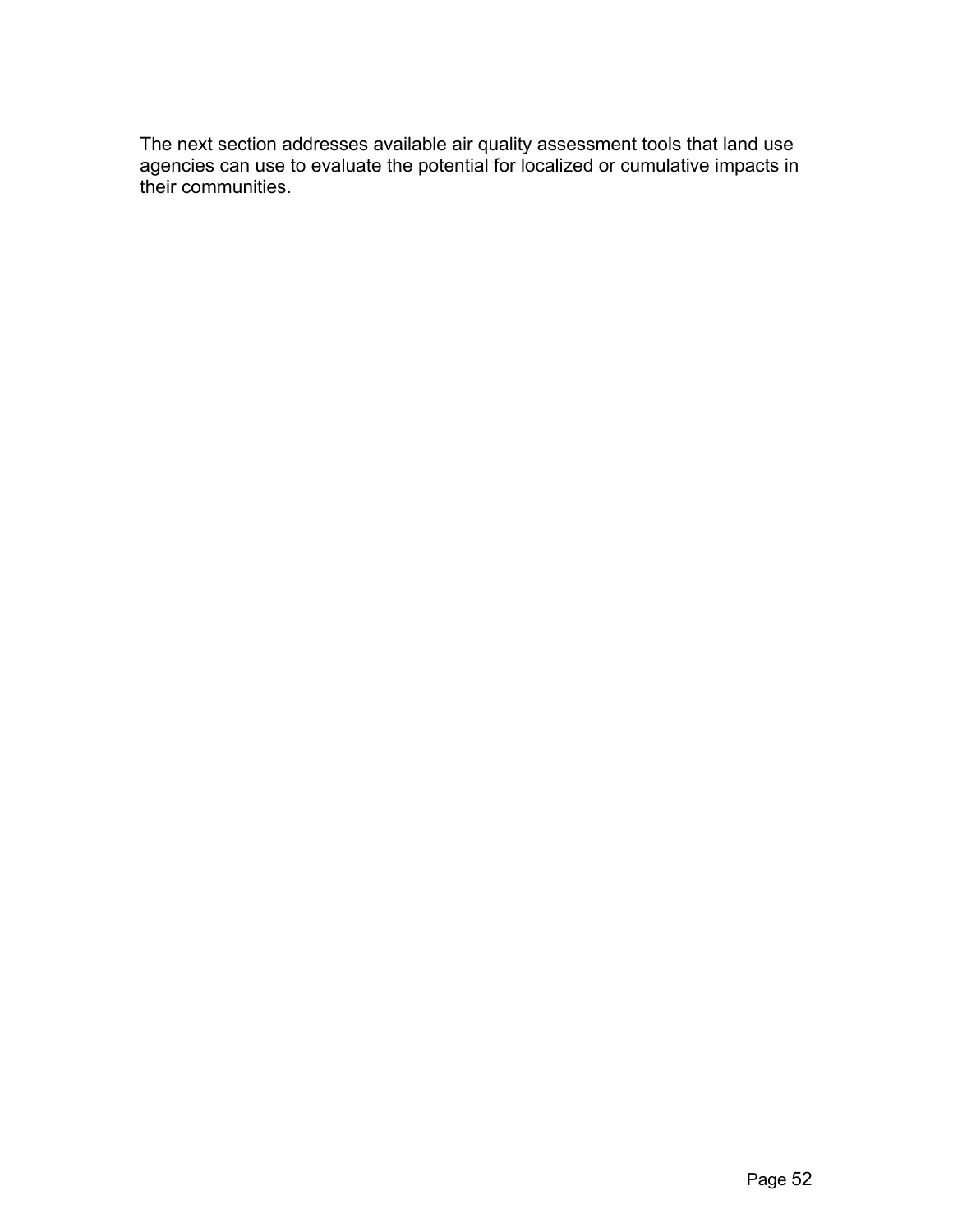### **5. Available Tools to Evaluate Cumulative Air Pollution Emissions and Risk**

Until recently, California has traditionally approached air pollution control from the perspective of assessing whether the pollution was regional, category-specific, or from new or existing sources. This methodology has been generally effective in reducing statewide and regional air pollution impacts and risk levels. However, such an incremental, category-by-category, source-by-source approach may not always address community health impacts from multiple sources - including mobile, industrial, and commercial facilities.

As a result of air toxics and children's health concerns over the past several years, ARB and local air districts have begun to develop new tools to evaluate and inform the public about cumulative air pollution impacts at the community level. One aspect of ARB's programs now underway is to consolidate and make accessible air toxics emissions and monitoring data by region, using modeling tools and other analytical techniques to take a preliminary look at emissions, exposure, and health risk in communities.

ARB has developed multiple tools to assist local air districts perform assessments of cumulative emissions, exposure, and risk on a neighborhood scale. These tools include:

- Regional risk maps that show trends in potential cancer risk from toxic air pollutants in southern and central California between 1990 and 2010. These maps are based on the U.S. EPA's ASPEN model. These maps provide an estimate of background levels of toxic air pollutant risk but are not detailed enough to assess individual neighborhoods or facilities.<sup>14</sup>
- more data become available.<sup>15</sup> ■ The Community Health Air Pollution Information System (CHAPIS) is a userfriendly, Internet-based system for displaying information on emissions from sources of air pollution in an easy to use mapping format. CHAPIS contains information on air pollution emissions from selected large facilities and small businesses that emit criteria and toxic air pollutants. It also contains information on air pollution emissions from motor vehicles. When released in 2004, CHAPIS did not contain information on every source of air pollution or every air pollutant. However, ARB continues to work with local air districts to include all of the largest air pollution sources and those with the highest documented air pollution risk. Additional facilities will be added to CHAPIS as

<span id="page-63-0"></span> $\overline{a}$  $14$  For further information on these maps, please visit ARB's website at: <http://www.arb.ca.gov/toxics/cti/hlthrisk/hlthrisk.htm>

<span id="page-63-1"></span><sup>&</sup>lt;sup>15</sup> For further information on CHAPIS, please click on: <http://www.arb.ca.gov/ch/chapis1/chapis1.htm>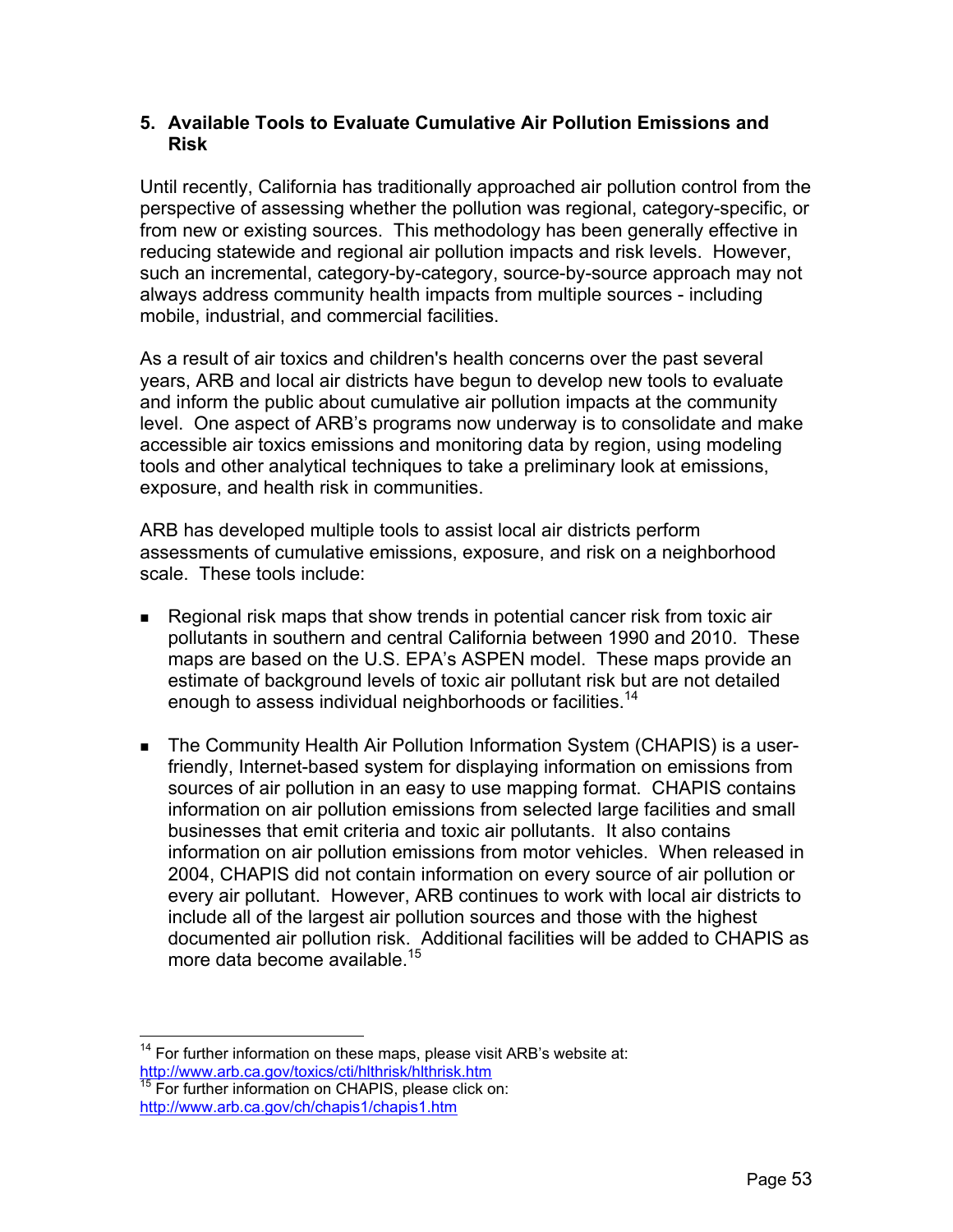- **The Hot Spots Analysis and Reporting Program (HARP) is a software** database package that evaluates emissions from one or more facilities to determine the overall health risk posed by the facility(-ies) on the surrounding community. Proper use of HARP ensures that the risk assessment meets the latest risk assessment guidelines published by the State Office of Environmental Health Hazard Assessment (OEHHA). HARP is designed with air quality professionals in mind and is available from the ARB.
- The Urban Emissions Model (URBEMIS) is a computer program that can be used to estimate emissions associated with land development projects in California such as residential neighborhoods, shopping centers, office buildings, and construction projects. URBEMIS uses emission factors available from the ARB to estimate vehicle emissions associated with new land uses.

Local air districts, and others can use these tools to assess a new project, or plan revision. For example, these tools can be used to:

- I dentify if there are multiple sources of air pollution in the community;
- **IDED** Identify the major sources of air pollution in the area under consideration;
- I Identify the background potential cancer risk from toxic air pollution in the area under consideration;
- **Estimate the risk from a new facility and how it adds to the overall risk from** other nearby facilities; and
- **Provide information to decision-makers and key stakeholders on whether** there may be significant issues related to cumulative emissions, exposure, and health risk due to a permitting or land use decision.

If an air agency wishes to perform a cumulative air pollution impact analysis using any of these tools, it should consult with the ARB and/or the local air district to obtain information or assistance on the data inputs and procedures necessary to operate the program. In addition, land use agencies could consult with local air districts to determine the availability of land use and air pollution data for entry into an electronic Geographical Information System (GIS) format. GIS is an easier mapping tool than the more sophisticated models described in Appendix C. GIS mapping makes it possible to superimpose land use with air pollution information so that the spatial relationship between air pollution sources, sensitive receptors, and air quality can be visually represented. Appendix C provides a general description of the impact assessment process and microscale, or community level modeling tools that are available to evaluate potential cumulative air pollution impacts. Modeling protocols will be accessible on ARB's website as they become available. The ARB will also provide land use agencies and local air districts with statewide regional modeling results and information regarding micro-scale modeling.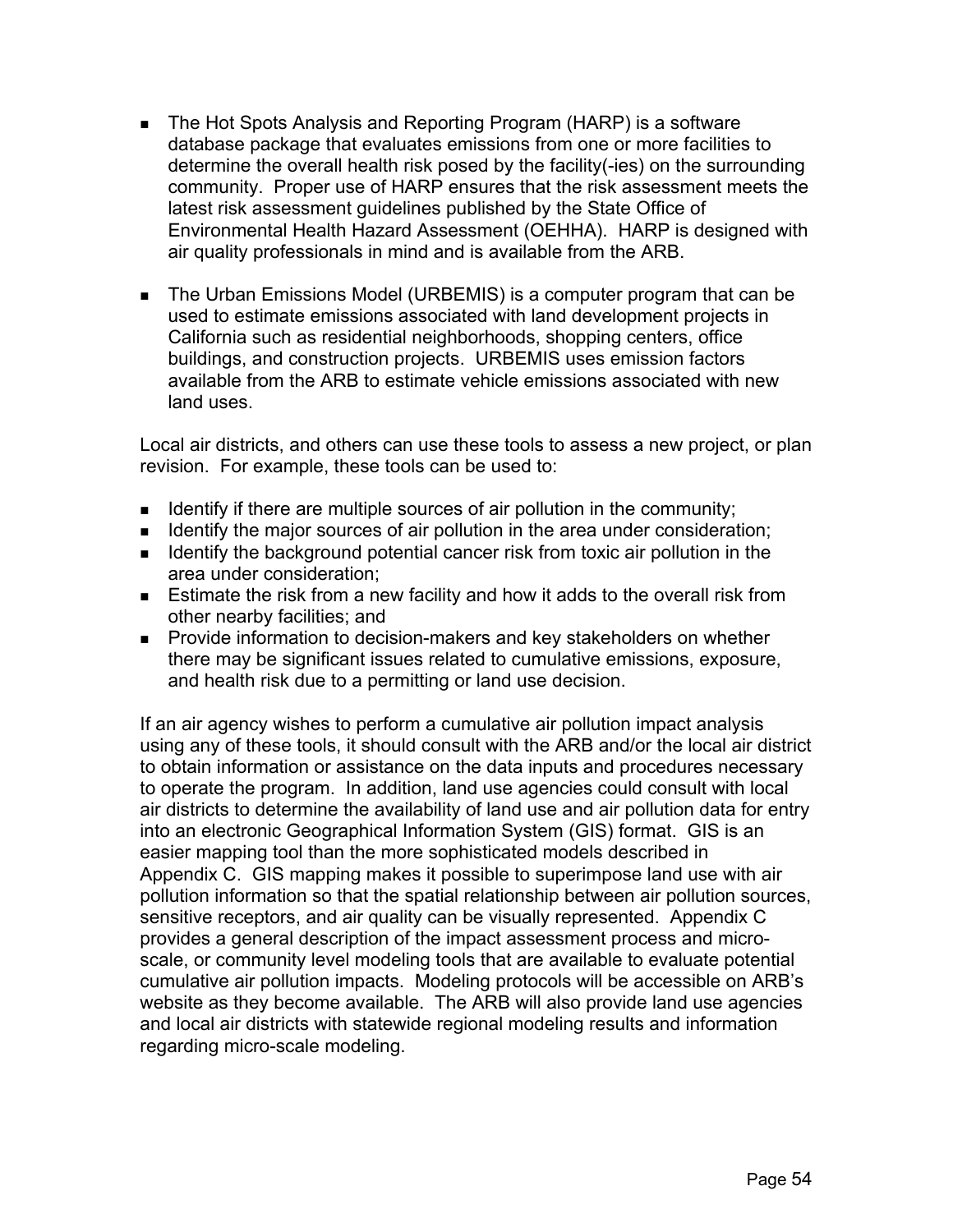## **6. ARB Programs to Reduce Air Pollution in Communities**

ARB's regulatory programs reduce air pollutant emissions through statewide strategies that improve public health in all California communities. ARB's overall program addresses motor vehicles, consumer products, air toxics, air-quality planning, research, education, enforcement, and air monitoring. Community health and environmental justice concerns are a consideration in all these programs. ARB's programs are statewide but recognize that extra efforts may be needed in some communities due to historical mixed land-use patterns, limited participation in public processes in the past, and a greater concentration of air pollution sources in some communities.

ARB's strategies are intended to result in better air quality and reduced health risk to residents throughout California. The ARB's priority is to prevent or reduce the public's exposure to air pollution, including from toxic air contaminants that pose the greatest risk, particularly to infants and children who are more vulnerable to air pollution.

In October 2003, ARB updated its statewide control strategy to reduce emissions from source categories within its regulatory authority. A primary focus of the strategy is to achieve federal and state air quality standards for ozone and particulate matter throughout California, and to reduce health risk from diesel PM. Along with local air districts, ARB will continue to address air toxics emissions from regulated sources (see Table 6-1 for a summary of ARB activities). As indicated earlier, ARB will also provide analytical tools and information to land use agencies and local air districts to help assess and mitigate cumulative air pollution impacts.

The ARB will continue to consider the adoption of or revisions to needed air toxics control measures as part of the state's ongoing air toxics assessment program.<sup>[16](#page-65-0)</sup>

As part of its effort to reduce particulate matter and air toxics emissions from diesel PM, the ARB has developed a Diesel Risk Reduction Program<sup>17</sup> that lays out several strategies in a three-pronged approach to reduce emissions and their associated risk:

- **Stringent emission standards for all new diesel-fueled engines;**
- **Aggressive reductions from in-use engines; and**
- Low sulfur fuel that will reduce PM and still provide the quality of diesel fuel needed to control diesel PM.

<span id="page-65-0"></span> $\overline{a}$  $16$  For continuing information and updates on state measures, the reader can refer to ARB's website at <http://www.arb.ca.gov/toxics/toxics.htm>.<br><sup>17</sup> For a comprehensive description of the program, please refer to ARB's website at

<span id="page-65-1"></span>[http://www.arbB.ca.gov/diesel/dieselrrp.htm.](http://www.arb.ca.gov/diesel/dieselrrp.htm)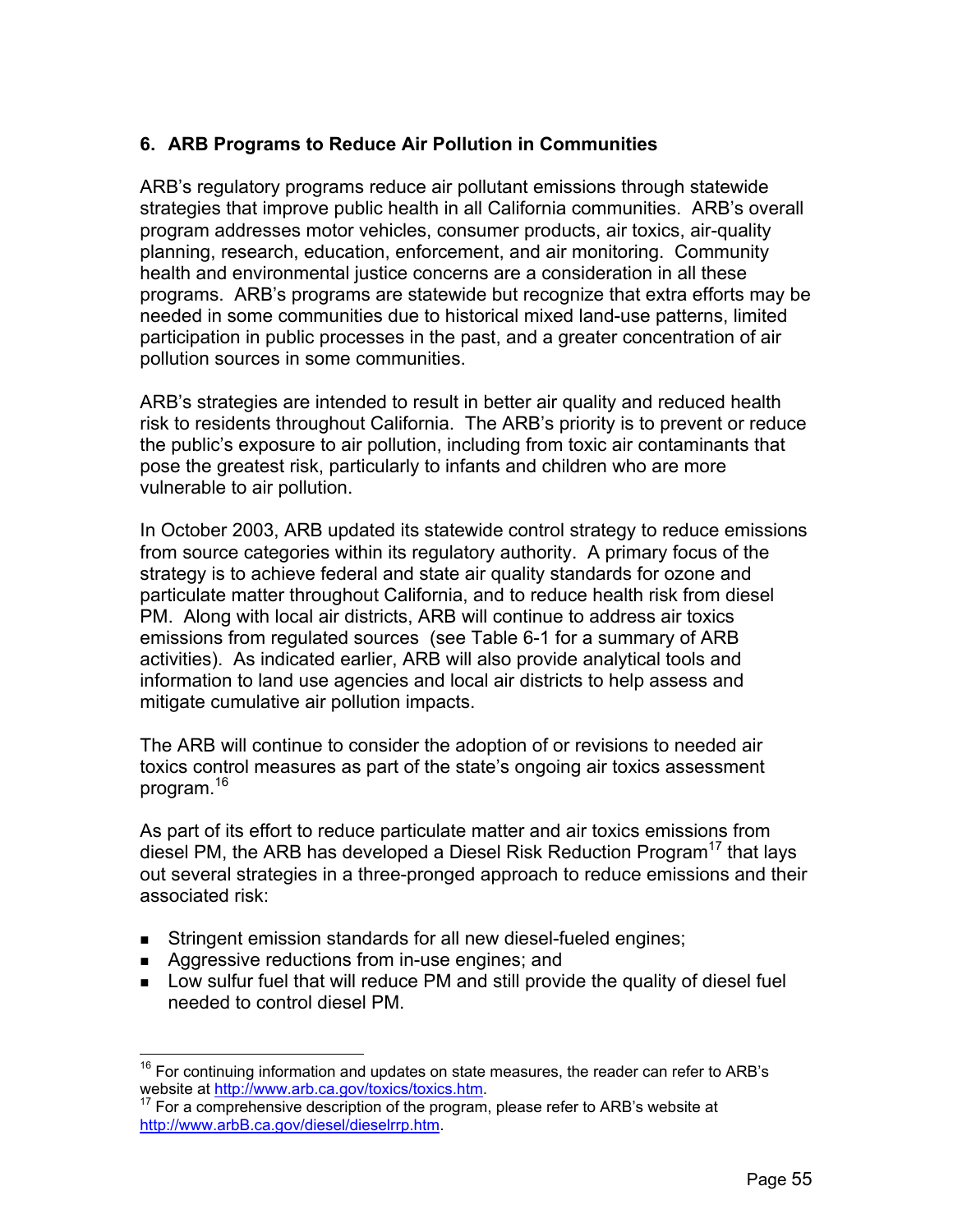#### **Table 6-1 ARB ACTIONS TO ADDRESS CUMULATIVE AIR POLLUTION IMPACTS IN COMMUNITIES**

#### **Information Collection**

- Improve emission inventories, air monitoring data, and analysis tools that can help to identify areas with high cumulative air pollution impacts
- Conduct studies in coordination with OEHHA on the potential for cancer and noncancer health effects from air pollutants emitted by specific source categories
- Establish web-based clearinghouse for local land use strategies

#### **Emission Reduction Approaches (2004-2006)\***

- Through a public process, consider development and/or amendment of regulations and related guidance to reduce emissions, exposure, and health risk at a statewide and local level for the following sources:
	- Diesel PM sources such as stationary diesel engines, transport refrigeration units, portable diesel engines, on-road public fleets, off-road public fleets, heavy-duty diesel truck idling, harbor craft vessels, waste haulers
	- Other air toxics sources, such as formaldehyde in composite wood products, hexavalent chromium for chrome plating and chromic acid anodizing, thermal spraying, and perchloroethylene dry cleaning
- Develop technical information for the following:\*
	- − Distribution centers
	- Modeling tools such as HARP and CHAPIS
- Adopt rules and pollution prevention initiatives within legal authority to reduce emissions from mobile sources and fuels, and consumer products
- Develop and maintain Air Quality Handbook as a tool for use by land use agencies and local air districts to address cumulative air pollution impacts

#### **Other Approaches**

• Establish guidelines for use of statewide incentive funding for high priority mobile source emission reduction projects

\*Because ARB will continue to review the need to adopt or revise statewide measures, the information contained in this chart will be updated on an ongoing basis.

A number of ARB's diesel risk reduction strategies have been adopted. These include measures to reduce emissions from refuse haulers, urban buses, transport refrigeration units, stationary and portable diesel engines, and idling trucks and school buses. These sources are all important from a community perspective.[18](#page-66-0) 

<span id="page-66-0"></span> $\overline{a}$  $18$  The reader can refer to ARB's website for information on its mobile source-related programs at: <http://www.arb.ca.gov/msprog/msprog.htm>, as well as regulations adopted and under consideration as part of the Diesel Risk Reduction Program at: <http://www.arb.ca.gov/diesel/dieselrrp.htm>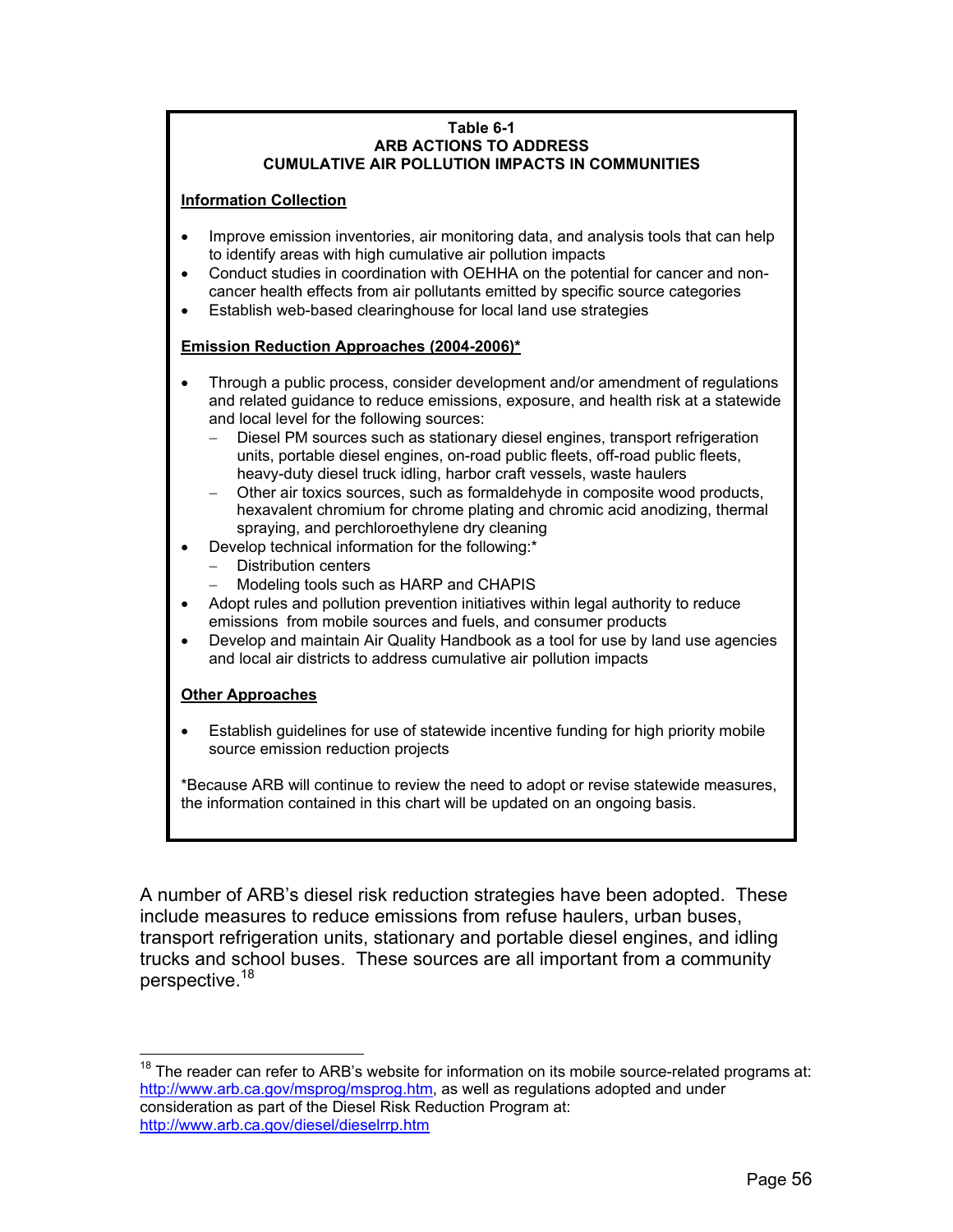The ARB will continue to evaluate the health effects of air pollutants while implementing programs with local air districts to reduce air pollution in all California communities.

district.<sup>19</sup> Local air districts also have ambitious programs to reduce criteria pollutants and air toxics from regulated sources in their region. Many of these programs also benefit air quality in local communities as well as in the broader region. For more information on what is being done in your area to reduce cumulative air pollution impacts through air pollution control programs, you should contact your local air

<span id="page-67-0"></span> $\overline{a}$  $19$  Local air district contacts can be found on the inside cover to this Handbook.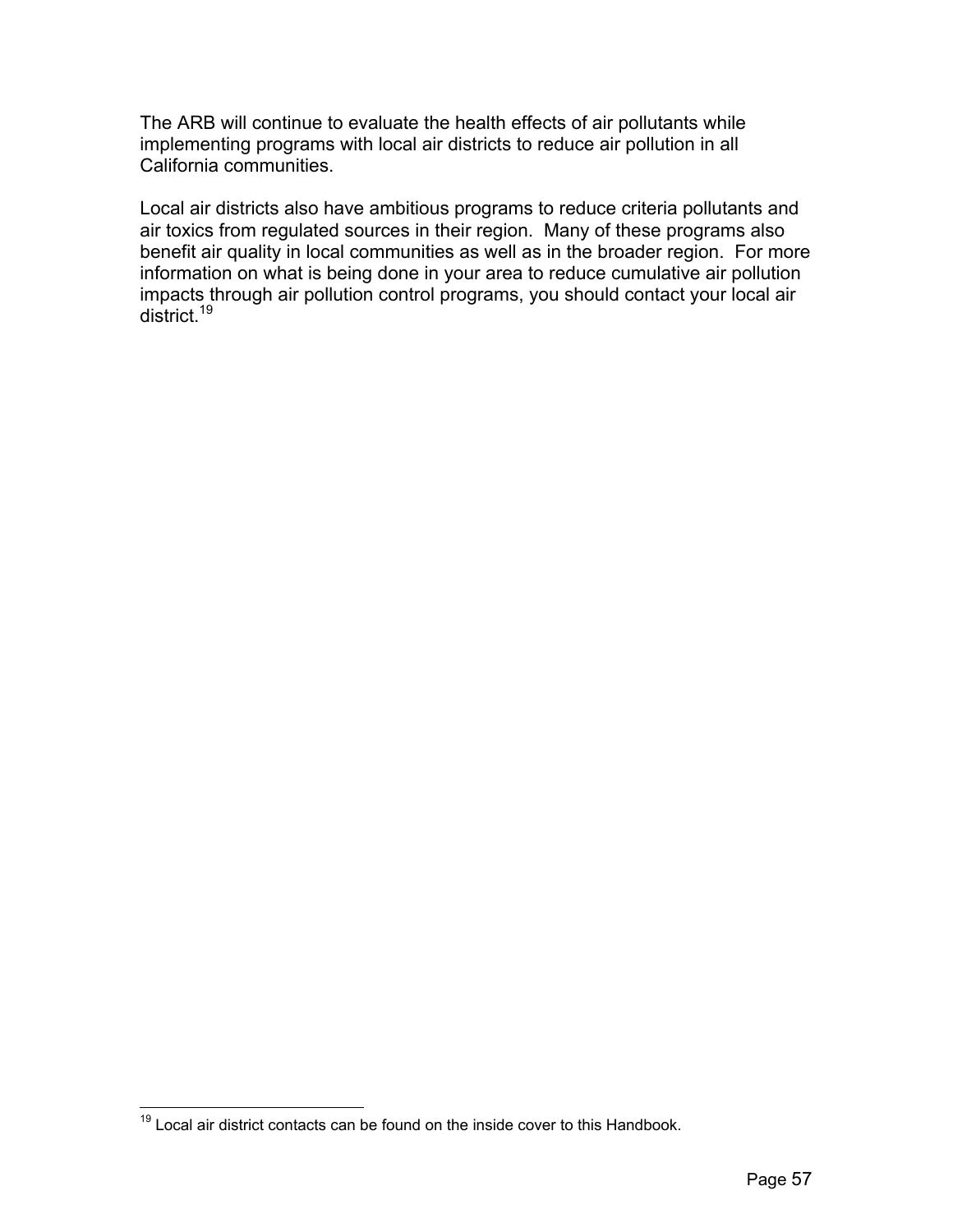## **7. Ways to Enhance Meaningful Public Participation**

Community involvement is an important part of the land use process. The public is entitled to the best possible information about the air they breathe and what is being done to prevent or reduce unhealthful air pollution in their communities. In particular, information on how land use decisions can affect air pollution and public health should be made accessible to all communities, including lowincome and minority communities.

Effective community participation consistently relies on a two-way flow of information – from public agencies to community members about opportunities, constraints, and impacts, and from community members back to public officials about needs, priorities, and preferences. The outreach process needed to build understanding and local neighborhood involvement requires data, methodologies, and formats tailored to the needs of the specific community. More importantly, it requires the strong collaboration of local government agencies that review and approve projects and land uses to improve the physical and environmental surroundings of the local community.

Many land use agencies, especially those in major metropolitan areas, are familiar with, and have a long-established public review process. Nevertheless, public outreach can often be improved. Active public involvement requires engaging the public in ways that do not require their previous interest in or knowledge of the land use or air pollution control requirements, and a commitment to taking action where appropriate to address the concerns that are raised.

### **Direct Community Outreach**

In conjunction with local air districts, land use agencies should consider designing an outreach program for community groups, other stakeholders, and local government agency staffs that address the problem of cumulative air pollution impacts, and the public and government role in reducing them. Such a program could consider analytical tools that assist in the preparation and presentation of information in a way that supports sensible decision-making and public involvement. Table 7-1 contains some general outreach approaches that might be considered.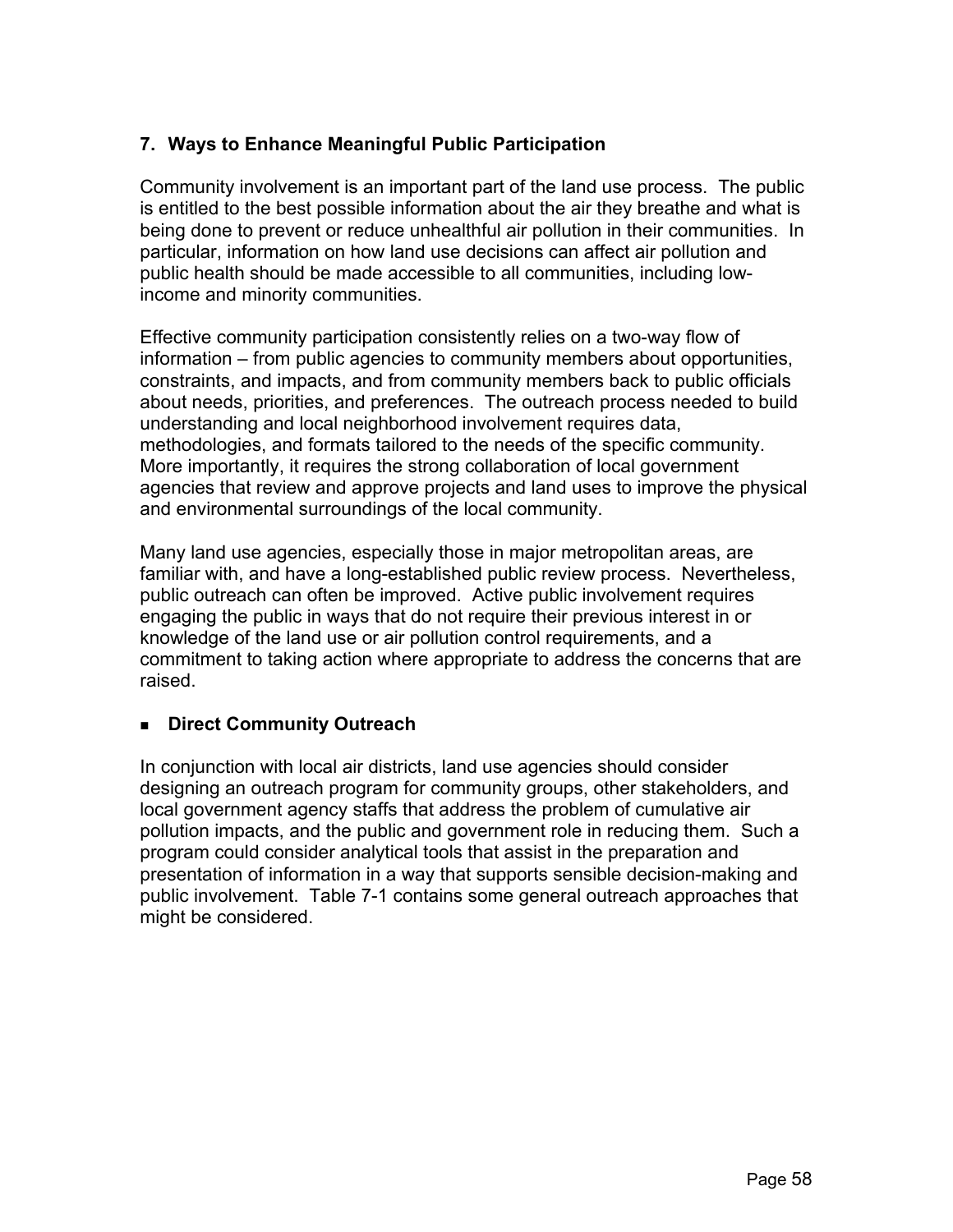#### **Table 7-1 Public Participation Approaches**  Staff and community leadership awareness training on environmental justice programs and community-based issues Surveys to identify the website information needs of interested community-based organizations and other stakeholders • Information materials on local land use and air district authorities • Community-based councils to facilitate and invite resident participation in the planning process • Neighborhood CEQA scoping sessions that allows for community input prior to technical analysis • Public information materials on siting issues are under review including materials written for the affected community, and in different media that widens accessibility

- Public meetings
- Identify other opportunities to include community-based organizations in the process

To improve outreach, local land use agencies should consider the following activities:

- **Hold meetings in communities affected by agency programs, policies, and** projects at times and in places that encourage public participation, such as evenings and weekends at centrally located community meeting rooms, libraries, and schools.
- Assess the need for and provide translation services at public meetings.
- Hold community meetings to update residents on the results of any special air monitoring programs conducted in their neighborhood.
- Hold community meetings to discuss and evaluate the various options to address cumulative impacts in their community.
- In coordination with local air districts, make staff available to attend meetings of community organizations and neighborhood groups to listen to and, where appropriate, act upon community concerns.
- **Establish a specific contact person for environmental justice issues.**
- Increase student and community awareness of local government land use activities and policies through outreach opportunities.
- Make air quality and land use information available to communities in an easily understood and useful format, including fact sheets, mailings, brochures, public service announcements, and web pages, in English and other languages.
- On the local government web-site, dedicate a page or section to what the land use program is doing regarding environmental justice and cumulative environmental impacts, and, as applicable, activities conducted with local air districts such as neighborhood air monitoring studies, pollution prevention, air pollution sources in neighborhoods, and risk reduction.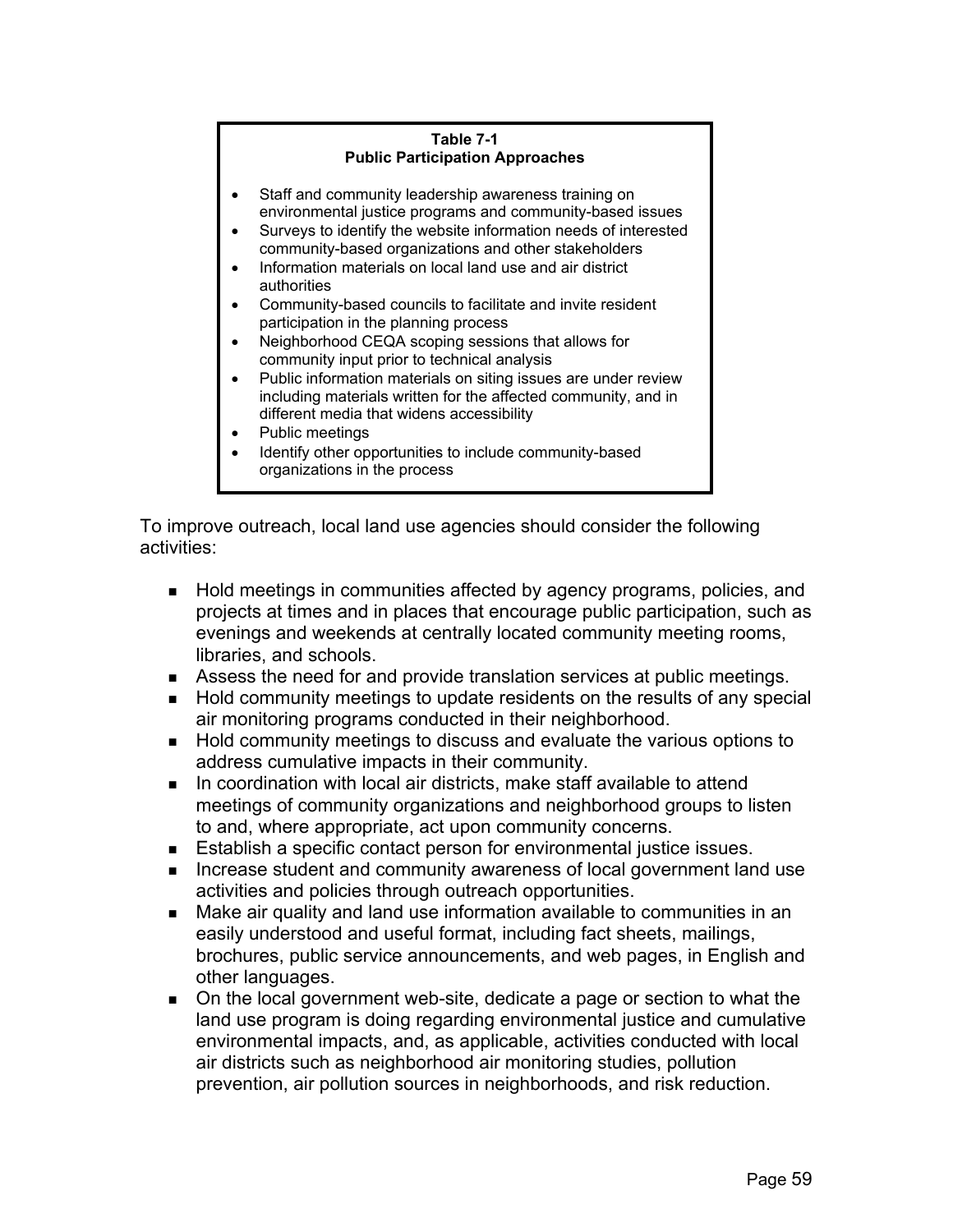- Allow, encourage, and promote community access to land use activities, including public meetings, General Plan or Community Plan updates, zoning changes, special studies, CEQA reviews, variances, etc.
- Distribute information in multiple languages, as needed, on how to contact the land use agency or local air district to obtain information and assistance regarding environmental justice programs, including how to participate in public processes.
- Create and distribute a simple, easy-to-read, and understandable public participation handbook, which may be based on the "Public Participation Guidebook" developed by ARB.

# **Other Opportunities for Meaningful Public Outreach**

Community-Based Planning Committees

Neighborhood-based or community planning advisory councils could be established to invite and facilitate direct resident participation into the planning process. With the right training and technical assistance, such councils can provide valuable input and a forum for the review of proposed amendments to plans, zone changes, land use permits, and suggestions as to how best to prevent or reduce cumulative air pollution impacts in their community.

# ■ Regional Partnerships

Consider creating regional coalitions of key growth-related organizations from both the private and public sectors, with corporations, communities, other jurisdictions, and government agencies. Such partnerships could facilitate agreement on common goals and win-win solutions tailored specifically for the region. With this kind of dialogue, shared vision, and collaboration, barriers can be overcome and locally acceptable sustainable solutions implemented. Over the long term, such strategies will help to bring about clean air in communities as well as regionally.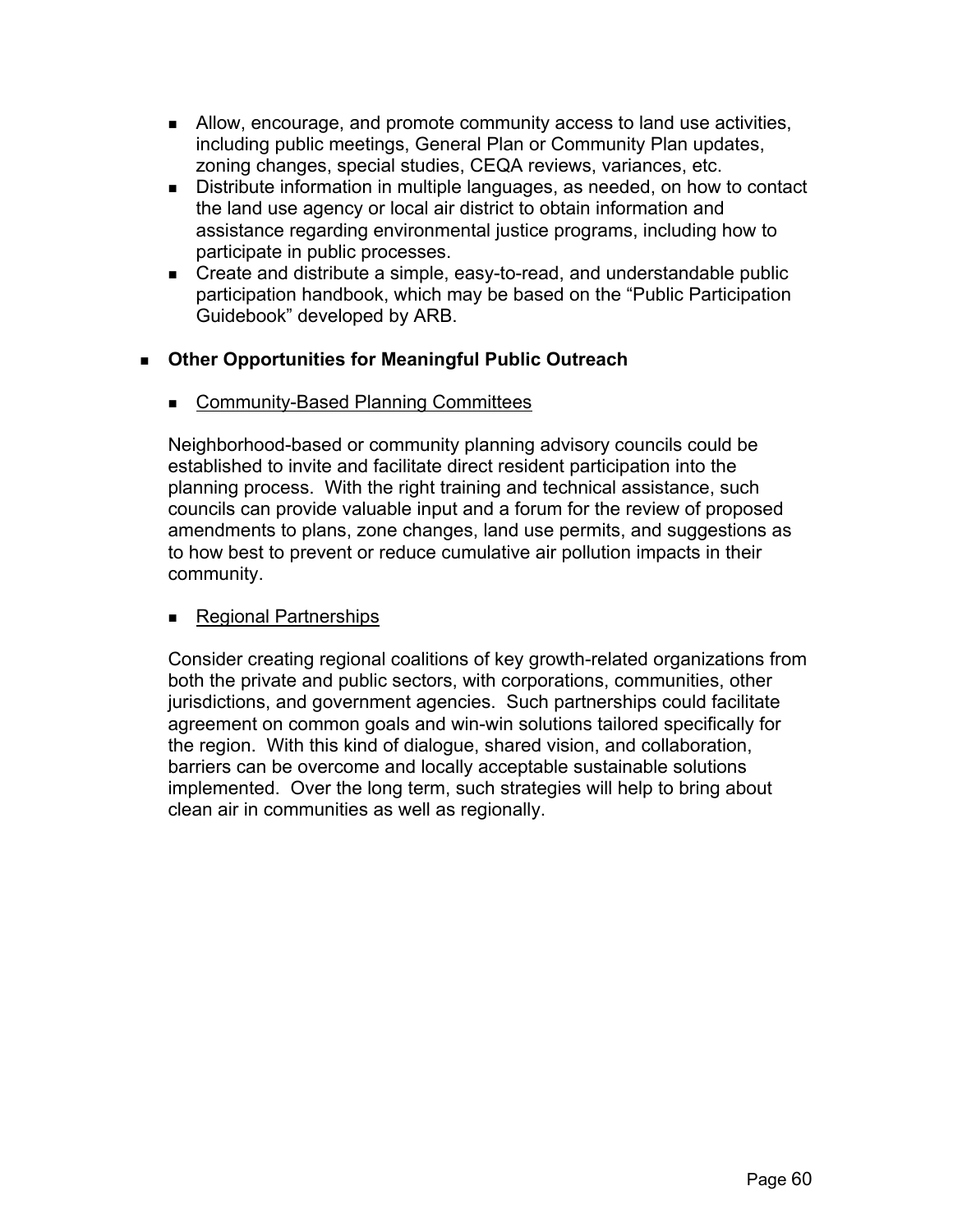## **LAND USE CLASSIFICATIONS AND ASSOCIATED FACILITY CATEGORIES THAT COULD EMIT AIR POLLUTANTS**

| (1)<br><b>Land Use</b><br><b>Classifications -</b><br>by Activity'                                                                                                                                     | (2)<br><b>Facility or Project Examples</b>                                                                                                                                                                                                                                                                      | (3)<br>Key Pollutants",iii                             | (4)<br><b>Air Pollution</b><br>Permits <sup>iv</sup> |
|--------------------------------------------------------------------------------------------------------------------------------------------------------------------------------------------------------|-----------------------------------------------------------------------------------------------------------------------------------------------------------------------------------------------------------------------------------------------------------------------------------------------------------------|--------------------------------------------------------|------------------------------------------------------|
| <b>COMMERCIAL/LIGHT</b><br><b>INDUSTRIAL:</b><br><b>SHOPPING, BUSINESS,</b><br><b>AND COMMERCIAL</b>                                                                                                   |                                                                                                                                                                                                                                                                                                                 |                                                        |                                                      |
| Primarily retail shops<br>▲<br>and stores, office,<br>commercial<br>activities, and light<br>industrial or small<br>business                                                                           | Dry cleaners; drive-through<br>restaurants; gas dispensing facilities;<br>auto body shops; metal plating shops;<br>photographic processing shops;<br>textiles; apparel and furniture<br>upholstery; leather and leather<br>products; appliance repair shops;<br>mechanical assembly cleaning;<br>printing shops | VOCs, air toxics, including<br>diesel PM, NOx, CO, SOx | Limited; Rules for<br>applicable<br>equipment        |
| Goods storage or<br>▲<br>handling activities,<br>characterized by<br>loading and<br>unloading goods at<br>warehouses, large<br>storage structures,<br>movement of goods,<br>shipping, and<br>trucking. | Warehousing; freight-forwarding<br>centers; drop-off and loading areas;<br>distribution centers                                                                                                                                                                                                                 | VOCs, air toxics, including<br>diesel PM, NOx, CO, SOx | No <sup>v</sup>                                      |
| <b>LIGHT INDUSTRIAL:</b><br><b>RESEARCH AND</b><br><b>DEVELOPMENT</b>                                                                                                                                  |                                                                                                                                                                                                                                                                                                                 |                                                        |                                                      |
| Medical waste at<br>▲<br>research hospitals<br>and labs                                                                                                                                                | Incineration; surgical and medical<br>instrument manufacturers,<br>pharmaceutical manufacturing, biotech<br>research facilities                                                                                                                                                                                 | Air toxics, NOx, CO, SOx                               | Yes                                                  |
| Electronics, electrical<br>▲<br>apparatus,<br>components, and<br>accessories                                                                                                                           | Computer manufacturer; integrated<br>circuit board manufacturer; semi-<br>conductor production                                                                                                                                                                                                                  | Air toxics, VOCs                                       | Yes                                                  |
| College or university<br>▲<br>lab or research<br>center                                                                                                                                                | Medical waste incinerators; lab<br>chemicals handling, storage and<br>disposal                                                                                                                                                                                                                                  | Air toxics, NOx, CO, SOx,<br><b>PM10</b>               | Yes                                                  |
| Research and<br>development labs                                                                                                                                                                       | Satellite manufacturer; fiber-optics<br>manufacturer; defense contractors;<br>space research and technology; new<br>vehicle and fuel testing labs                                                                                                                                                               | Air toxics, VOCs                                       | Yes                                                  |
| Commercial testing<br>labs                                                                                                                                                                             | Consumer products; chemical<br>handling, storage and disposal                                                                                                                                                                                                                                                   | Air toxics, VOCs                                       | Yes                                                  |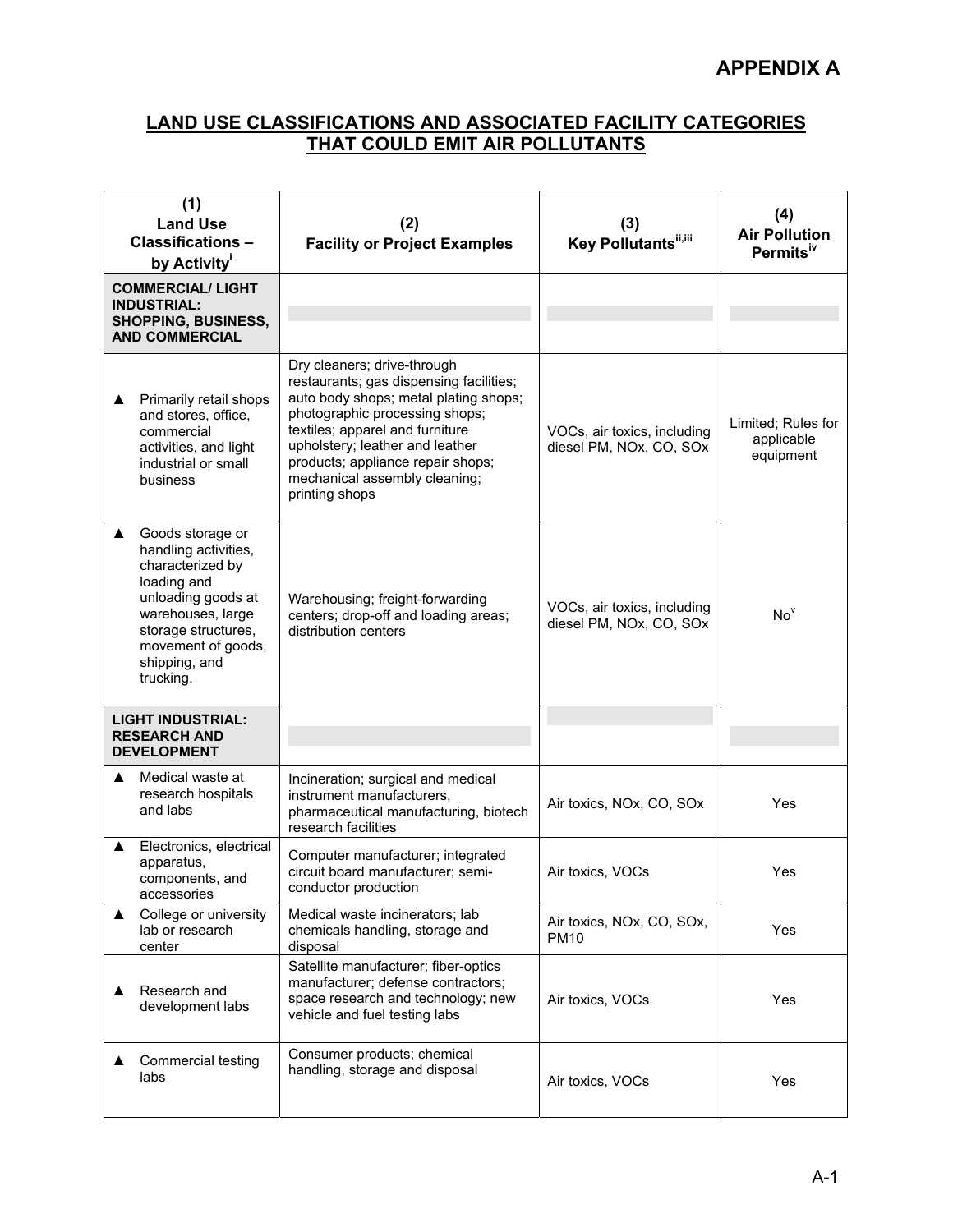# **APPENDIX A**

| (1)<br><b>Land Use</b><br><b>Classifications -</b><br>by Activity'                   | (2)<br><b>Facility or Project Examples</b>                                                                                                                                                                                                                                                                                                                                                                                                                                                                                                                                                                                                                                                                                                                                                                                                                               | (3)<br>Key Pollutants <sup>ii,iii</sup>                                             | (4)<br><b>Air Pollution</b><br>Permits <sup>iv</sup>              |
|--------------------------------------------------------------------------------------|--------------------------------------------------------------------------------------------------------------------------------------------------------------------------------------------------------------------------------------------------------------------------------------------------------------------------------------------------------------------------------------------------------------------------------------------------------------------------------------------------------------------------------------------------------------------------------------------------------------------------------------------------------------------------------------------------------------------------------------------------------------------------------------------------------------------------------------------------------------------------|-------------------------------------------------------------------------------------|-------------------------------------------------------------------|
| <b>INDUSTRIAL: NON-</b><br><b>ENERGY-RELATED</b>                                     |                                                                                                                                                                                                                                                                                                                                                                                                                                                                                                                                                                                                                                                                                                                                                                                                                                                                          |                                                                                     |                                                                   |
| Assembly plants,<br>manufacturing<br>facilities, industrial<br>machinery             | Adhesives; chemical; textiles; apparel<br>and furniture upholstery; clay, glass,<br>and stone products production; asphalt<br>materials; cement manufacturers,<br>wood products; paperboard containers<br>and boxes; metal plating; metal and<br>canned food product fabrication; auto<br>manufacturing; food processing;<br>printing and publishing; drug, vitamins,<br>and pharmaceuticals; dyes; paints;<br>pesticides; photographic chemicals;<br>polish and wax; consumer products;<br>metal and mineral smelters and<br>foundries; fiberboard; floor tile and<br>cover; wood and metal furniture and<br>fixtures; leather and leather products;<br>general industrial and metalworking<br>machinery; musical instruments; office<br>supplies; rubber products and plastics<br>production; saw mills; solvent<br>recycling; shingle and siding; surface<br>coatings | VOCs, air toxics, including<br>diesel PM, NOx, PM, CO,<br>SO <sub>x</sub>           | Yes                                                               |
| <b>INDUSTRIAL: ENERGY</b><br><b>AND UTILITIES</b>                                    |                                                                                                                                                                                                                                                                                                                                                                                                                                                                                                                                                                                                                                                                                                                                                                                                                                                                          |                                                                                     |                                                                   |
| Water and sewer<br>operations                                                        | Pumping stations; air vents; treatment                                                                                                                                                                                                                                                                                                                                                                                                                                                                                                                                                                                                                                                                                                                                                                                                                                   | VOCs, air toxics, NOx,<br>CO, SOx, PM10                                             | Yes                                                               |
| Power generation<br>and distribution                                                 | Power plant boilers and heaters;<br>portable diesel engines; gas turbine<br>engines                                                                                                                                                                                                                                                                                                                                                                                                                                                                                                                                                                                                                                                                                                                                                                                      | NOx, diesel PM, NOx,<br>CO, SOx, PM10, VOCs                                         | Yes                                                               |
| Refinery operations                                                                  | Refinery boilers and heaters; coke<br>cracking units; valves and flanges;<br>flares                                                                                                                                                                                                                                                                                                                                                                                                                                                                                                                                                                                                                                                                                                                                                                                      | VOCs, air toxics, including<br>diesel PM, NOx, CO, SOx,<br><b>PM10</b>              | Yes                                                               |
| Oil and gas<br>▲<br>extraction                                                       | Oil recovery systems; uncovered wells                                                                                                                                                                                                                                                                                                                                                                                                                                                                                                                                                                                                                                                                                                                                                                                                                                    | NOx, diesel PM, VOCs,<br>CO, SOx, PM10                                              | Yes                                                               |
| Gasoline storage,<br>transmission, and<br>marketing                                  | Above and below ground storage<br>tanks; floating roof tanks; tank farms;<br>pipelines                                                                                                                                                                                                                                                                                                                                                                                                                                                                                                                                                                                                                                                                                                                                                                                   | VOCs, air toxics, including<br>diesel PM, NOx, CO, SOx,<br><b>PM10</b>              | Yes                                                               |
| Solid and hazardous<br>▲<br>waste treatment.<br>storage, and<br>disposal activities. | Landfills; methane digester systems;<br>process recycling facility for concrete<br>and asphalt materials                                                                                                                                                                                                                                                                                                                                                                                                                                                                                                                                                                                                                                                                                                                                                                 | VOCs, air toxics, NOx,<br>CO, SOx, PM10                                             | Yes                                                               |
| <b>CONSTRUCTION (NON-</b><br><b>TRANSPORTATION)</b>                                  |                                                                                                                                                                                                                                                                                                                                                                                                                                                                                                                                                                                                                                                                                                                                                                                                                                                                          |                                                                                     |                                                                   |
|                                                                                      | Building construction; demolition sites                                                                                                                                                                                                                                                                                                                                                                                                                                                                                                                                                                                                                                                                                                                                                                                                                                  | PM (re-entrained road<br>dust), asbestos, diesel<br>PM, NOx, CO, SOx,<br>PM10, VOCs | Limited; state<br>and federal off-<br>road equipment<br>standards |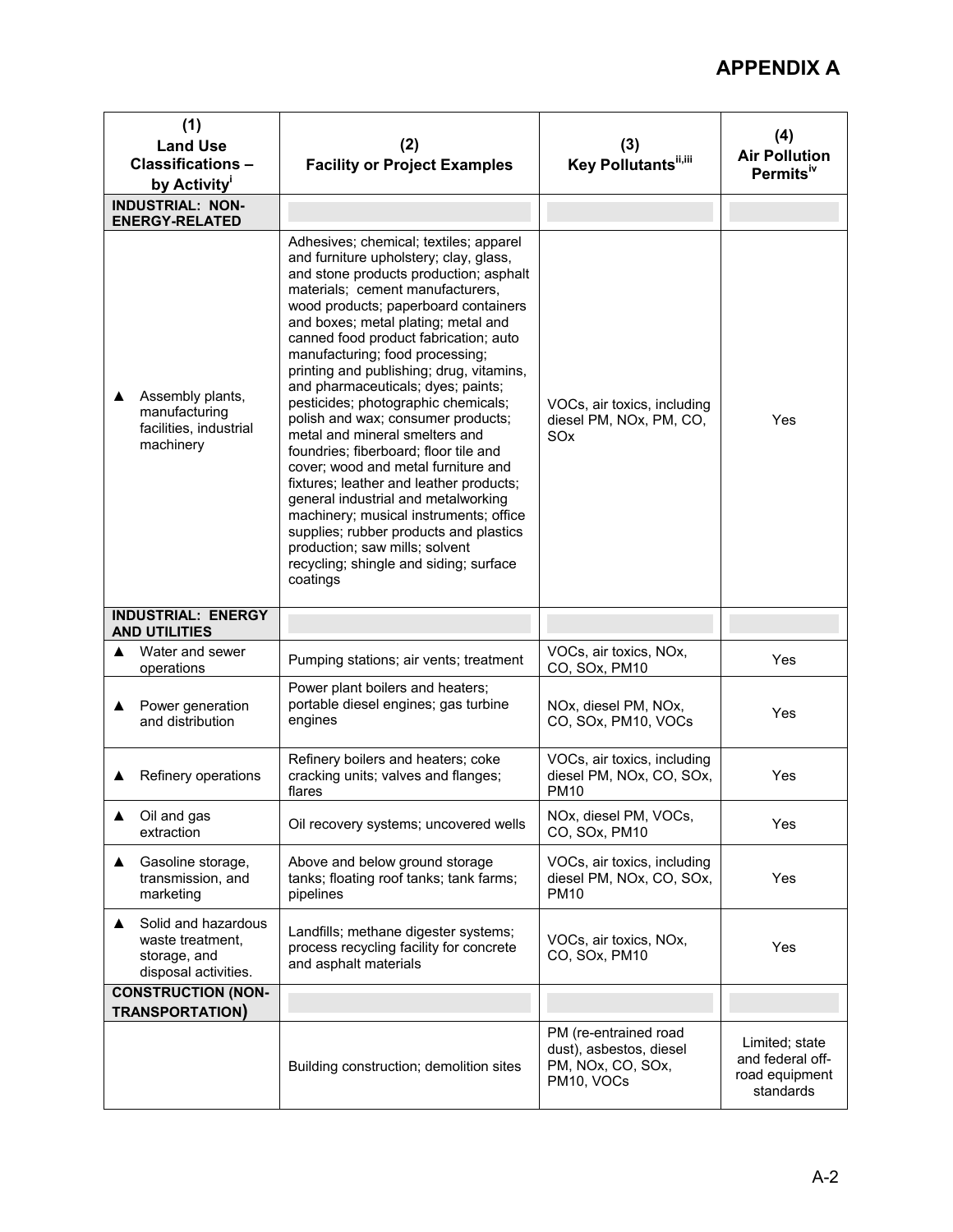# **APPENDIX A**

| (1)<br><b>Land Use</b><br><b>Classifications -</b><br>by Activity <sup>i</sup> | (2)<br><b>Facility or Project Examples</b>                                                                                                                                                        | (3)<br>Key Pollutants",iii                                                                                                                                     | (4)<br><b>Air Pollution</b><br>Permits <sup>iv</sup>                                                                                           |
|--------------------------------------------------------------------------------|---------------------------------------------------------------------------------------------------------------------------------------------------------------------------------------------------|----------------------------------------------------------------------------------------------------------------------------------------------------------------|------------------------------------------------------------------------------------------------------------------------------------------------|
|                                                                                |                                                                                                                                                                                                   |                                                                                                                                                                |                                                                                                                                                |
|                                                                                | Ordnance and explosives demolition;<br>range and testing activities; chemical<br>production; degreasing; surface<br>coatings; vehicle refueling; vehicle and<br>engine operations and maintenance | VOCs, air toxics, including<br>diesel PM, NOx, CO, SOx,<br><b>PM10</b>                                                                                         | Limited;<br>prescribed<br>burning;<br>equipment and<br>solvent rules                                                                           |
| <b>TRANSPORTATION</b>                                                          |                                                                                                                                                                                                   |                                                                                                                                                                |                                                                                                                                                |
| Vehicular movement                                                             | Residential area circulation systems;<br>parking and idling at parking<br>structures; drive-through<br>establishments; car washes; special<br>events; schools; shopping malls, etc.               | VOCs, NOx, PM (re-<br>entrained road dust) air<br>toxics e.g., benzene,<br>diesel PM, formaldehyde,<br>acetaldehyde, 1,3<br>butadiene, CO, SOx,<br><b>PM10</b> | No                                                                                                                                             |
| Road construction<br>▲<br>and surfacing                                        | Street paving and repair; new highway<br>construction and expansion                                                                                                                               | VOCs, air toxics, including<br>diesel PM, NOx, CO, SOx,<br><b>PM10</b>                                                                                         | <b>No</b>                                                                                                                                      |
| Trains                                                                         | Railroads; switch yards; maintenance<br>yards                                                                                                                                                     |                                                                                                                                                                | Limited:<br>Applicable state<br>and federal MV<br>standards, and                                                                               |
| Marine and port<br>activities                                                  | Recreational sailing; commercial<br>marine operations; hotelling<br>operations; loading and un-loading;<br>servicing; shipping operations; port or<br>marina expansion; truck idling              | VOCs, NOx, CO, SOx,<br>PM10, air toxics, including                                                                                                             |                                                                                                                                                |
| Aircraft                                                                       | Takeoff, landing, and taxiing; aircraft<br>maintenance; ground support activities                                                                                                                 | diesel PM                                                                                                                                                      | possible<br>equipment rules                                                                                                                    |
| Mass transit and<br>school buses                                               | Bus repair and maintenance                                                                                                                                                                        |                                                                                                                                                                |                                                                                                                                                |
| <b>NATURAL</b><br><b>RESOURCES</b>                                             |                                                                                                                                                                                                   |                                                                                                                                                                |                                                                                                                                                |
| Farming operations                                                             | Agricultural burning; diesel operated<br>engines and heaters; small food<br>processors; pesticide application;<br>agricultural off-road equipment                                                 | Diesel PM, VOCs, NOx,<br>PM10, CO, SOx,<br>pesticides                                                                                                          | $Limitedvi$ :<br>Agricultural<br>burning<br>requirements,<br>applicable state<br>and federal<br>mobile source<br>standards:<br>pesticide rules |
| Livestock and dairy<br>operations                                              | Dairies and feed lots                                                                                                                                                                             | Ammonia, VOCs, PM10                                                                                                                                            | Yesvii                                                                                                                                         |
| Logging                                                                        | Off-road equipment e.g., diesel fueled<br>chippers, brush hackers, etc.                                                                                                                           | Diesel PM, NOx, CO,<br>SOx, PM10, VOCs                                                                                                                         | Limited;<br>Applicable<br>state/federal<br>mobile source<br>standards                                                                          |
| Mining operations                                                              | Quarrying or stone cutting; mining;<br>drilling or dredging                                                                                                                                       | PM10, CO, SOx, VOCs,<br>NOx, and asbestos in<br>some geographical areas                                                                                        | Applicable<br>equipment rules<br>and dust controls                                                                                             |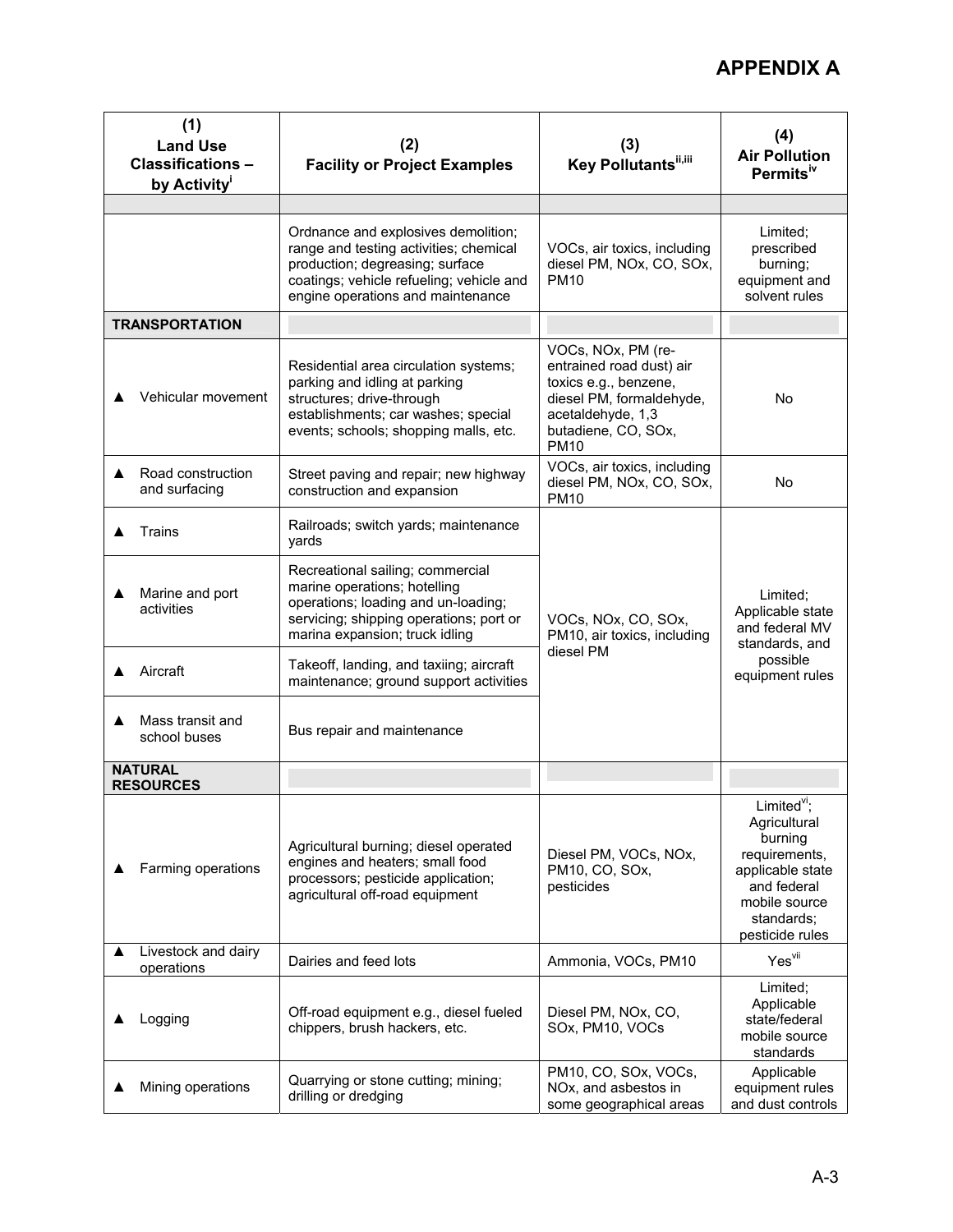| (1)<br><b>Land Use</b><br>Classifications-<br>by Activity <sup>i</sup>              | (2)<br><b>Facility or Project Examples</b>                                                                           | (3)<br>Key Pollutants <sup>ii,iii</sup>                                                                    | (4)<br><b>Air Pollution</b><br>Permits <sup>iv</sup> |
|-------------------------------------------------------------------------------------|----------------------------------------------------------------------------------------------------------------------|------------------------------------------------------------------------------------------------------------|------------------------------------------------------|
| <b>RESIDENTIAL</b>                                                                  |                                                                                                                      |                                                                                                            |                                                      |
| Housing developments; retirement<br>Housing<br>developments; affordable housing     |                                                                                                                      | Fireplace emissions<br>(PM10, NOx, VOCs, CO,<br>air toxics);<br>Water heater combustion<br>(NOx, VOCs, CO) | No <sup>vii</sup>                                    |
| <b>ACADEMIC AND</b><br><b>INSTITUTIONAL</b>                                         |                                                                                                                      |                                                                                                            |                                                      |
| Schools, including<br>$\blacktriangle$<br>school-related<br>recreational activities | Schools; school yards; vocational<br>training labs/classrooms such as auto<br>repair/painting and aviation mechanics | Air toxics                                                                                                 | Yes/No <sup>viii</sup>                               |
| Medical waste                                                                       | Incineration                                                                                                         | Air toxics, NOx, CO,<br><b>PM10</b>                                                                        | Yes                                                  |
| Clinics, hospitals,<br>convalescent homes                                           |                                                                                                                      | Air toxics                                                                                                 | Yes                                                  |

<sup>i</sup> These classifications were adapted from the American Planning Association's "Land Based Classification Standards." The Standards provide a consistent model for classifying land uses based on their characteristics. The model classifies land uses by refining traditional categories into multiple dimensions, such as activities, functions, building types, site development character, and ownership constraints. Each dimension has its own set of categories and subcategories. These multiple dimensions allow users to have precise control over landuse classifications. For more information, the reader should refer to the Association's website at <http://www.planning.org/LBCS/GeneralInfo/>.

 $\overline{a}$ 

<sup>ii</sup> This column includes key criteria pollutants and air toxic contaminants that are most typically associated with the identified source categories.

Additional information on specific air toxics that are attributed to facility categories can be found in ARB's Emission Inventory Criteria and Guidelines Report for the Air Toxics Hot Spots Program (May 15, 1997). This information can be viewed at ARB's web site at<http://www.arb.ca.gov/ab2588/final96/guide96.pdf>.

Criteria air pollutants are those air pollutants for which acceptable levels of exposure can be determined and for which an ambient air quality standard has been set. Criteria pollutants include ozone (formed by the reaction of volatile organic compounds and nitrogen oxides in the presence of sunlight), particulate matter, nitrogen dioxide, sulfur dioxide, carbon monoxide, and lead.

Volatile organic compounds (VOCs) combine with nitrogen oxides to form ozone, as well as particulate matter. VOC emissions result primarily from incomplete fuel combustion and the evaporation of chemical solvents and fuels. On-road mobile sources are the largest contributors to statewide VOC emissions. Stationary sources of VOC emissions include processes that use solvents (such as dry-cleaning, degreasing, and coating operations) and petroleum-related processes (such as petroleum refining, gasoline marketing and dispensing, and oil and gas extraction). Areawide VOC sources include consumer products, pesticides, aerosols and paints, asphalt paving and roofing, and other evaporative emissions.

Nitrogen oxides (NOx) are a group of gaseous compounds of nitrogen and oxygen, many of which contribute to the formation of ozone and particulate matter. Most NOx emissions are produced by the combustion of fuels. Mobile sources make up about 80 percent of the total statewide NOx emissions. Mobile sources include onroad vehicles and trucks, aircraft, trains, ships, recreational boats, industrial and construction equipment, farm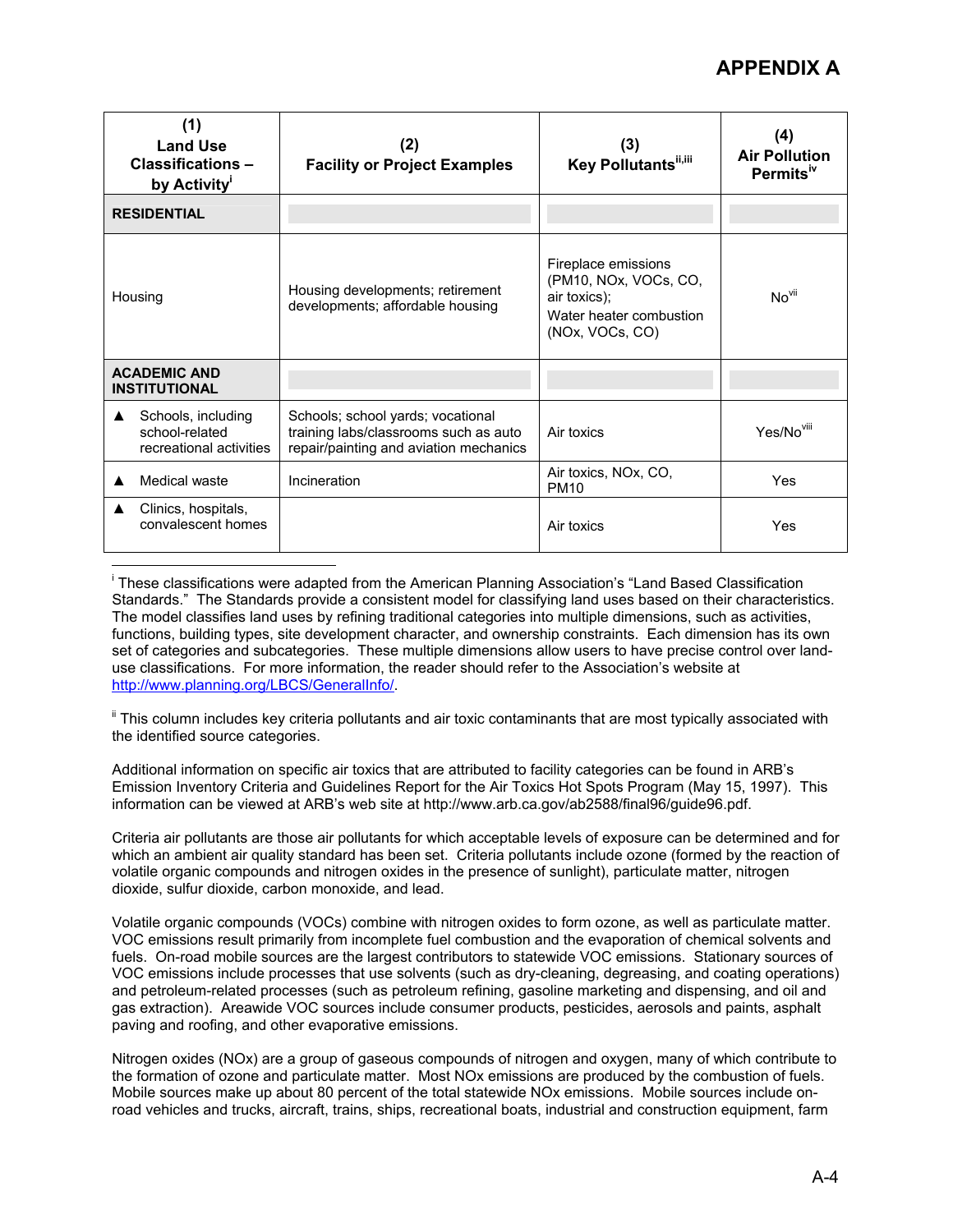$\overline{a}$ equipment, off-road recreational vehicles, and other equipment. Stationary sources of NOx include both internal and external combustion processes in industries such as manufacturing, food processing, electric utilities, and petroleum refining. Areawide source, which include residential fuel combustion, waste burning, and fires, contribute only a small portion of the total statewide NOx emissions, but depending on the community, may contribute to a cumulative air pollution impact.

Particulate matter (PM) refers to particles small enough to be breathed into the lungs (under 10 microns in size). It is not a single substance, but a mixture of a number of highly diverse types of particles and liquid droplets. It can be formed directly, primarily as dust from vehicle travel on paved and unpaved roads, agricultural operations, construction and demolition.

Carbon monoxide (CO) is a colorless and odorless gas that is directly emitted as a by-product of combustion. The highest concentrations are generally associated with cold stagnant weather conditions that occur during winter. CO problems tend to be localized.

An Air Toxic Contaminant (air toxic) is defined as an air pollutant that may cause or contribute to an increase in mortality or in serous illness, or which may pose a present or potential hazard to human health. Similar to criteria pollutants, air toxics are emitted from stationary, areawide, and mobile sources. They contribute to elevated regional and localized risks near industrial and commercial facilities and busy roadways. The ten compounds that pose the greatest statewide risk are: acetaldehyde; benzene; 1,3-butadiene; carbon tetrachloride; diesel particulate matter (diesel PM); formaldehyde; hexavalent chromium; methylene chloride; para-dichlorobenzene; and perchloroethylene. The risk from diesel PM is by far the largest, representing about 70 percent of the known statewide cancer risk from outdoor air toxics. The exhaust from diesel-fueled engines is a complex mixture of gases, vapors, and particles, many of which are known human carcinogens. Diesel PM is emitted from both mobile and stationary sources. In California, on-road diesel-fueled vehicles contribute about 26 percent of statewide diesel PM emissions, with an additional 72 percent attributed to other mobile sources such as construction and mining equipment, agricultural equipment, and other equipment. Stationary engines in shipyards, warehouses, heavy equipment repair yards, and oil and gas production operations contribute about two percent of statewide emissions. However, when this number is disaggregated to a subregional scale such as neighborhoods, the risk factor can be far greater.

If The level of pollution emitted is a major determinant of the significance of the impact.

iv Indicates whether facility activities listed in column 4 are generally subject to local air district permits to operate. This does not include regulated products such as solvents and degreasers that may be used by sources that may not require an operating permit per se, e.g., a gas station or dry cleaner.

v Generally speaking, warehousing or distribution centers are not subject to local air district permits. However, depending on the district, motor vehicle fleet rules may apply to trucks or off-road vehicles operated and maintained by the facility operator. Additionally, emergency generators or internal combustion engines operated on the site may require an operating permit.

vi Authorized by recent legislation SB700.

vii Local air districts do not require permits for woodburning fireplaces inside private homes. However, some local air districts and land use agencies do have rules or ordinances that require new housing developments or home re-sales to install U.S. EPA –certified stoves. Some local air districts also ban residential woodburning during weather inversions that concentrate smoke in residential areas. Likewise, home water heaters are not subject to permits; however, new heaters could be subject to emission limits that are imposed by federal or local agency regulations.

vill Technical training schools that conduct activities normally permitted by a local air district could be subject to an air permit.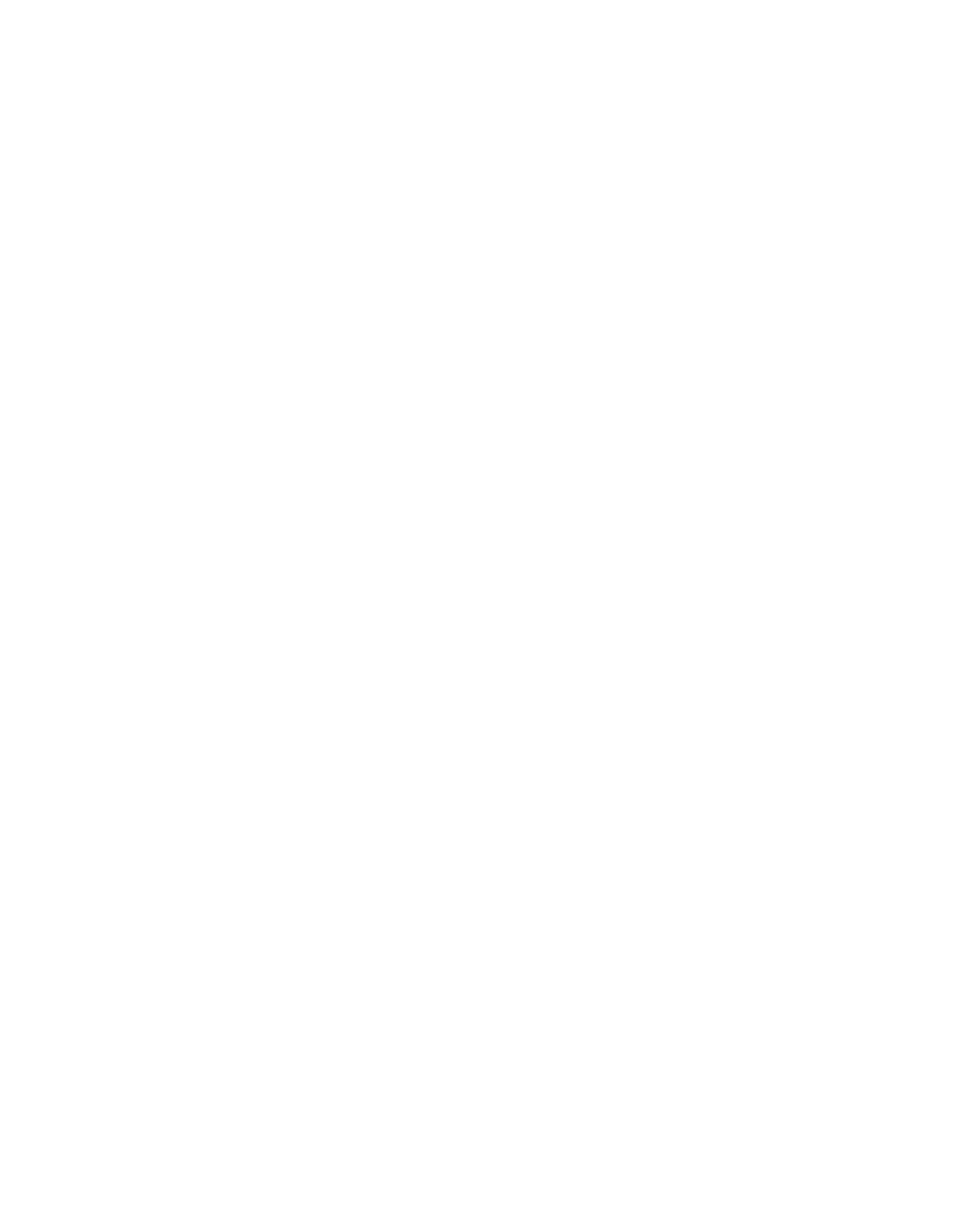#### **LAND USE-BASED REFERENCE TOOLS TO EVALUATE NEW PROJECTS FOR POTENTIAL AIR POLLUTION IMPACTS**

Land use agencies generally have a variety of tools and approaches at hand, or accessible from local air districts that can be useful in performing an analysis of potential air pollution impacts associated with new projects. These tools and approaches include:

- Base map of the city or county planning area and terrain elevations.
- General Plan designations of land use (existing and proposed).
- Zoning maps.

 $\overline{a}$ 

- **Land use maps that identify existing land uses, including the location of facilities that** are permitted or otherwise regulated by the local air district. Land use agencies should consult with their local air district for information on regulated facilities.
- Demographic data, e.g., population location and density, distribution of population by income, distribution of population by ethnicity, and distribution of population by age. The use of population data is a normal part of the planning process. However, from an air quality perspective, socioeconomic data is useful to identify potential community health and environmental justice issues.
- Emissions, monitoring, and risk-based maps created by the ARB or local air districts that show air pollution-related health risk by community across the state.
- **Location of public facilities that enhance community quality of life, including parks,** community centers, and open space.
- Location of industrial and commercial facilities and other land uses that use hazardous materials, or emit air pollutants. These include chemical storage facilities, hazardous waste disposal sites, dry cleaners, large gas dispensing facilities, auto body shops, and metal plating and finishing shops.
- Location of sources or facility types that result in diesel on-road and off-road emissions, e.g., stationary diesel power generators, forklifts, cranes, construction equipment, on-road vehicle idling, and operation of transportation refrigeration units. Distribution centers, marine terminals and ports, rail yards, large industrial facilities, and facilities that handle bulk goods are all examples of complex facilities where these types of emission sources are frequently concentrated.<sup>[1](#page-77-0)</sup> Very large facilities, such as ports, marine terminals, and airports, could be analyzed regardless of proximity to a receptor if they are within the modeling area.
- **Location and zoning designations for existing and proposed schools, buildings, or** outdoor areas where sensitive individuals may live or play.
- **Location and density of existing and proposed residential development.**
- **EXECT** Zoning requirements, property setbacks, traffic flow requirements, and idling restrictions for trucks, trains, yard hostlers<sup>2</sup>, construction equipment, or school buses.
- Traffic counts (including diesel truck traffic counts), within a community to validate or augment existing regional motor vehicle trip and speed data.

<span id="page-77-0"></span> $1$  The ARB is currently evaluating the types of facilities that may act as complex point sources and developing methods to identify them.

<span id="page-77-1"></span> $2 \text{ Yard}$  hostler means a tractor less than 300 horsepower that is used to transfer semi-truck or tractortrailer containers in and around storage, transfer, or distribution yards or areas and is often equipped with a hydraulic lifting fifth wheel for connection to trailer containers.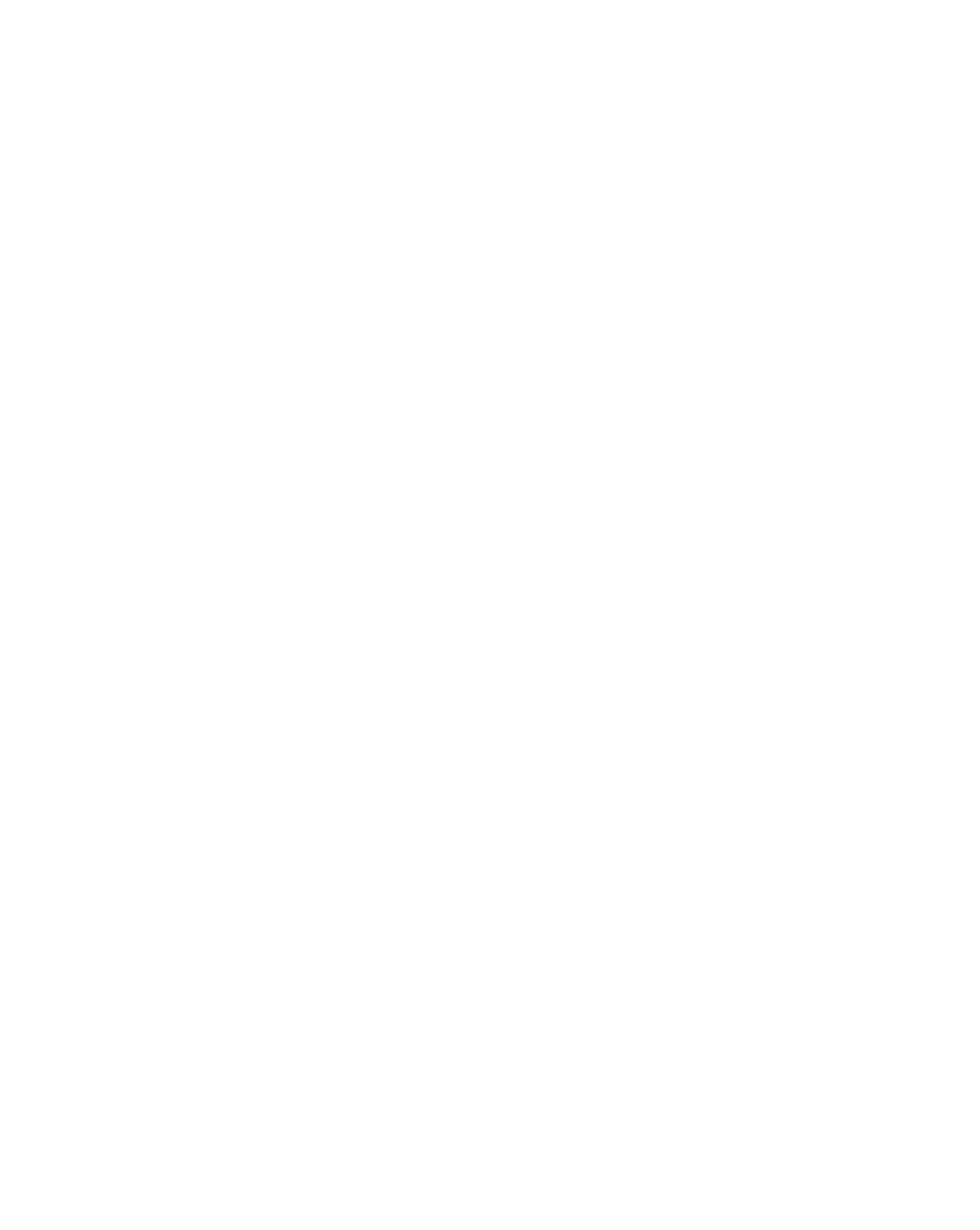## **ARB AND LOCAL AIR DISTRICT INFORMATION AND TOOLS CONCERNING CUMULATIVE AIR POLLUTION IMPACTS**

It is the ARB's policy to support research and data collection activities toward the goal of reducing cumulative air pollution impacts. These efforts include updating and improving the air toxics emissions inventory, performing special air monitoring studies in specific communities, and conducting a more complete assessment of non-cancer health effects associated with air toxics and criteria pollutants.<sup>[1](#page-79-0)</sup> This information is important because it helps us better understand links between air pollution and the health of sensitive individuals -- children, the elderly, and those with pre-existing serious health problems affected by air quality.

ARB is working with CAPCOA and OEHHA to improve air pollutant data and evaluation tools to determine when and where cumulative air pollution impacts may be a problem. The following provides additional information on this effort.

## **How are emissions assessed?**

Detailed information about the sources of air pollution in an area is collected and maintained by local air districts and the ARB in what is called an emission inventory. Emission inventories contain information about the nature of the business, the location, type and amount of air pollution emitted, the air pollution-producing processes, the type of air pollution control equipment, operating hours, and seasonal variations in activity. Local districts collect emission inventory data for most stationary source categories.

Local air districts collect air pollution emission information directly from facilities and businesses that are required to obtain an air pollution operating permit. Local air districts use this information to compile an emission inventory for areas within their jurisdiction. The ARB compiles a statewide emission inventory based on the information collected by the ARB and local air districts. Local air districts provide most of the stationary source emission data, and ARB provides mobile source emissions as well as some areawide emission sources such as consumer products and paints. ARB is also developing map-based tools that will display information on air pollution sources.

Criteria pollutant data have been collected since the early 1970's, and toxic pollutant inventories began to be developed in the mid-1980's.

<span id="page-79-0"></span> $\overline{a}$  $1$  A criteria pollutant is any air pollutant for which EPA has established a National Ambient Air Quality Standard or for which California has established a State Ambient Air Quality Standard, including: carbon monoxide, lead, nitrogen oxides, ozone, particulates and sulfur oxides. Criteria pollutants are measured in each of California's air basins to determine whether the area meets or does not meet specific federal or state air quality standards. Air toxics or air toxic contaminants are listed pollutants recognized by California or EPA as posing a potential risk to health.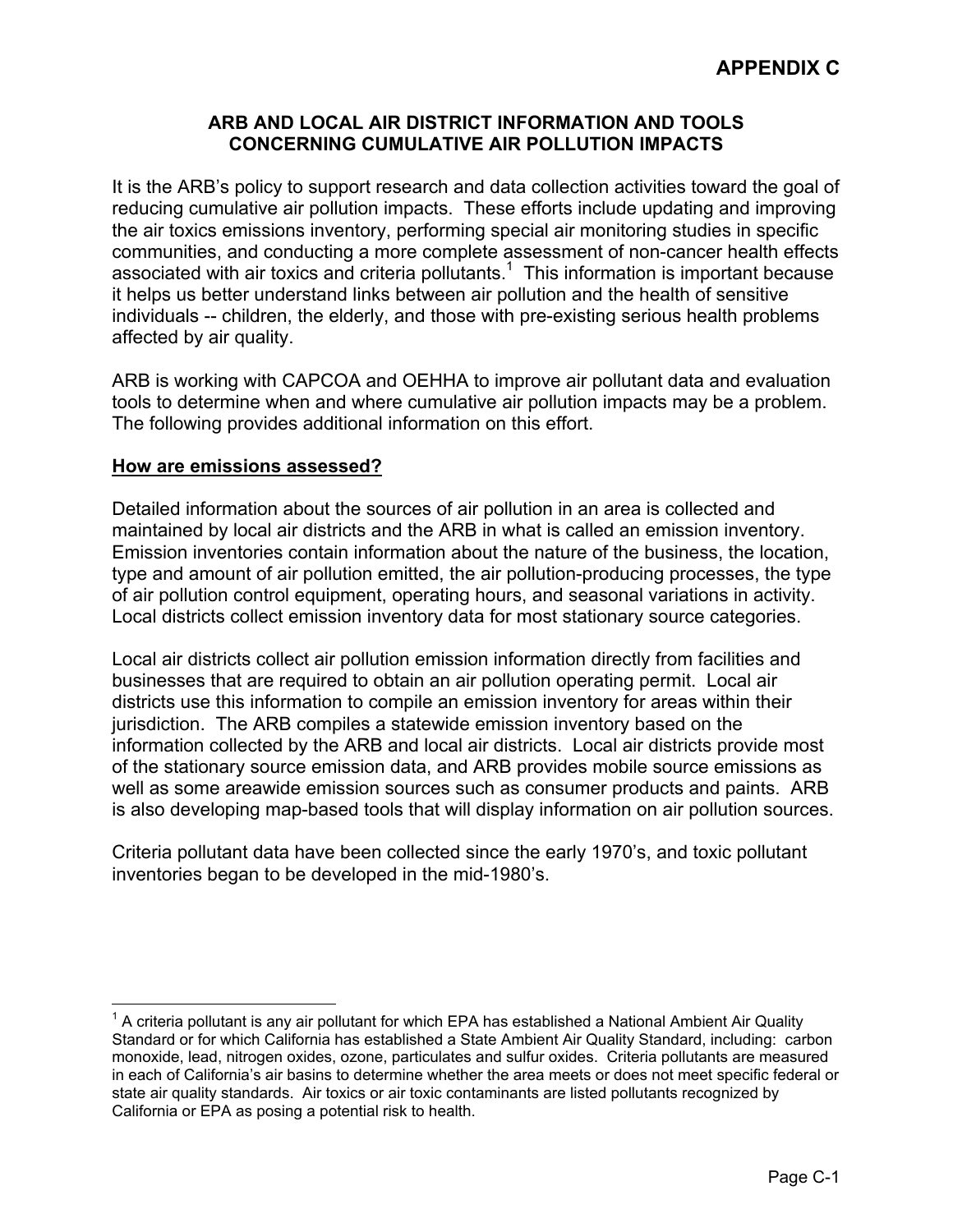#### **How is the toxic emission inventory developed?**

Emissions data for toxic air pollutants is a high priority for communities because of concerns about potential health effects. Most of ARB's air toxics data is collected through the toxic "Hot Spots" program. Local air districts collect emissions data from industrial and commercial facilities. Facilities that exceed health-based thresholds are required to report their air toxics emissions as part of the toxic "Hot Spots" program and update their emissions data every four years. Facilities are required to report their air toxics emissions data if there is an increase that would trigger the reporting threshold of the hotspots program. Air toxics emissions from motor vehicles and consumer products are estimated by the ARB. These estimates are generally regional in nature, reflecting traffic and population.

The ARB also maintains chemical speciation profiles that can be used to estimate toxics emissions when no toxic emissions data is available.

#### **What additional toxic emissions information is needed?**

In order to assess cumulative air pollution impacts, updated information from individual facilities is needed. Even for sources where emissions data are available, additional information such as the location of emissions release points is often needed to better model cumulative impacts. In terms of motor vehicles, emissions data are currently based on traffic models that only contain major roads and freeways. Local traffic data are needed so that traffic emissions can be more accurately assigned to specific streets and roads. Local information is also needed for off-road emission sources, such as ships, trains, and construction equipment. In addition, hourly maximum emissions data are needed for assessing acute air pollution impacts.

#### **What work is underway?**

 sources, and conducting surveys of sources of toxic pollutants. ARB is working with CAPCOA to improve toxic emissions data, developing a community health air pollution information system to improve access to emission information, conducting neighborhood assessment studies to better understand toxic emission

#### **How is air pollution monitored?**

While emissions data identify how much air pollution is going into the air, the state's air quality monitoring network measures air pollutant levels in outdoor air. The statewide air monitoring network is primarily designed to measure regional exposure to air pollutants, and consists of more than 250 air monitoring sites.

The air toxics monitoring network consists of approximately 20 permanent sites. These sites are supplemented by special monitoring studies conducted by ARB and local air districts. These sites measure approximately sixty toxic air pollutants. Diesel PM, which is the major driver of urban air toxic risk, is not monitored directly. Ten of the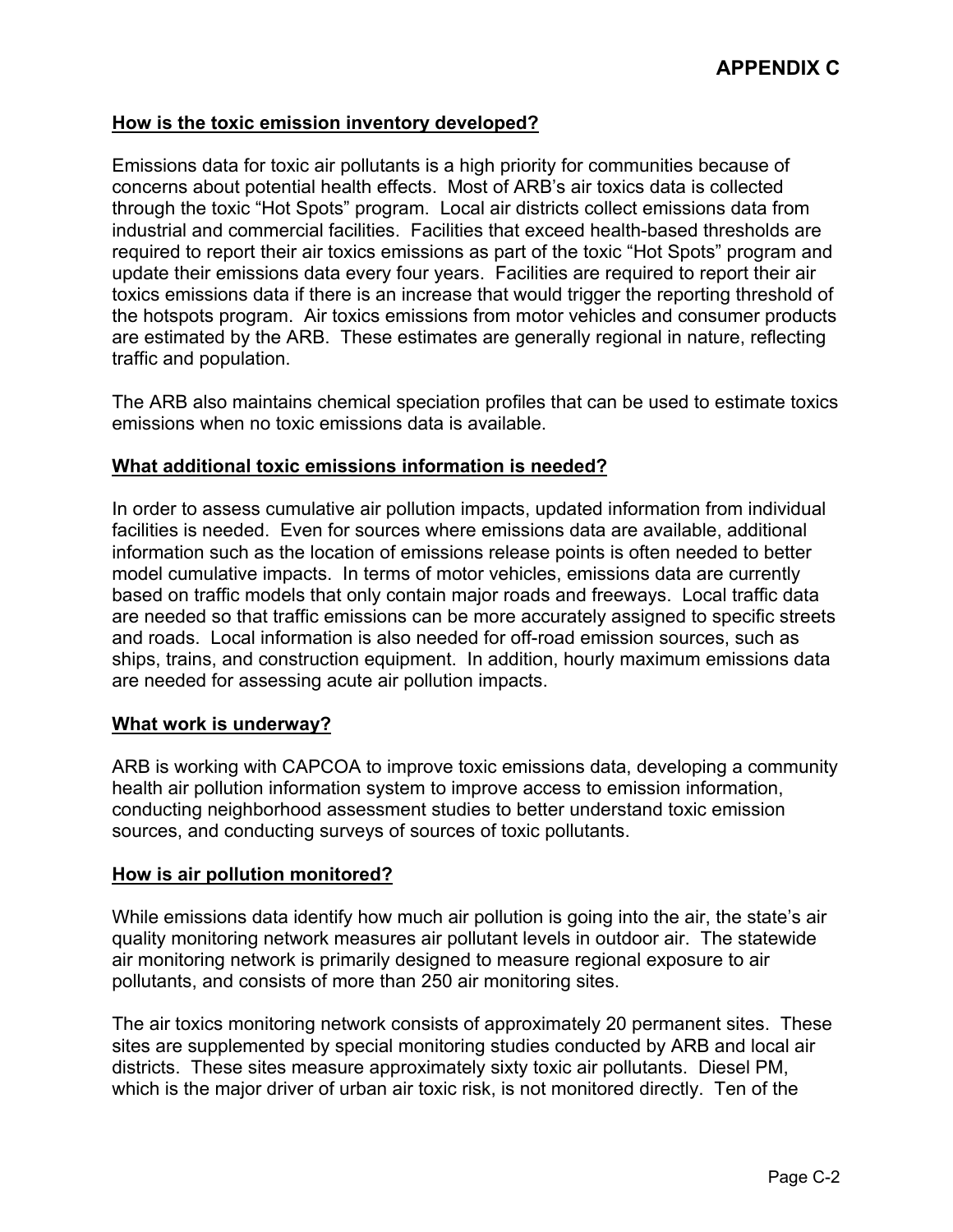60 toxic pollutants, not including diesel, account for most of the remaining potential cancer risk in California urban areas.

## **What additional monitoring has been done?**

Recently, additional monitoring has been done to look at air quality at the community level. ARB's community monitoring was conducted in six communities located throughout the state. Most sites were in low-income, minority communities located near major sources of air pollution, such as refineries or freeways. The monitoring took place for a year or more in each community, and included measurements of both criteria and toxic pollutants.

#### **What is being learned from community monitoring?**

In some cases, the ARB or local air districts have performed air quality monitoring or modeling studies covering a particular region of the state. When available, these studies can give information about regional air pollution exposures.

The preliminary results of ARB's community monitoring are providing insights into air pollution at the community level. Urban background levels are a major contributor to the overall risk from air toxics in urban areas, and this urban background tends to mask the differences between communities. When localized elevated air pollutant levels were measured, they were usually associated with local ground-level sources of toxic pollutants. The most common source of this type was busy streets and freeways. The impact these ground-level sources had on local air quality decreased rapidly with distance from the source. Pollutant levels usually returned to urban background levels within a few hundred meters of the source.

 The tools that ARB is developing for this purpose are air quality models. These results indicate that tools to assess cumulative impacts must be able to account for both localized, near-source impacts, as well as regional background air pollution.

#### **How can air quality modeling be used?**

While air monitoring can directly measure cumulative exposure to air pollution, it is limited because all locations cannot be monitored. To address this, air quality modeling provides the capability to estimate exposure when air monitoring is not feasible. Air quality modeling can be refined to assess local exposure, identify locations of potential hot spots, and identify the relative contribution of emission sources to exposure at specific locations. The ARB has used this type of information to develop regional cumulative risk maps that estimate the cumulative cancer air pollution risk for most of California. While these maps only show one air pollution-related health risk, it does provide a useful starting point.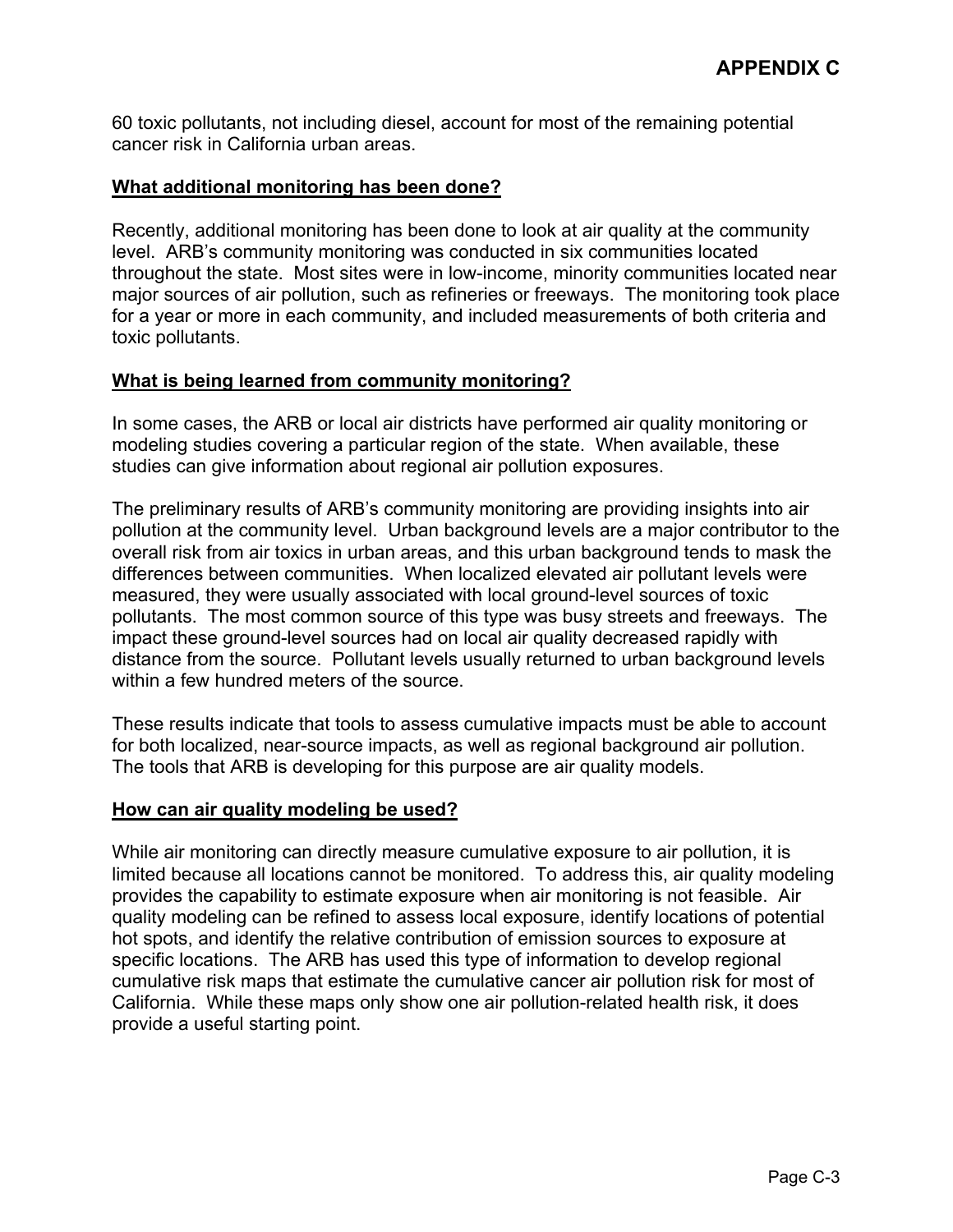### **What is needed for community modeling?**

Air quality models have been developed to assess near-source impacts, but they have very exacting data requirements. These near-source models estimate the impact of local sources, but do not routinely include the contribution from regional air pollution background. To estimate cumulative air pollution exposure at a neighborhood scale, a modeling approach needs to combine features of both micro-scale and regional models.

In addition, improved methods are needed to assess near-source impacts under light and variable wind conditions, when high local concentrations are more likely to occur. A method for modeling long-term exposure to air pollutants near freeways and other high traffic areas is also needed.

#### **What modeling work has ARB developed?**

A key component of ARB's Community Health Program is the Neighborhood Assessment Program (NAP). As described later in this section, the NAP studies are being conducted to better understand pollution impacts at the community level. Through two such studies conducted in Barrio Logan (San Diego) and Wilmington (Los Angeles), ARB is refining community-level modeling methodologies. Regional air toxics modeling is also being performed to better understand regional air pollution background levels.

In a parallel effort, ARB is developing modeling protocols for estimating cumulative emissions, exposure, and risk from air pollution. The protocols will cover modeling approaches and uncertainties, procedures for running the models, the development of statewide risk maps, and methods for estimating health risks. The protocols are subject to an extensive peer review process prior to release.

#### **How are air pollution impacts on community health assessed?**

On a statewide basis, ARB's toxic air contaminant program identifies and reduces public exposure to air toxics. The focus of the program has been on reducing potential cancer risk, because monitoring results show potential urban cancer risk levels are too high. ARB has also looked for potential non-cancer risks based on health reference levels provided by OEHHA. On a regional basis, the pollutants measured in ARB's toxic monitoring network are generally below the OEHHA non-cancer reference exposure levels.

As part of its community health program, the ARB is looking at potential cancer and non-cancer risk. This could include chronic or acute health effects. If the assessment work shows elevated exposures on a localized basis, ARB will work with OEHHA to assess the health impacts.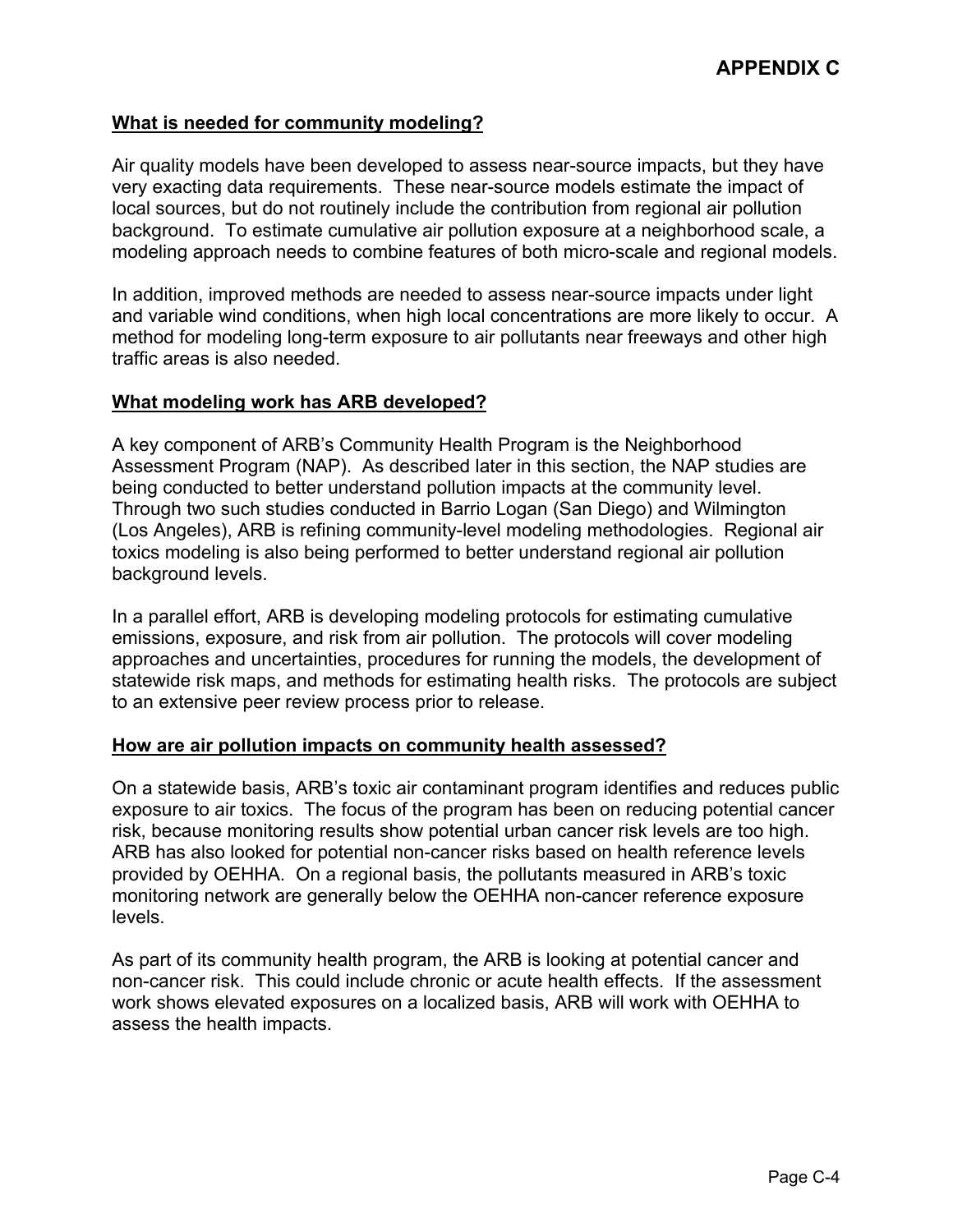#### **What tools has ARB developed to assess cumulative air pollution impacts?**

ARB has developed the following tools and reports to assist land use agencies and local air districts assess and reduce cumulative emissions, exposure, and risk on a neighborhood scale.

#### **Statewide Risk Maps**

1

ARB has produced regional risk maps that show the statewide trends for Southern and Central California in estimated potential cancer risk from air toxics between 1990 and [2](#page-83-0)010.<sup>2</sup> These maps will supplement U.S. EPA's ASPEN model and are available on the ARB's Internet site. These maps are best used to obtain an estimate of the regional background air pollution health risk and are not detailed enough to estimate the exact risk at a specific location.

ARB also has maps that focus in more detail on smaller areas that fall within the Southern and Central California regions for these same modeled years. The finest visual resolution available in the maps on this web site is two by two kilometers. These maps are not detailed enough to assess individual neighborhoods or facilities.

#### **Community Health Air Pollution Information System (CHAPIS)**

CHAPIS is an Internet-based procedure for displaying information on emissions from sources of air pollution in an easy to use mapping format. CHAPIS uses Geographical Information System (GIS) software to deliver interactive maps over the Internet. CHAPIS relies on emission estimates reported to the ARB's emission inventory database - California Emissions Inventory Development and Reporting System, or CEIDARS.

Through CHAPIS, air district staff can quickly and easily identify pollutant sources and emissions within a specified area. CHAPIS contains information on air pollution emissions from selected large facilities and small businesses that emit criteria and toxic air pollutants. It also contains information on air pollution emissions from motor vehicle and areawide emissions. CHAPIS does not contain information on every source of air pollution or every air pollutant. It is a major long-term objective of CHAPIS to include all of the largest air pollution sources and those with the highest documented air pollution risk. CHAPIS will be updated on a periodic basis and additional facilities will be added to CHAPIS as more data becomes available.

CHAPIS is being developed in stages to assure data quality. The initial release of CHAPIS will include facilities emitting 10 or more tons per year of nitrogen oxides, sulfur dioxide, carbon monoxide, PM10, or reactive organic gases; air toxics from refineries and power plants of 50 megawatts or more; and facilities that conducted health risk

<span id="page-83-0"></span> $2$ ARB maintains state trends and local potential cancer risk maps that show statewide trends in potential inhalable cancer risk from air toxics between 1990 and 2010. This information can be viewed at ARB's web site at [http://www.arb.ca.gov/toxics/cti/hlthrisk/hlthrisk.htm\)](http://www.arb.ca.gov/toxics/cti/hlthrisk/hlthrisk.htm)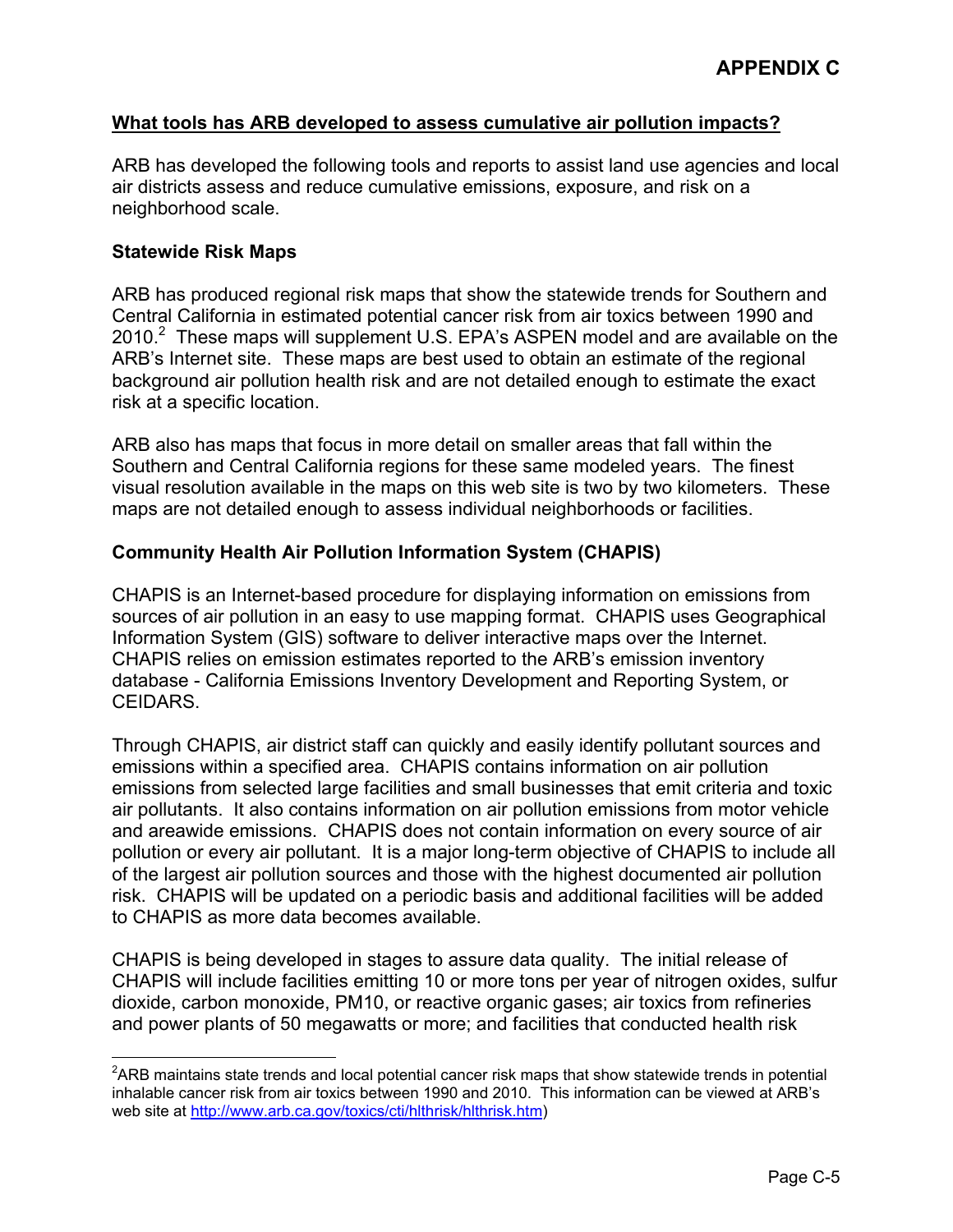Program.<sup>3</sup> assessments under the California Air Toxics "Hot Spots" Information and Assessment

CHAPIS can be used to identify the emission contributions from mobile, area, and point sources on that community.

## **"Hot Spots" Analysis and Reporting Program (HARP)**

HARP<sup>4</sup> is a software package available from the ARB and is designed with air quality professionals in mind. It models emissions and release data from one or more facilities to estimate the potential health risk posed by the selected facilities on the neighboring community. HARP uses the latest risk assessment guidelines published by OEHHA.

With HARP, a user can perform the following tasks:

- Create and manage facility databases;
- **Perform air dispersion modeling;**
- Conduct health risk analyses;
- Output data reports; and
- **Dutput results to GIS mapping software.**

HARP can model downwind concentrations of air toxics based on the calculated emissions dispersion at a single facility. HARP also has the capability of assessing the risk from multiple facilities, and for multiple locations of concern near those facilities. While HARP has the capability to assess multiple source impacts, there had been limited application of the multiple facility assessment function in the field at the time of HARP's debut in 2003. HARP can also evaluate multi-pathway, non-inhalation health risk resulting from air pollution exposure, including skin and soil exposure, and ingestion of meat and vegetables contaminated with air toxics, and other toxics that have accumulated in a mother's breast milk.

## **Neighborhood Assessment Program (NAP)**

The NAP<sup>[5](#page-84-2)</sup> has been a key component of ARB's Community Health Program. It includes the development of tools that can be used to perform assessments of cumulative air pollution impacts on a neighborhood scale. The NAP studies have been done to better understand how air pollution affects individuals at the neighborhood level. Thus far, ARB has conducted neighborhood scale assessments in Barrio Logan and Wilmington.

As part of these studies, ARB is collecting data and developing a modeling protocol that can be used to conduct cumulative air pollution impact assessments. Initially these

<span id="page-84-0"></span> 3 California Health & Safety Code section 44300, et seq.

<span id="page-84-1"></span><sup>4</sup> More detailed information can be found on ARB's website at:

<span id="page-84-2"></span>

<sup>&</sup>lt;u><http://www.arb.ca.gov/toxics/harp/harp.htm></u><br><sup>5</sup> For more information on the Program, please refer to: <u>http://www.arb.ca.gov/ch/programs/nap/nap.htm</u>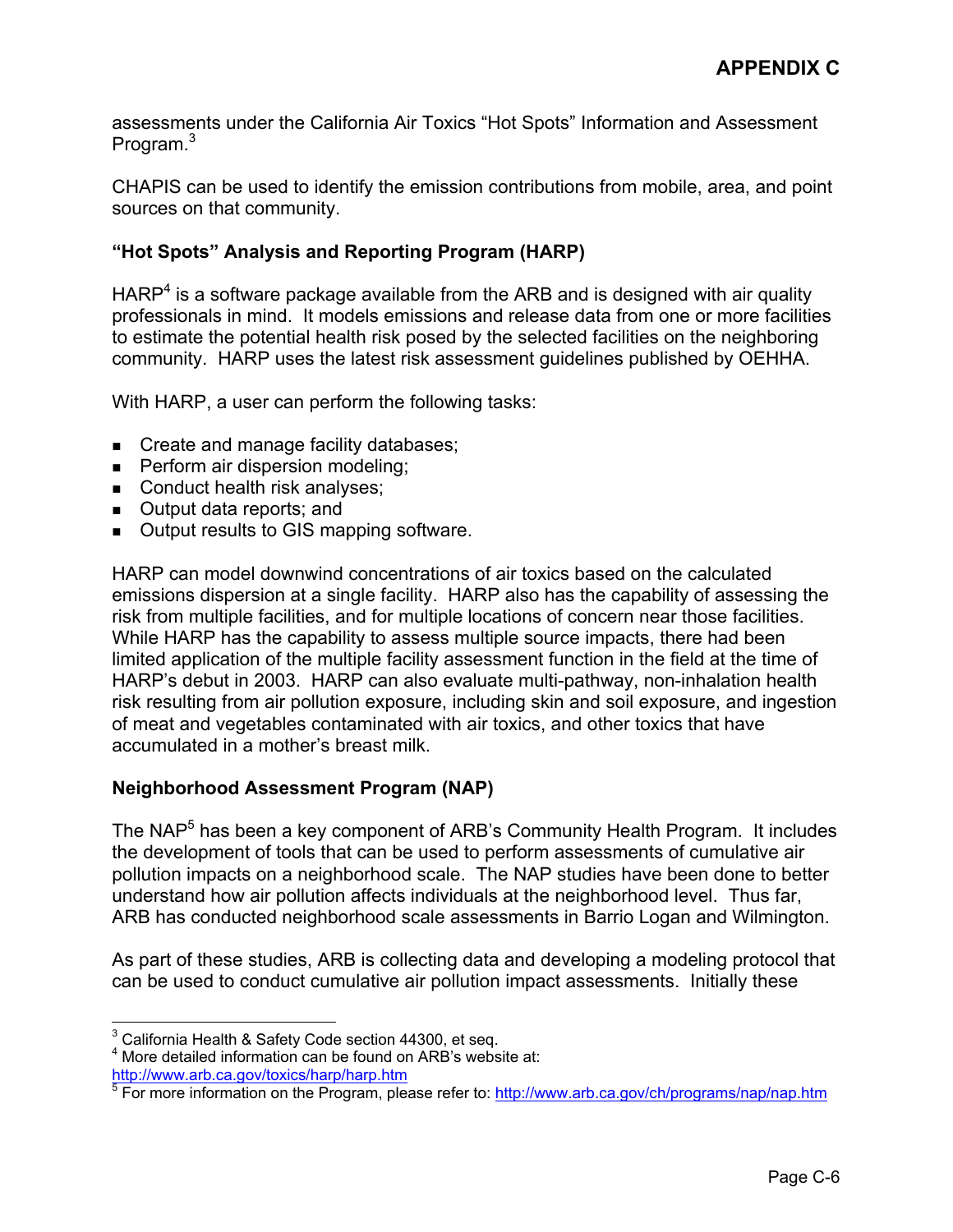assessments will focus on cumulative inhalation cancer health risk and chronic noncancer impacts. The major challenge is developing modeling methods that can combine both regional and localized air pollution impacts, and identifying the critical data necessary to support these models. The objective is to develop methods and tools from these studies that can ultimately be applied to other areas of the state. In addition, the ARB plans to use these methods to replace the ASPEN regional risk maps currently posted on the ARB Internet site.

# **Urban Emissions Model (URBEMIS)**

URBEMIS $<sup>6</sup>$  $<sup>6</sup>$  $<sup>6</sup>$  is a computer program that can be used to estimate emissions associated</sup> with land development projects in California such as residential neighborhoods, shopping centers, office buildings, and construction projects. URBEMIS uses emission factors available from the ARB to estimate vehicle emissions associated with new land uses. URBEMIS estimates sulfur dioxide emissions from motor vehicles in addition to reactive organic gases, nitrogen oxides, carbon monoxide, and PM10.

# **Land-Use Air Quality Linkage Report[7](#page-85-1)**

This report summarizes data currently available on the relationships between land use, transportation and air quality. It also highlights strategies that can help to reduce the use of the private automobile. It also briefly summarizes two ARB-funded research projects. The first project analyzes the travel patterns of residents living in five higher density, mixed use neighborhoods in California, and compares them to travel in more auto-oriented areas. The second study correlates the relationship between travel behavior and community characteristics, such as density, mixed land uses, transit service, and accessibility for pedestrians.

<span id="page-85-0"></span> 6 For more information on this model, please refer to ARB's website at <http://www.arb.ca.gov/html/soft.htm>. [7](http://www.arb.ca.gov/html/soft.htm)

<span id="page-85-1"></span> $7$ To access this report, please refer to ARB's website or click on: <http://www.arb.ca.gov/ch/programs/link97.pdf>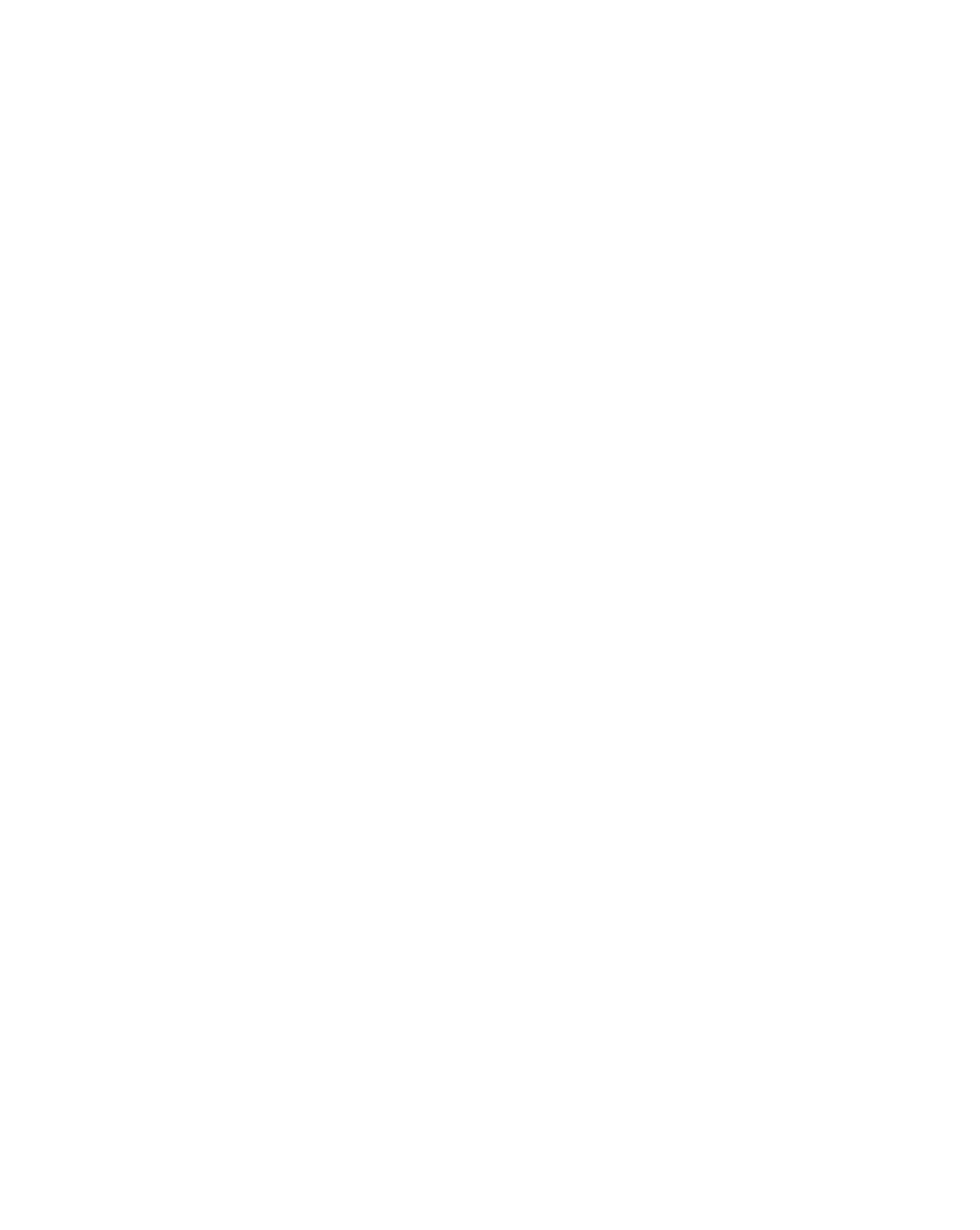## **LAND USE AND AIR QUALITY AGENCY ROLES IN THE LAND USE PROCESS**

A wide variety of federal, state, and local government agencies are responsible for regulatory, planning, and siting decisions that can have an impact on air pollution. They include local land use agencies, regional councils of government, school districts, local air districts, ARB, the California Department of Transportation (Caltrans), and the Governor's Office of Planning and Research (OPR) to name a few. This Section will focus on the roles and responsibilities of local and state agencies. The role of school districts will be discussed in Appendix E.

# **Local Land Use Agencies**

adopt a comprehensive, long-term General Plan. $^2$ Under the State Constitution, land use agencies have the primary authority to plan and control land use.<sup>[1](#page-87-0)</sup> Each of California's incorporated cities and counties are required to

The General Plan's long-term goals are implemented through zoning ordinances. These are local laws adopted by counties and cities that describe for specific areas the kinds of development that will be allowed within their boundaries.

Land use agencies are also the lead for doing environmental assessments under CEQA for new projects that may pose a significant environmental impact, or for new or revised General Plans.

# **Local Agency Formation Commissions (LAFCOs)**

Operating in each of California's 58 counties, LAFCOs are composed of local elected officials and public members who are responsible for coordinating changes in local governmental boundaries, conducting special studies that review ways to reorganize, simplify, and streamline governmental structures, and preparing a sphere of influence for each city and special district within each county. Each Commission's efforts are directed toward seeing that local government services are provided efficiently and economically while agricultural and open-space lands are protected. LAFCO decisions strive to balance the competing needs in California for efficient services, affordable housing, economic opportunity, and conservation of natural resources.

<span id="page-87-0"></span> $\overline{a}$  $1$  The legal basis for planning and land use regulation is the "police power" of the city or county to protect the public's health, safety and welfare. The California Constitution gives cities and counties the power to make and enforce all local police, sanitary and other ordinances and regulations not in conflict with general laws. State law reference: California Constitution, Article XI §7.<br><sup>2</sup>OPR General Plan Guidelines, 2003:

<span id="page-87-1"></span>

[http://www.opr.ca.gov/planning/PDFs/General\\_Plan\\_Guidelines\\_2003.pdf](http://www.opr.ca.gov/planning/PDFs/General_Plan_Guidelines_2003.pdf)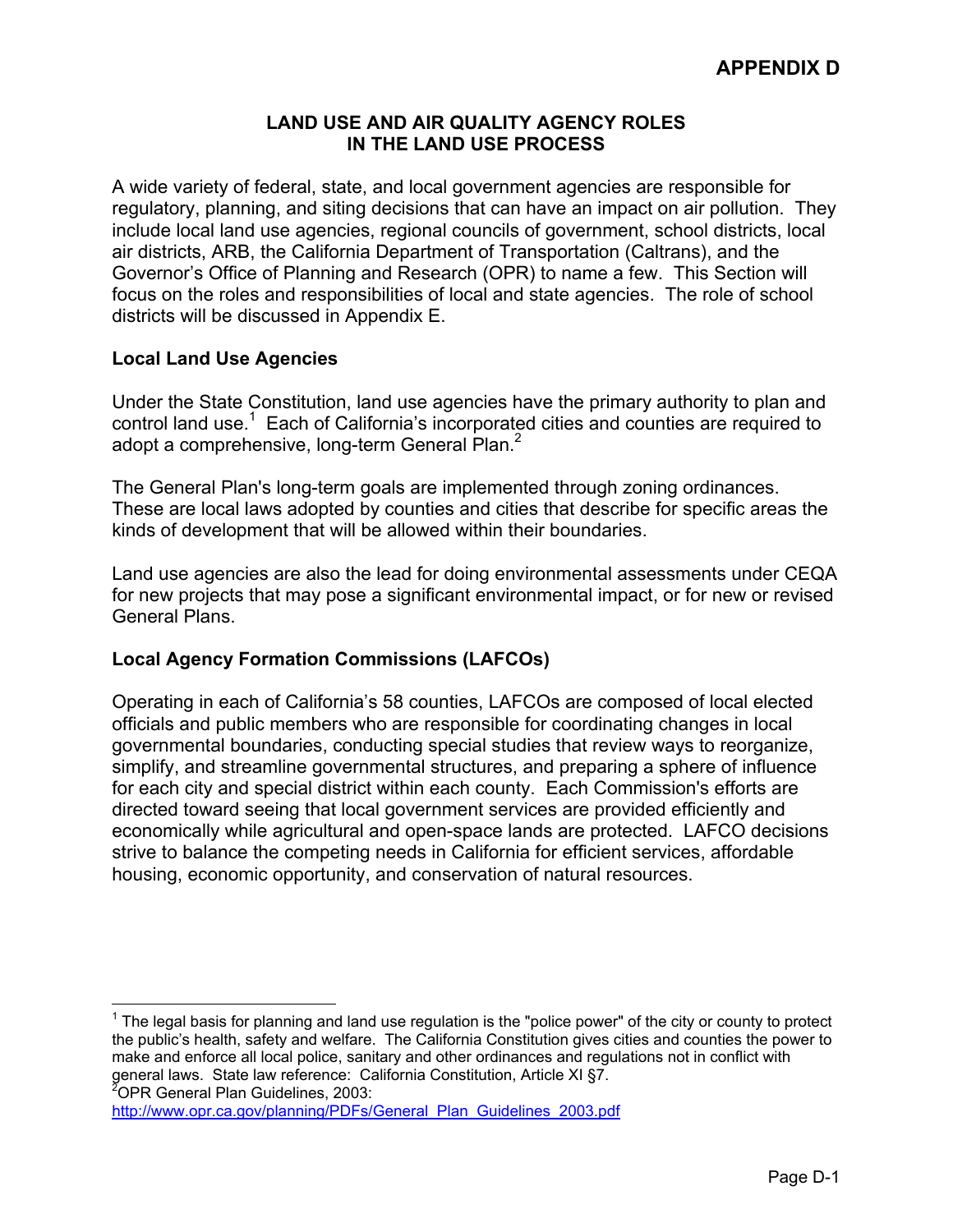# **Councils of Government (COG)**

COGs are organizations composed of local counties and cities that serve as a focus for the development of sound regional planning, including plans for transportation, growth management, hazardous waste management, and air quality. They can also function as the metropolitan planning organization for coordinating the region's transportation programs. COGs also prepare regional housing need allocations for updates of General Plan housing elements.

## **Local Air Districts**

 $\overline{a}$ 

Under state law, air pollution control districts or air quality management districts (local air districts) are the local government agencies responsible for improving air quality and are generally the first point of contact for resolving local air pollution issues or complaints. There are [3](#page-88-0)5 local air districts in California<sup>3</sup> that have authority and primary responsibility for regional clean air planning. Local air districts regulate stationary sources of air pollutants within their jurisdiction including but not limited to industrial and commercial facilities, power plants, construction activities, outdoor burning, and other non-mobile sources of air pollution. Some local air districts also regulate public and private motor vehicle fleet operators such as public bus systems, private shuttle and taxi services, and commercial truck depots.

# **Regional Clean Air Plans**

Local air districts are responsible for the development and adoption of clean air plans that protect the public from the harmful effects of air pollution. These plans incorporate strategies that are necessary to attain ambient air quality standards. Also included in these regional air plans are ARB and local district measures to reduce statewide emissions from mobile sources, consumer products, and industrial sources.

# **Facility-Specific Considerations**

*Permitting.* In addition to the planning function, local air districts adopt and enforce regulations, issue permits, and evaluate the potential environmental impacts of projects.

Pollution is regulated through permits and technology-based rules that limit emissions from operating units within a facility or set standards that vehicle fleet operators must meet. Permits to construct and permits to operate contain very specific requirements and conditions that tell each regulated source what it must do to limit its air pollution in compliance with local air district rules, regulations, and state law. Prior to receiving a permit, new facilities must go through a New Source Review (NSR) process that establishes air pollution control requirements for the facility. Permit conditions are typically contained in the permit to operate and specify requirements that businesses must follow; these may include limits on the amount of pollution that can be emitted, the

<span id="page-88-0"></span> $3$  Contact information for local air districts in California is listed in the front of this Handbook.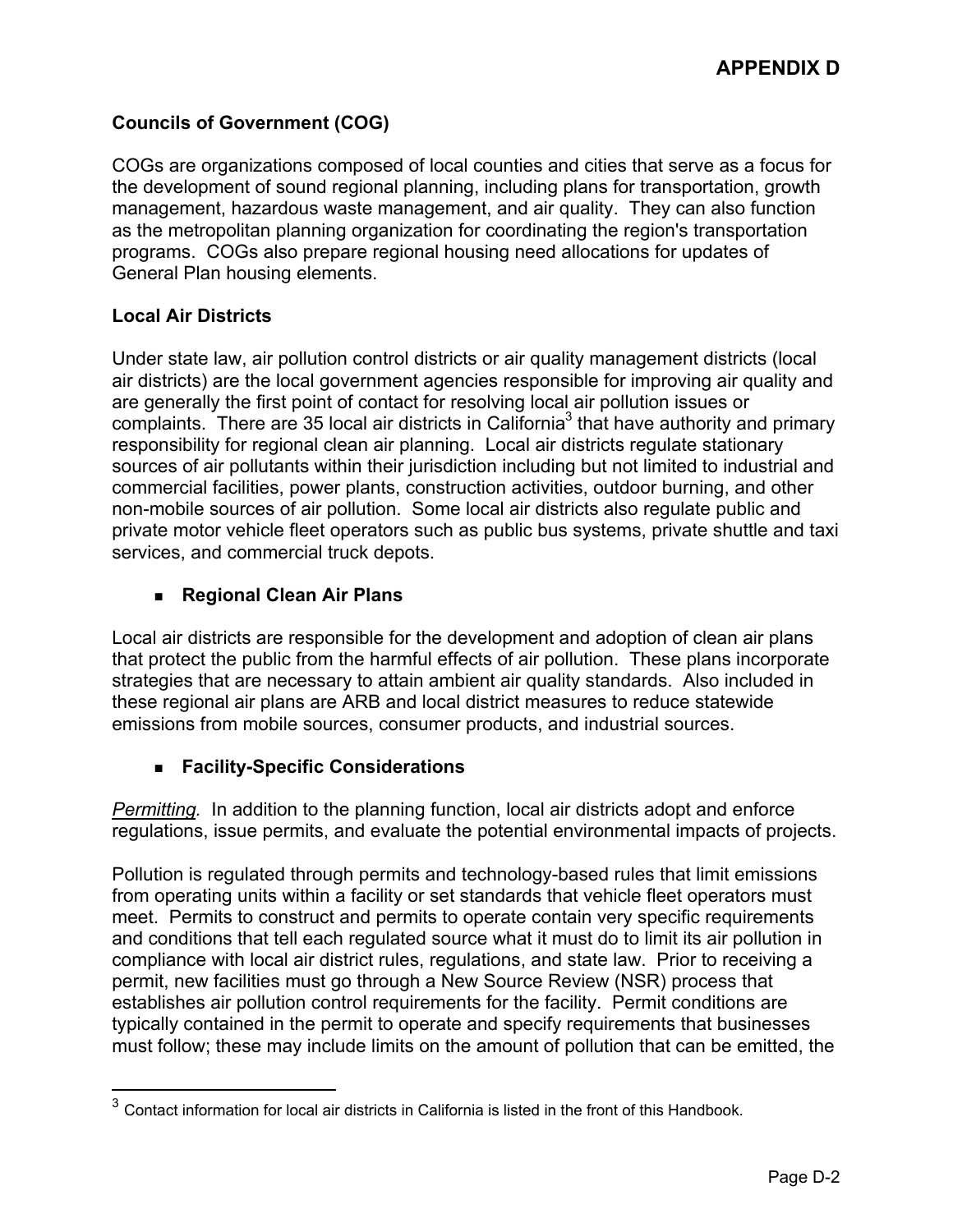type of pollution control equipment that must be installed and maintained, and various record-keeping requirements.

Local air districts also notify the public about new permit applications for major new facilities, or major modifications to existing facilities that seek to locate within 1,000 feet of a school.

Local air districts can also regulate other types of sources to reduce emissions. These include regulations to reduce emissions from the following sources:

- **hazardous materials in products used by industry such as paints, solvents, and de**greasers;
- **agricultural and residential burning;**

 $\overline{a}$ 

- **EXEC** leaking gasoline nozzles at service stations;
- **public fleet vehicles such as sanitation trucks and school buses; and**
- **fugitive or uncontrolled dust at construction sites.**

However, while emissions from industrial and commercial sources are typically subject to the permit authority of the local air district, sensitive sites such as a day care center, convalescent home, or playground are not ordinarily subject to an air permit. Local air district permits address the air pollutant emissions of a project but not its location.

Under the state's air toxics program, local air districts regulate air toxic emissions by adopting ARB air toxic control measures, or more stringent district-specific requirements, and by requiring individual facilities to perform a health risk assessment if emissions at the source exceed district-specific health risk thresholds<sup>[4](#page-89-0)</sup>,  $5$  (See the section on ARB programs for a more detailed summary of this program).

One approach by which local air districts regulate air toxics emissions is through the "Hot Spots" program.<sup>[6](#page-89-2)</sup> The risk assessments submitted by the facilities under this

<span id="page-89-0"></span><sup>&</sup>lt;sup>4</sup> Cal/EPA's Office of Environmental Health Hazard Assessment has published "A Guide to Health Risk Assessment" for lay people involved in environmental health issues, including policymakers, businesspeople, members of community groups, and others with an interest in the potential health effects of toxic chemicals. To access this information, please refer to

<span id="page-89-2"></span><span id="page-89-1"></span><sup>&</sup>lt;u><http://www.oehha.ca.gov/pdf/HRSguide2001.pdf></u><br><sup>5</sup> Section 44306 of the California Health & Safety Code defines a health risk assessment as a detailed comprehensive analysis that a polluting facility uses to evaluate and predict the dispersion of hazardous substances in the environment and the potential for exposure of human populations, and to assess and quantify both the individual and population-wide health risks associated with those levels of exposure. 6 AB-2588 (the Air Toxics "Hot Spots" Information and Assessment Act) requires local air districts to prioritize facilities by high, intermediate, and low priority categories to determine which must perform a health risk assessment. Each district is responsible for establishing the prioritization score threshold at which facilities are required to prepare a health risk assessment. In establishing priorities for each facility, local air districts must consider the potency, toxicity, quantity, and volume of hazardous materials released from the facility, the proximity of the facility to potential receptors, and any other factors that the district determines may indicate that the facility may pose a significant risk. All facilities within the highest category must prepare a health risk assessment. In addition, each district may require facilities in the intermediate and low priority categories to also submit a health risk assessment.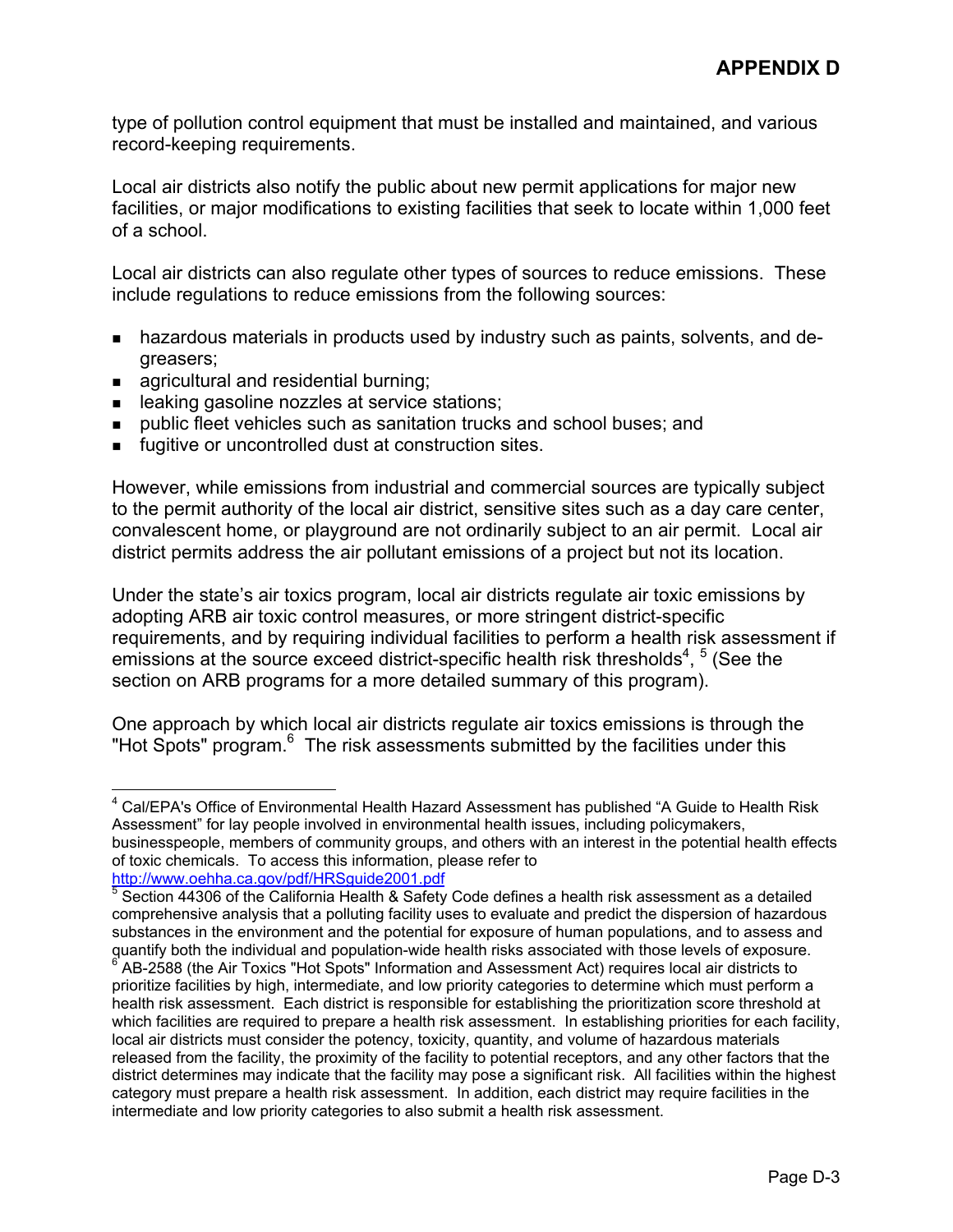| Source                 | <b>Examples</b>                                                                                                                        | <b>Primary Agency</b> | <b>Applicable Regulations</b>                                                                                                                                                                        |
|------------------------|----------------------------------------------------------------------------------------------------------------------------------------|-----------------------|------------------------------------------------------------------------------------------------------------------------------------------------------------------------------------------------------|
| Large<br>Stationary    | Refineries, power<br>plants, chemical<br>facilities, certain<br>manufacturing<br>plants                                                | Local air districts   | Operating permit rules<br>Air Toxics "Hot Spots" Law<br>(AB 2588)<br>Local district rules<br><b>Air Toxic Control Measures</b><br>(ATCMs)*<br><b>New Source Review rules</b><br>Title V permit rules |
| Small<br>Stationary    | Dry cleaners, auto<br>body shops,<br>welders, chrome<br>plating facilities,<br>service stations,<br>certain<br>manufacturing<br>plants | Local air districts   | Operating permit conditions,<br>Air Toxics "Hot Spots" Law<br>(AB 2588)<br>Local district rules<br>ATCMs*<br><b>New Source Review rules</b>                                                          |
| Mobile (non-<br>fleet) | Cars, trucks, buses ARB                                                                                                                |                       | <b>Emission standards</b><br>Cleaner-burning fuels<br>(e.g., unleaded gasoline,<br>low-sulfur diesel)<br>Inspection and repair<br>programs (e.g., Smog<br>Check)                                     |
| Mobile<br>Equipment    | Construction<br>equipment                                                                                                              | ARB, U.S. EPA         | <b>ARB</b> rules<br>U.S. EPA rules                                                                                                                                                                   |
| Mobile (fleet)         | Truck depots,<br>school buses, taxi<br>services                                                                                        | <b>ARB</b>            | Local air districts, Local air district rules<br>ARB urban bus fleet rule                                                                                                                            |
| Areawide               | Paints and<br>consumer products ARB<br>such as hair spray<br>and spray paint                                                           | Local air district,   | <b>ARB</b> rules<br>Local air district rules                                                                                                                                                         |

**Table D-1 Local Sources of Air Pollution, Responsible Agencies, and Associated Regulatory Programs** 

\*ARB adopts ATCMs, but local air districts have the responsibility to implement and enforce these measures or more stringent ones.

program are reviewed by OEHHA and approved by the local air district. Risk assessments are available by contacting the local air district.

*Enforcement.* Local air districts also take enforcement action to ensure compliance with air quality requirements. They enforce air toxic control measures, agricultural and residential burning programs, gasoline vapor control regulations, laws that prohibit air pollution nuisances, visible emission limits, and many other requirements designed to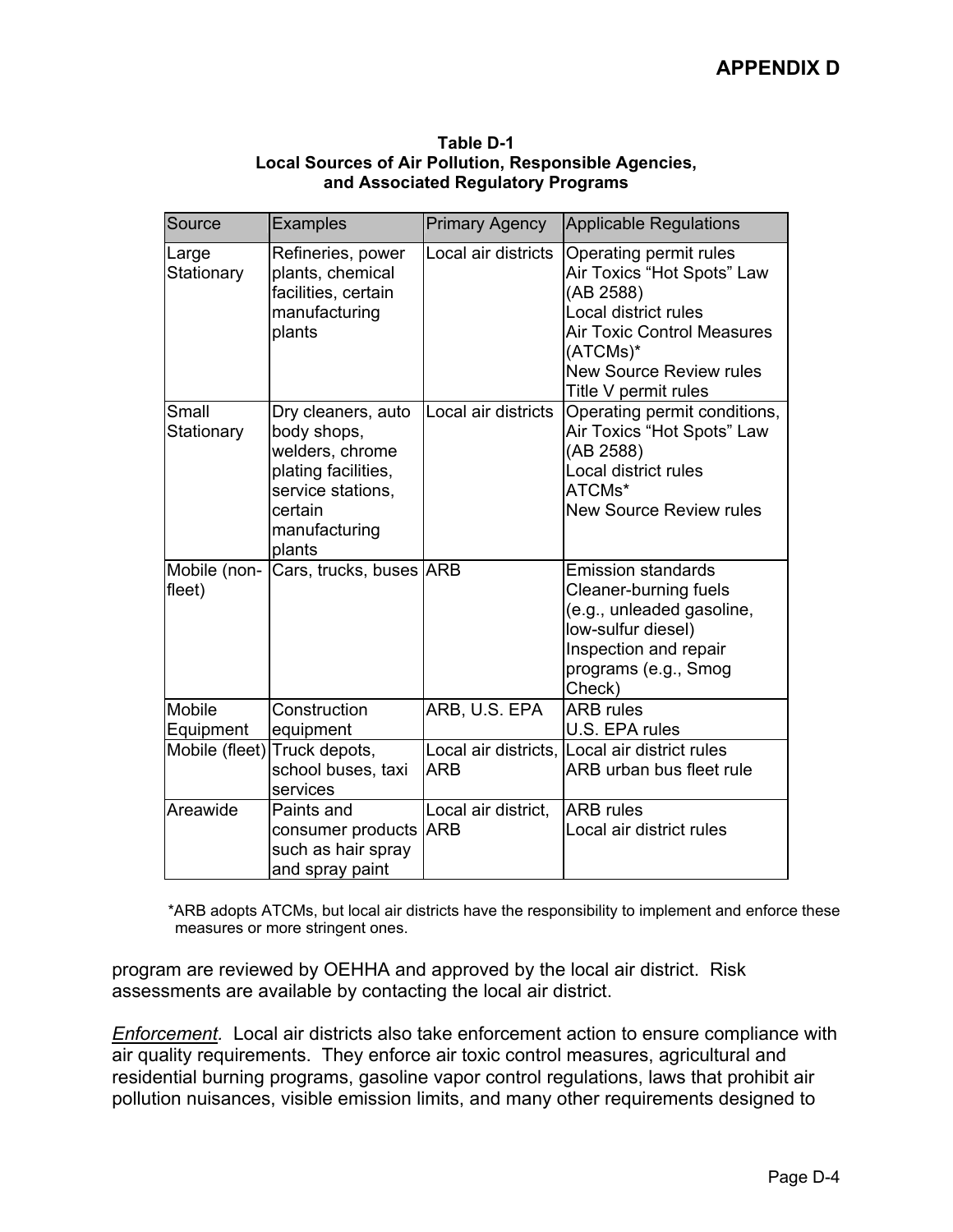clean the air. Local districts use a variety of enforcement tools to ensure compliance. These include notices of violation, monetary penalties, and abatement orders. Under some circumstances, a permit may be revoked.

## **Environmental Review**

As required by the California Environmental Quality Act (CEQA), local air districts also review and comment on proposed land use plans and development projects that can have a significant effect on the environment or public health.<sup>1</sup>

## **California Air Resources Board**

The ARB is the air pollution control agency at the state level that is responsible for the preparation of air plans required by state and federal law. In this regard, it coordinates the activities of all local air districts to ensure all statutory requirements are met and to reduce air pollution emissions for sources under its jurisdiction.

Motor vehicles are the single largest emissions source category under ARB's jurisdiction as well as the largest overall emissions source statewide. ARB also regulates emissions from other mobile equipment and engines as well as emissions from consumer products such as hair sprays, perfumes, cleaners, and aerosol paints.

## Air Toxics Program

Under state law, the ARB has a critical role to play in the identification, prioritization, and control of air toxic emissions. The ARB statewide comprehensive air toxics program was established in the early 1980's. The Toxic Air Contaminant Identification and Control Act of 1983 (AB 1807, Tanner 1983) created California's program to reduce exposure to air toxics.<sup>[8](#page-91-1)</sup> The Air Toxics "Hot Spots" Information and Assessment Act (Hot Spots program) supplements the AB 1807 program, by requiring a statewide air toxics inventory, notification of people exposed to a significant health risk, and facility plans to reduce these risks.

Under AB 1807, the ARB is required to use certain criteria to prioritize the identification and control of air toxics. In selecting substances for review, the ARB must consider criteria relating to emissions, exposure, and health risk, as well as persistence in the atmosphere, and ambient concentrations in the community. AB 1807 also requires the ARB to use available information gathered from the Hot Spots program when prioritizing compounds.

The ARB identifies pollutants as toxic air contaminants and adopts statewide air toxic control measures (ATCMs). Once ARB adopts an ATCM, local air districts must

<sup>&</sup>lt;sup>7</sup> Section 4 of this Handbook contains more information on the CEQA process.

<span id="page-91-1"></span><span id="page-91-0"></span><sup>&</sup>lt;sup>8</sup> For a general background on California's air toxics program, the reader should refer to ARB's website at <http://www.arb.ca.gov/toxics/tac/appendxb.htm>.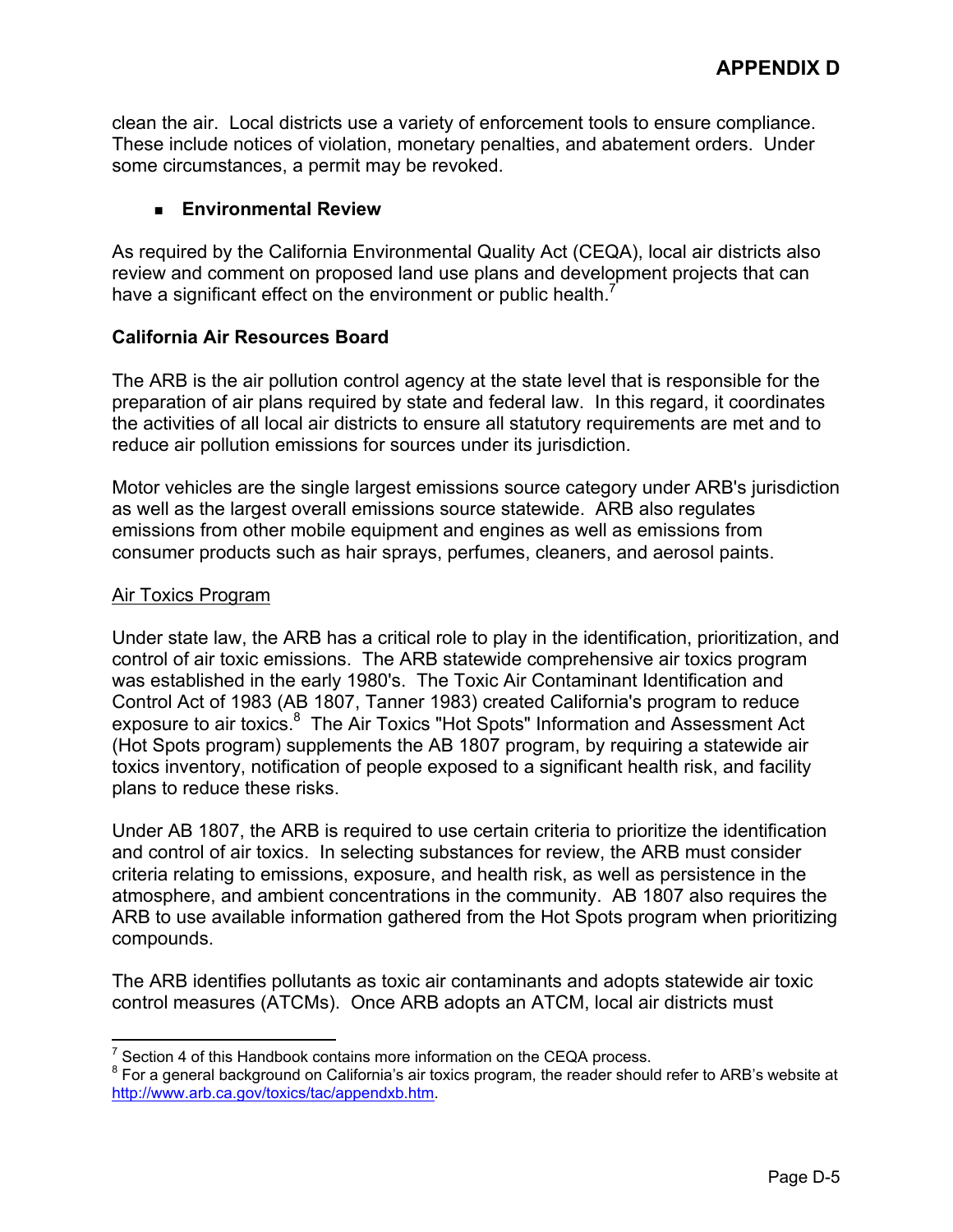implement the measure, or adopt and implement district-specific measures that are at least as stringent as the state standard. Taken in the aggregate, these ARB programs will continue to further reduce emissions, exposure, and health risk statewide.

With regard to the land use decision-making process, ARB, in conjunction with local air districts, plays an advisory role by providing technical information on land use-related air issues.

### **Other Agencies**

#### *Governor's Office of Planning and Research (OPR)*

In addition to serving as the Governor's advisor on land use planning, research, and liaison with local government, OPR develops and implements the state's policy on land use planning and coordinates the state's environmental justice programs. OPR updated its General Plan Guidelines in 2003 to highlight the importance of sustainable development and environmental justice policies in the planning process. OPR also advises project proponents and government agencies on CEQA provisions and operates the State Clearinghouse for environmental and federal grant documents.

#### *California Department of Housing and Community Development*

The Department of Housing and Community Development (HCD) administers a variety of state laws, programs and policies to preserve and expand housing opportunities, including the development of affordable housing. All local jurisdictions must update their housing elements according to a staggered statutory schedule, and are subject to certification by HCD. In their housing elements, cities and counties are required to include a land inventory which identifies and zones sites for future residential development to accommodate a mix of housing types, and to remove barriers to the development of housing.

An objective of state housing element law is to increase the overall supply and affordability of housing. Other fundamental goals include conserving existing affordable housing, improving the condition of the existing housing stock, removing regulatory barriers to housing production, expanding equal housing opportunities, and addressing the special housing needs of the state's most vulnerable residents (frail elderly, disabled, large families with children, farmworkers, and the homeless).

#### *Transportation Agencies*

Transportation agencies can also influence mobile source-related emissions in the land use decision-making process. Local transportation agencies work with land use agencies to develop a transportation (circulation) element for the General Plan. These local government agencies then work with other transportation-related agencies, such as the Congestion Management Agency (CMA), Metropolitan Planning Organization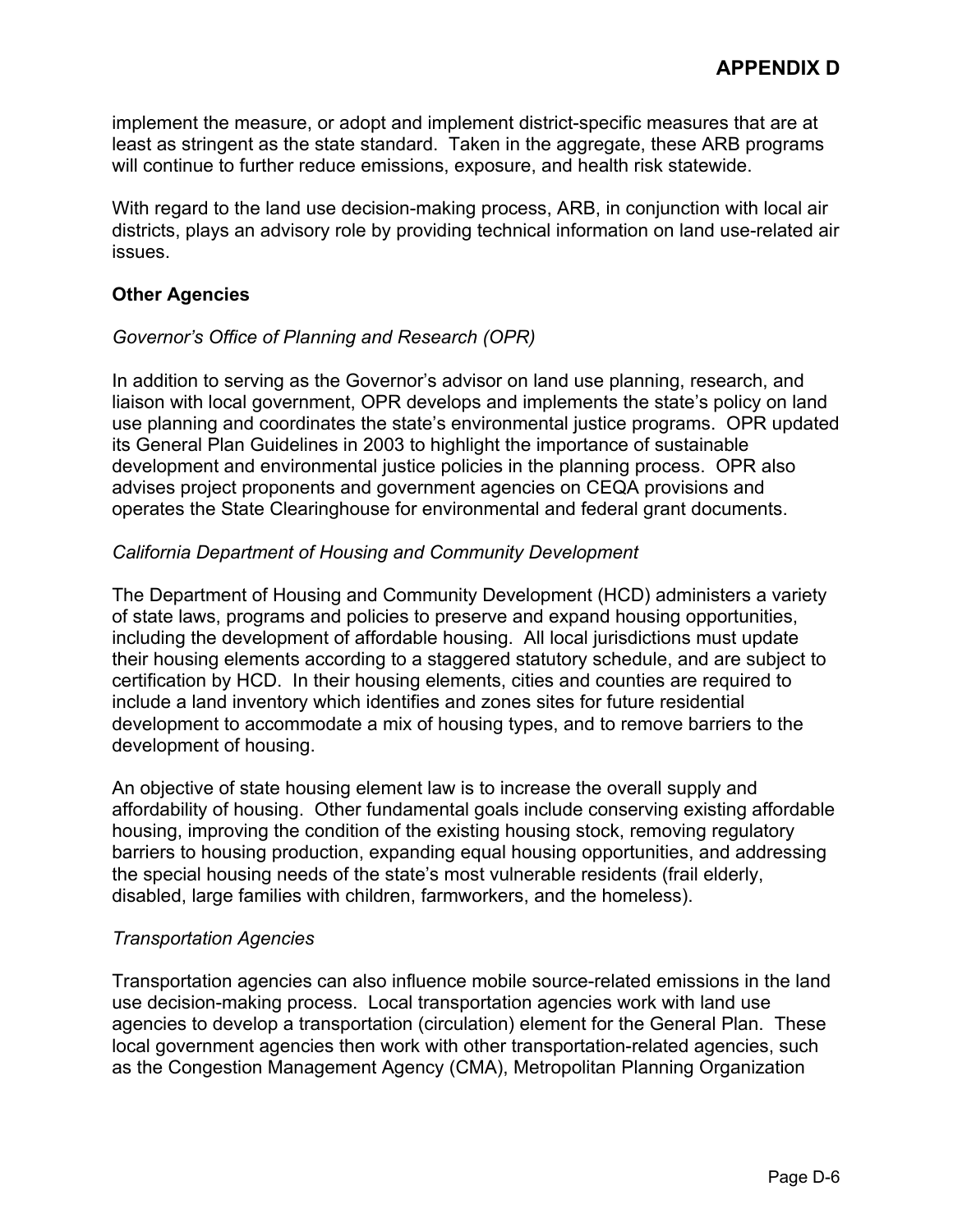(MPO), Regional Transportation Planning Agency (RTPA), and Caltrans to develop long and short range transportation plans and projects.

Caltrans is the agency responsible for setting state transportation goals and for state transportation planning, design, construction, operations and maintenance activities. Caltrans is also responsible for delivering California's multibillion-dollar state Transportation Improvement Program, a list of transportation projects that are approved for funding by the California Transportation Commission in a 4-year cycle.

When safety hazards or traffic circulation problems are identified in the existing road system, or when land use changes are proposed such as a new residential subdivision, shopping mall or manufacturing center, Caltrans and/or the local transportation agency ensure the projects meet applicable state, regional, and local goals and objectives.

Caltrans also evaluates transportation-related projects for regional air quality impacts, from the perspective of travel-related emissions as well as road congestion and increases in road capacity (new lanes).

## *California Energy Commission (CEC)*

The CEC is the state's CEQA lead agency for permitting large thermal power plants (50 megawatts or greater). The CEC works closely with local air districts and other federal, state and local agencies to ensure compliance with applicable laws, ordinances, regulations and standards in the permitting, construction, operation and closure of such plants. The CEC uses an open and public review process that provides communities with outreach and multiple opportunities to participate and be heard. In addition to its comprehensive environmental impact and engineering design assessment process, the CEC also conducts an environmental justice evaluation. This evaluation involves an initial demographic screening to determine if a qualifying minority or low-income population exists in the vicinity of the proposed project. If such a population is present, staff considers possible environmental justice impacts including from associated project emissions in its technical assessments.<sup>9</sup>

## *Department of Pesticides Regulation (DPR)*

 $\overline{a}$ 

Pesticides are industrial chemicals produced specifically for their toxicity to a target pest. They must be released into the environment to do their job. Therefore, regulation of pesticides focuses on using toxicity and other information to ensure that when pesticides are used according to their label directions, potential for harm to people and the environment is minimized. DPR imposes strict controls on use, beginning before pesticide products can be sold in California, with an extensive scientific program to ensure they can be used safely. DPR and county enforcement staff tracks the use of pesticides to ensure that pesticides are used properly. DPR collects periodic

<span id="page-93-0"></span><sup>9</sup> See California Energy Commission, "Environmental Performance Report," July 2001 at [http://www.energy.ca.gov/reports/2001-11-20\\_700-01-001.PDF](http://www.energy.ca.gov/reports/2001-11-20_700-01-001.PDF)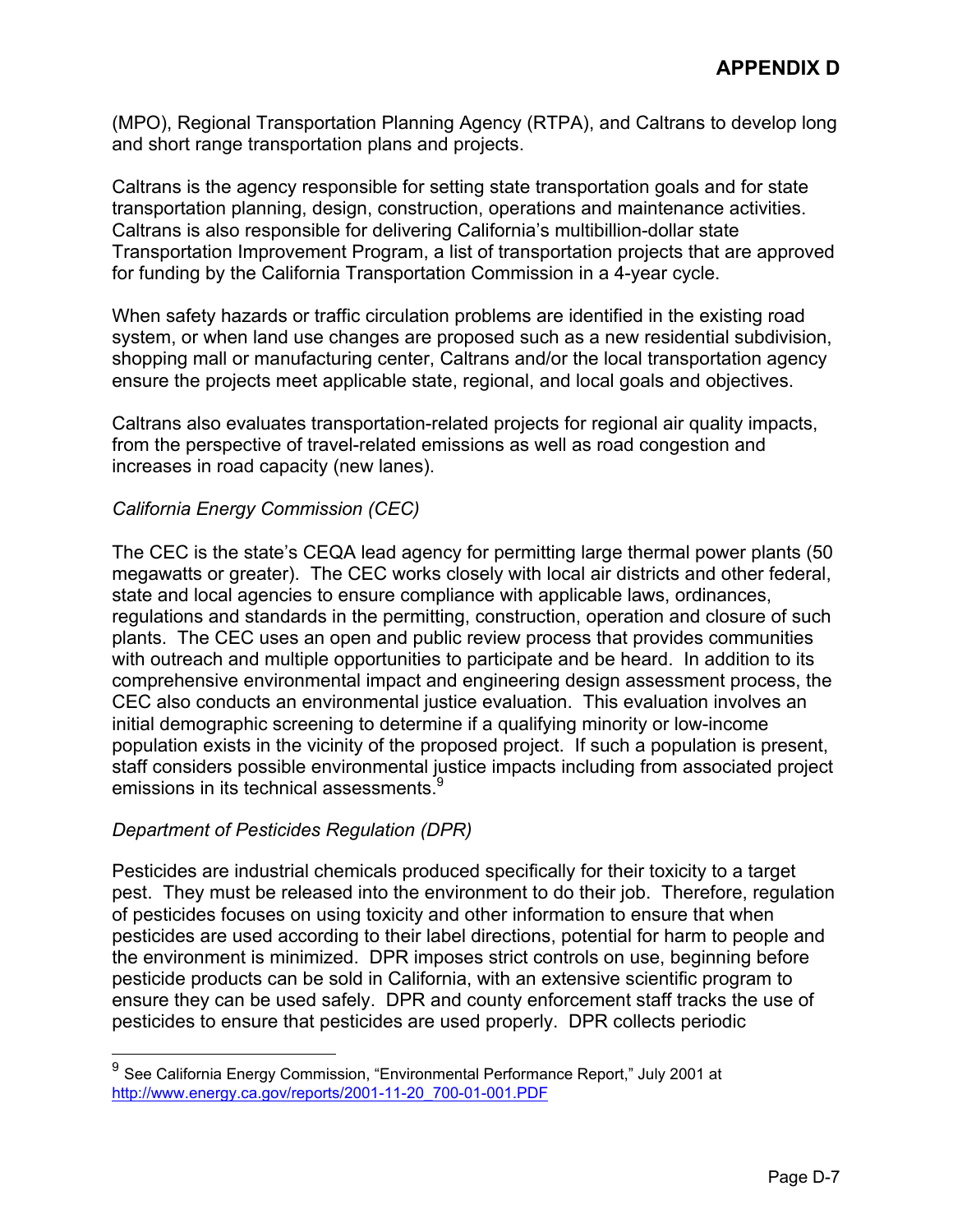used safely - use of the pesticide will be banned in California.<sup>10</sup> measurements of any remaining amounts of pesticides in water, air, and on fresh produce. If unsafe levels are found, DPR requires changes in how pesticides are used, to reduce the possibility of harm. If this cannot be done - that is, if a pesticide cannot be

#### *Federal Agencies*

 $\overline{a}$ 

Federal agencies have permit authority over activities on federal lands and certain resources, which have been the subject of congressional legislation, such as air, water quality, wildlife, and navigable waters. The U.S. Environmental Protection Agency generally oversees implementation of the federal Clean Air Act, and has broad authority for regulating certain activities such as mobile sources, air toxics sources, the disposal of toxic wastes, and the use of pesticides. The responsibility for implementing some federal regulatory programs such as those for air and water quality and toxics is delegated by management to specific state and local agencies. Although federal agencies are not subject to CEQA they must follow their own environmental process established under the National Environmental Policy Act (NEPA).

<span id="page-94-0"></span> $10$  For more information, the reader is encouraged to visit the Department of Pesticide Regulation web site at [www.cdpr.ca.gov/docs/empm/pubs/tacmenu.htm](http://www.cdpr.ca.gov/docs/empm/pubs/tacmenu.htm).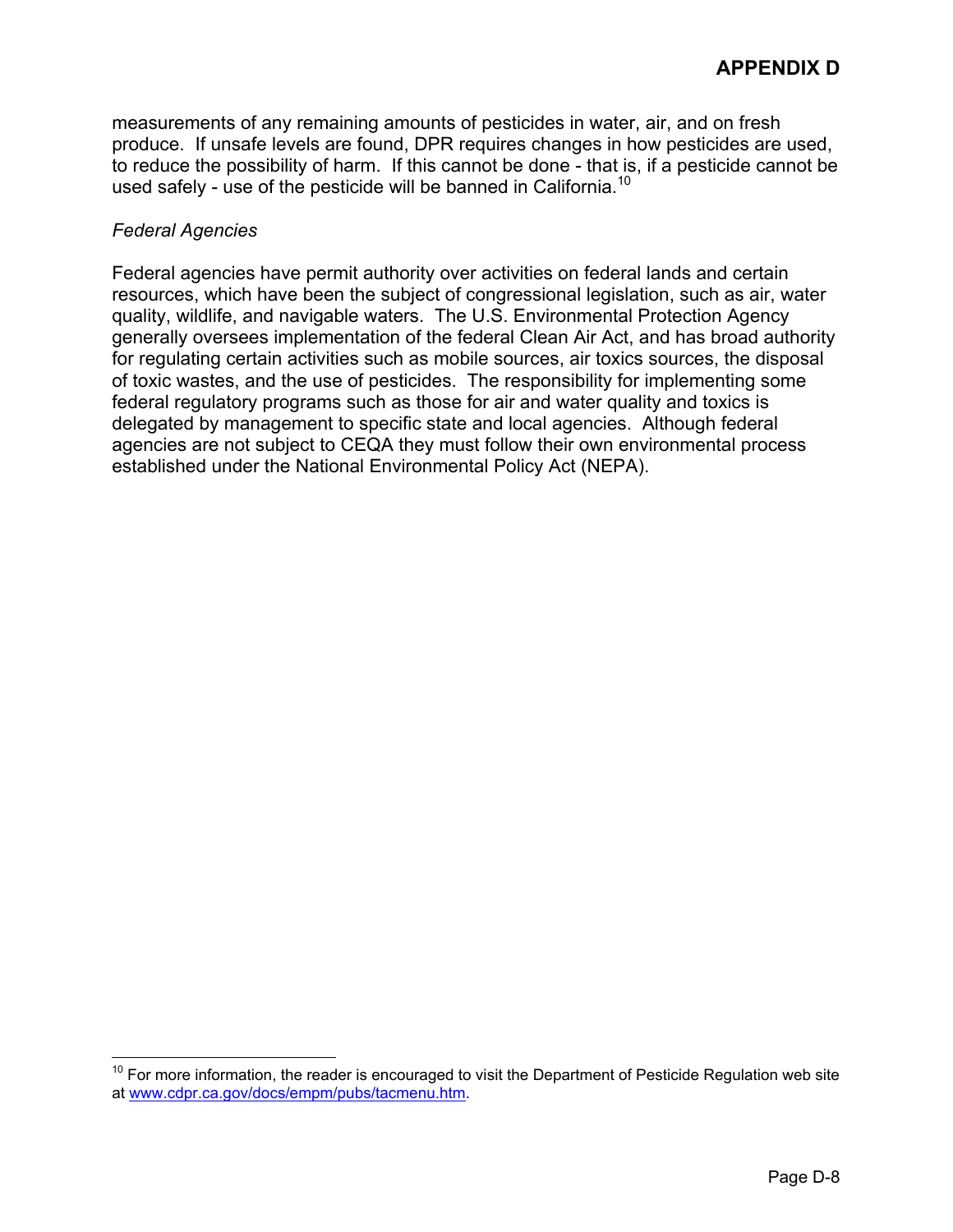# **SPECIAL PROCESSES THAT APPLY TO SCHOOL SITING**

The [California Education Code](http://www.cde.ca.gov/facilities/field/codes/title5regs.htm) and the [California Public Resources Code](http://ceres.ca.gov/ceqa/stat/) place primary authority for siting public schools with the local school district, which is the 'lead agency' for purposes of CEQA. The California Education Code requires public school districts to notify the local planning agency about siting a new public school or expanding an existing school. The planning agency then reports back to the school district regarding a project's conformity with the adopted General Plan. However, school districts can overrule local zoning and land use designations for schools if they follow specified procedures. In addition, all school districts must evaluate new school sites using site selection standards established in Section 14010 of Title 5 of the California Code of Regulations. Districts seeking state funding for school site acquisition must also obtain site approval from the California Department of Education.

Before making a final decision on a school site acquisition, a school district must comply with CEQA and evaluate the proposed site acquisition/new school project for air emissions and health risks by preparing and certifying an environmental impact report or negative declaration. Both the California Education Code section 17213 and the California Public Resources Code section 21151.8 require school districts to consult with administering agencies and local air districts when preparing the environmental assessment. Such consultation is required to identify both permitted and non-permitted "facilities" that might significantly affect health at the new site. These facilities include, but are not limited to, freeways and other busy traffic corridors, large agricultural operations, and rail yards that are within one-quarter mile of the proposed school site, and that might emit hazardous air emissions, or handle hazardous or acutely hazardous materials, substances, or waste.

As part of the CEQA process and before approving a school site, the school district must make a finding that either it found none of the facilities or significant air pollution sources, or alternatively, if the school district finds that there are such facilities or sources, it must determine either that they pose no significant health risks, or that corrective actions by another governmental entity would be taken so that there would be no actual or potential endangerment to students or school workers.

In addition, if the proposed school site boundary is within 500 feet of the edge of the closest traffic lane of a freeway or traffic corridor that has specified minimum average daily traffic counts, the school district is required to determine through specified risk assessment and air dispersion modeling that neither short-term nor long term exposure poses significant heath risks to pupils.

State law changes effective January 1, 2004 (SB352, Escutia 2003, amending Education Code section 17213 and Public Resources Code section 21151.8) also provides for cases in which the school district cannot make either of those two findings and cannot find a suitable alternative site. When this occurs, the school district must adopt a statement of over-riding considerations, as part of an environmental impact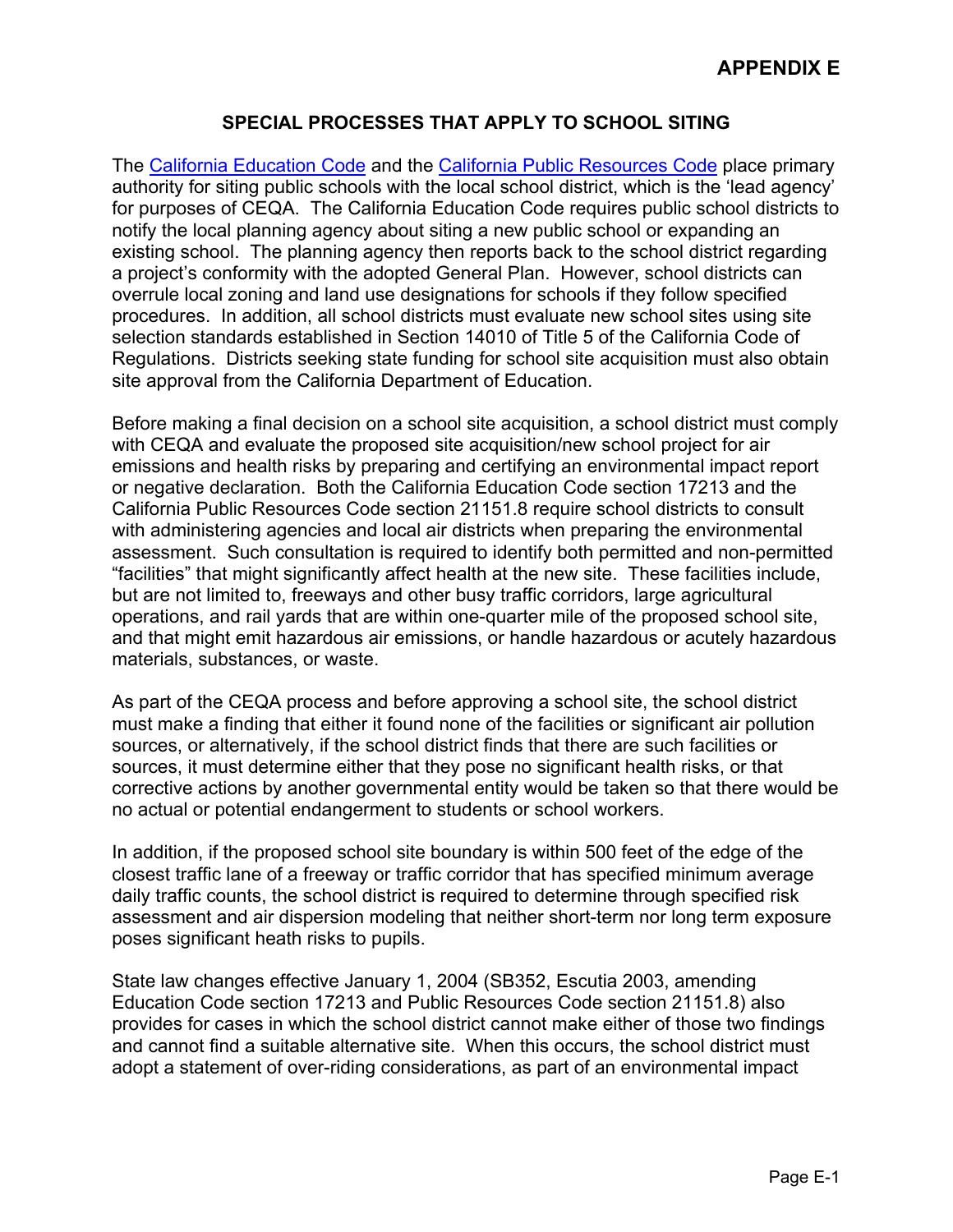report, that the project should be approved based on the ultimate balancing of the merits.

Some school districts use a standardized assessment process to determine the environmental impacts of a proposed school site. In the assessment process, school districts can use maps and other available information to evaluate risk, including a local air district's database of permitted source emissions. School districts can also perform field surveys and record searches to identify and calculate emissions from nonpermitted sources within one-quarter mile radius of a proposed site. Traffic count data and vehicular emissions data can also be obtained from Caltrans for major roadways and freeways in proximity to the proposed site to model potential emissions impacts to students and school employees. This information is available from the local COG, Caltrans, or local cities and counties for non-state maintained roads.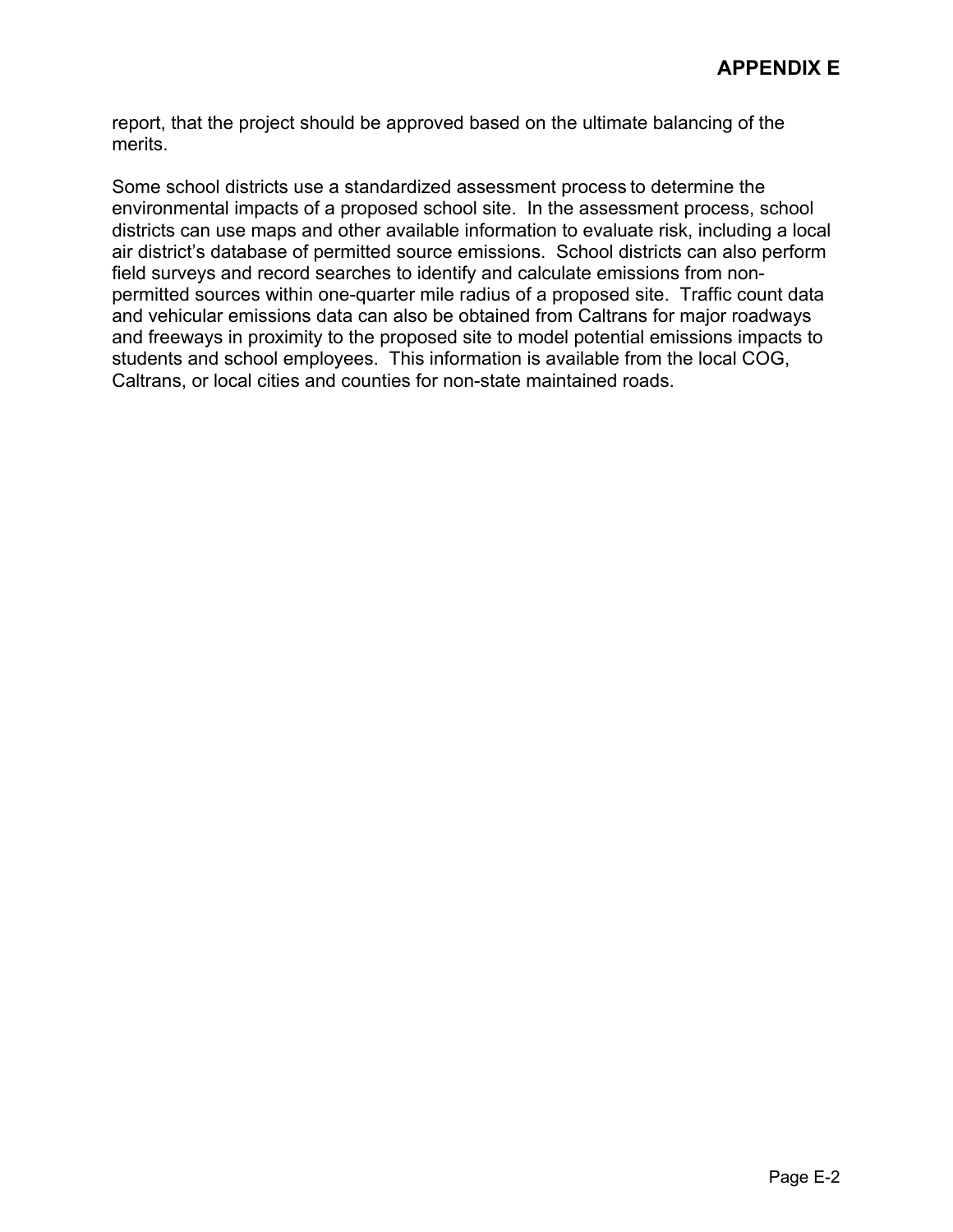## **GENERAL PROCESSES USED BY LAND USE AGENCIES TO ADDRESS AIR POLLUTION IMPACTS**

There are several separate but related processes for addressing the air pollution impacts of land use projects. One takes place as part of the planning and zoning function. This consists of preparing and implementing goals and policies contained in county or city General Plans, community or area plans, and specific plans governing land uses such as residential, educational, commercial, industrial, and recreational activities. It also includes recommending locations for thoroughfares, parks and other public improvements.

Land use agencies also have a permitting function that includes performing environmental reviews and mitigation when projects may pose a significant environmental impact. They conduct inspections for zoning permits issued, enforce the zoning regulations and issue violations as necessary, issue zoning certificates of compliance, and check compliance when approving certificates of occupancy.

# **Planning**

## **General Plan**[1](#page-97-0)

The General Plan is a local government "blueprint" of existing and future anticipated land uses for long-term future development. It is composed of the goals, policies, and general elements upon which land use decisions are based. Because the General Plan is the foundation for all local planning and development, it is an important tool for implementing policies and programs beneficial to air quality. Local governments may choose to adopt a separate air quality element into their General Plan or to integrate air quality-beneficial objectives, policies, and strategies in other elements of the Plan, such as the land use, circulation, conservation, and community design elements.

More information on General Plan elements is contained in Appendix D.

## **Community Plans**

Community or area plans are terms for plans that focus on a particular region or community within the overall general plan area. It refines the policies of the general plan as they apply to a smaller geographic area and is implemented by ordinances and other discretionary actions, such as zoning.

<span id="page-97-0"></span> $\overline{a}$  $<sup>1</sup>$  In October 2003, OPR revised its General Plan Guidelines. An entire chapter is now devoted to a</sup> discussion of how sustainable development and environmental justice goals can be incorporated into the land use planning process. For further information, t[he](http://www.opr.ca.gov/planning/PDFs/2003_General_Plan_Guidelines_Second_Draft.pdf) reader is encouraged to obtain a copy of OPR's General Plan Guidelines, or refer to their website at: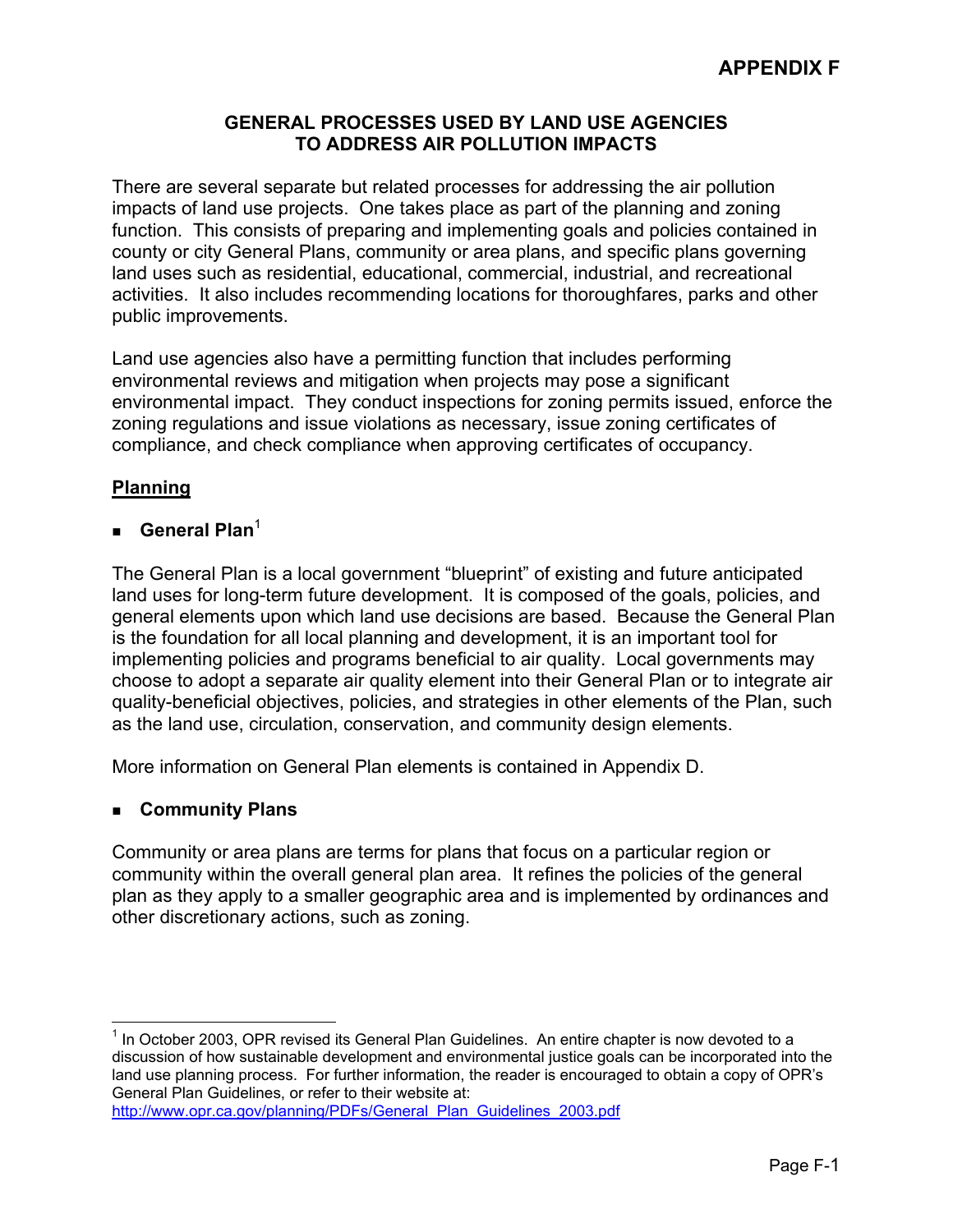# **Specific Plan**

A specific plan is a hybrid that can combine policies with development regulations or zoning requirements. It is often used to address the development requirements for a single project such as urban infill or a planned community. As a result, its emphasis is on concrete standards and development criteria.

# **Zoning**

Zoning is the public regulation of the use of land. It involves the adoption of ordinances that divide a community into various districts or zones. For instance, zoning ordinances designate what projects and activities can be sited in particular locations. Each zone designates allowable uses of land within that zone, such as residential, commercial, or industrial. Zoning ordinances can address building development standards, e.g., minimum lot size, maximum building height, minimum building setback, parking, signage, density, and other allowable uses.

## **Land Use Permitting**

In addition to the planning and zoning function, land use agencies issue building and business permits, and evaluate the potential environmental impacts of projects. To be approved, projects must be located in a designated zone and comply with applicable ordinances and zoning requirements.

Even if a project is sited properly in a designated zone, a land use agency may require a new source to mitigate potential localized environmental impacts to the surrounding community below what would be required by the local air district. In this case, the land use agency could condition the permit by limiting or prescribing allowable uses including operating hour restrictions, building standards and codes, property setbacks between the business property and the street or other structures, vehicle idling restrictions, or traffic diversion.

Land use agencies also evaluate the environmental impacts of proposed land use projects or activities. If a project or activity falls under CEQA, the land use agency requires an environmental review before issuing a permit to determine if there is the potential for a significant impact, and if so, to mitigate the impact or possibly deny the project.

## **Land Use Permitting Process**

In California, the authority to regulate land use is delegated to city and county governments. The local land use planning agency is the local government administrative body that typically provides information and coordinates the review of development project applications. Conditional Use Permits (CUP) typically fall within a land use agency's discretionary authority and therefore are subject to CEQA. CUPs are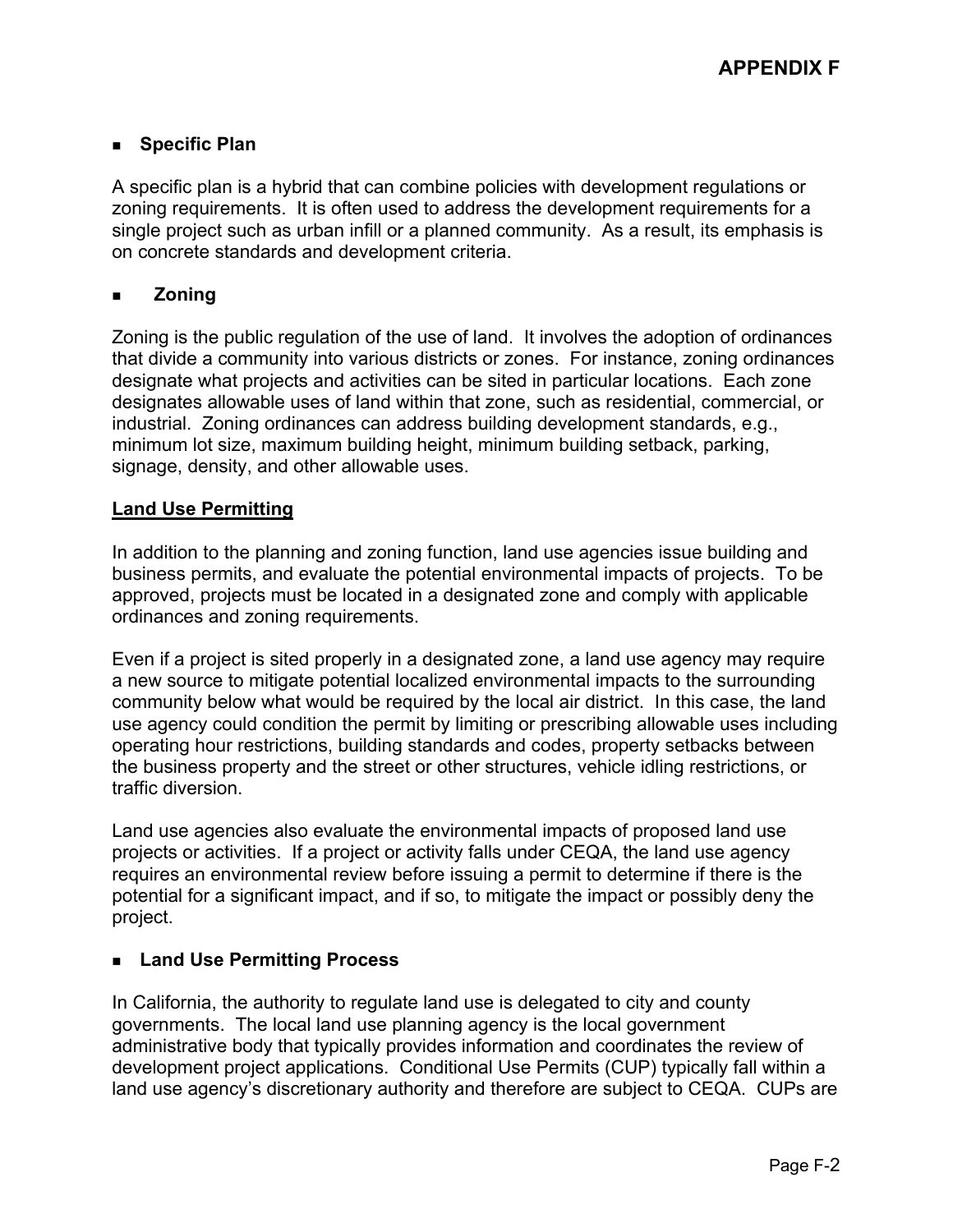intended to provide an opportunity to review the location, design, and manner of development of land uses prior to project approval. A traditional purpose of the CUP is to enable a municipality to control certain uses that could have detrimental

environmental effects on the community.

The process for permitting new discretionary projects is quite elaborate, but can be broken down into five fundamental components:

- **Project application**
- Environmental assessment
- **Consultation**
- **Public comment**
- **Public hearing and decision**

# Project Application

The permit process begins when the land use agency receives a project application, with a detailed project description, and support documentation. During this phase, the agency reviews the submitted application for completeness. When the agency deems the application to be complete, the permit process moves into the environmental review phase.

# Environmental Assessment

If the project is discretionary and the application is accepted as complete, the project proposal or activity must undergo an environmental clearance process under CEQA and the CEQA Guidelines adopted by the California

### **What is a "Lead Agency"?**

A lead agency is the public agency that has the principal responsibility for carrying out or approving a project that is subject to CEQA. In general, the land use agency is the preferred public agency serving as lead agency because it has jurisdiction over general land uses. The lead agency is responsible for determining the appropriate environmental document, as well as its preparation.

#### **What is a "Responsible Agency"?**

 on a project to apprise them of applicable rules and regulations, potential adverse measures, and provide guidance as needed on applicable methodologies or other related issues. A responsible agency is a public agency with discretionary approval authority over a portion of a CEQA project (e.g., projects requiring a permit). As a responsible agency, the agency is available to the lead agency and project proponent for early consultation impacts, alternatives, and mitigation

#### **What is a "Commenting Agency"?**

 that comments on a CEQA document, but is agency. For example, a local air district, as comprehensive air pollution control, could analysis in a CEQA document for a proposed was not subject to a permit or other pollution A commenting agency is any public agency neither a lead agency nor a responsible the agency with the responsibility for review and comment on an air quality distribution center, even though the project control requirements.

Resources Agency.<sup>[2](#page-99-0)</sup> The purpose of the CEQA process is to inform decision-makers and the public of the potential significant environmental impacts of a project or activity, to identify measures to minimize or eliminate those impacts to the point they are no longer significant, and to discuss alternatives that will accomplish the project goals and objectives in a less environmentally harmful manner.

<span id="page-99-0"></span> 2 Projects and activities that may have a significant adverse impact on the environment are evaluated under CEQA Guidelines set forth in title 14 of the California Code of Regulations, sections 15000 et seq.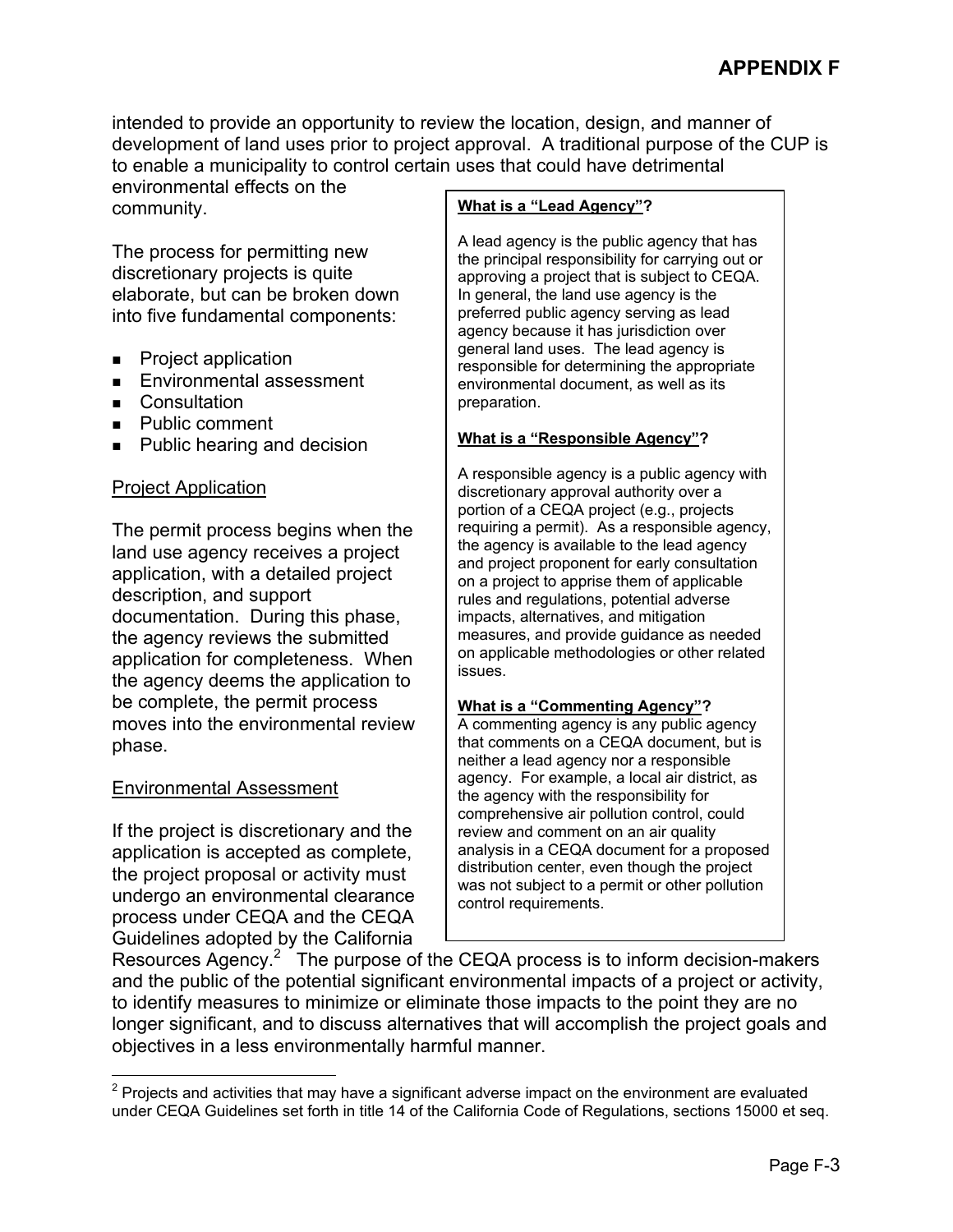To assist the lead agency in determining whether the project or activity may have a significant effect that would require the preparation of an EIR, the land use agency may consider criteria, or thresholds of significance, to assess the potential impacts of the project, including its air quality impacts. The land use agency must consider any credible evidence in addition to the thresholds, however, in determining whether the project or activity may have a significant effect that would trigger the preparation of an EIR.

The screening criteria to determine significance is based on a variety of factors, including local, state, and federal regulations, administrative practices of other public agencies, and commonly accepted professional standards. However, the final determination of significance for individual projects is the responsibility of the lead agency. In the case of land use projects, the lead agency would be the City Council or County Board of Supervisors.

substantial pollutant concentrations. $3$ A new land use plan or project can also trigger an environmental assessment under CEQA if, among other things, it will expose sensitive sites such as schools, day care centers, hospitals, retirement homes, convalescence facilities, and residences to

CEQA only applies to "discretionary projects." Discretionary means the public agency must exercise judgment and deliberation when deciding to approve or disapprove a particular project or activity, and may append specific conditions to its approval. Examples of discretionary projects include the issuance of a CUP, re-zoning a property, or widening of a public road. Projects that are not subject to the exercise of agency discretion, and can therefore be approved administratively through the application of set standards are referred to as ministerial projects. CEQA does not apply to ministerial projects.<sup>[4](#page-100-1)</sup> Examples of typical ministerial projects include the issuance of most building permits or a business license.

Once a potential environmental impact associated with a project is identified through an environmental assessment, mitigation must be considered. A land use agency should incorporate mitigation measures that are suggested by the local air district as part of the project review process.

## **Consultation**

Application materials are provided to various departments and agencies that may have an interest in the project (e.g., air pollution, building, police, fire, water agency, Fish and Game, etc.) for consultation and input.

<span id="page-100-0"></span><sup>1</sup>  $3$  Readers interested in learning more about CEQA should contact OPR or visit their website at <http://www.opr.ca.gov/>.

<span id="page-100-1"></span>See California Public Resources Code section 21080(b)(1).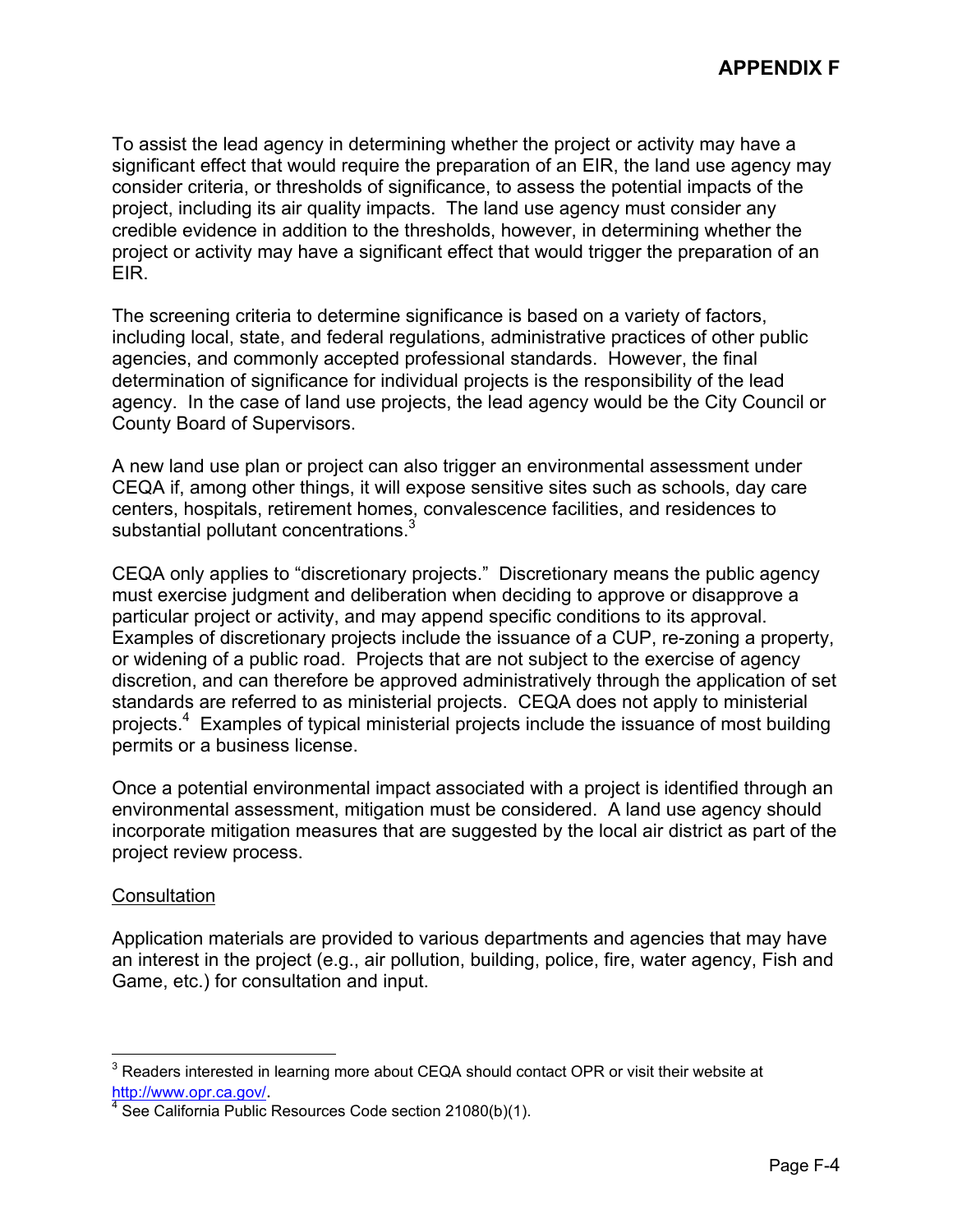#### Public Comment

Following the environmental review process, the Planning Commission reviews application along with the staff's report on the project assessment and a public comment period is set and input is solicited.

#### Public Hearing and Decision

Permit rules vary depending on the particular permit authority in question, but the process generally involves comparing the proposed project with the land use agency standards or policies. The procedure usually leads to a public hearing, which is followed by a written decision by the agency or its designated officer. Typically, a project is approved, denied, or approved subject to specified conditions.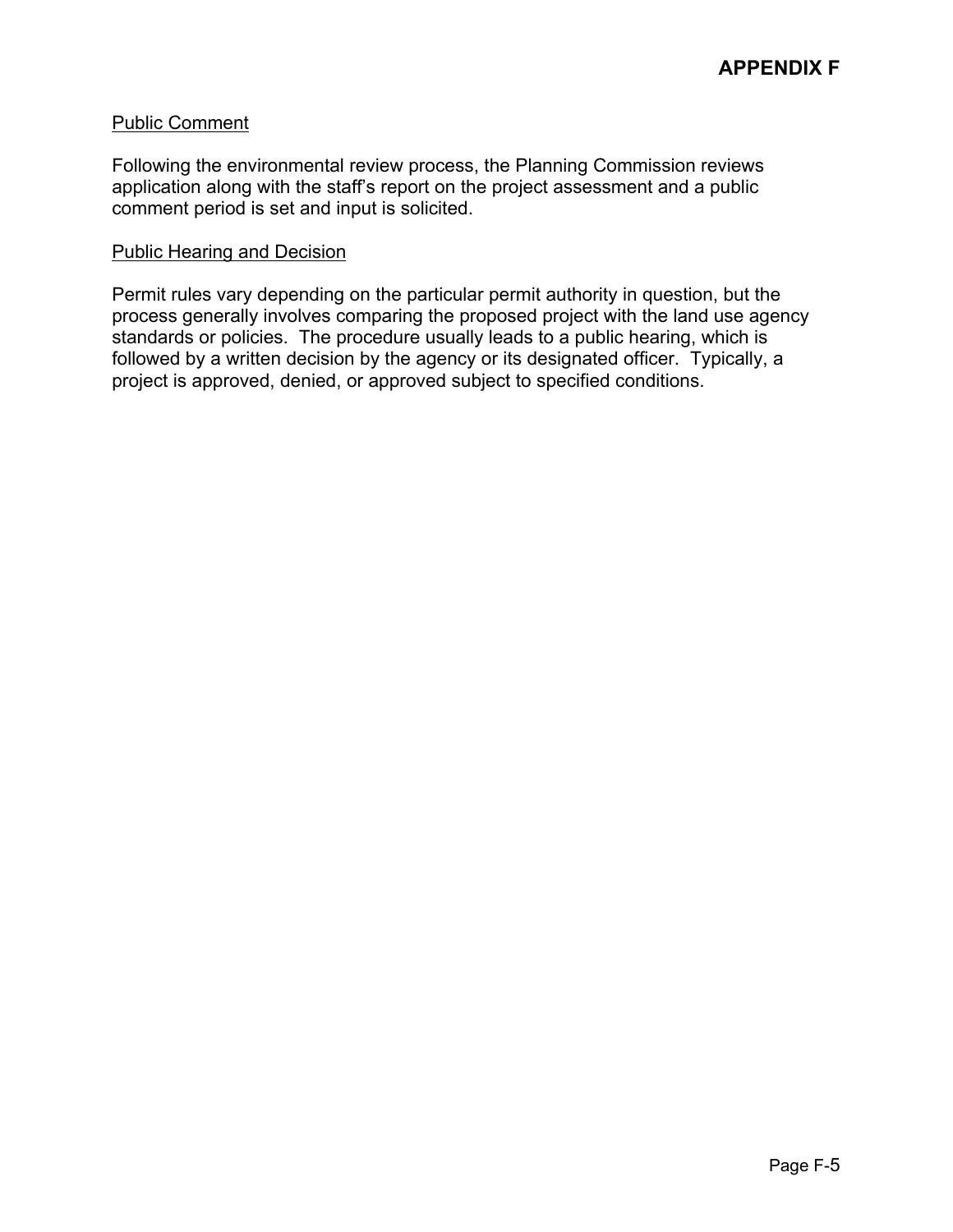

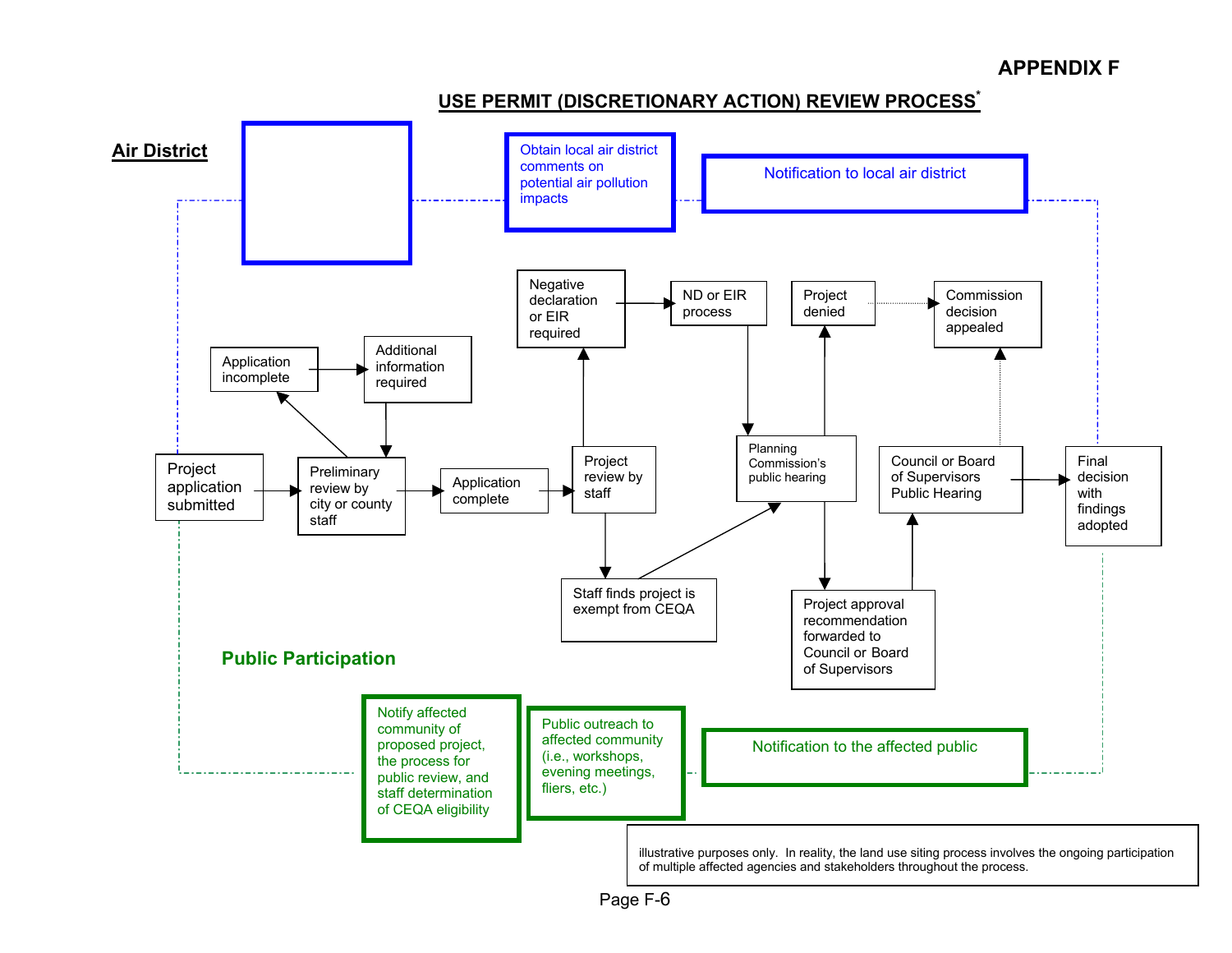# **GLOSSARY OF KEY AIR POLLUTION TERMS**

**Air Pollution Control Board or Air Quality Management Board:** Serves as the governing board for local air districts. It consists of appointed or elected members from the public or private sector. It conducts public hearings to adopt local air pollution regulations.

**Air Pollution Control Districts or Air Quality Management Districts (local air district):** A county or regional agency with authority to regulate stationary and area sources of air pollution within a given county or region. Governed by a district air pollution control board.

**Air Pollution Control Officer (APCO):** Head of a local air pollution control or air quality management district.

**Air Toxic Control Measures (ATCM):** A control measure adopted by the ARB (Health and Safety Code section 39666 et seq.), which reduces emissions of toxic air contaminants.

**Ambient Air Quality Standards:** An air quality standard defines the maximum amount of a pollutant that can be present in the outdoor air during a specific time period without harming the public's health. Only U.S. EPA and the ARB may establish air quality standards. No other state has this authority. Air quality standards are a measure of clean air. More specifically, an air quality standard establishes the concentration at which a pollutant is known to cause adverse health effects to sensitive groups within the population, such as children and the elderly. Federal standards are referred to as National Ambient Air Quality Standards (NAAQS); state standards are referred to as California ambient air quality standards (CAAQS).

**Area-wide Sources:** Sources of air pollution that individually emit small amounts of pollution, but together add up to significant quantities of pollution. Examples include consumer products, fireplaces, road dust, and farming operations.

**Attainment vs. Nonattainment Area:** An attainment area is a geographic area that meets the National Ambient Air Quality Standards for the criteria pollutants and a nonattainment area is a geographic area that doesn't meet the NAAQS for criteria pollutants.

**Attainment Plan:** Attainment plans lay out measures and strategies to attain one or more air quality standards by a specified date.

**California Clean Air Act (CCAA):** A California law passed in 1988, which provides the basis for air quality planning and regulation independent of federal regulations. A major element of the Act is the requirement that local air districts in violation of the CAAQS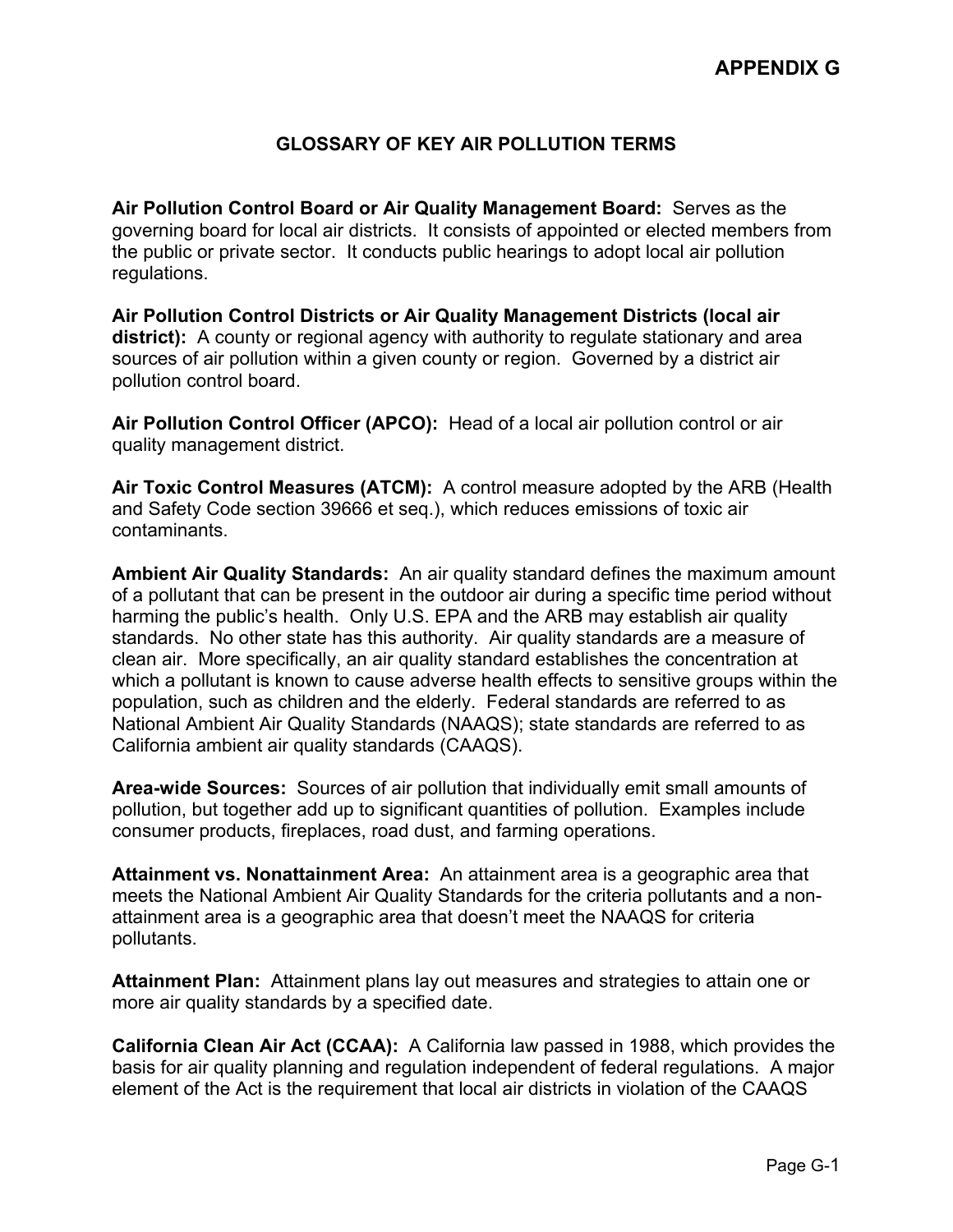must prepare attainment plans which identify air quality problems, causes, trends, and actions to be taken to attain and maintain California's air quality standards by the earliest practicable date.

**California Environmental Quality Act (CEQA):** A California law that sets forth a process for public agencies to make informed decisions on discretionary project approvals. The process helps decision-makers determine whether any potential, significant, adverse environmental impacts are associated with a proposed project and to identify alternatives and mitigation measures that will eliminate or reduce such adverse impacts.<sup>1</sup>

**California Health and Safety Code:** A compilation of California laws, including state air pollution laws, enacted by the Legislature to protect the health and safety of people in California. Government agencies adopt regulations to implement specific provisions of the California Health and Safety Code.

**Clean Air Act (CAA):** The federal Clean Air Act was adopted by the United States Congress and sets forth standards, procedures, and requirements to be implemented by the U.S. Environmental Protection Agency (U.S. EPA) to protect air quality in the United States.

**Councils of Government (COGs):** There are 25 COGs in California made up of city and county elected officials. COGs are regional agencies concerned primarily with transportation planning and housing; they do not directly regulate land use.

**Criteria Air Pollutant:** An air pollutant for which acceptable levels of exposure can be determined and for which an ambient air quality standard has been set. Examples include ozone, carbon monoxide, nitrogen dioxide, sulfur dioxide, and PM10 and PM2.5. The term "criteria air pollutants" derives from the requirement that the U.S. EPA and ARB must describe the characteristics and potential health and welfare effects of these pollutants. The U.S. EPA and ARB periodically review new scientific data and may propose revisions to the standards as a result.

**District Hearing Board:** Hears local air district permit appeals and issues variances and abatement orders. The local air district board appoints the members of the hearing board.

**Emission Inventory:** An estimate of the amount of pollutants emitted into the atmosphere from mobile, stationary, area-wide, and natural source categories over a specific period of time such as a day or a year.

**Environmental Impact Report (EIR):** The public document used by a governmental agency to analyze the significant environmental effects of a proposed project, to identify

 $\overline{a}$ 

<span id="page-104-0"></span> $1$  To track the submittal of CEQA documents to the State Clearinghouse within the Office of Planning and Research, the reader can refer to CEQAnet at [http://www.ceqanet.ca.gov](http://www.ceqanet.ca.gov/).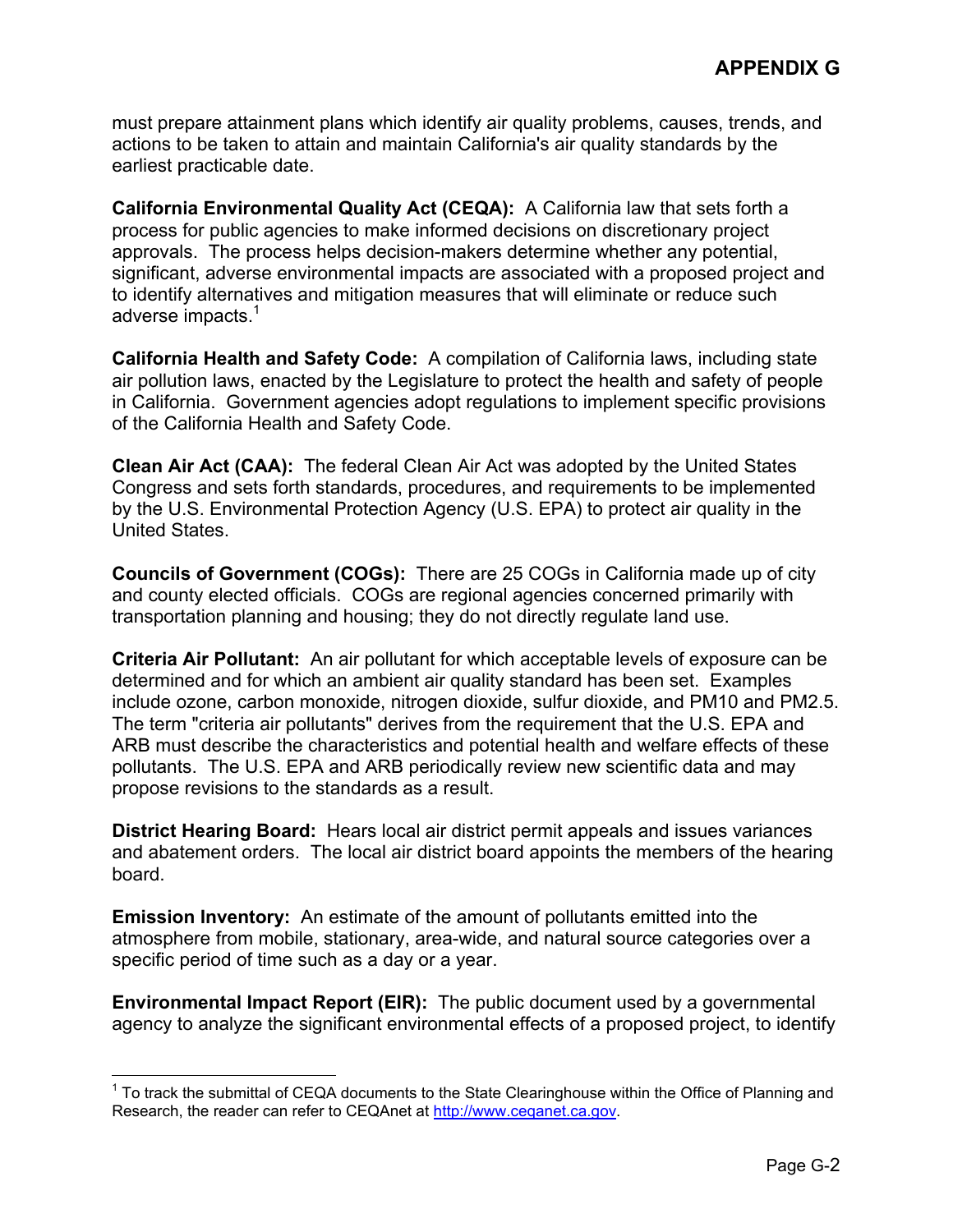alternatives, and to disclose possible ways to reduce or avoid the possible negative environmental impacts.

**Environmental Justice:** California law defines environmental justice as the fair treatment of people of people of all races, cultures, and incomes with respect to the development, adoption, implementation, and enforcement of environmental laws, regulations, and policies (California Government Code sec.65040.12(c)).

**General Plans:** A statement of policies developed by local governments, including text and diagrams setting forth objectives, principles, standards, and plan proposals for the future physical development of the city or county.

**Hazardous Air Pollutants (HAPs):** An air pollutant listed under section 112 (b) of the federal Clean Air Act as particularly hazardous to health. U.S. EPA identifies emission sources of hazardous air pollutants, and emission standards are set accordingly. In California, HAPs are referred to as toxic air contaminants.

**Land Use Agency:** Local government agency that performs functions associated with the review, approval, and enforcement of general plans and plan elements, zoning, and land use permitting. For purposes of this Handbook, a land use agency is typically a local planning department.

**Mobile Source:** Sources of air pollution such as automobiles, motorcycles, trucks, offroad vehicles, boats, and airplanes.

**National Ambient Air Quality Standard (NAAQS):** A limit on the level of an outdoor air pollutant established by the US EPA pursuant to the Clean Air Act. There are two types of NAAQS. Primary standards set limits to protect public health and secondary standards set limits to protect public welfare.

**Negative Declaration (ND):** When the lead agency (the agency responsible for preparing the EIR or ND) under CEQA, finds that there is no substantial evidence that a project may have a significant environmental effect, the agency will prepare a "negative declaration" instead of an EIR.

**New Source Review (NSR):** A federal Clean Air Act requirement that state implementation plans must include a permit review process, which applies to the construction and operation of new or modified stationary sources in nonattainment areas. Two major elements of NSR to reduce emissions are best available control technology requirements and emission offsets.

**Office of Planning and Research (OPR):** OPR is part of the Governor's office. OPR has a variety of functions related to local land-use planning and environmental programs. It provides General Plan Guidelines for city and county planners, and coordinates the state clearinghouse for Environmental Impact Reports.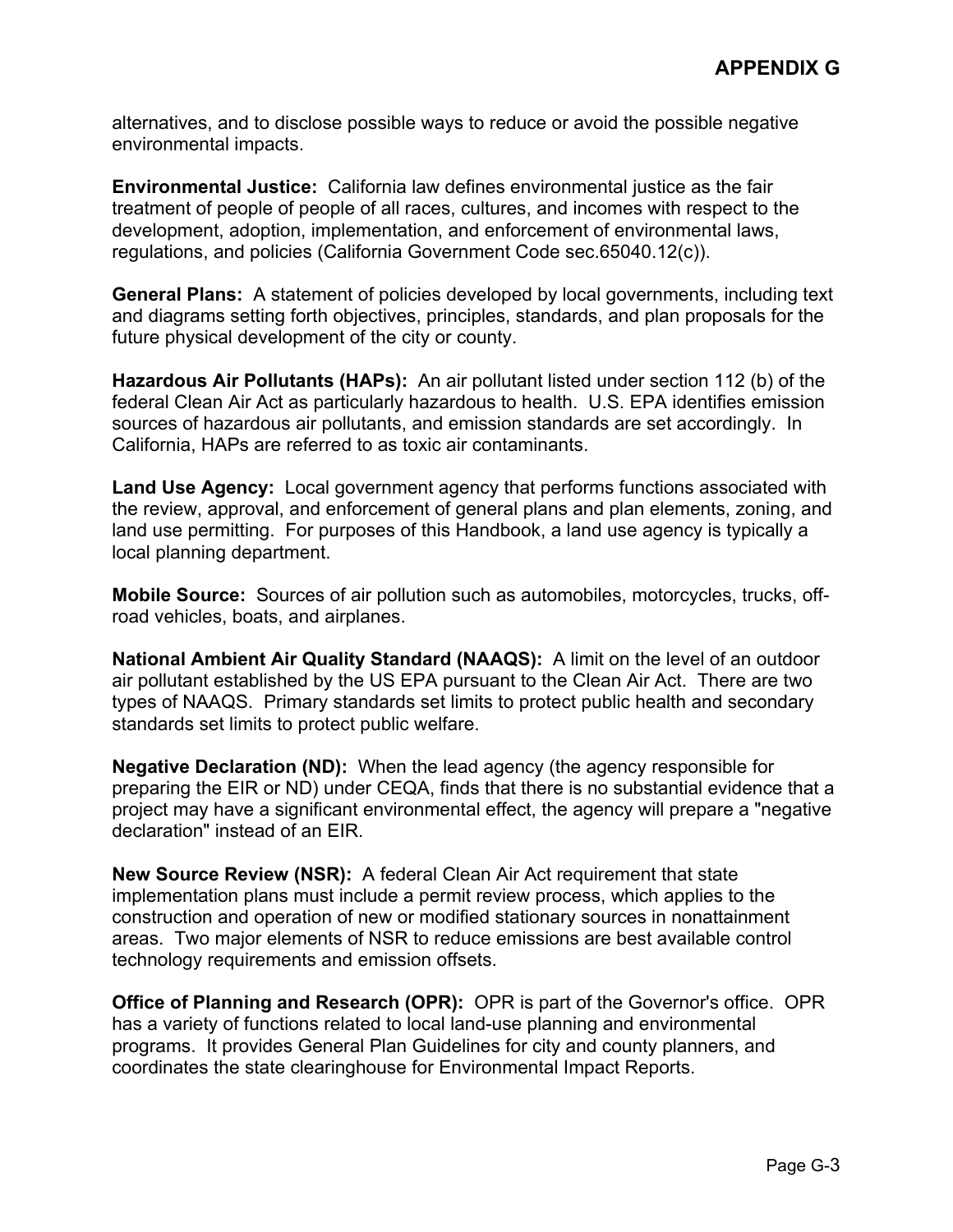**Ordinance:** A law adopted by a City Council or County Board of Supervisors. Ordinances usually amend, repeal or supplement the municipal code; provide zoning specifications; or appropriate money for specific purposes.

**Overriding Considerations:** A ruling made by the lead agency in the CEQA process when the lead agency finds the importance of the project to the community outweighs potential adverse environmental impacts.

**Public Comment:** An opportunity for the general public to comment on regulations and other proposals made by government agencies. You can submit written or oral comments at the public meeting or send your written comments to the agency.

**Public Hearing:** A public hearing is an opportunity to testify on a proposed action by a governing board at a public meeting. The public and the media are welcome to attend the hearing and listen to, or participate in, the proceedings.

**Public Notice:** A public notice identifies the person, business, or local government seeking approval of a specific course of action (such as a regulation). It describes the activity for which approval is being sought, and describes the location where the proposed activity or public meeting will take place.

**Public Nuisance:** A public nuisance, for the purposes of air pollution regulations, is defined as a discharge from any source whatsoever of such quantities of air contaminants or other material which cause injury, detriment, nuisance, or annoyance to any considerable number of persons or to the public, or which endanger the comfort, repose, health, or safety of any such persons or the public, or which cause, or have a natural tendency to cause, injury or damage to business or property. (Health and Safety Code section 41700).

**Property Setback:** In zoning parlance, a setback is the minimum amount of space required between a lot line and a building line.

**Risk:** For cancer health effects, risk is expressed as an estimate of the increased chances of getting cancer due to facility emissions over a 70-year lifetime. This increase in risk is expressed as chances in a million (e.g.,10 chances in a million).

**Sensitive Individuals:** Refers to those segments of the population most susceptible to poor air quality (i.e., children, the elderly, and those with pre-existing serious health problems affected by air quality).

**Sensitive Sites or Sensitive Land Uses:** Land uses where sensitive individuals are most likely to spend time, including schools and schoolyards, parks and playgrounds, day care centers, nursing homes, hospitals, and residential communities.

**Setback:** An area of land separating one parcel of land from another that acts to soften or mitigate the effects of one land use on the other.